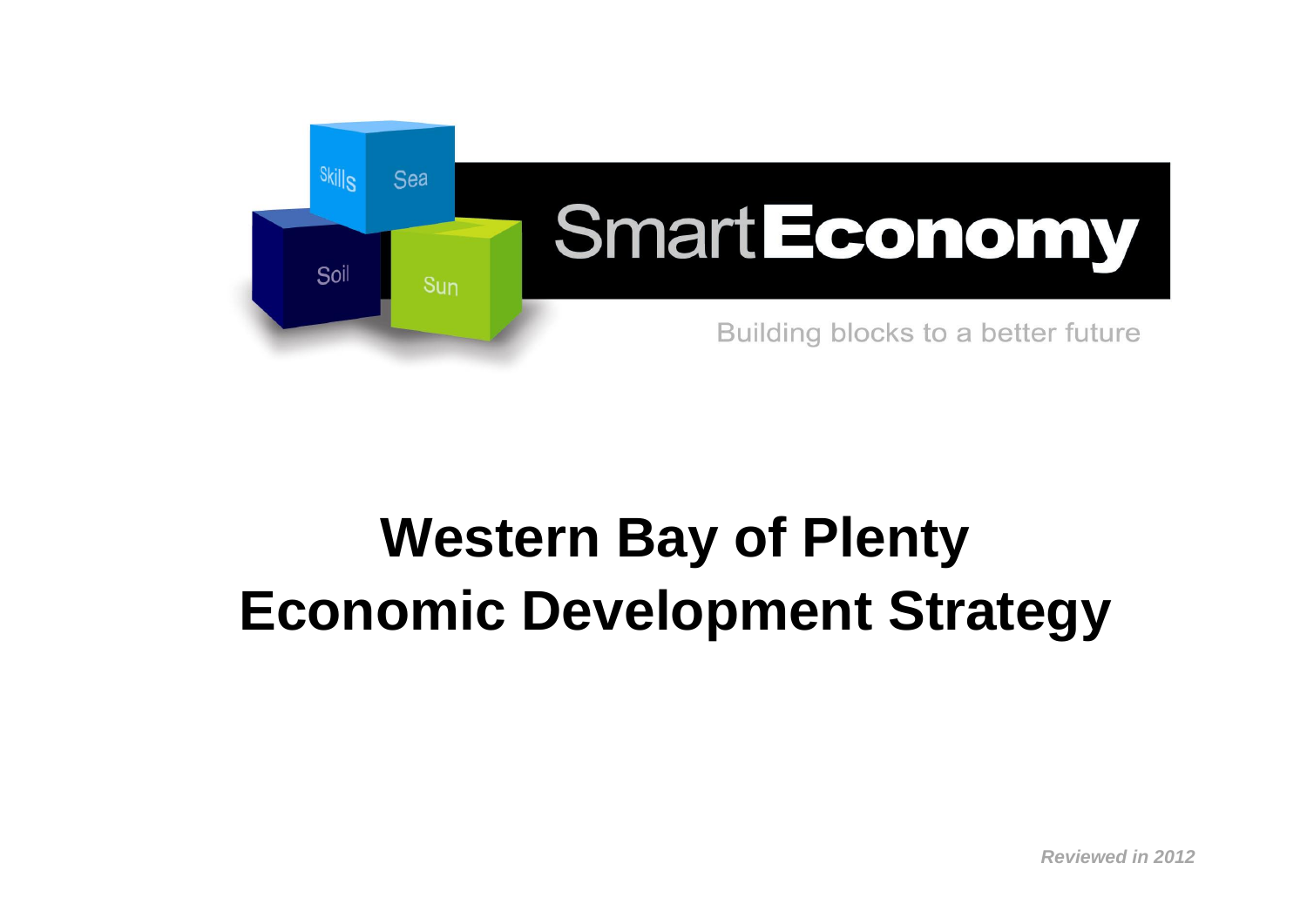

# **Contents**

|                                                      | <b>PAGE</b>    |
|------------------------------------------------------|----------------|
| <b>Glossary of Terms</b>                             | $\overline{4}$ |
| <b>Abbreviations</b>                                 | 6              |
| <b>What is Smart Economy?</b>                        | $\overline{7}$ |
| <b>Smart Economy Summary (2004)</b>                  | 8              |
| <b>Vision &amp; High Level Outcomes</b>              | 9              |
| <b>International &amp; National Context</b>          | 10             |
| <b>Benefits of an Economic Development Strategy</b>  | 12             |
| <b>Existing Base Case</b>                            | 13             |
| Key Sectors (2004)                                   | 14             |
| Importance of Infrastructure (2004)                  | 15             |
| <b>Strategy Relationships (2004)</b>                 | 17             |
| <b>Smart Economy Themes (2004)</b>                   | 19             |
| <b>Monitoring (2012)</b>                             | 23             |
| <b>Summary of Governance Changes (2007)</b>          | 25             |
| <b>Governance Responsibilities (2007)</b>            | 26             |
| <b>Smart Economy Implementation</b>                  | 27             |
| Linkages between SEAG and Smart Economy Forum (2007) | 29             |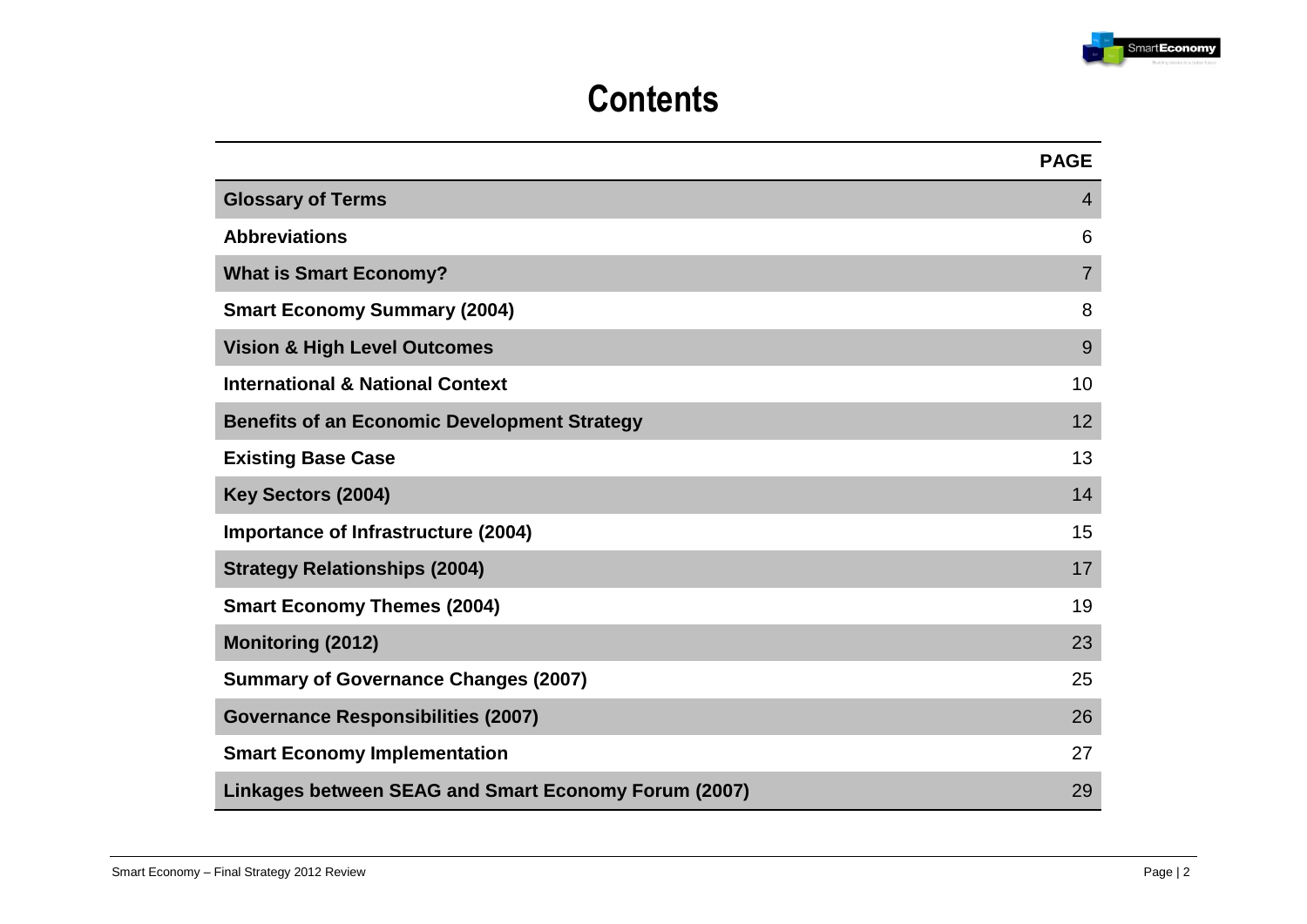

| <b>Smart Economy Review Process (2012)</b>               | 30 |
|----------------------------------------------------------|----|
| <b>External Changes 2004-12</b>                          | 34 |
| <b>Smart Economy Changes 2004-12</b>                     | 36 |
| <b>Economic Challenges (2012)</b>                        | 39 |
| Key & Emerging Sectors (2012)                            | 40 |
| Priorities (2012)                                        | 41 |
| <b>Vision (2012)</b>                                     | 42 |
| <b>Business As Usual (2012)</b>                          | 43 |
| Completed Actions (2007 & 2012)                          | 47 |
| Actions No Longer Relevant / Achievable (2012)           | 54 |
|                                                          |    |
| <b>New Actions (2012)</b>                                | 56 |
| <b>Actions &amp; Implementation Plan (2012):</b>         |    |
| <b>Innovation &amp; Entrepreneurship</b>                 | 60 |
| <b>Lifestyle</b><br>$\blacksquare$                       | 63 |
| <b>Business Environment</b>                              | 66 |
| <b>Education &amp; Skills</b>                            | 68 |
| <b>Networked Economy</b><br>$\blacksquare$               | 71 |
| <b>Smart Economy Summary (2012)</b>                      | 73 |
| <b>Strategies with Relevance to Economic Development</b> | 74 |
| Appendix - 2021 Review Workshop Outcomes                 | 75 |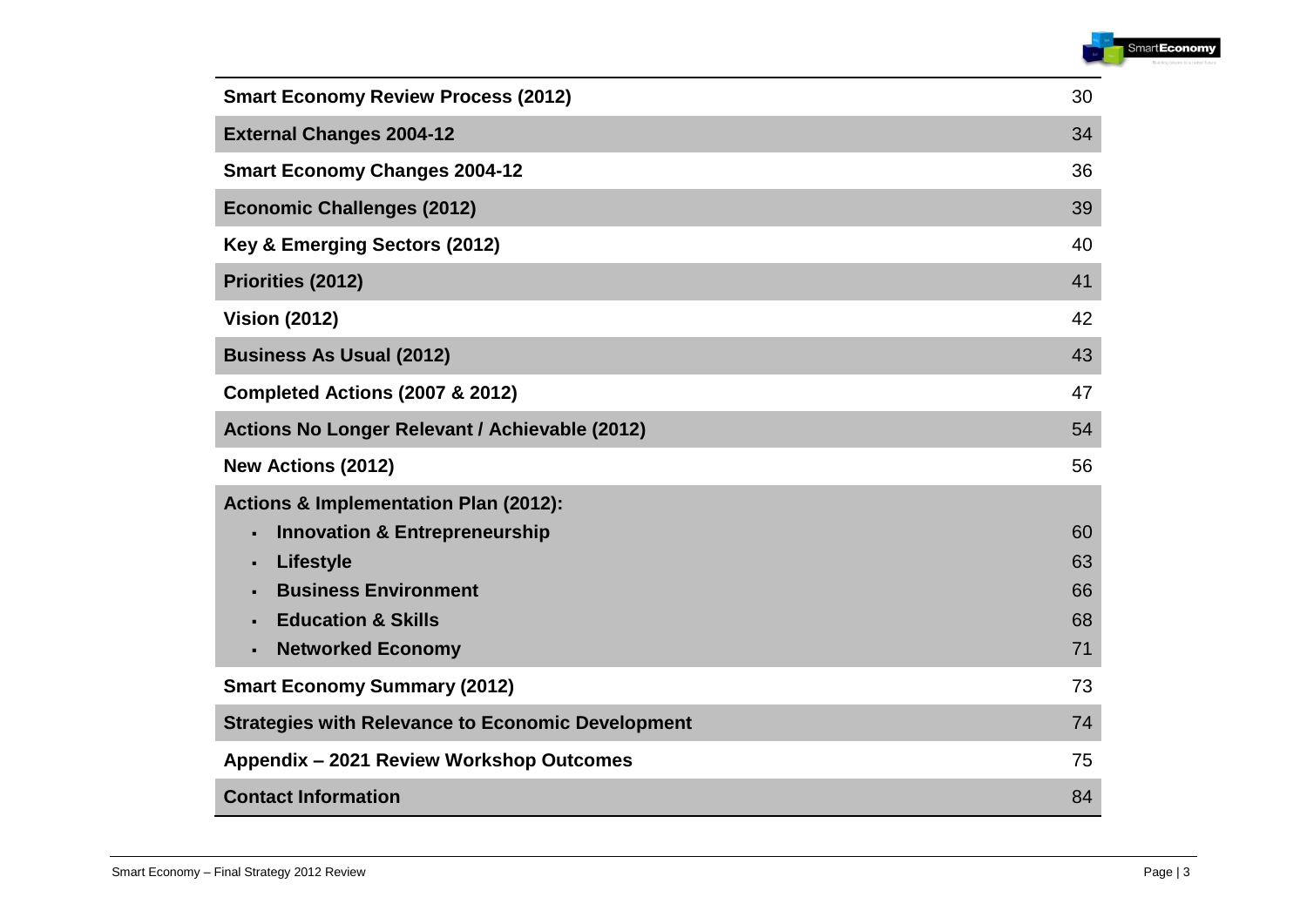

| <b>Term</b>                          | <b>Description</b>                                                                                                                                                                                                                                                                                                                                                                                                                                                                                                                                                                   |
|--------------------------------------|--------------------------------------------------------------------------------------------------------------------------------------------------------------------------------------------------------------------------------------------------------------------------------------------------------------------------------------------------------------------------------------------------------------------------------------------------------------------------------------------------------------------------------------------------------------------------------------|
| <b>Centre of excellence</b>          | Structure which links research, training and business to enable the pooling of business and scientific knowledge<br>across an industry.                                                                                                                                                                                                                                                                                                                                                                                                                                              |
| <b>Economic</b><br>development       | Defined as 'a process that influences growth and the structure of the economy to enhance the economic well-being<br>of a community. It refers to the capacity of regional and local economies to provide jobs, income and other<br>economic resources required to achieve or maintain a healthy standard of living and quality of life for the<br>population in a given area. It is not just about making businesses more competitive or profitable, but recognises<br>the power and importance of businesses as a basic societal institution to create wealth for private citizen'. |
| Governance                           | Strategy leadership and direction.                                                                                                                                                                                                                                                                                                                                                                                                                                                                                                                                                   |
| Growth<br>management                 | A detailed analysis of all of the physical and environmental factors together with those economic and social factors<br>which directly impact on the physical environment                                                                                                                                                                                                                                                                                                                                                                                                            |
| <b>Infrastructure</b>                | All permanent installations of the sub-region and includes pipe, cable, wire and fibre, roading, telecommunications,<br>electricity generation, waste management, open space and community facilities contributed to and accessible to the<br>community.                                                                                                                                                                                                                                                                                                                             |
| <b>Lead agency</b>                   | The lead agency is the organisation responsible for initiating and leading the action. The lead agency may be a<br>local government organisation, central government department or other external agency. The lead agency does not<br>provide unilateral policy direction. Policy direction will result from the lead and support agencies working<br>collaboratively in accord with the Smart Economy strategy.                                                                                                                                                                     |
| <b>Other agencies</b>                | The other agencies can be one or many organisations that will assist the lead agency deliver the action.                                                                                                                                                                                                                                                                                                                                                                                                                                                                             |
| <b>Private/public</b><br>partnership | Partnership to provide public services jointly by the public and private sector.                                                                                                                                                                                                                                                                                                                                                                                                                                                                                                     |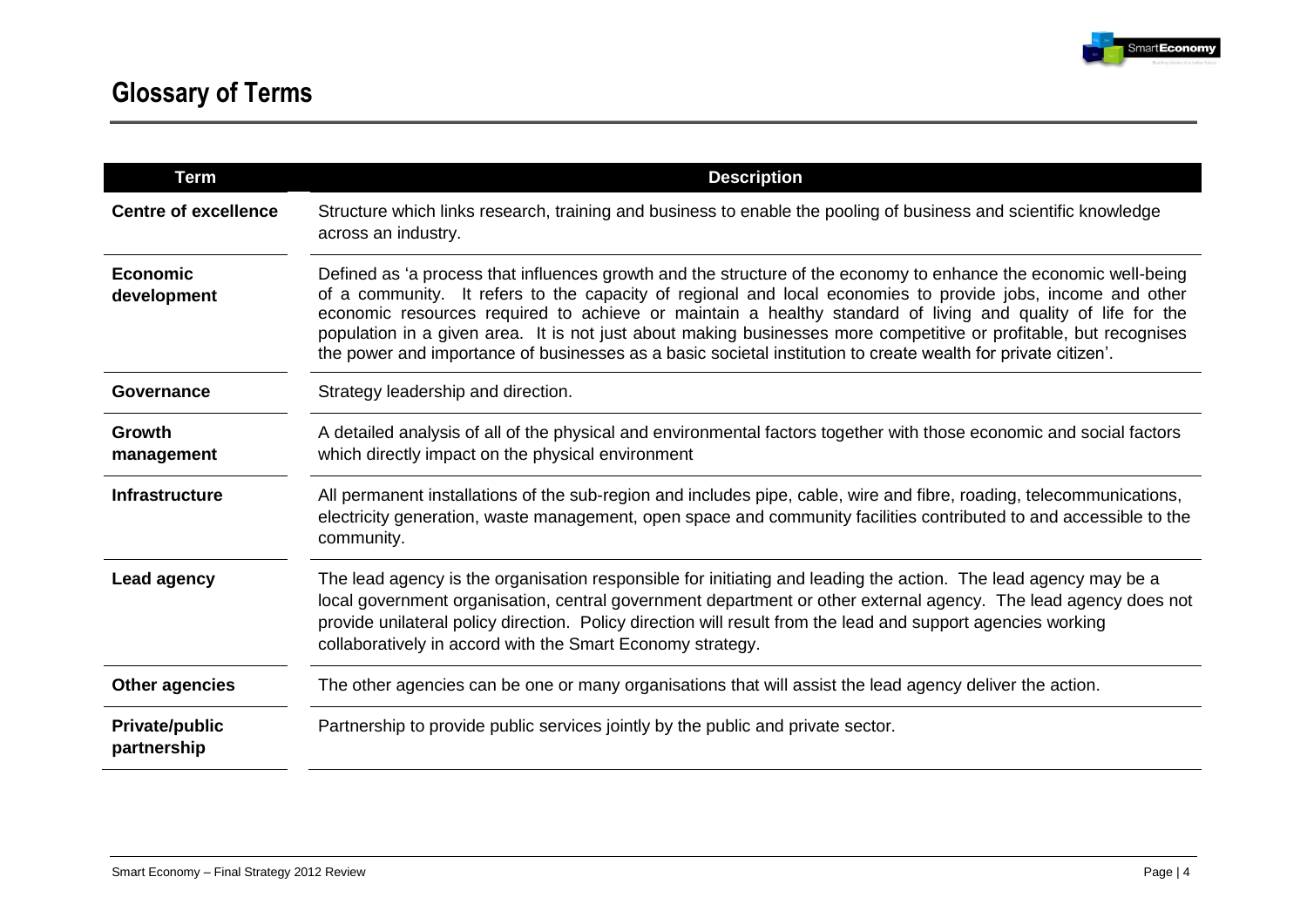

| <b>Term</b>                                       | <b>Description</b>                                                                                                                                                                                                                                                                        |
|---------------------------------------------------|-------------------------------------------------------------------------------------------------------------------------------------------------------------------------------------------------------------------------------------------------------------------------------------------|
| <b>Sustainable</b><br>economic<br>development     | A series of sustainable sub-regional economic outcomes, which are the result of a process, that takes account of all<br>necessary environmental, ecological, cultural and community factors.                                                                                              |
| Tangata whenua                                    | Describes the relationship a Maori person has to a particular area. This will relate to an area where an iwi and or<br>hapu hold mana whenua. Tangata whenua have a direct relationship with their culture and traditions, ancestral<br>lands, water, sites, waahi tapu and other taonga. |
| <b>Vision</b>                                     | A statement defining the qualities of the sub-region in the future an indication of sub-regional values.                                                                                                                                                                                  |
| <b>Western Bay of</b><br><b>Plenty sub-region</b> | Means all the land within the administrative districts of the Tauranga city and Western Bay of Plenty district councils<br>and includes that part of the administrative area of the Bay of Plenty Regional Council as it relates to the two<br>districts.                                 |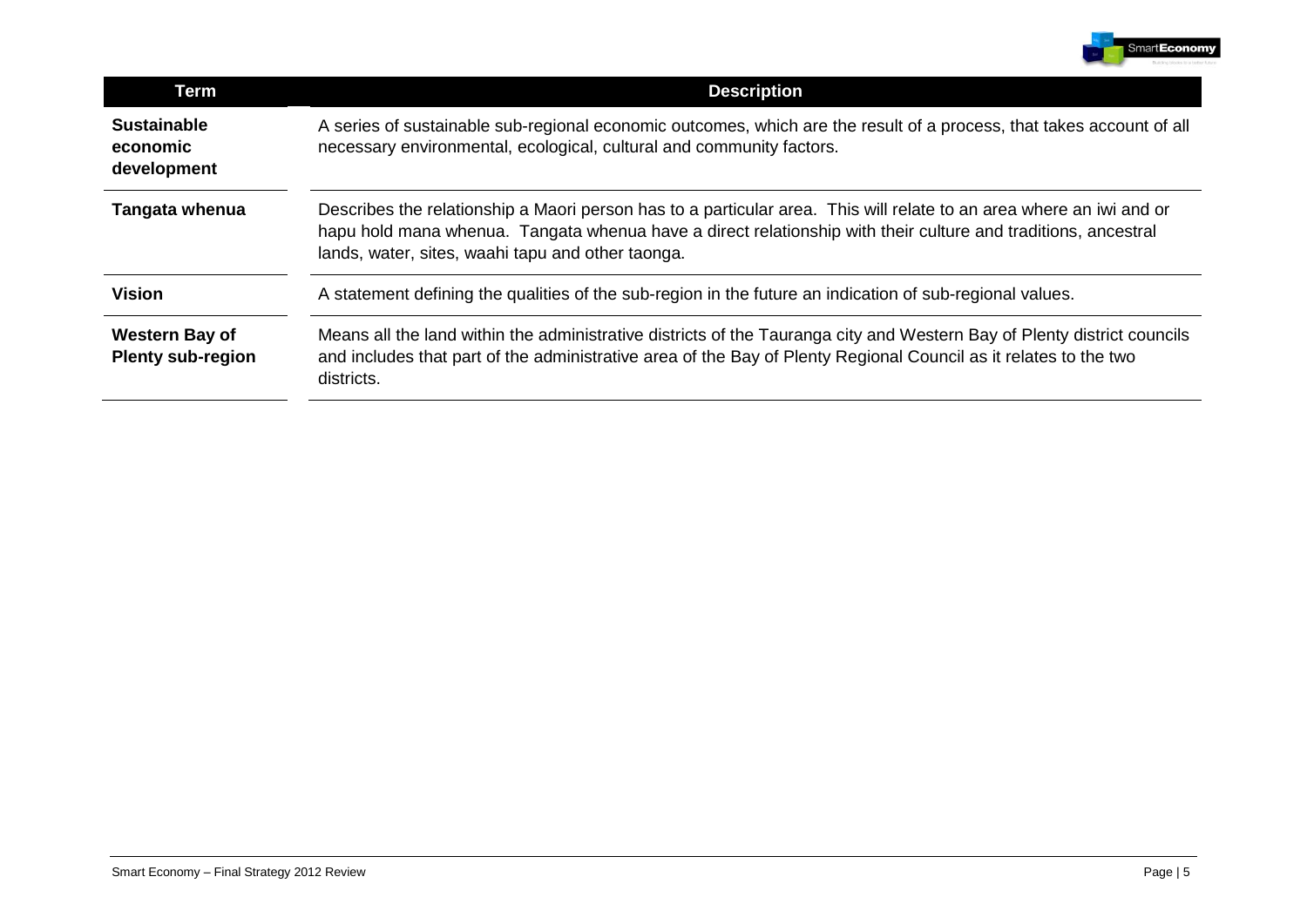

# **Abbreviations**

| <b>Abbreviation</b> | <b>Description</b>                                           |
|---------------------|--------------------------------------------------------------|
| <b>BOC</b>          | <b>Bay of Connections</b>                                    |
| <b>BoPP</b>         | Bay of Plenty Polytechnic                                    |
| <b>BOPDHB</b>       | Bay of Plenty District Health Board                          |
| <b>BOPRC</b>        | Bay of Plenty Regional Council                               |
| <b>CBD</b>          | <b>Central Business District</b>                             |
| <b>CCAG</b>         | <b>City Centre Action Group</b>                              |
| <b>CP</b>           | <b>City Plan</b>                                             |
| <b>CT</b>           | Creative Tauranga                                            |
| <b>DOC</b>          | Department of Conservation                                   |
| <b>DP</b>           | <b>District Plan</b>                                         |
| <b>GDP</b>          | <b>Gross Domestic Product</b>                                |
| <b>GPRS</b>         | <b>Grants for Private Sector Research and</b><br>Development |
| <b>LTCCP</b>        | Long Term Council Community Plan                             |
| <b>MBIE</b>         | Ministry of Business, Innovation and Employment              |
| <b>MfE</b>          | Ministry of the Environment                                  |
| <b>MoE</b>          | Ministry of Education                                        |
| <b>NZTA</b>         | New Zealand Transport Agency                                 |
| <b>NZTE</b>         | New Zealand Trade and Enterprise                             |
| <b>PTE</b>          | <b>Private Training Establishment</b>                        |
| <b>RDC</b>          | <b>Rotorua District Council</b>                              |
| <b>RLTS</b>         | <b>Regional Land Transport Strategy</b>                      |

| <b>Abbreviation</b> | <b>Description</b>                              |
|---------------------|-------------------------------------------------|
| RTA                 | <b>Road Transport Association</b>               |
| <b>SBN</b>          | Sustainable Business Network                    |
| <b>SGIC</b>         | <b>SmartGrowth Implementation Committee</b>     |
| <b>SME</b>          | <b>Small and Medium Enterprises</b>             |
| <b>SRN</b>          | <b>Strategic Road Network</b>                   |
| <b>SSPA</b>         | <b>Secondary Schools Principals Association</b> |
| <b>TCC</b>          | <b>Tauranga City Council</b>                    |
| <b>TEC</b>          | <b>Tertiary Education Commission</b>            |
| TMBA                | Te Raranga Maori Business Association           |
| <b>TMIA</b>         | Tauranga Marine Industry Association            |
| <b>TMMTG</b>        | Tauranga Moana Maori Tourism Group              |
| <b>TP EDG</b>       | Te Puke Economic Development Group              |
| <b>TPFF</b>         | Te Puke Fast Forward                            |
| <b>Tsm BOP</b>      | Tourism Bay of Plenty                           |
| UoW                 | University of Waikato                           |
| <b>WBOP</b>         | Western Bay of Plenty                           |
| <b>WBoPBIF</b>      | Western Bay of Plenty Business Investor's Forum |
| <b>WBOPDC</b>       | <b>Western Bay of Plenty District Council</b>   |
| <b>WDC</b>          | <b>Whakatane District Council</b>               |
| <b>YES</b>          | Young Enterprise Scheme                         |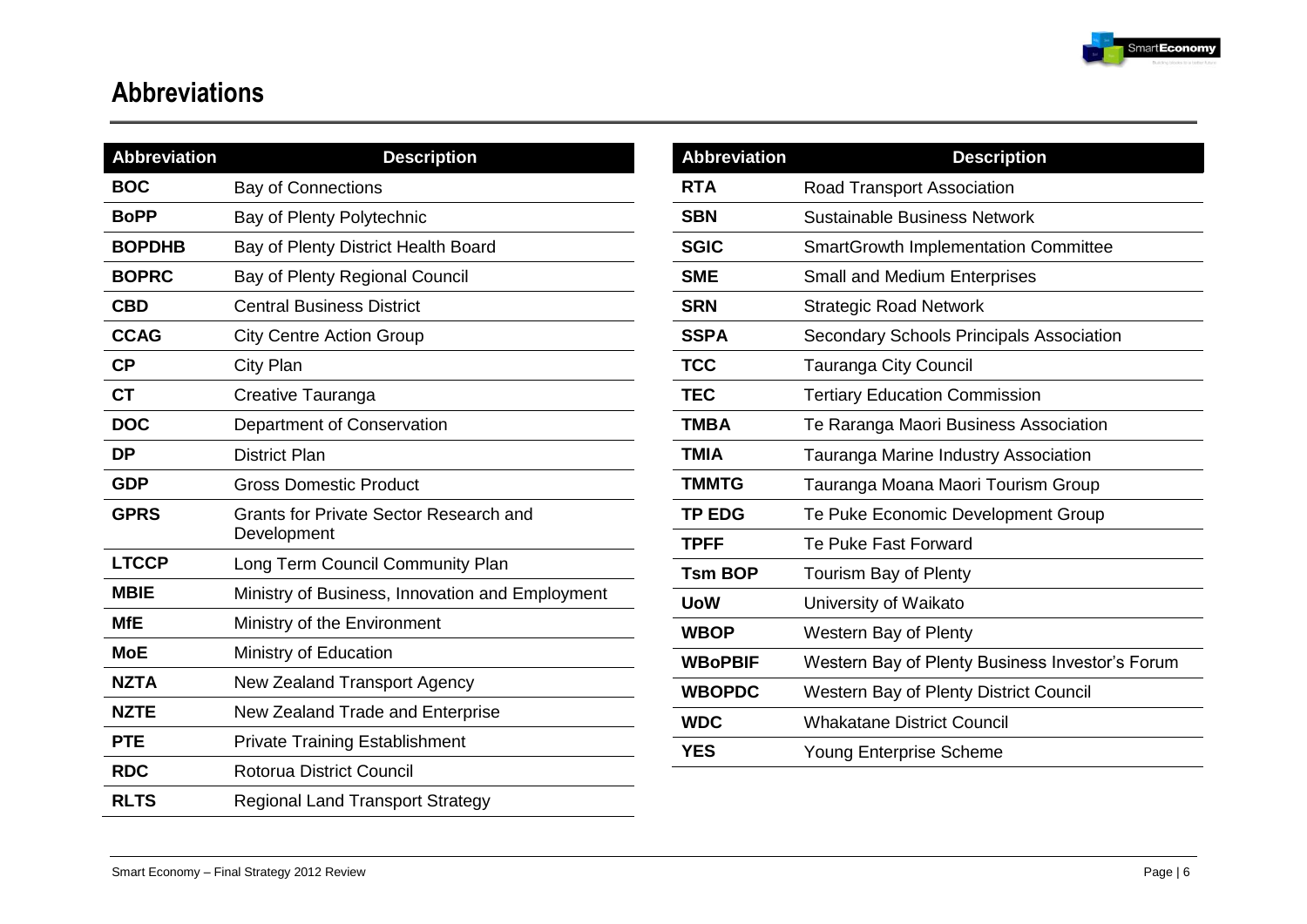

# **What is Smart Economy?**

The Western Bay of Plenty sub-region includes both the districts of Tauranga and Western Bay of Plenty. The region has experienced high population growth with a projected increase from 130,000 people in 2001 to approximately 198,000 in 2021 and 284,000 in 2051.

In recent years the Western Bay of Plenty has been one of fastest growing regions in New Zealand in terms of economic activity which has included a significant emphasis on land development and residential construction, growth in the retirement sector such as retirement villages, revival of the horticulture and agriculture sectors, and major growth and expansion of the Port of Tauranga.

Concerns arising from examining existing business activity and the projections are an emphasis on low wage and low skill activities. The Smart Economy strategy and implementation plan aims to address these issues together with the need to provide additional business land, have infrastructure in place such as roading to cater for a rapidly growing area and addressing skill shortages.

The Smart Economy project was commissioned by the partnership of Tauranga City Council, Western Bay of Plenty District Council and Priority One, with significant funding provided by New Zealand Trade & Enterprise. It has also involved Bay of Plenty Regional Council, key industry sectors and business agencies.

There is a significant relationship between this strategy and SmartGrowth. Whilst SmartGrowth deals with growth management in a comprehensive manner, Smart Economy provides a focus on the sub-regional economy, which is an integral part of successful growth management for the western Bay of Plenty sub-region. The two strategies go hand in hand and there are several linkages particularly in the strategies and actions relating to lifestyle and business environment themes.

This strategy reflects a commitment to the principles of sustainable development – achieving economic outcomes whilst also contributing to better social, environmental and cultural outcomes. It is based on a "quadruple bottom line" approach which recognises that economic, social, cultural and environmental outcomes must be mutually reinforcing. For example education can play a pivotal role in tackling social issues such as crime, poverty, sub-standard housing, and poor health, and can help break the vicious cycles associated with these issues. Maintaining a high quality environment is critical given the sub-region's dependence on primary production. A high quality environment is an important component of creating a place that is attractive for people to live, work, invest and play. Offering a wide variety of art, leisure and cultural attractions is internationally recognised as a source of competitive advantage.

To ensure that this strategy remains tightly focused, the approach that has been taken is to emphasise sustainable economic development, whilst recognising the linkages that exist between the economy, the environment and society generally.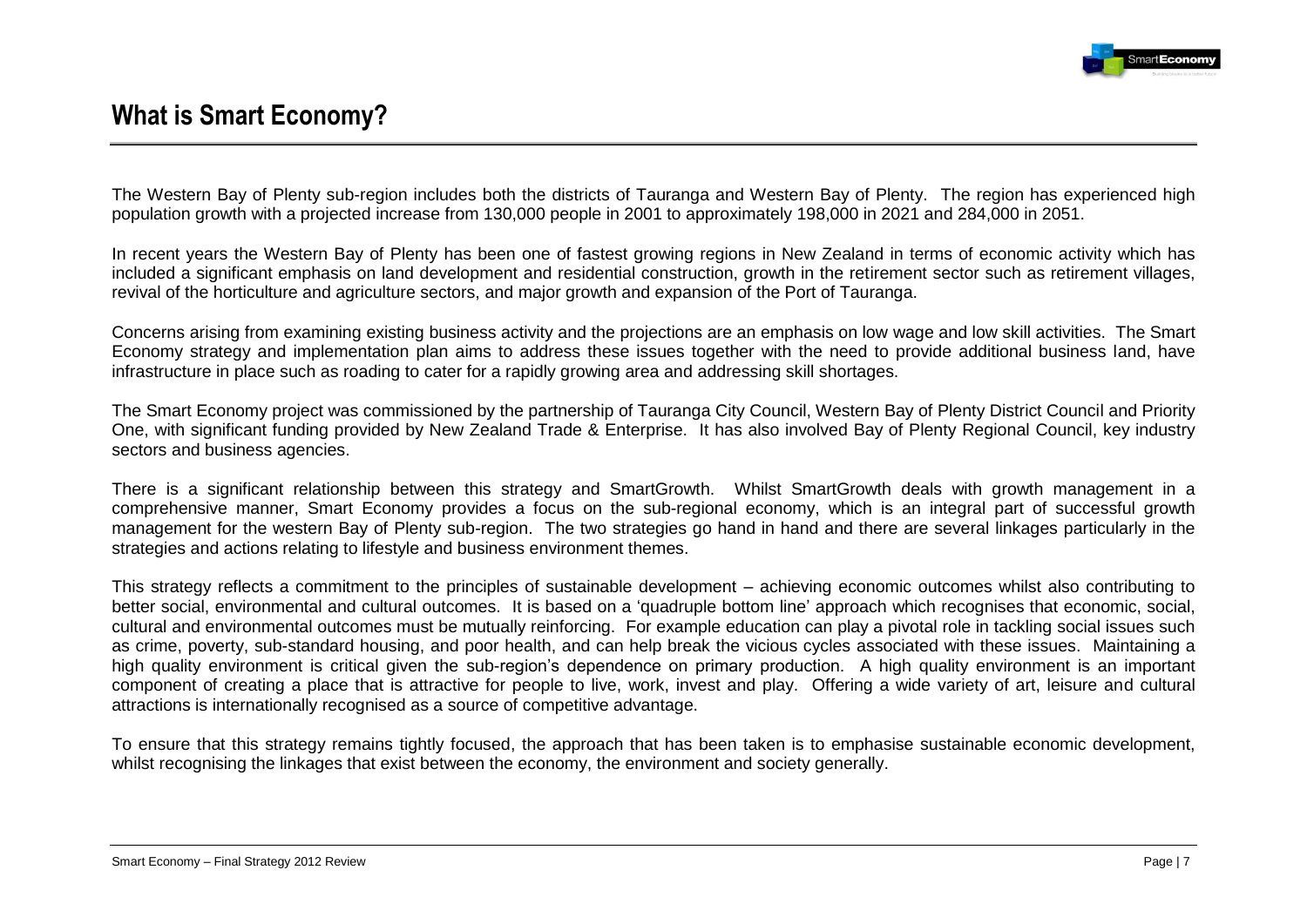

# **Smart Economy Summary (2004)**

| Vision: The Western Bay of Plenty is the business location of choice based on sun, sea, soil and skills<br>resulting in a highly productive, competitive, and export-based economy                                                                                                                                                                                                                                                                                                                                                                                                                                                                                         |                                                                                                                                                                                                                                                                                                                           |                                                                                                                                                                                                                                                                                                                                          |                                                                                                                                                                                                                                                                                                                                                                                              |                                                                                                                                                                                                                                                                                                                                                                              |
|----------------------------------------------------------------------------------------------------------------------------------------------------------------------------------------------------------------------------------------------------------------------------------------------------------------------------------------------------------------------------------------------------------------------------------------------------------------------------------------------------------------------------------------------------------------------------------------------------------------------------------------------------------------------------|---------------------------------------------------------------------------------------------------------------------------------------------------------------------------------------------------------------------------------------------------------------------------------------------------------------------------|------------------------------------------------------------------------------------------------------------------------------------------------------------------------------------------------------------------------------------------------------------------------------------------------------------------------------------------|----------------------------------------------------------------------------------------------------------------------------------------------------------------------------------------------------------------------------------------------------------------------------------------------------------------------------------------------------------------------------------------------|------------------------------------------------------------------------------------------------------------------------------------------------------------------------------------------------------------------------------------------------------------------------------------------------------------------------------------------------------------------------------|
| <b>HIGH LEVEL TEN YEAR OUTCOMES</b><br>Per capita GDP has grown faster than the national average<br>1.<br>The value of the sub-region's exports as a proportion of total output has increased<br>2.<br>A survey of businesses shows that business profitability has increased<br>3.<br>Average household income has increased faster than the national average<br>4.<br>There has been a reduction in the percentage of households in the bottom quartile of national income<br>5.<br>The level of skills of the workforce has increased relative to the national average.<br>6.<br>A survey of businesses shows that sustainable business practices are increasing.<br>7. |                                                                                                                                                                                                                                                                                                                           |                                                                                                                                                                                                                                                                                                                                          |                                                                                                                                                                                                                                                                                                                                                                                              |                                                                                                                                                                                                                                                                                                                                                                              |
|                                                                                                                                                                                                                                                                                                                                                                                                                                                                                                                                                                                                                                                                            | <b>THEMES</b><br><b>Targeting Drivers</b><br><b>Removing Barriers</b><br><b>Partnership Approach</b>                                                                                                                                                                                                                      |                                                                                                                                                                                                                                                                                                                                          |                                                                                                                                                                                                                                                                                                                                                                                              |                                                                                                                                                                                                                                                                                                                                                                              |
| <b>Innovation &amp; Entrepreneurship</b><br>"The Culture"<br>Value added and export oriented<br><b>Action Areas</b><br>Promote and support innovation<br>1.<br>and entrepreneurship in the sub-<br>region<br>Promote and support innovation<br>2.<br>and entrepreneurship within<br>learning institutions<br>Attract and support innovative and<br>3.<br>export focused SMEs/corporate                                                                                                                                                                                                                                                                                     | Lifestyle<br>"The Place, the People"<br>Sun, sea, soil and skills delivering an<br>enviable quality of life<br><b>Action Areas</b><br>Invest in vibrant CBD and town<br>1.<br>centres<br>Provide high class sports, art, cultural<br>2.<br>and leisure facilities and activities<br>3.<br>Provide high quality open space | <b>Business Environment</b><br>"The Basics"<br>High quality, competitively priced<br><b>Action Areas</b><br>Ensure stable power supply with<br>1.<br>sufficient capacity<br>2.<br>Provide communication<br>infrastructure<br>Improve rail infrastructure<br>3.<br>Improve air services<br>4.<br>5.<br>Promote the efficient, sustainable | <b>Education &amp; Skills</b><br>"The People"<br>Skilled, enterprising and adaptable<br><b>Action Areas</b><br>Expand and promote tertiary<br>1.<br>opportunities to improve the sector's<br>contribution to the sub-region's<br>economy<br>Address current skill gaps and plan<br>2.<br>for future skill needs<br>Improve literacy and business<br>3.<br>education in schools and encourage | <b>Networked Economy</b><br>"The Linkages"<br>Highly connected<br><b>Action Areas</b><br>1.<br>Facilitate business networks and<br>cluster initiatives<br>2.<br>Encourage liaison and information<br>sharing between business, economic<br>development agencies, local and<br>central government<br>3.<br>Foster partnerships between<br>business, local government, central |
| relocations with emphasis on<br>export sustainability<br>Promote research and<br>4.<br>development partnerships<br>5.<br>Promote Maori economic<br>innovation and development                                                                                                                                                                                                                                                                                                                                                                                                                                                                                              |                                                                                                                                                                                                                                                                                                                           | use of resources and encourage<br>sustainable business practices and<br>design<br>6.<br>Complete the strategic roading<br>network<br>7.<br>Improve business - local<br>government relationships and<br>understanding<br><b>IMPLEMENTATION &amp; GOVERNANCE</b>                                                                           | school leavers to gain school<br>qualifications<br>Promote on-going up-skilling and<br>4.<br>work-based training<br>5.<br>Skill development for Maori                                                                                                                                                                                                                                        | government and education sectors<br>Maintain and develop relationships<br>4.<br>with central government<br>5.<br>Develop community awareness of<br>the importance of economic<br>development built on sustainable<br>business practices.<br>Develop joint initiatives with the rest<br>6.<br>of the region/other regions                                                     |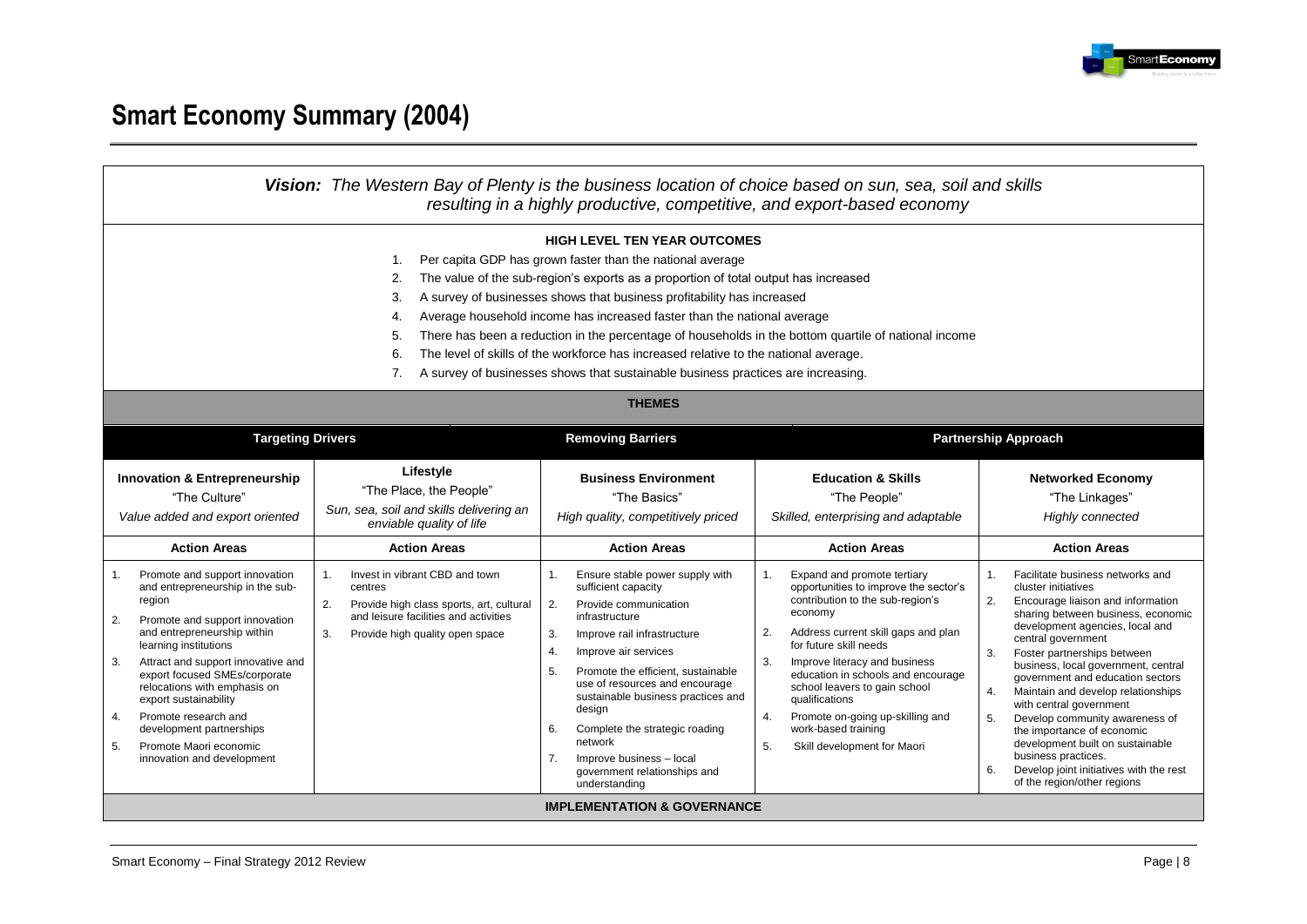

# **Smart Economy Vision**

The vision for the Western Bay of Plenty sub-region in respect of economic development is that:

*The Western Bay of Plenty is the business location of choice based on sun, sea, soil and skills resulting in a highly productive, competitive, and export-based economy*

The vision will be achieved by transforming the sub- region"s existing strengths into major competitive advantages. These strengths include highly productive soils, an exceptional growing climate, a range of lifestyle attractions; an export focused manufacturing base and the largest export port in New Zealand. Icon industries include horticulture, food processing, and high-tech manufacturing businesses producing a range of products.

By increasing productivity within primary and other sectors, the sub-region has an opportunity to extend its current export gateway role to generate a greater share of exports produced within the Western Bay of Plenty sub-region. In doing so it must increase productivity within its core competencies to become a high value-added economy consistently performing above the national average.

# **High Level Outcomes**

By implementing strategies to achieve this vision, the sub-region expects to achieve the following high level outcomes over the next ten years:

- 1. Per capita GDP has grown faster than the national average.
- 2. Value of the sub-region"s exports as a proportion of total output has increased.
- 3. Survey of businesses shows that business profitability has increased.
- 4. Average household income has increased faster than the national average.
- 5. There has been a reduction in the percentage of households in the bottom quartile of national income.
- 6. Level of skills of workforce has increased relative to the national average.
- 7. A survey of businesses shows that sustainable business practices are increasing.

The achievement of these outcomes will contribute to a sustainable and thriving economy together with delivering an enviable quality of life.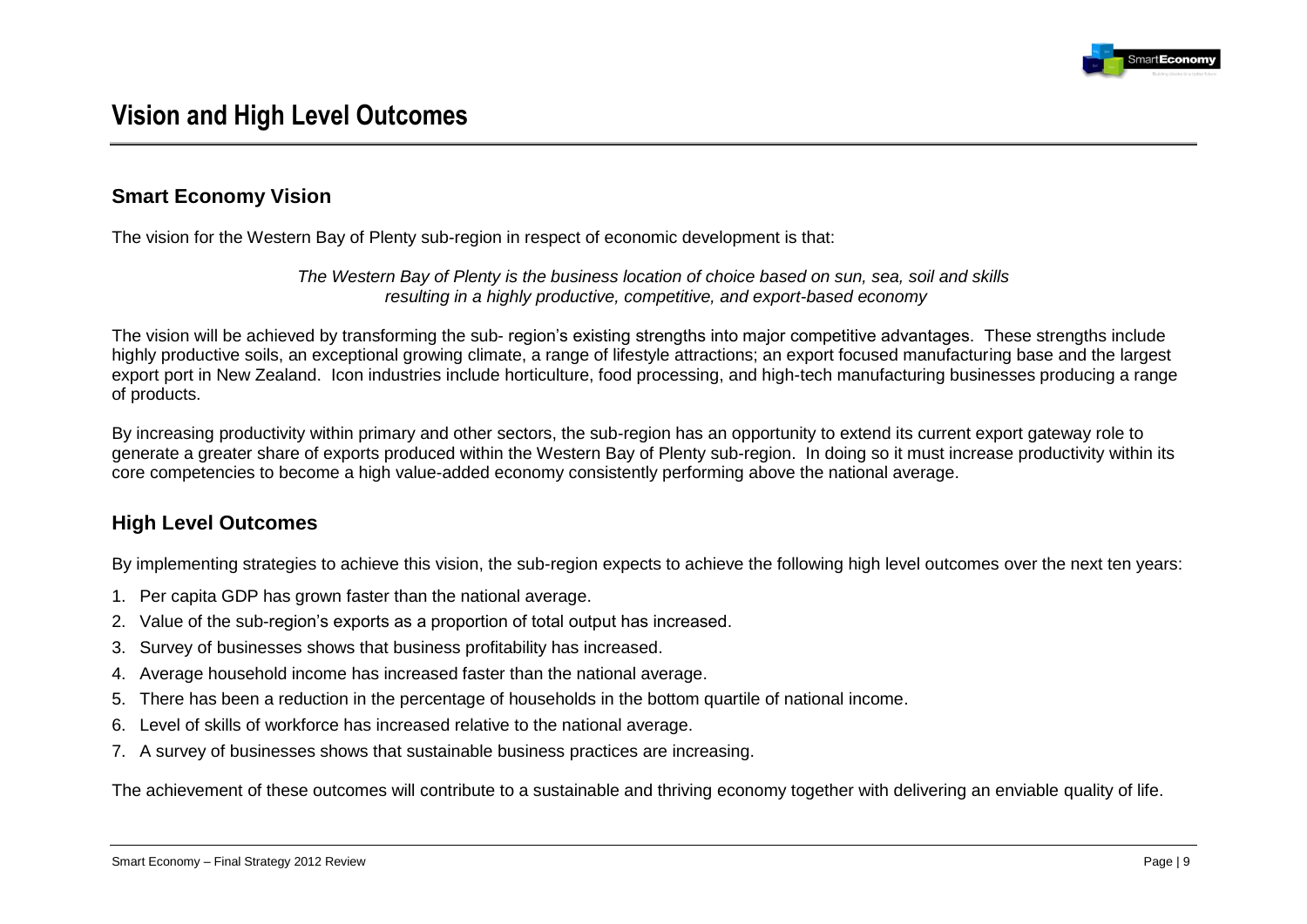

### **International Context**

Over the last 20 years the world has experienced the widespread removal of trade barriers, removal of restrictions on global financial capital flows and technological innovations which have radically changed the nature of global communications. These changes have resulted in a more open global economy. For a small country like New Zealand this is good news as an increase in growth rate can only be achieved by lifting foreign exchange earnings. At the same time, New Zealand is more affected by global trends that are largely outside its control – including exchange rate movements, world recession and global financial crises.

This strategy is about influencing the factors are within the region"s control. While the strategy has a strong export focus it also recognises that the economy needs to be diversified enough to provide some resilience to poor export performance. Growth in local goods and services is also important.

International trends point to workforce skills and quality locations as being two factors which can be locally influenced and which make an important contribution to economic development. Recent growth theories view talent, ideas or knowledge as the new "factor of production". Such theories highlight the role that both human and social capital play in economic development. Human capital is the skills and knowledge of the labour force and social capital is the formal and informal institutions (everything from laws to networks) – or the glue that binds society.

The overused term "new economy" is sometimes associated with new high technology and ICT based companies – the companies associated with the rise and fall of the 'dot-coms'. However the new economy is not a set of new industries, but rather a set of new sources of competitive advantage faced by all industries: speed, quality, flexibility, knowledge and networks. It is about applying knowledge and new ways of doing things to a wide range of products and services.

Despite major technological advances in communications systems, "place" appears even more important to the new economy for a number of reasons including:

- Vital centres offering lively amenities and the opportunity for interaction;  $\bullet$
- A habitat for clustering of industry;  $\bullet$
- Distinctive quality of life which attracts knowledge workers;  $\bullet$
- Speed and adaptability quick access to decisions and resources; and
- A quality natural environment.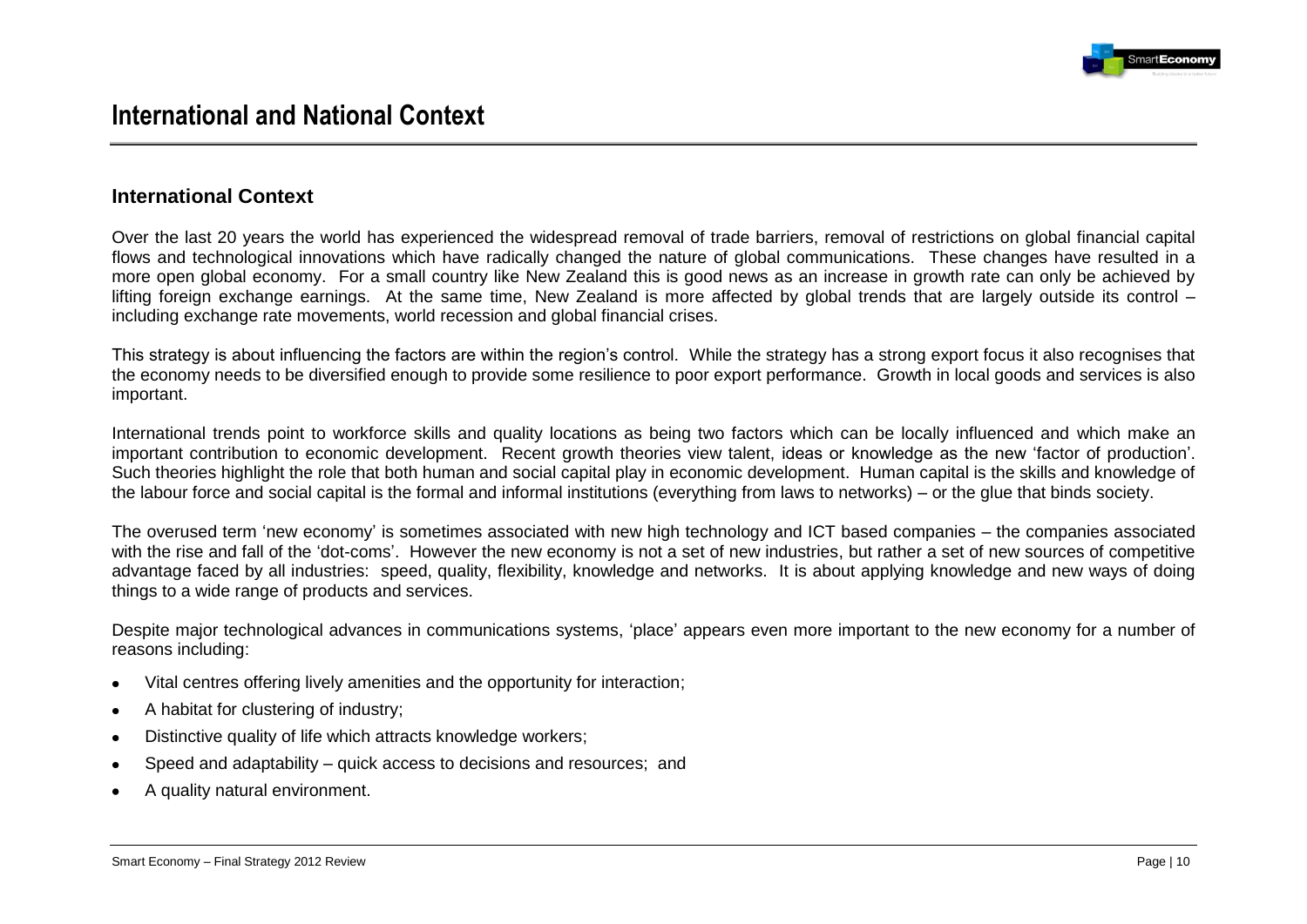

The following table summarises the core values and assumptions of the 'old economy' and the 'new economy':

| <b>Old Economy</b>                                                | <b>New Economy / Information Age</b>                                                         |
|-------------------------------------------------------------------|----------------------------------------------------------------------------------------------|
| Comparative advantage based on being a cheap place to do business | Competitive advantage based on being a place rich in ideas and<br>talent                     |
| Focus on attracting large companies                               | Focus on attracting educated people                                                          |
| A high quality physical environment is a luxury                   | Physical and cultural assets attract knowledge workers and have<br>direct economic benefits. |
| Advantage in natural resources                                    | Ability and skills to learn and adapt                                                        |
| Economic development government led                               | Economic development through partnerships to bring about change                              |

## **National Context**

Concern about New Zealand"s relatively low growth in GDP in the last 15-20 years resulted in recent governments placing a very high priority on economic development and on lifting New Zealand"s growth rate.

- In 2001 the Labour Government announced its Growth and Innovation Framework (GIF), which provides a policy platform for returning New Zealand"s per capita income to the top half of the OECD. GIF had a strong focus on developing industry clusters, exporting, commercialising research and developing a culture of innovation and enterprise throughout society.
- In 2010 the National Government announced its Business Growth Agenda, focusing on six key 'ingredients' businesses need to grow. These are export markets, innovation, infrastructure, skilled and safe workplaces, natural resources and capital. Each of these has its own programme of work under the new Ministry of Business, Innovation and Employment (MBIE), established in 2012. At the time of the 2012 review of Smart Economy, the initiative had produced two of the reports covering export markets and building innovation. Visit [http://www.mbie.govt.nz/what-we-do/business-growth-agenda.](http://www.mbie.govt.nz/what-we-do/business-growth-agenda)
- New Zealand Trade and Enterprise (NZTE) has a strong focus on building the capability of individual businesses in export markets, including the establishment of beachheads in the Middle East, South America, Europe, South East Asia, China, North America, Japan and India.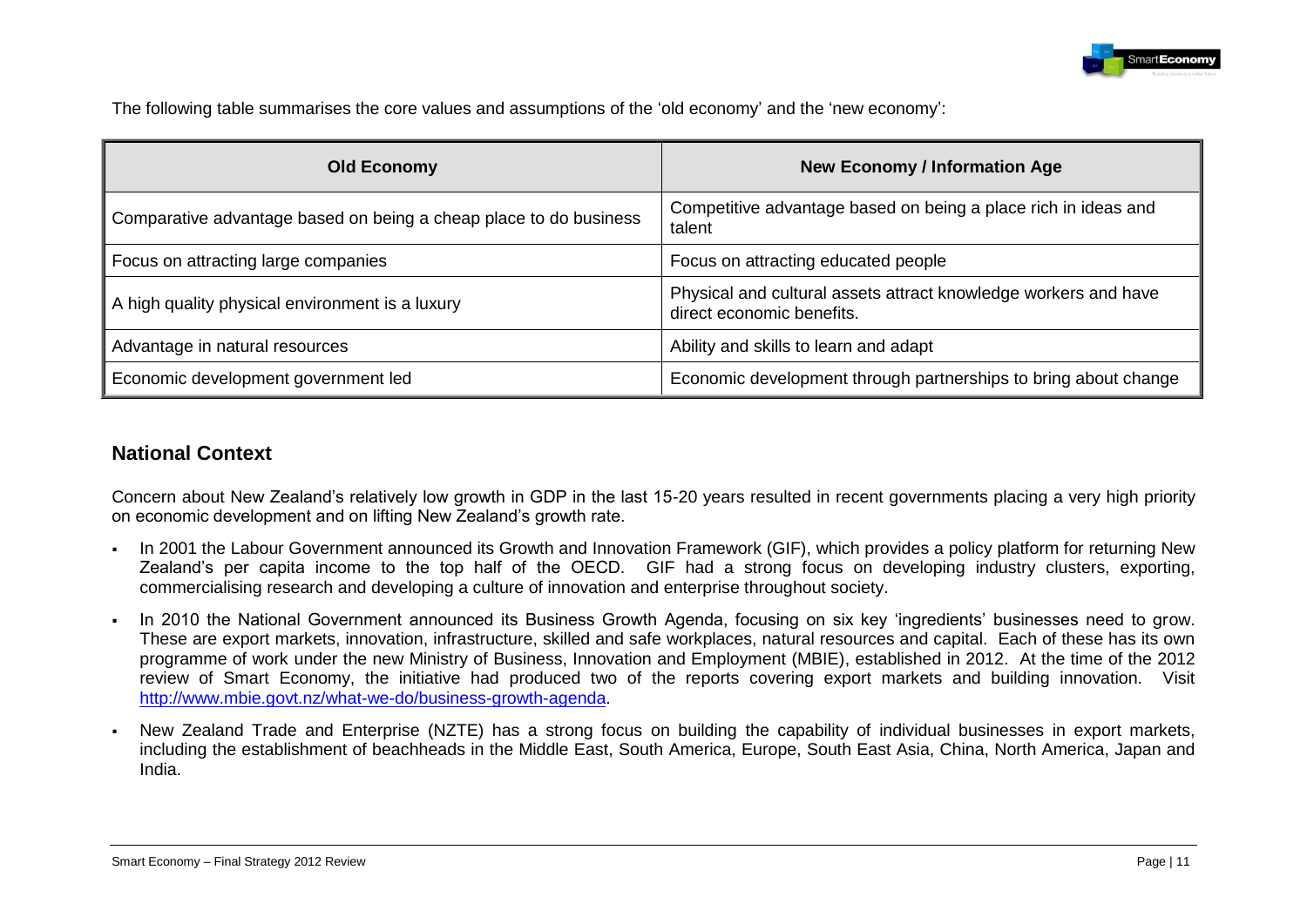

# **Benefits of an Economic Development Strategy**

There are significant benefits that have arisen from the preparation of a collaborative economic development strategy. They are:

- A common understanding of economic drivers for the sub-region and alignment in respect of a sub-regional approach;  $\bullet$
- Improved linkages and coordination between and within all parts of the economic sector;  $\bullet$
- An opportunity to align regional priorities with those of central government;
- Identification of key opportunities and priorities;  $\bullet$
- A set of agreed stretch targets, actions, timings and resources to support the strategy implementation; and  $\bullet$
- A framework for evaluating success.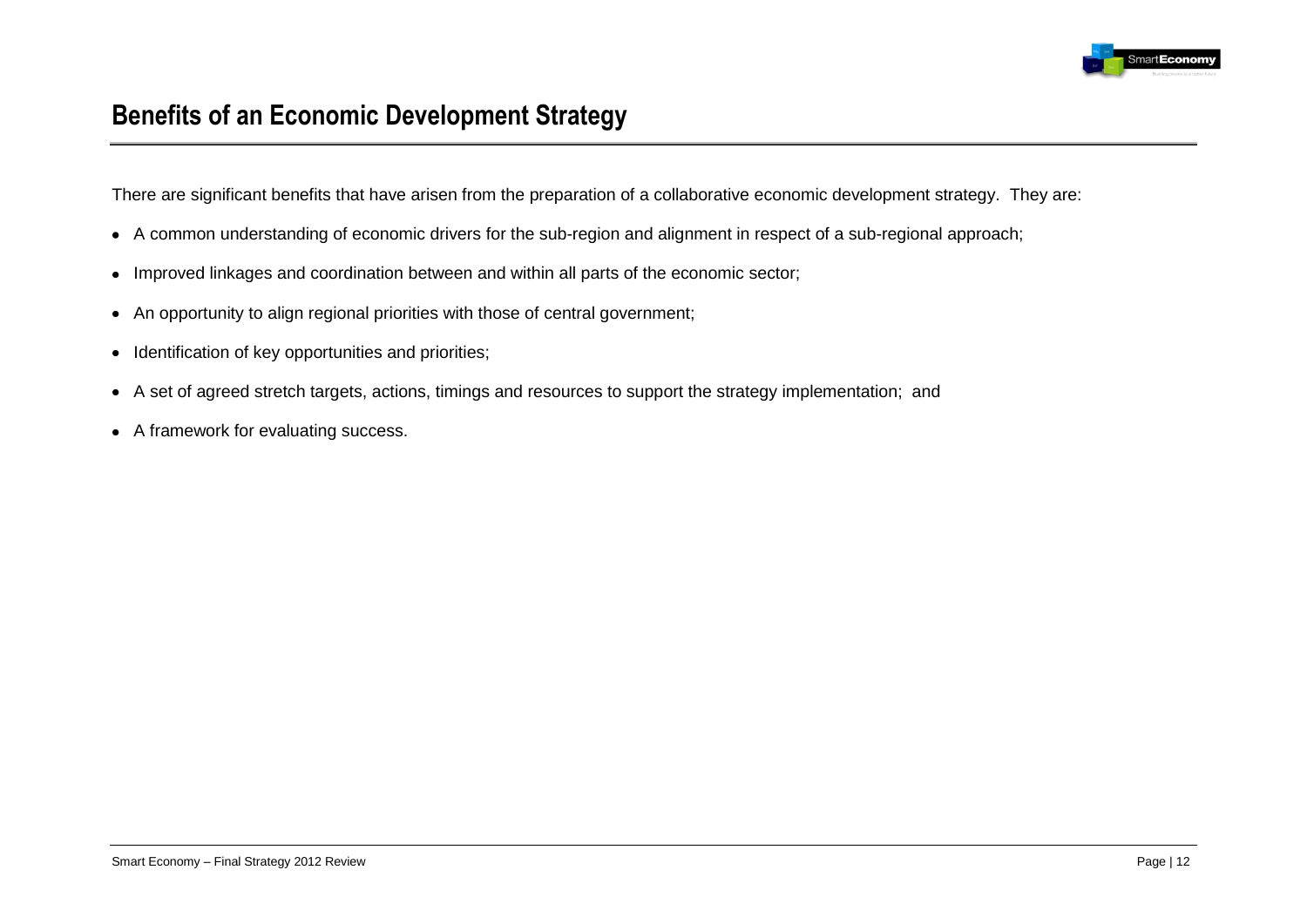

# **Existing Base Case**

The following is a brief summary of the common conclusions that have arisen out of the literature during the documentation of the base case*.*

# **Quality of Life and Quality of Place**

Economic development literature in recent times has advocated the importance of quality of life and quality of place in terms of attracting people, in particular high human capital, to a region. There has been a shift in refocusing economic development away from companies and towards people. This goes hand in hand with understanding more fully the factors that influence the location decisions of firms. The basic premise is that companies and businesses will be attracted to places with high human capital. High human capital is attracted to places that can offer a good quality of life.

The literature suggests that the following factors are important in terms of quality of life: variety of goods and services; aesthetics and physical setting; good public services; and speed (ease of movement). In addition, quality of place can be promoted by: (1) transformation of the built environment; (2) construction or implementation of symbolic features; and (3) production of "texts" such as promotional images and logos.

This trend permeates through much of the recent literature that has been reviewed for the base case. The focus of an appreciable amount of economic development policy is now on "investing in a 'people climate" as a complement to the more traditional 'business climate' strategies"<sup>1</sup>.

### **Knowledge Economy**

The slow development of the knowledge economy, both nationally and within the Western Bay of Plenty sub-region, can be seen as a weakness. Central government policy has stipulated that they intend to encourage development and growth in science and innovation based industries.

# **Small and Medium Enterprises (SME)**

Small and medium sized businesses are very important to the New Zealand economy as most businesses in New Zealand are small businesses. Providing business support and paying attention to business compliance costs has been identified in the literature.

<sup>&</sup>lt;u>.</u> 1 Florida, 2001, *The Economic Geography of Talent*, unpublished discussion paper, Carnegie Mellon University, Pittsburgh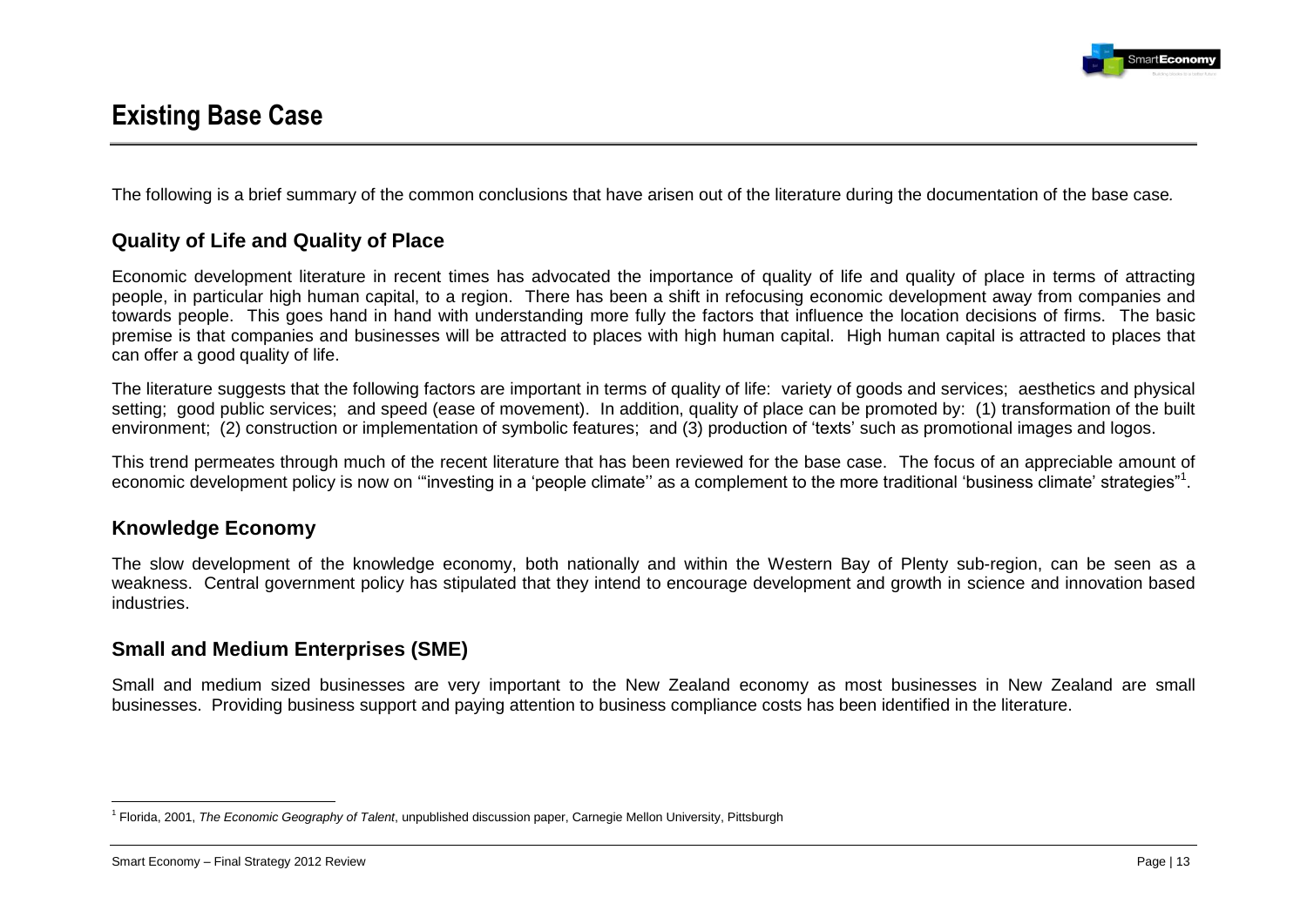

# **Key Sectors (2004)**

The following sectors have been recognised throughout the literature as consistent achievers in the Western Bay of Plenty sub-region in terms of contributing to the economy and employment growth:

- Primary sectors (agriculture, horticulture, food processing);  $\bullet$
- Construction;
- Business services ;  $\bullet$
- Transportation and storage (including Port of Tauranga activities); and  $\bullet$
- Retail / wholesale trade.

Other important sectors are: education, health and community services and tourism.

The "third age" (retirement) industry is seen as having more development potential. The Western Bay sub-region attracts high numbers of retirees and the literature notes that the region should take full economic advantage of this. This can be achieved through the provision of services and products that meet the specific needs of an ageing population. The emphasis is on the economic opportunities of providing world class business services, as well as research, education and training. Therefore the focus is much wider than simply delivering social services to the elderly.

What is evident from the literature is that the tourism industry in the Western Bay of Plenty sub-region is under-developed. Various reports have pointed to the potential for tourism to grow in the region and become a core sector. Tourism Bay of Plenty has identified specific actions to lift the tourism industry in the region such as destination marketing and increasing visitor spend and length of stay.

Also evident is the importance of the Port of Tauranga to the sub-region. The Port has a significant impact on the economy and a high number of jobs are attributable to port operations. The Port"s economic impact is expected to increase.

The education sector is seen as an important area that needs to grow in the Western Bay. It is generally accepted in the documents reviewed that the government is unlikely to allow another university in New Zealand in the near future. The approach advocated is to co-ordinate the existing tertiary institutions and to develop research centres. Some of the literature has identified the need for a tertiary strategy for the Western Bay.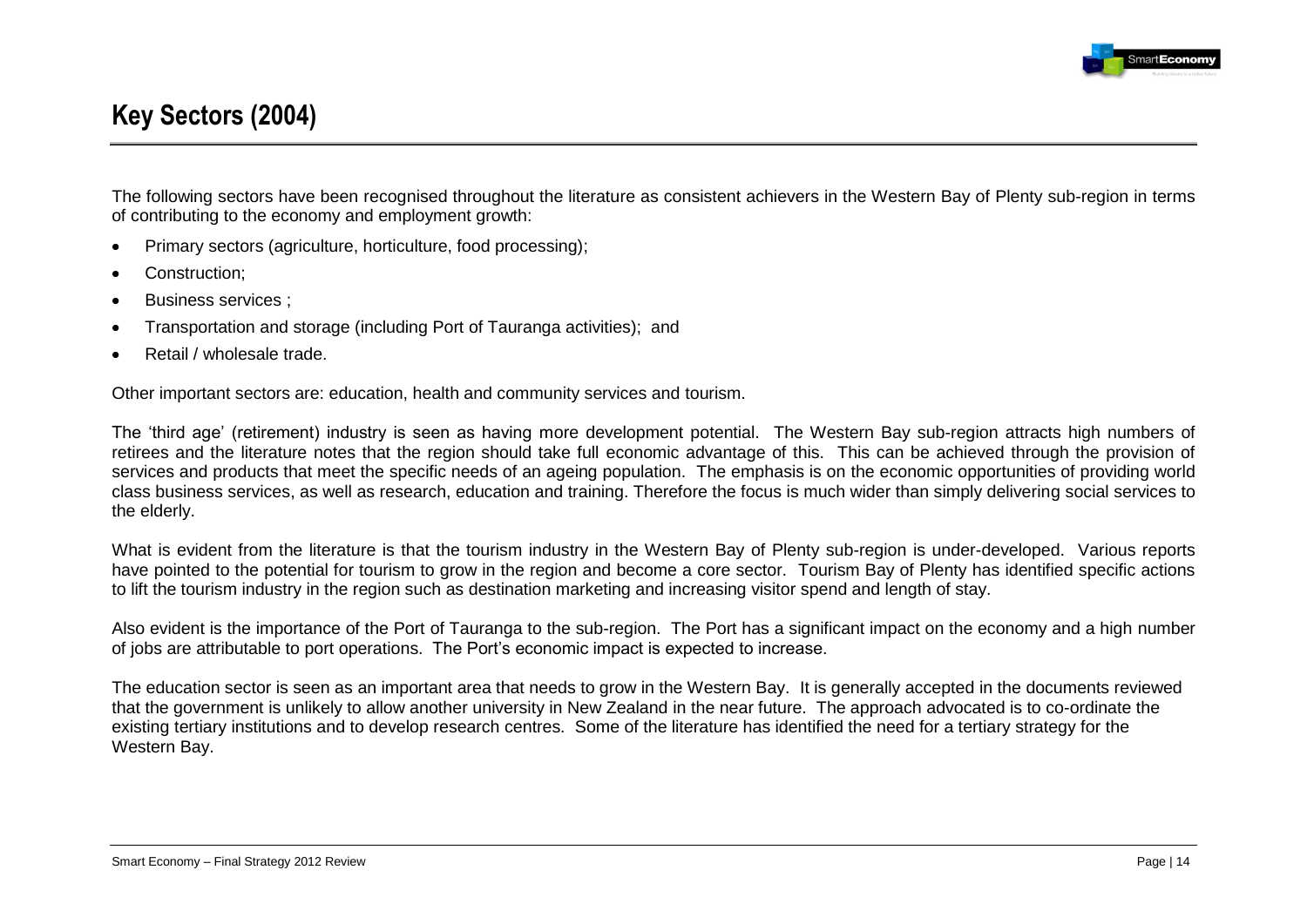

# **Importance of Infrastructure (2004)**

Infrastructure issues are viewed in the literature as a key component of economic development. Infrastructure includes both hard and soft infrastructure.

One of the most important infrastructural issues for the sub-region is transport, in particular traffic and roading. High population growth has placed increased pressure on the sub-region's roading infrastructure. The ACCESS partnership has been set up to address the issue. The airport is also another infrastructural concern highlighted in the literature. The main points of concern are land use and where the airport should be located, services provided and linkages with other transport facilities. The need for transport linkages has also been noted in the literature. The message is clear - an efficient transport network is vitally important to the future prosperity of the Western Bay of Plenty sub-region.

Tourism infrastructure has also been raised within various reports and reviews. Most notable is the shortage of international standard accommodation, a convention centre and cultural / arts facilities. Infrastructure also ties in with business costs and the ability of the sub-region to attract human capital.

### **Business Land**

Several studies have been done and associated reports produced concerning business land in the Western Bay of Plenty sub-region. The conclusion in each has been that there is a lack of such land in the sub-region and that this is affecting the economic development of the region.

### **Areas to Address**

The literature relating to the economic performance of the Western Bay of Plenty sub-region points to the need for higher skills and higher incomes. Providing a wider choice of recreational, cultural and artistic opportunities is also cited as an area that the Western Bay should develop.

At present, population growth is exceeding business and industry growth. While increases in population is leading to growth there has to be business and employment opportunities for the people in the region.

Various strategies and actions have been recommended in the literature to address these issues. One is the need for a skill-gap analysis which is currently being undertaken by Priority One. This should assist in filling gaps in the labour market and identifying / creating job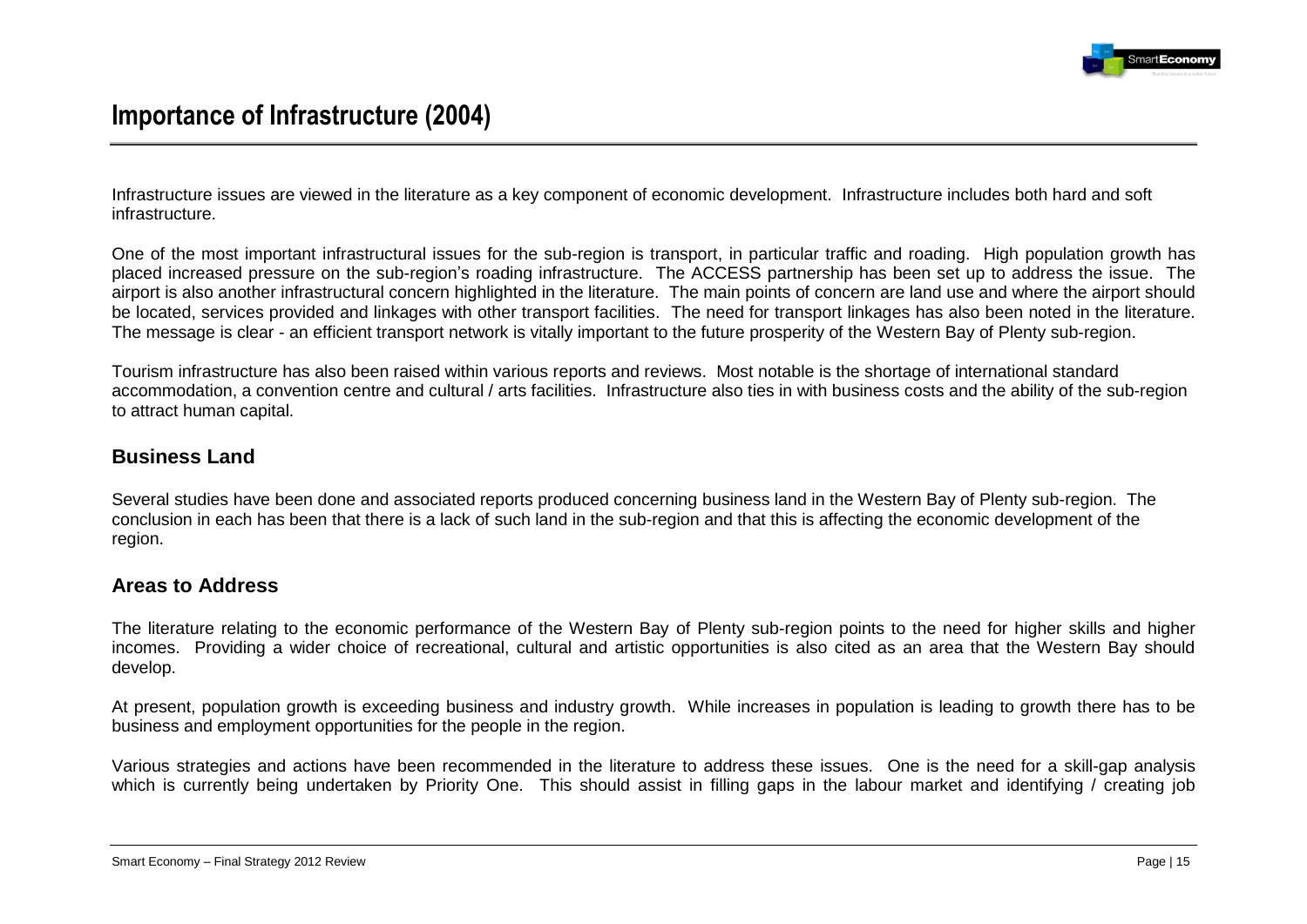

opportunities for people moving to Tauranga. Another is to encourage investment and new business in the region and to encourage growth in the knowledge and technology sector and in tourism.

Maori population in the western Bay of Plenty sub region is expected to treble from the existing 20,000 people to 60,000 by 2050. As part of this population increase it can be assumed that the Maori workforce will grow. Maori involvement is another important issue identified in some of the reports. Attention should be paid to Maori education and training and employment, Maori entrepreneurs and Maori development.

There is significant multiple Maori land in the Western Bay of Plenty sub-region. Hapu and iwi management plans will provide an opportunity for discussion and agreement on how the potential of this land will be realised from an economic perspective.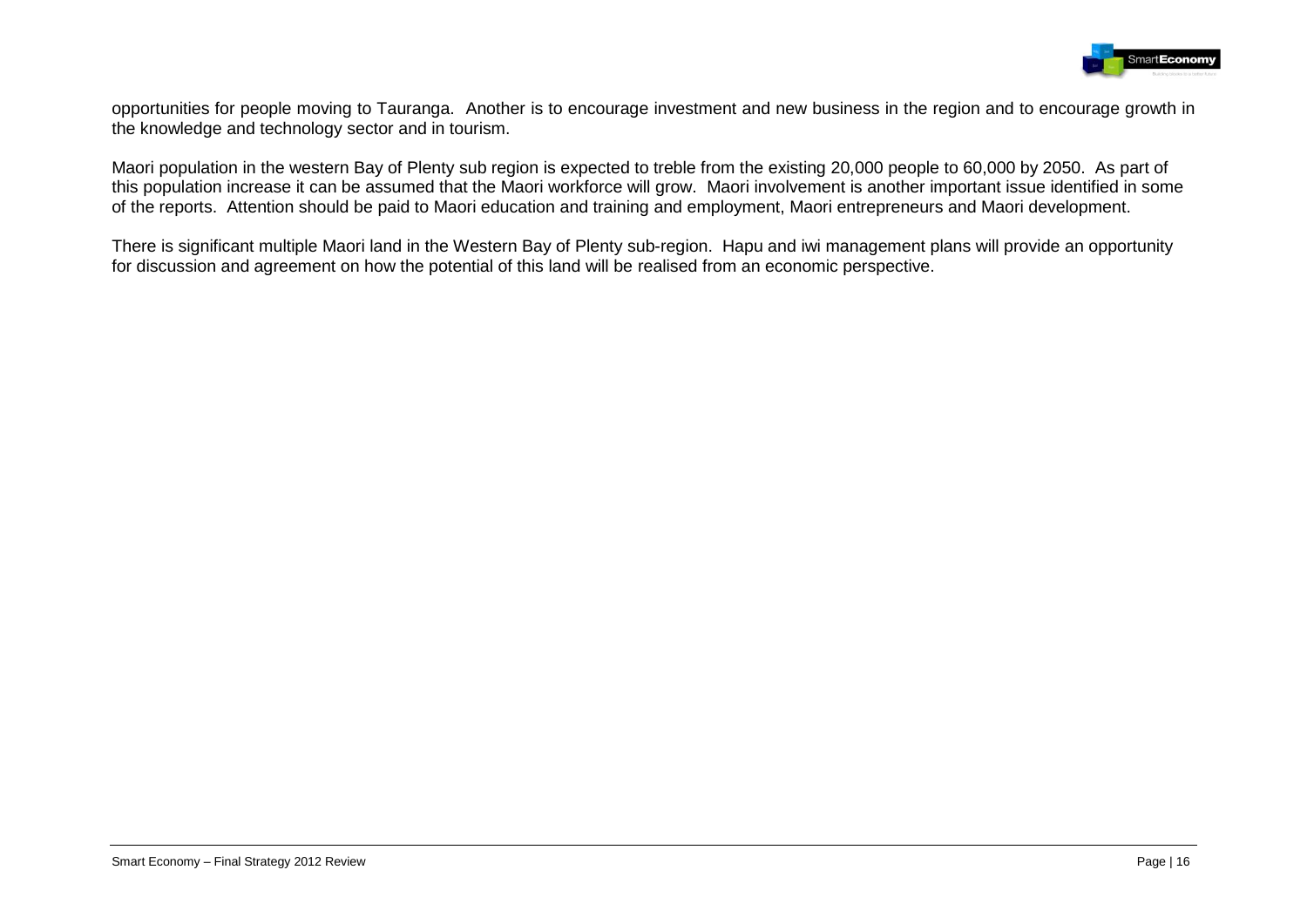

# **Strategy Relationships (2004)**

#### **Initiatives Underway**

There are other significant strategies that have been developed in the Western Bay of Plenty sub-region such as SmartGrowth (sub-regional growth management), local authority community outcomes processes, the Regional Land Transport Strategy, local authority ten year plans, Access (transport), and Priority One and Chamber of Commerce initiatives. In addition, there is to be the development of a regional tertiary education model to deliver strategies and there are tourism and sector strategies under development or in place. Consideration is to be given to these initiatives, industry and projects so there is a linked and co-ordinated strategy approach.

SmartGrowth is a joint project of Tauranga City Council and Western Bay of Plenty District Council, Bay of Plenty Regional Council and tangata whenua, with the objective of ensuring that growth happens in a way that protects the quality of life that we have now and that people are coming to experience. The goal is to prepare an agreed strategy for the Western Bay of Plenty sub-region which will make provision for sustainable urban and rural development, specifically for the next 20 years and generally for the next 50 years. This will include ways of implementing the strategy for any of the partners to the strategy to either individually or collectively use.

The SmartGrowth Project has completed the following work:

- Analysis of the current economic base of the region with particular emphasis on identifying key potential economic drivers and capabilities of the future.
- For key potential economic drivers and capabilities, analysis of :  $\bullet$ 
	- Sustainability of the sector
	- Impact on employment growth
	- Risk and identification of sectoral vulnerability
	- Dependency of the sector on population growth
	- Key external influences on the sector
	- Sectoral requirements for physical land use and infrastructure
	- Sectoral impact on the environment.
	- Impact on social aspects of the community
	- Enabling requirements for sectoral growth.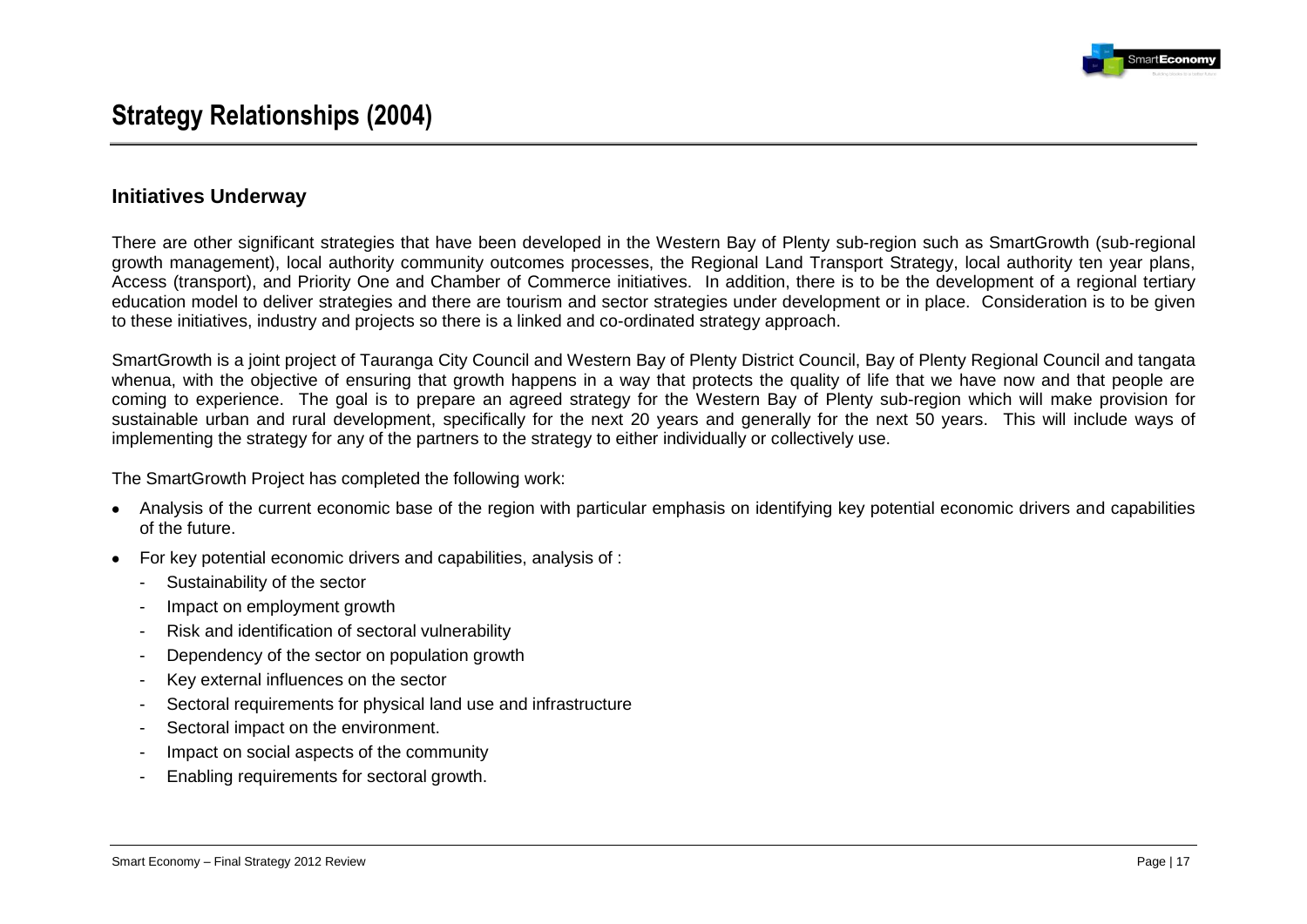

In parallel with the SmartGrowth economic research work undertaken, a partnership workshop was held (August 2002) to discuss how the SmartGrowth research would be utilised and applied. The workshop was attended by elected members of Tauranga City Council, Western Bay of Plenty District Council and the Bay of Plenty Regional Council, together with tangata whenua representatives, business leaders, and representatives of the education sector. There was general agreement of the need for a separate process (outside of SmartGrowth) to build on the outputs of the SmartGrowth work and other existing knowledge, to produce an economic development strategy and implementation plan (Smart Economy).

A fundamental principle is that all long-term planning and decision making will be aligned with SmartGrowth. The SmartGrowth project research reports and analysis will form a key input into all long term planning of the Western Bay of Plenty sub-region. Particular issues and challenges raised include:

- Challenge to drive productive economic growth from the population growth;
- **IDENTIFY FOREOT IDENTIFY IDENTIFY IDENTIFY IDENTIFY IDENTIFY IDENTIFY IDENTIFY IDENTIFY IDENTIFY IDENTIFY IDENTIFY IDENTIFY IDENTIFY IDENTIFY IDENTIFY IDENTIFY IDENTIFY IDENTIFY IDENTIFY**
- Lack of sufficient affordable commercial land:
- Issues associated with Port of Tauranga being biggest export port including expansion and transportation links; and
- **Low average income and relatively high unemployment.**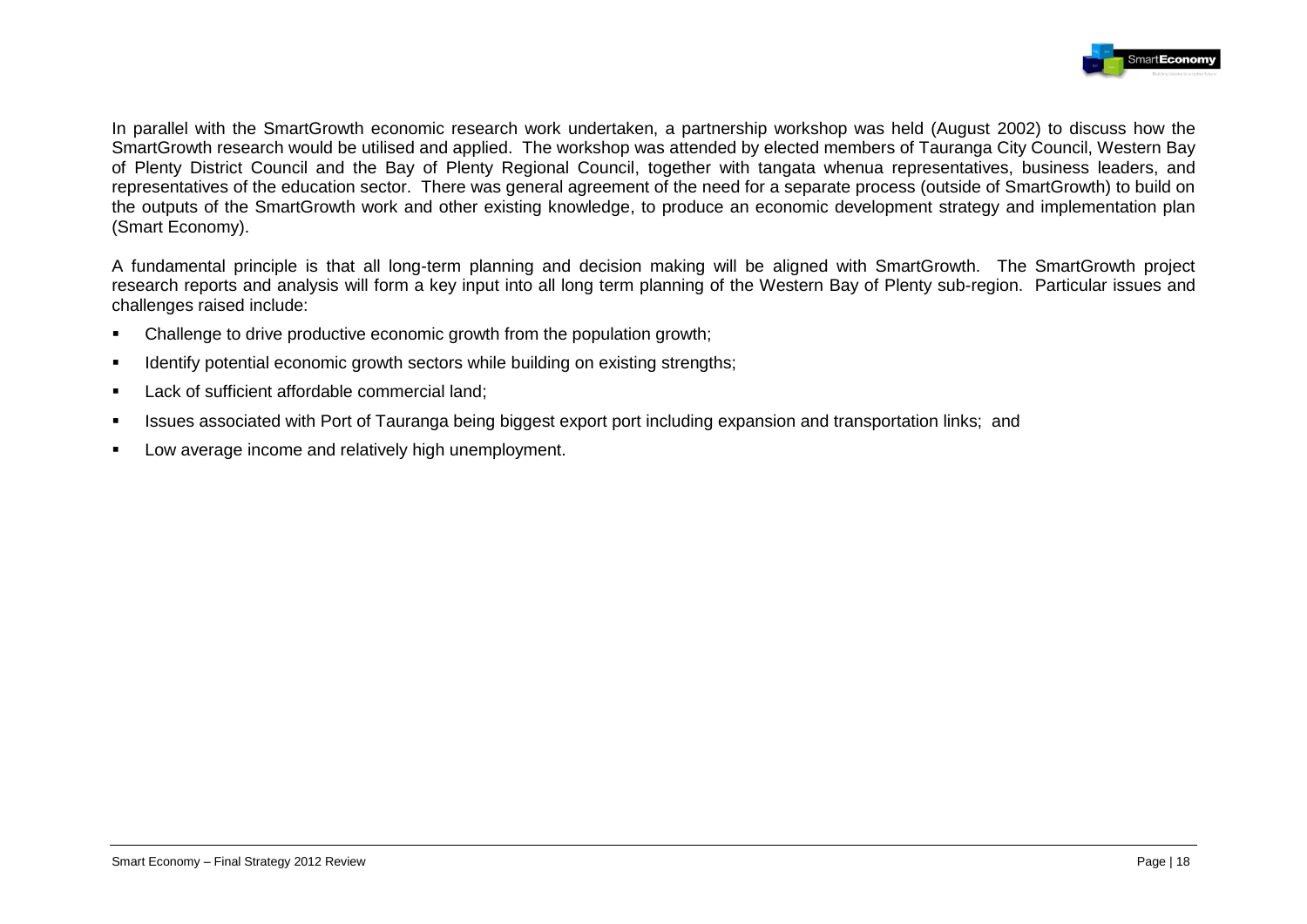

# **Smart Economy Themes (2004)**

In order to achieve the vision and outcomes, the Smart Economy strategy has been developed to target the drivers of economic development and remove barriers to such development.

# **Targeting the drivers for economic development (existing and future)**

Sustainable economic development in the region in the region will require:

- Moving up the "value chain" so that the sub-region"s output is based on adding significant value to primary products rather than simply supplying basic commodities. This is critical in order to increase export earnings and will help shield the economy from wide fluctuations in commodity prices.
- Diversification so that the economy is less dependent on population growth and a relatively narrow range of sectors.  $\bullet$
- Business practices in all sectors that reduce the "draw" on natural resources and minimise waste output to the environment.

These imperatives will be achieved by building on existing strengths as well as being receptive to new areas of opportunity.

The Western Bay of Plenty sub-region has a number of existing strengths and this strategy must focus on turning these strengths into a source of competitive advantage, in line with the vision for the sub-region. They include:

Existing strengths and/or opportunities already identified in several **sectors** that have the potential to contribute to a productive and  $\bullet$ competitive, export based economy. Key sectors for development include horticulture, agriculture, dairying, food processing, marine sector, health sector and some manufacturing sub-sectors. The strong 'transport and storage' and 'financial services' sectors have important roles to play in supporting these key sectors.

The economy also has significant strengths in construction, tourism, retail and creative industries. These sectors also have an important role to play both in driving and supporting economic development.

The **Port of Tauranga** which is already the country"s largest export port. The port is both a source of competitive advantage and a  $\bullet$ generator of economic activity in its own right. Industries such as horticulture, wood industries and dairy industries are heavily dependent upon the port and in turn, drive much of the port"s activities. Proximity to the port should be a major source of competitive advantage for exporting industries. Efficient roading and rail linkages are an integral part of this. The issue regarding the expansion of the port business south towards the airport land and its resulting impact on the operations of the port has been circumvented for the short term via the recent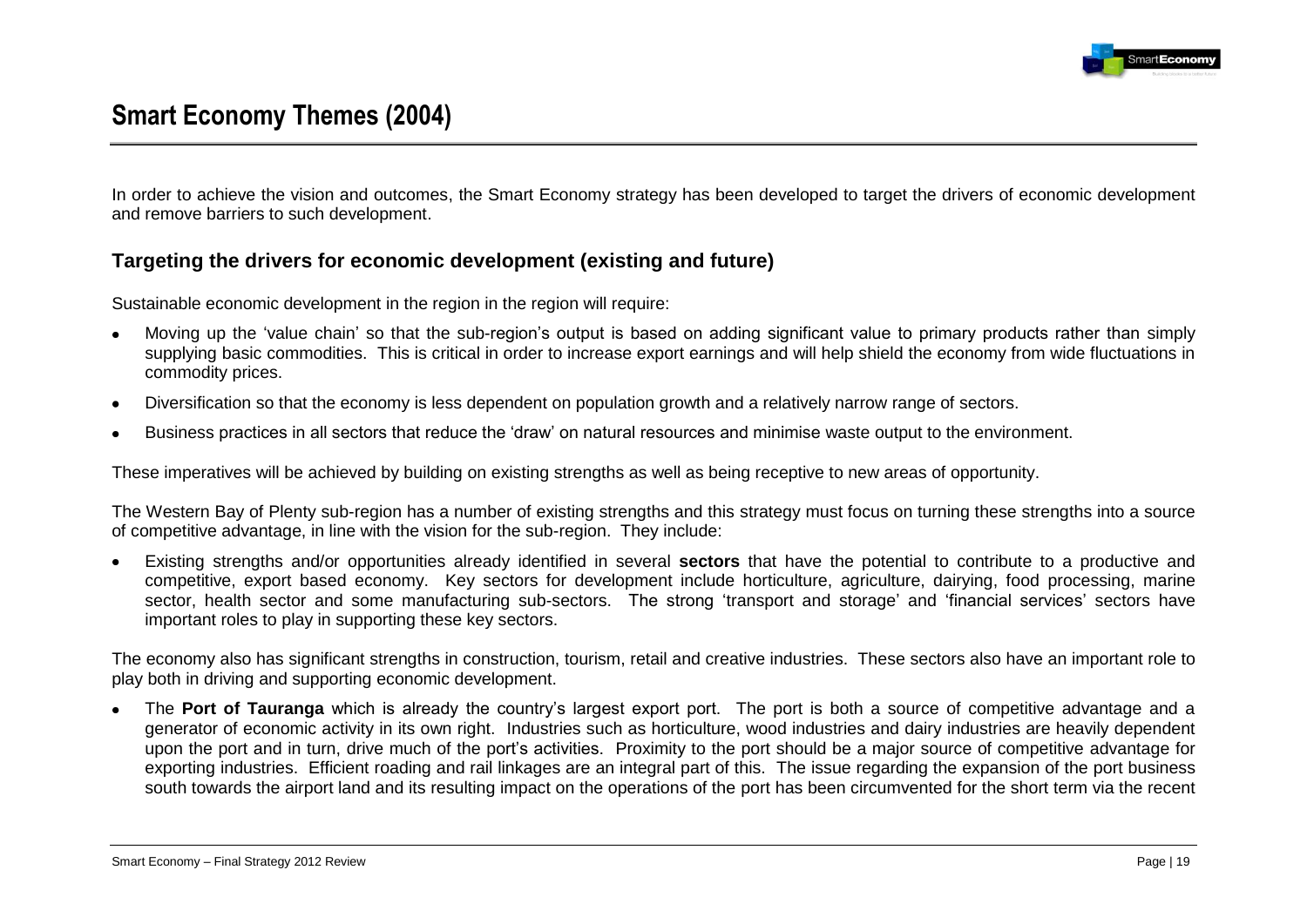

signing of a Memorandum of Understanding between the airport and the port. Ongoing investigations need to occur to determine viability of co-existence in the long term.

A **stunning location** offering beaches, water based and bush activities and a pleasant climate. By extending the range of recreational,  $\bullet$ cultural, and artistic opportunities on offer, the sub-region will be in a better position to attract skilled workers, entrepreneurs and investors. In addition events and infrastructure associated with such opportunities are an important source of economic activity.

As well as building on existing strengths, this strategy promotes diversification of the economy, being receptive to and actively pursuing new opportunities. It is not possible to accurately predict the new sector-strengths that will emerge in the next ten years – however they are likely to have certain characteristics including "clean", high-tech, value added, export-oriented and intensive.

### **Removal of sub regional barriers**

As well as policies that build competitive advantage this strategy is focused on removing sub-regional barriers or inhibitors to economic development. The following three critical barriers to achieving the vision and outcomes have been identified as the most important to address:

- The strategic **roading network** which is incomplete and has insufficient capacity to service the needs of the business community the  $\bullet$ movement of products, services and people.
- A critical **shortage of land** zoned for business purposes. Whilst new business areas have been identified, there is a need for these to be  $\bullet$ prioritised and action plans to be developed that will ensure that the appropriate zoning and infrastructure is established – including the roading infrastructure.
- A number of industries unable to recruit employees with **appropriate skills**.  $\bullet$

If Western Bay of Plenty businesses are to be able to compete globally, these barriers need to be removed. As well as these three critical barriers, the strategy identifies other current blockages such as an unstable power supply. Note that these barriers are not necessarily the only ones faced by businesses in New Zealand, but they are the barriers that the sub-region has some control over. For example business compliance costs, especially for small businesses, have come under increasing scrutiny in the last 2-3 years, however because these relate to national legislation and policy they are not dealt with in this strategy.<sup>2</sup>

The Smart Economy Strategy is organised around the following five themes. The first two themes are focused mainly on targeting the drivers of economic development to build competitive advantage while the third and fourth themes will help remove the barriers. The fifth theme is about the partnerships and alliances needed to implement the strategy.

<u>.</u>

 $2$  The exception is compliance costs associated with council regulatory processes which are included.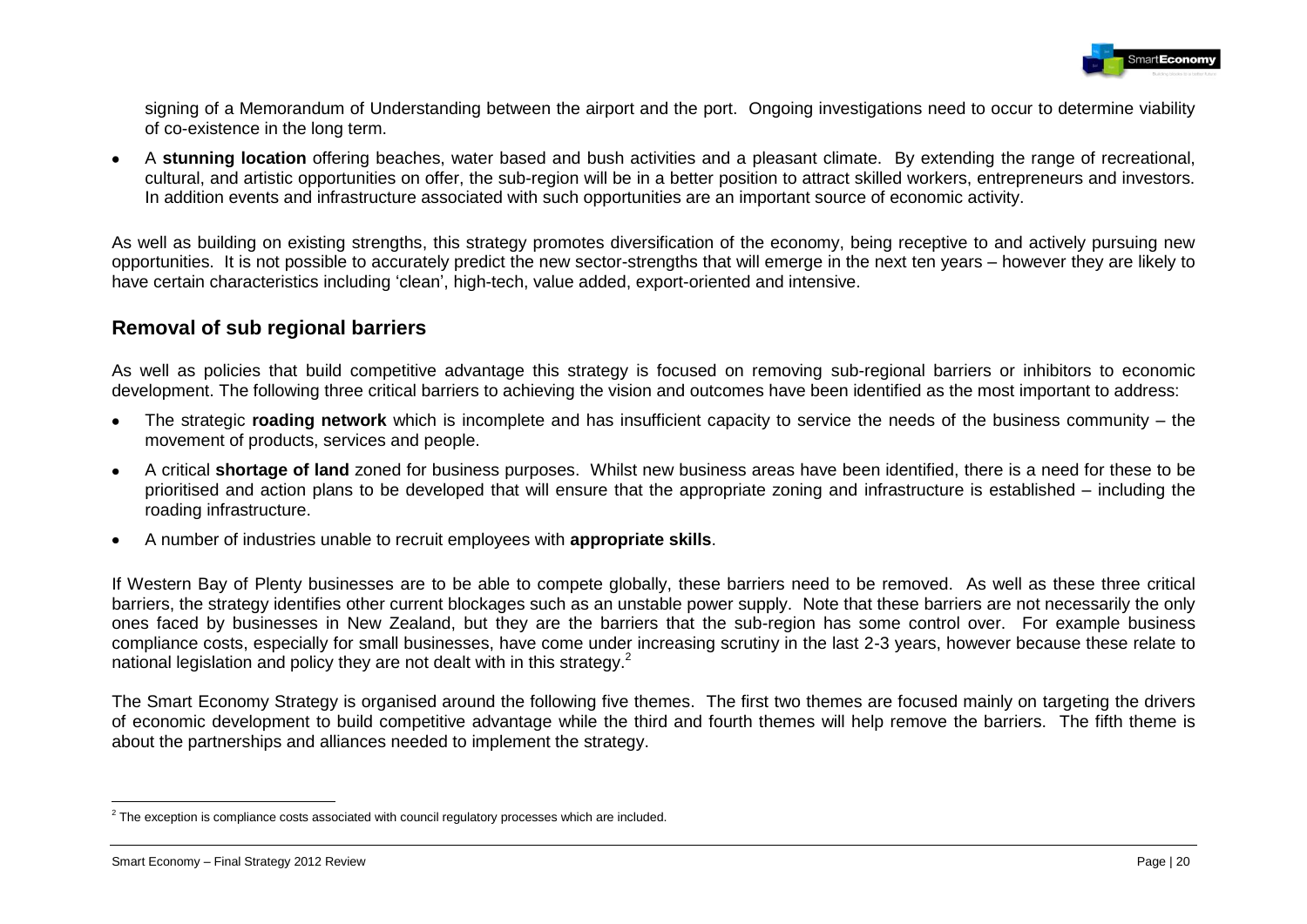

### **Innovation and Entrepreneurship - "the culture"**

Innovation is the creation of new ideas, products, and processes. In the modern "creative economy", innovation is usually achieved through creating and applying new technology. Entrepreneurship is the commercial application of innovations to **enhance productivity and add value** within businesses of all sizes and within/across sectors. This theme is, therefore, about applying innovation to add value to the primary product base of the economy, transforming it into a high productivity economy that is globally competitive within its market niches. Sectors that have already been identified as holding significant potential for the sub-region include horticulture, agriculture, dairy, food processing, marine sector, health services and some manufacturing sub-sectors. In addition there are opportunities to expand into new high-tech and creative sectors. Innovation within an industry can often occur when businesses control more of their supply chain, either directly or through the relationships that they have with their suppliers/contractors. There is a strong link between this theme and "Networked Economy", because business clustering is one of the key tools that can promote innovation and improved productivity and performance across an industry sector, or subsector. There is a need to nurture the link between innovation, education and business.

### **Lifestyle – "the place, the people"**

This theme is about creating places, facilities, activities and events to turn the Western Bay of Plenty"s **lifestyle advantages** into a source of **competitive advantage** for the sub-region. It is also about the significant economic spin-offs that can result from investment in lifestyle – from building facilities to hosting major events, to manufacturing lifestyle products. Recent overseas research has highlighted that competitive cities are cities that can attract skilled human capital and investment by offering the lifestyle that talented people seek. This means retaining the subregion"s high quality natural amenities (the beaches, waterways etc) and adding to them a diverse range of recreational, cultural and artistic attractions. These types of attractions will enhance the lifestyle the sub-region can offer to investors and skilled human capital, as well as attracting visitors and contributing directly to the economy. The sub-region has already started to specialise in the development and manufacturing of lifestyle products, an example being the "blokart" land based yachts, and the strategy explores opportunities to extend this direction.

### **Business Environment – "the basics"**

This theme is about creating an environment in which sustainable economic growth can occur. It is primarily about **removing external barriers to business competitiveness** by ensuring that infrastructure is capable of meeting business needs, that sufficient serviced land is available at a competitive price and that businesses operate in a sustainable manner in respect to their impact on the environment. The subregion is currently perceived as a relatively expensive place to do business, as well as having major roading and business land constraints. Transport limitations are also a potential threat to the competitiveness of the Port of Tauranga. Unless these constraints are removed, any initiatives aimed at building competitive advantage will have limited impact. In order for these constraints to be removed, the sub-region requires that decision-makers and the wider community understand the needs of the economy and are committed to addressing these needs.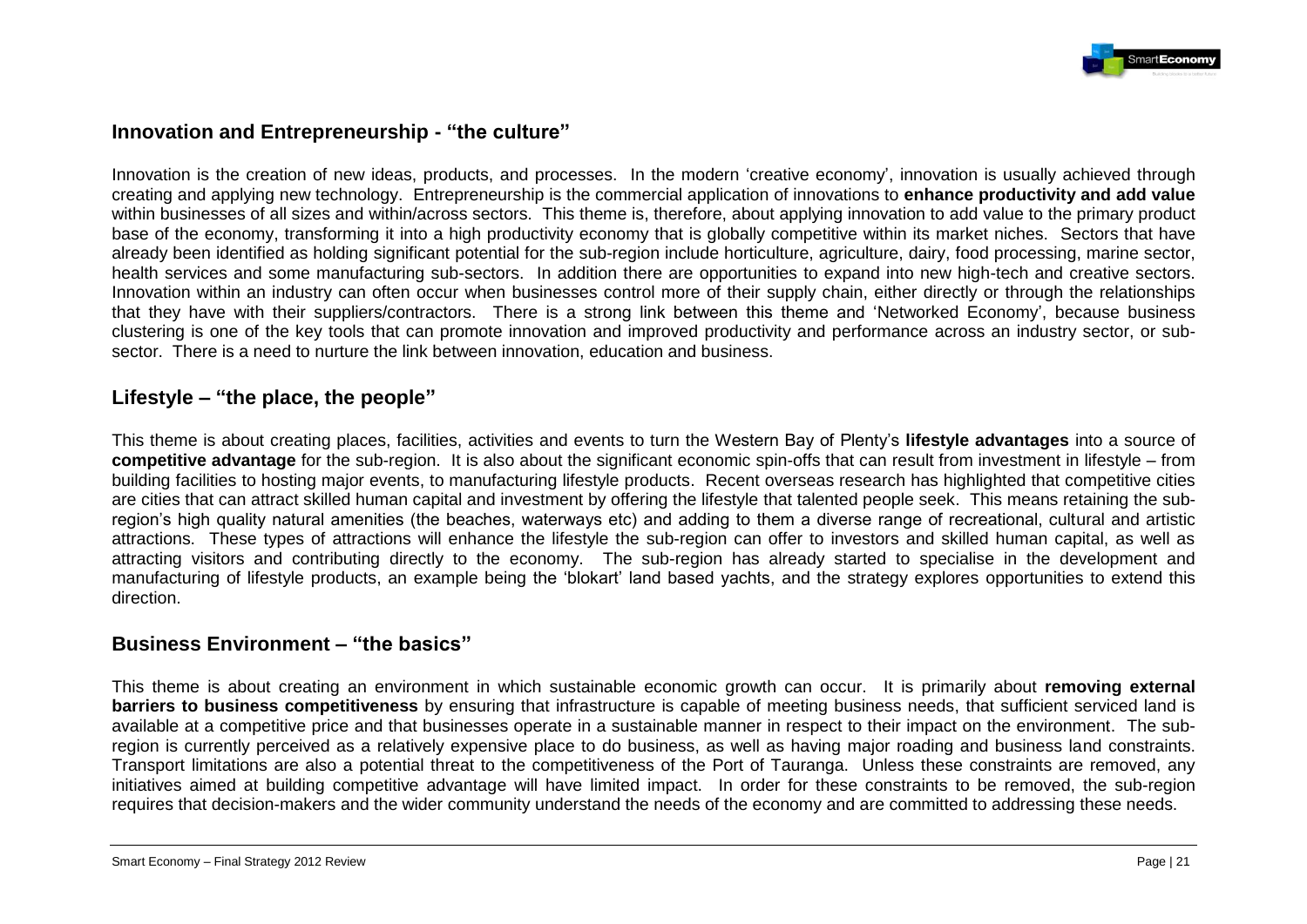

# **Education and Skills – "the people"**

This theme is about developing a **highly skilled work force** that meets the needs of a **competitive, export led economy**. It encompasses school and tertiary education, as well as industry-based training and up-skilling. Recent research has revealed a number of major industries which are facing significant problems in recruiting people with the right skills. An immediate priority is addressing the skill-gaps which are a barrier to current economic growth. A critical longer term priority is keeping abreast of changing industry needs and putting in place initiatives that will ensure that the future labour force develops skills in line with the sub-region"s competitive strengths. The starting point for strategies under this theme is demand-based, such as what skills does the economy require? The approach, however, is very much people-based. How can young people, in particular, be encouraged to obtain the education and skills required to contribute to the productive economy?

### **Networked Economy – "the linkages"**

This theme is about developing the **partnerships, alliances, networks and information flows** that will produce results across the entire strategy. It is about businesses within and across sectors working together for mutual gain. It includes the formation of business clusters (groups of businesses who may also compete with each other) to develop joint marketing, exporting or research initiatives. But it is much wider than this and includes partnerships between local government and business, between the sub-region and central government, and between the education sector and business. For example, the critical barriers identified such as the poor roading network and lack of business land will not be solved without significant cooperation between all stakeholders. The Western Bay of Plenty sub-region is already one of the most networked places in New Zealand. It has the largest and most active ExportNZ branch, a very strong Chamber of Commerce, and economic development agency Priority One, which is unique in its mix of private and public sector funding. In addition, the sub-region has strong industry groups, a very good relationship with New Zealand Trade & Enterprise, and SmartGrowth – a model for a cooperative approach to managing growth. "Networked economy" is also about recognising that the sub-region is part of a wider regional and national economy and that in many cases, collaboration may be mutually beneficial.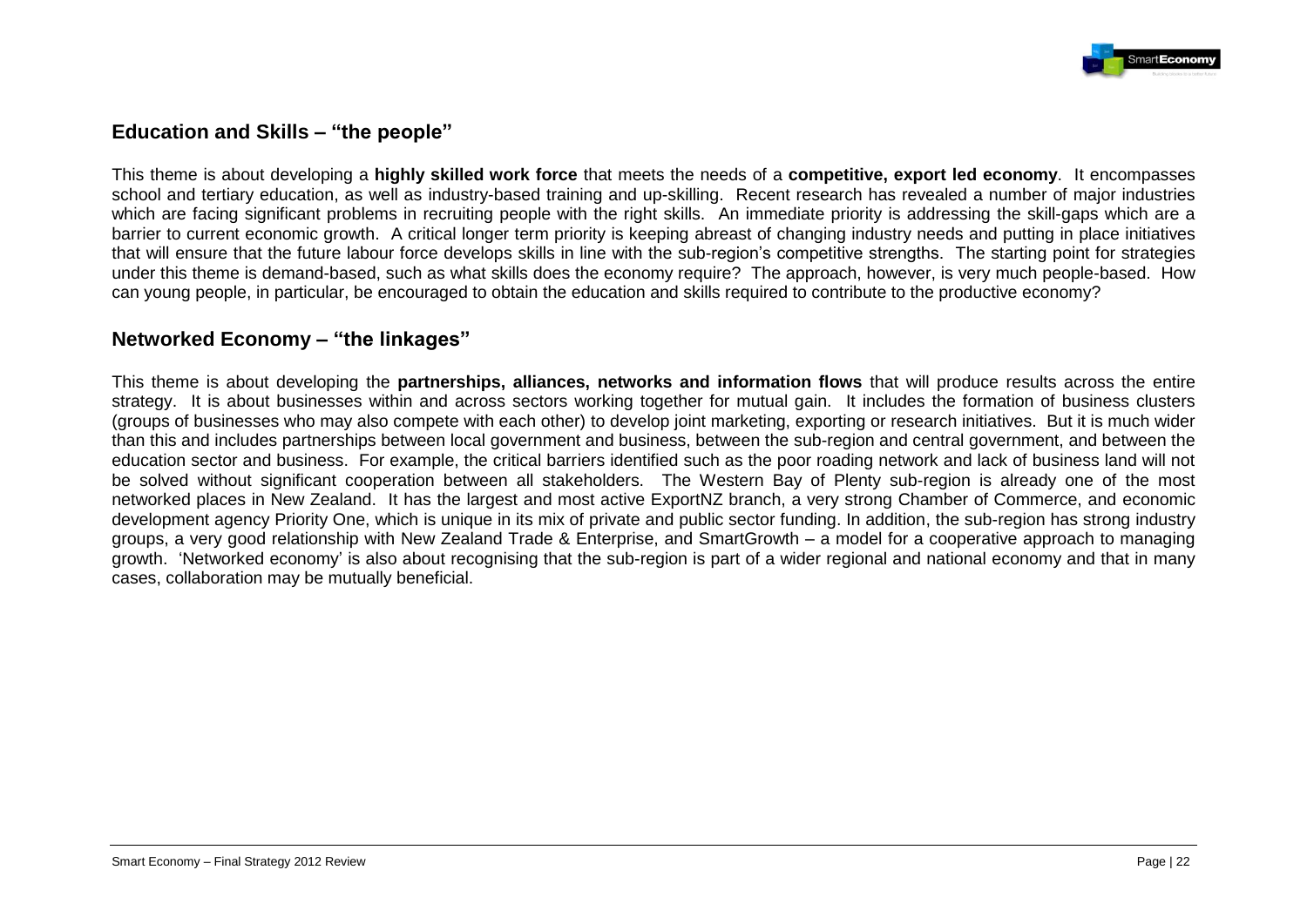

# **Monitoring (2012)**

Priority One commissions a consortium comprising APR Consultants, Economic Solutions, Waikato University and Infometrics has been contracted to undertake an annual economic study to measure progress against the Smart Economy high level ten year goals. The work includes a business survey, export value and growth trends by industry sector, and the measurement of skill levels and skill shortages in the sub-region. During 2011/12 the sixth economic study was completed, providing information on progress in the last year against the benchmark set in 2006. Key findings are as follows:

#### **1. Per capita GDP has grown faster in the sub-region than the national average**

Relative to the national level, the Western Bay of Plenty sub-region"s real GDP per capita has fluctuated between approximately 76% and 83% of the national figure since 2006. It increased from 78% of the national figure in 2006 to 81% in 2011.

For the year ended September 2011, the Western Bay of Plenty sub-region"s real GDP per capita was \$24,885 compared to \$30,904 for New Zealand as a whole. This was a decline of \$525 (-2.1%), compared to a national gain of \$132 (0.4%) during the same period.

#### **2. The value of sub-region exports as a proportion of total output has increased**

The ratio of the Western Bay of Plenty sub-region"s exports to gross output increased from 21.6% in 2010 to 24.7% in 2011. In 2011, the greatest export to gross output ratios in the sub-region occurred in the following industry sectors: horticulture and fruit (73.2%), agricultural services (72.8%), food processing (55.8%), trade (32.9%), and wood and paper (31.6%).

#### **3. A survey of businesses shows that business profitability has increased**

According to APR"s business survey conducted in February 2012, the majority (86.5%) of businesses in the Western Bay of Plenty subregion expected their profits to remain consistent or increase in the coming year. Almost half (44.5%) of respondents predicted their profits would remain static over the year to February 2013 and 42.0% expected their profit levels to improve. The remaining 13.5% of respondents expected their profits to decrease.

The Western Bay of Plenty sub-region"s value added per employee grew at an average rate of 3.6% per annum during the period March 1996 to September 2011. This was slightly slower than New Zealand"s average annual growth rate of 3.7% during this period.

#### **4. Average household income has increased faster than the national average**

During the year to June 2011, the sub-region's real gross average weekly household income decreased by 9.8%. This compares to a 2.3% decline recorded for New Zealand as a whole.

The nominal average weekly household income in the sub-region and New Zealand as at June 2010 was \$1,343 and \$1,525 respectively, a difference of \$182. Between the June 2002 and June 2011 quarters it is estimated that average weekly gross real household income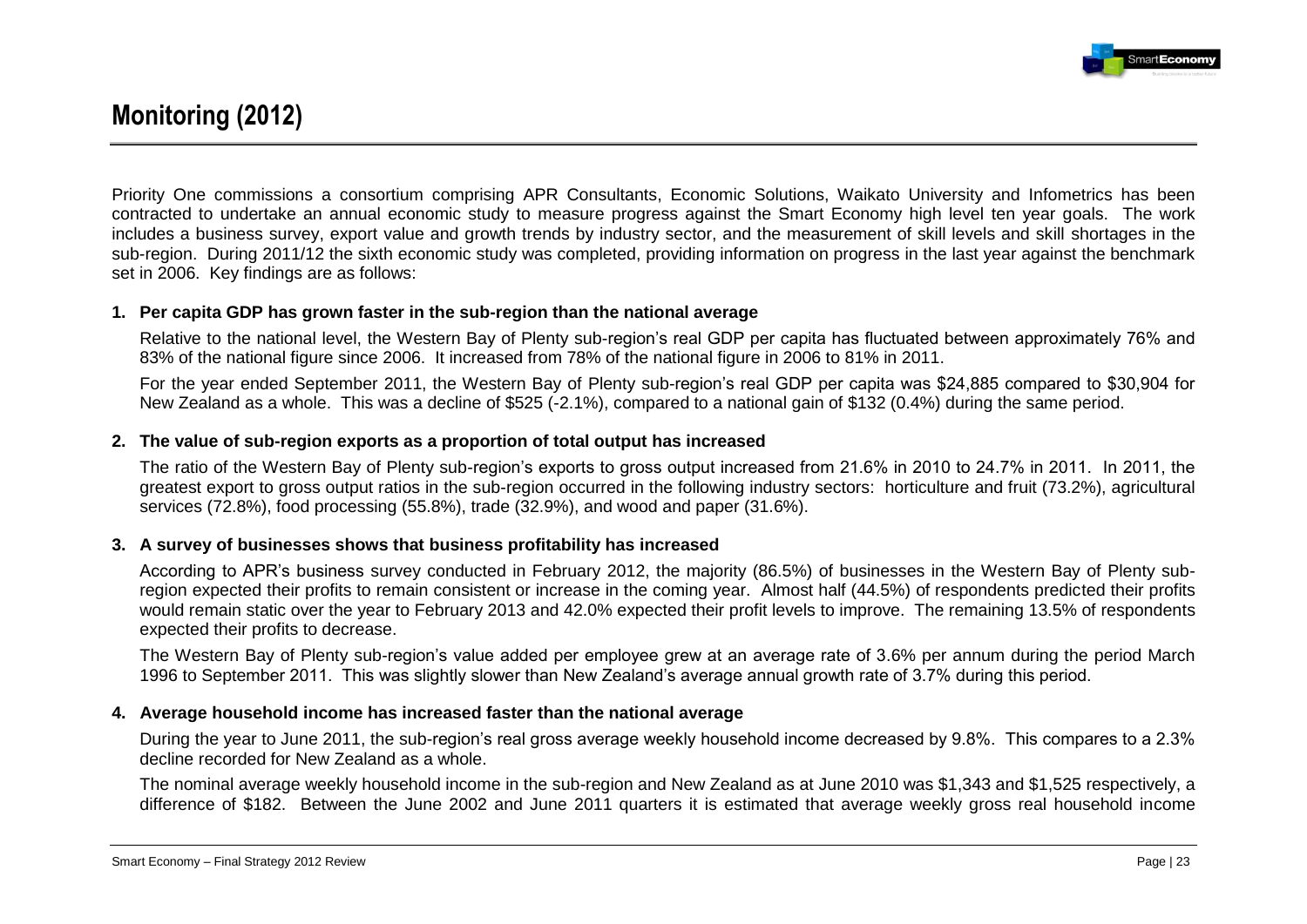

increased by 7.5% in Western Bay of Plenty sub-region and 6.4% across New Zealand. This corresponds to annual real income increases of 0.8% for the sub-region and 0.7% across New Zealand on average.

#### **5. Reduction in the percentage of households in the bottom quartile of national income**

During the past nine years between 2002 and 2011, the proportion of Western Bay of Plenty sub-region households who were members of the lowest quartile of New Zealand household income declined by 4.2%.

However, the proportion of sub-regional households in the lowest quartile of New Zealand"s household weekly income was approximately 23.6% in June 2011 compared to 22.2% in June the previous year. This represented an increase of 1.4%.

#### **6. The level of skills in the workforce has increased relative to the national average**

Due to the lack of Census information and other relevant sub-regional data, it is not possible to accurately determine how the level of skills in the sub-region relative to New Zealand as a whole changed during 2011. However, consideration of sub-regional labour market factors during 2011 suggests that it is reasonable to conclude that the proportion of skilled labour in the sub-region"s workforce increased, or at least did not diminish, during the year. A summary of reasons for drawing this conclusion are as follows:

- In the period between 2007 and 2011 the labour-hoarding behaviour of firms (ie to retain skilled staff with fewer working hours) was evidenced by a small reduction in the sub-region's employment count. This factor would have had an adverse effect on workers' gross annual income, but nevertheless would have been sufficient to maintain the majority of workers' skills at a level similar to pre-recession levels.
- The mild decline in the sub-region's labour force participation rate over the past few years may have amounted to a potential deterioration of the skills of only a small number of relatively unskilled workers. Therefore, it may not have represented a significant decline in the overall "pool" of sub-regional skills.
- The urban growth inertia of the sub-region ensures that it is the recipient of a steady annual stream of skilled working-age labour, as it flows into an appealing, fast-growing area of New Zealand. This leads to a regular annual increase in the proportion of the sub-region's labour force which is skilled, even in times of economic slowdown.
- Overall, the most pertinent issue in regard to the sub-region"s economy is whether a deficit of skilled labour limited the rate of economic growth during 2011. Given the sub-region's slow economy attributable to a lack of domestic demand, this seems unlikely to have occurred.

#### *7.* **The proportion of businesses in the sub-region adopting sustainable practices has increased**

APR"s business survey conducted in February 2012 showed an increase in the proportion of businesses in the sub-region that have adopted sustainable practices. Almost half (48.0%) of businesses undertook sustainable practices as at February 2012, up from 40.0% in May 2011 and 44.0% in February 2010.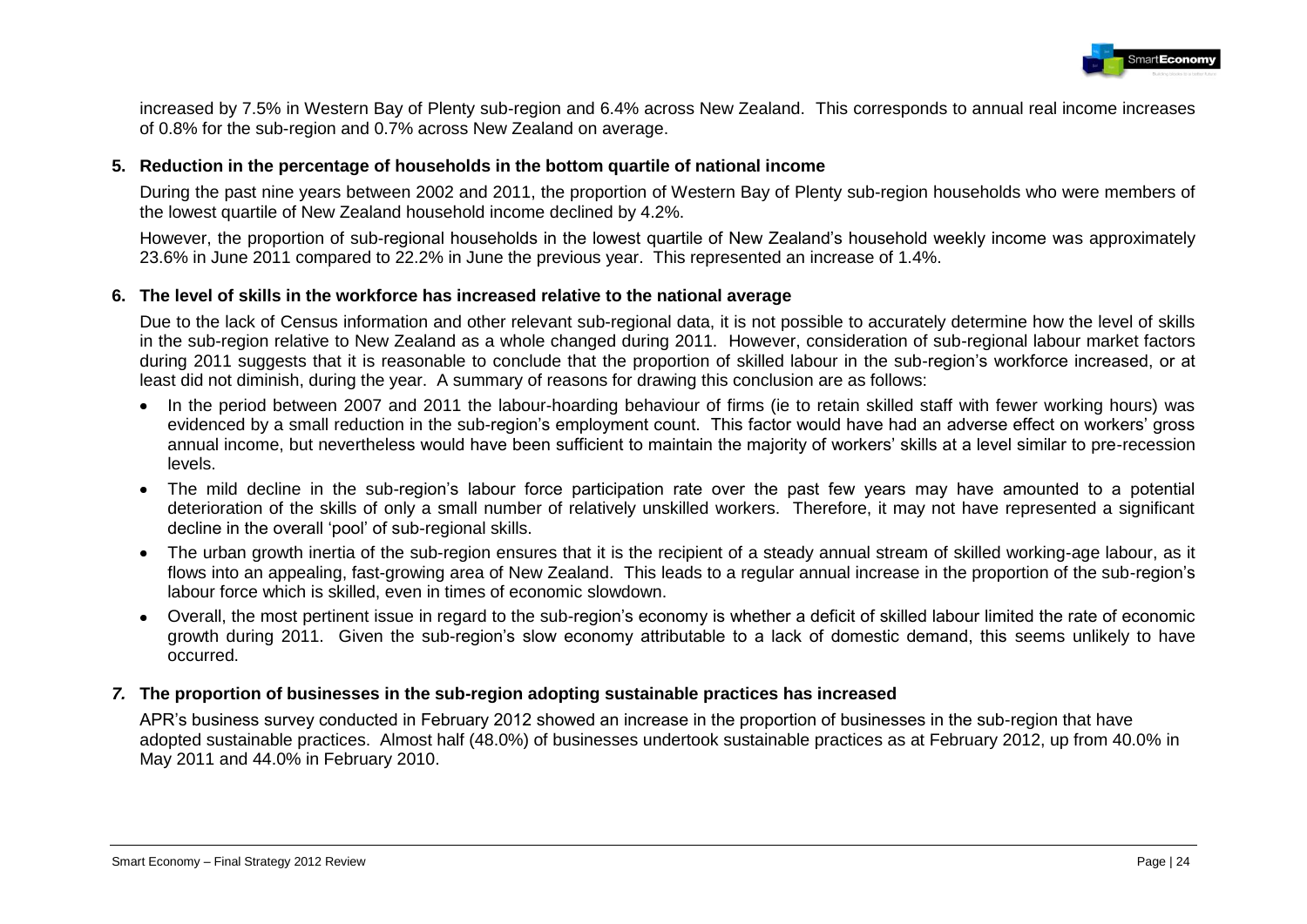

# **Summary of Governance Changes (2007)**

- Smart Economy Implementation Group has been renamed the Smart Economy Forum.
- A smaller governance group has been set up to be called the Smart Economy Action Group (SEAG).
- The SEAG will comprise representatives from the following organisations:
	- Priority One
	- New Zealand Trade & Enterprise
	- Western Bay of Plenty Tertiary Education Providers Forum
	- Tauranga City Council
	- Western Bay of Plenty District Council
	- Bay of Plenty Regional Council
	- Kiwifruit industry interests
	- Sustainable Business Network
	- Tauranga Chamber of Commerce
	- Export NZ BOP
	- Te Puke EDG
	- Katch Katikati
	- EMA
	- Western Bay of Plenty Tertiary Providers
	- Tourism Bay of Plenty
- Bi-monthly meetings of the Smart Economy Action Group will be convened.
- The SEAG chair and administration responsibility shall be with Priority One.
- Key roles for the Smart Economy Forum are undertaking lead and support responsibilities, as identified for each organisation, networking, collaboration and information sharing.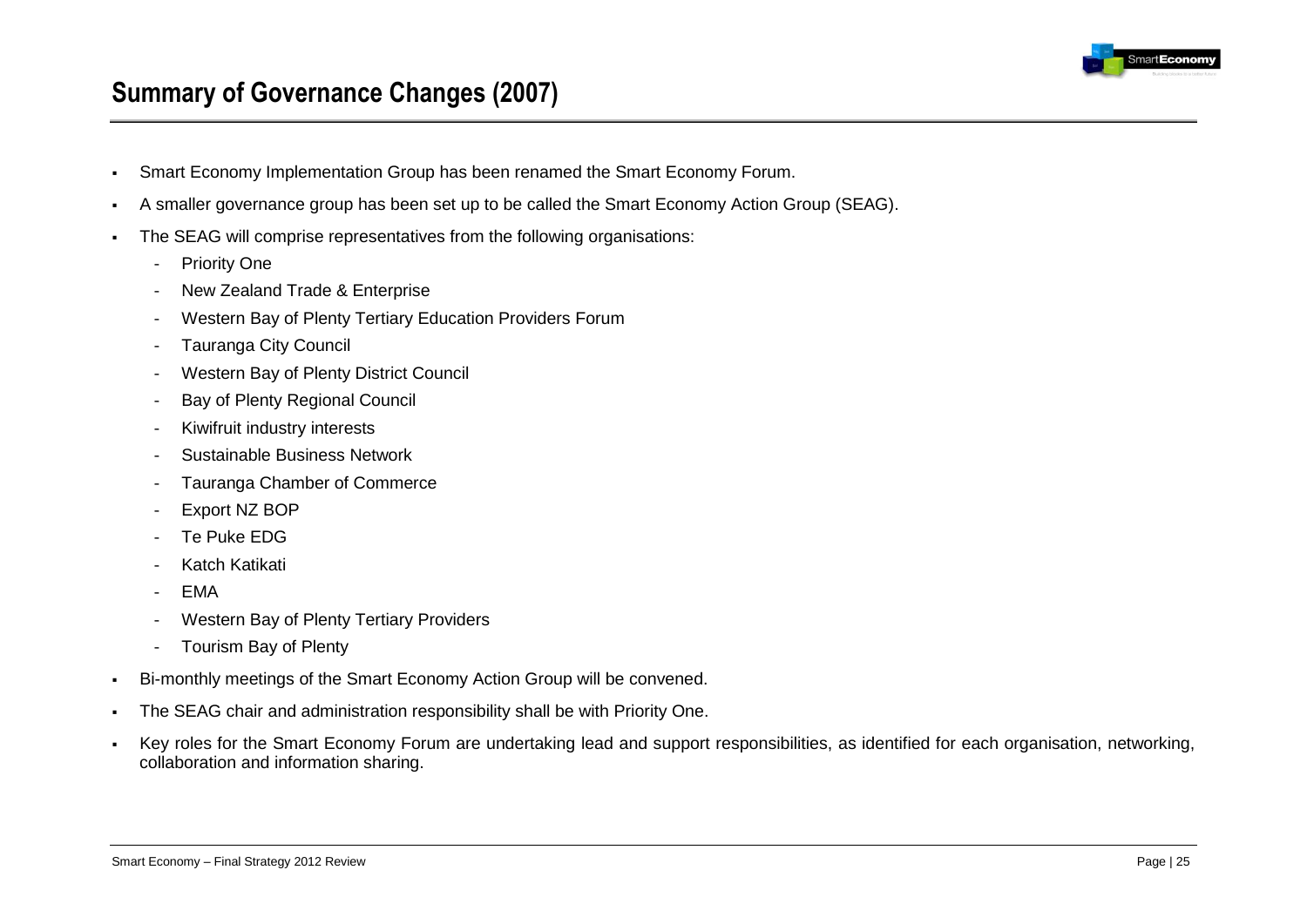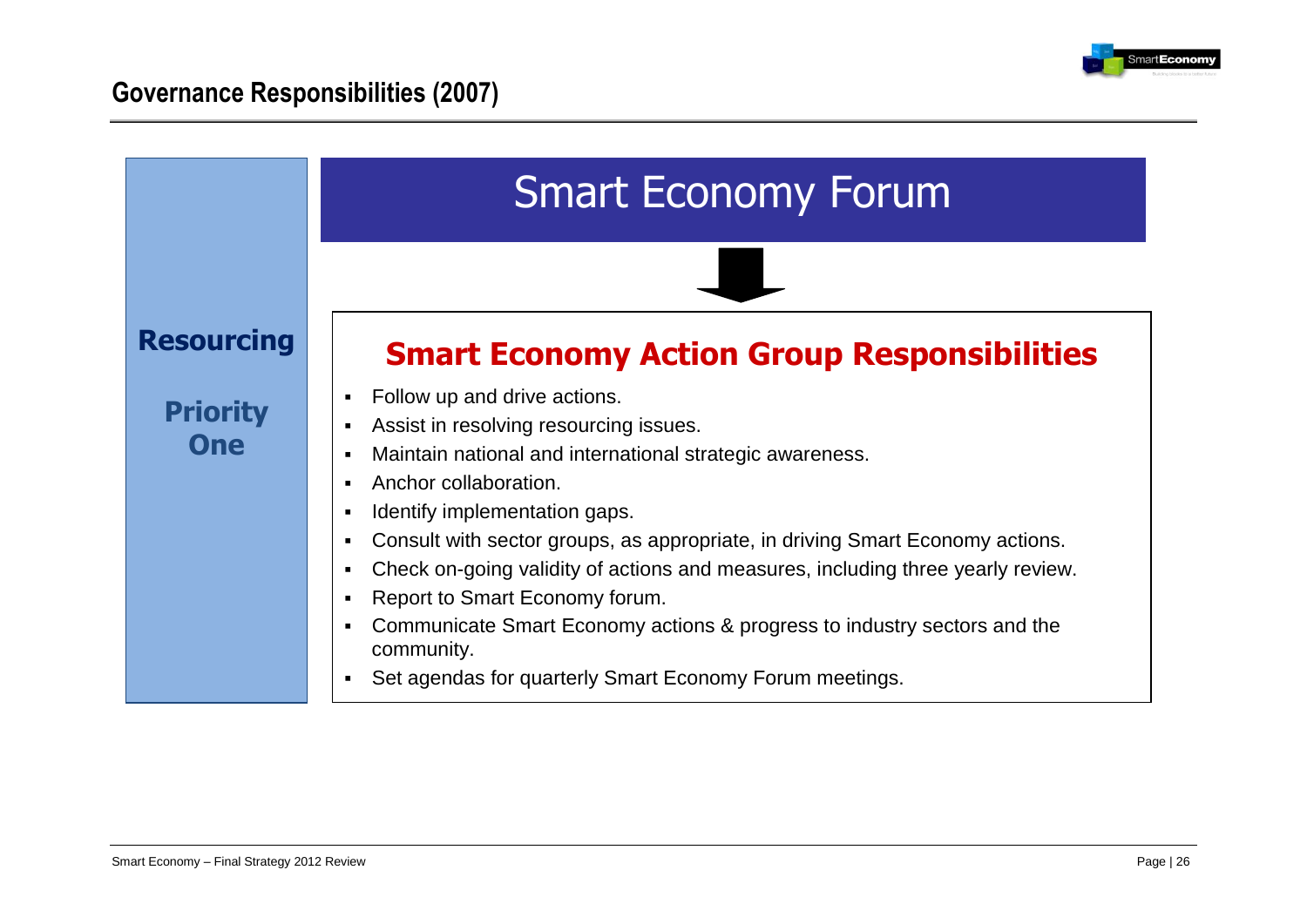# **Smart Economy Approach**

- The Smart Economy Action Group (SEAG), Smart Economy Forum and the administrative agency (Priority One) are committed to the  $\bullet$ implementation of Smart Economy strategy and actions.
- The agencies will at all times seek a co-operative approach to addressing issues relating to the project.  $\bullet$
- It is the intention of the agencies that implementation of the work actions as outlined in the approved strategy will be achieved by co- $\bullet$ operation and consensus.
- The agencies believe that this monitoring approach is an important mechanism to build and strengthen the constructive relationships that  $\bullet$ have developed between them and provides ability for issues to be considered in a measured, effective and timely manner.
- Each agency is committed to acting in good faith in meeting their obligations in respect of the Smart Economy strategy and implementation  $\bullet$ plan

# **Smart Economy Forum Role**

The Smart Economy Forum"s primary role is to ensure the Smart Economy actions are implemented by all agencies as allocated. Main roles of the forum include.

- Meet at least quarterly throughout the year to leading the monitoring and audit of the strategy and support of strategy partners that have  $\bullet$ been identified in achieving the agreed objectives.
- Facilitate forums and encourage business community participation and manage a communication plan on strategy progress.  $\bullet$
- Promote the aims of this project within the context of sustainable economic development outcomes.  $\bullet$
- The composition of the Smart Economy Forum is proposed to be the senior management or staff representatives of the following key  $\bullet$ agencies that play a pivotal role in economic development throughout the sub region and industry sector representative.
- Industry sector representatives may vary in number depending on the issues requiring consideration. $\bullet$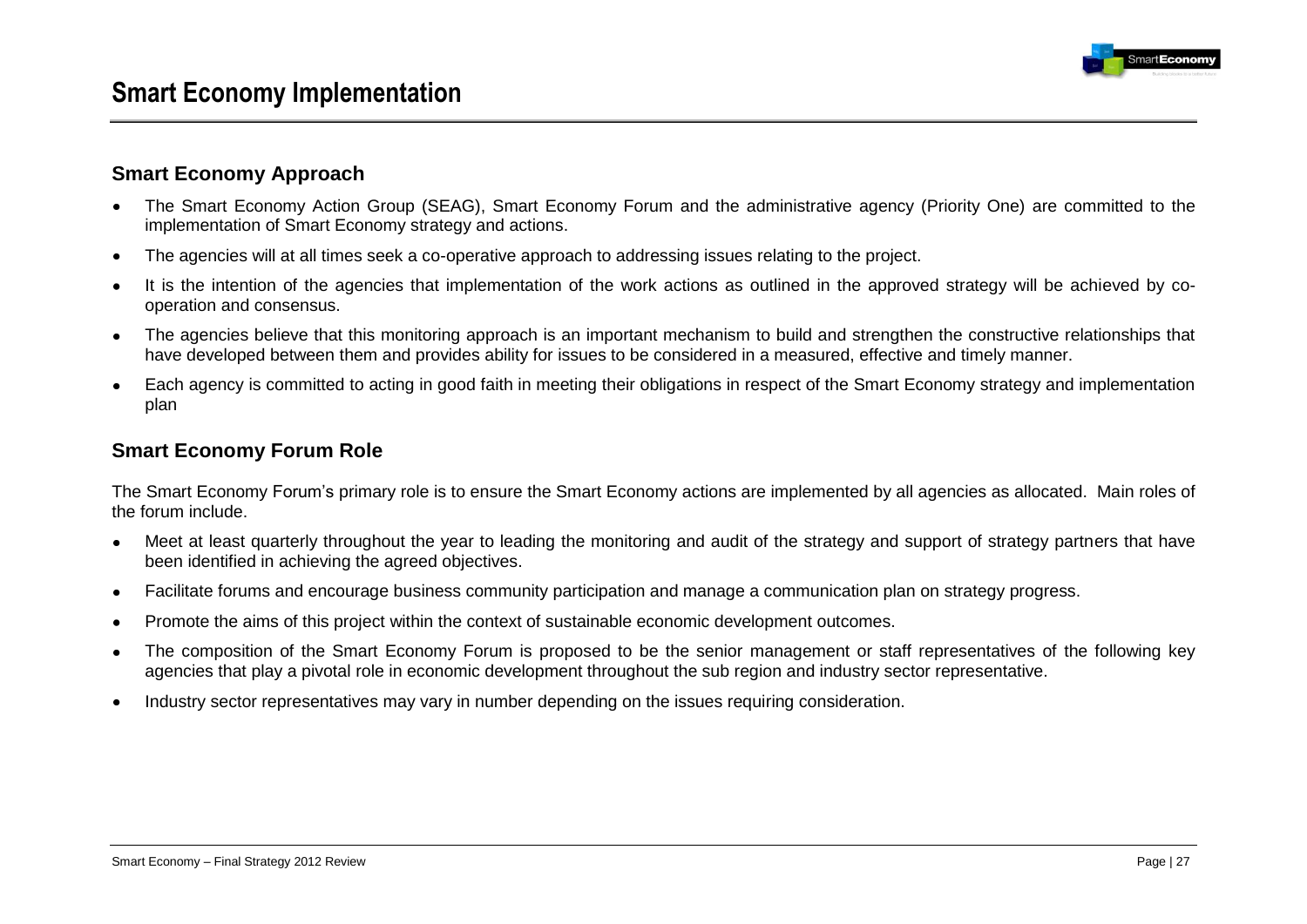

# **Smart Economy Administrative Agency Role**

The agency will have the following roles:

- Oversee the implementation plan, in particular the action milestones.  $\bullet$
- Communicate action to all relevant agencies involved with the delivery of actions through the lead agencies.  $\bullet$
- Act as the chair and administrator of the Smart Economy Forum.  $\bullet$
- Priority One to act as the administrative agency for the Smart Economy strategy.  $\bullet$
- Ensure that the Smart Economy Forum reports to the SmartGrowth Implementation Committee and the Tauranga City / Western Bay  $\bullet$ District Joint Committee at least every six months. This is to involve reporting on general strategy implementation, and in particular, those actions the local authorities have responsibility for achieving.

The Smart Economy Forum has been established and is chaired by Priority One. It comprises the following agencies and organisations, as well as representatives from key industry sectors in the region:

Art Gallery Trust Bay of Plenty Cricket Bay of Plenty District Health Board Bay of Plenty Polytechnic Creative Tauranga Environment Bay of Plenty Export NZ BOP Food Bay of Plenty Global BOP Museum Trust New Zealand Trade & Enterprise NZ Kiwifruit Growers Inc Priority One Private Tertiary Education Providers Secondary Schools Principals Association Smart Business Group

Smart Transport Corridors Sustainable Business Network Tauranga Chamber of Commerce Tauranga City Council Tauranga Moana Maori Tourism Trust Te Puke Fast Forward Te Puni Kokiri Te Raranga Maori Business Association Tertiary Education Commission Tourism Bay of Plenty Transit New Zealand University of Waikato WBOP Business Investor"s Forum Western Bay of Plenty District Council Work and Income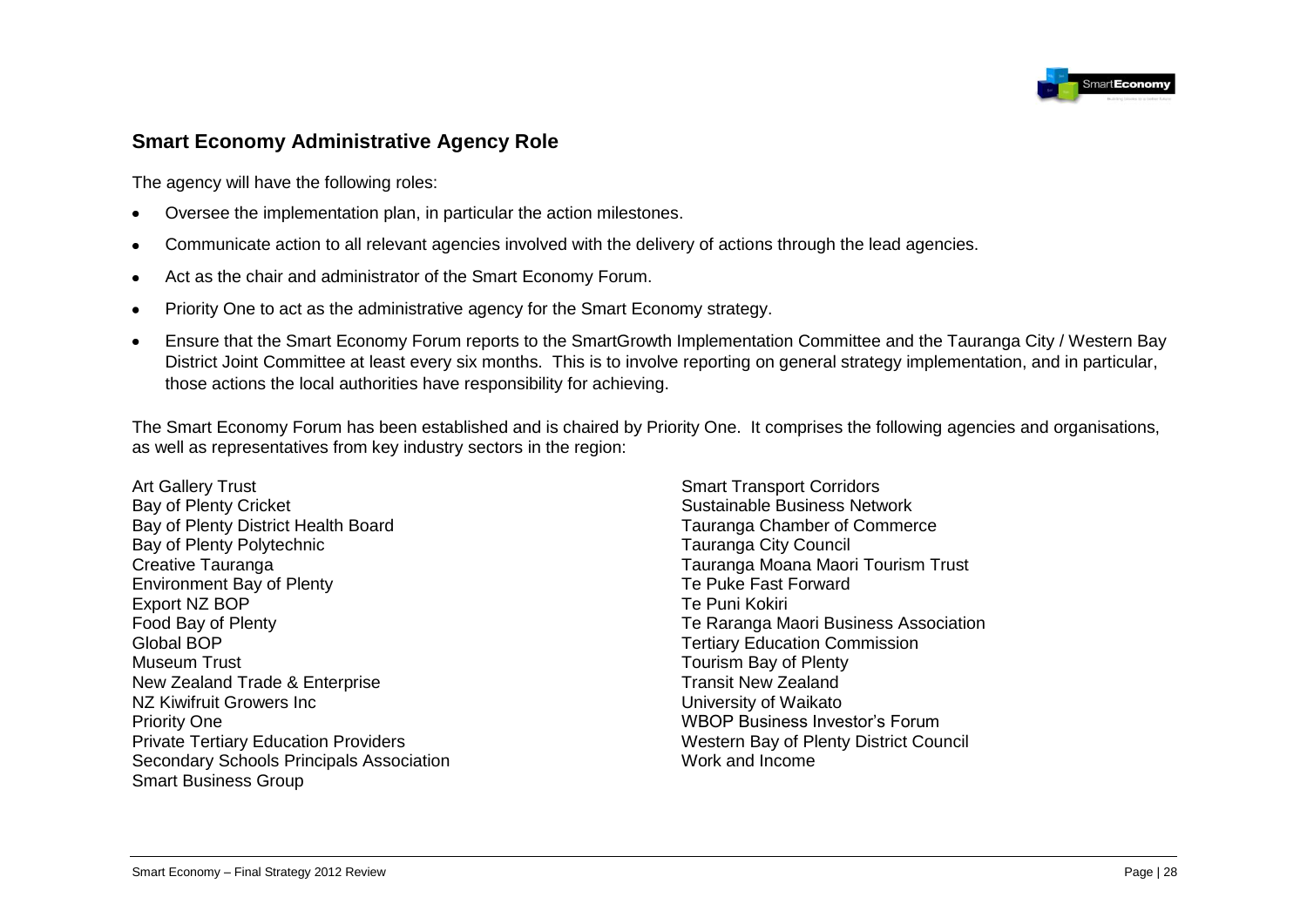

# **Linkages between SEAG and Smart Economy Forum (2007)**

To ensure strong linkages between the Smart Economy Action Group and wider Smart Economy Forum, SEAG members have taken responsibility for communicating, reporting to and supporting other lead and support agencies as follows:

| <b>SEAG Member</b>                | <b>Reporting &amp; Supporting</b>                                                                                                                                                                                                                                                                                                                                                                                                                                                |
|-----------------------------------|----------------------------------------------------------------------------------------------------------------------------------------------------------------------------------------------------------------------------------------------------------------------------------------------------------------------------------------------------------------------------------------------------------------------------------------------------------------------------------|
| Chamber of Commerce               | Te Raranga Maori Business Association (also passes actions<br>TPK have contracted TMBA to undertake<br>Tauranga Moana Maori Tourism Trust (also linked to TMBA)<br>Global BOP<br>Mainstreet organisations                                                                                                                                                                                                                                                                        |
| Bay of Plenty Regional<br>Council | Whakatane District Council (support only)<br>Rotorua District Council (support only)<br>Community Outcomes BOP (COBOP)                                                                                                                                                                                                                                                                                                                                                           |
| Export NZ BOP                     | Export NZ BOP                                                                                                                                                                                                                                                                                                                                                                                                                                                                    |
| New Zealand Trade &<br>Enterprise | <b>Tertiary Education Commission</b><br>Department of Labour<br>Ministry of Economic Development (support only)<br>Ministry of Social Development<br>Work & Income                                                                                                                                                                                                                                                                                                               |
| Paul Hickson                      | BOP Cricket (support only)<br><b>Federated Farmers</b><br>NZ Kiwifruit Growers Inc.<br>Post Harvest Group (support only)<br>Te Puke Fast Forward (support only)<br>Te Puke Focus                                                                                                                                                                                                                                                                                                 |
| Priority One                      | Bay of Plenty District Health Board<br>Food BOP<br>ICT Cluster (support only)<br>Tauranga Marine Industry Assn (support only)<br>MRST (support only) <br><b>Property Council</b><br>SmartGrowth Strategic Partners Forum (support)<br><b>WBOP Business Investor's Forum</b><br>Genesis (support only)<br>Electricity Commission (support only)<br>Mighty River (support only)<br>Network Utility providers (support only)<br>TrustPower (support only)<br>Powerco (support only) |
|                                   |                                                                                                                                                                                                                                                                                                                                                                                                                                                                                  |

| <b>SEAG Member</b>                               | <b>Reporting &amp; Supporting</b>                                                                                                                                                                                                |
|--------------------------------------------------|----------------------------------------------------------------------------------------------------------------------------------------------------------------------------------------------------------------------------------|
| Priority One (continued)                         | Transpower (support only)<br>Transit NZ (support only)<br>Smart Transport (John Hannah)<br>Land Transport NZ (support only)<br>Secondary School Principals Association                                                           |
| <b>Regional Tertiary Providers</b><br>Forum      | Bay of Plenty Polytechnic<br>Bethlehem Tertiary Institute (support only)<br><b>ITOs</b><br><b>Tertiary Education Board</b><br>University of Waikato<br>BOP District Health Board (BOP Clinical School)                           |
| Sustainable Business<br>Network                  | Department of Conservation (support only)<br>Forest & Bird (support only)                                                                                                                                                        |
| Tauranga City Council                            | Sport BOP (support only)<br>City Views (support only)<br>Creative Tauranga<br>Museum Trust<br>Tauranga Art Gallery Trust<br>Tangata Whenua Collective<br>Tauranga Airport Committee (support only)<br>Tourism Bay of Plenty      |
| Western Bay of Plenty<br><b>District Council</b> | Community Boards (support only)<br><b>Community Boards</b><br>Maori Forum<br>Katikati Community<br>Katch Katikati<br>Te Puke Community<br>Omokoroa Community<br>Waihi Beach Community<br>Maketu Community<br>Outlook publication |
| TCC, WBOPDC, BOPRC                               | SmartGrowth Implementation Committee                                                                                                                                                                                             |
| <b>SEAG</b>                                      | BOP Times (support only)                                                                                                                                                                                                         |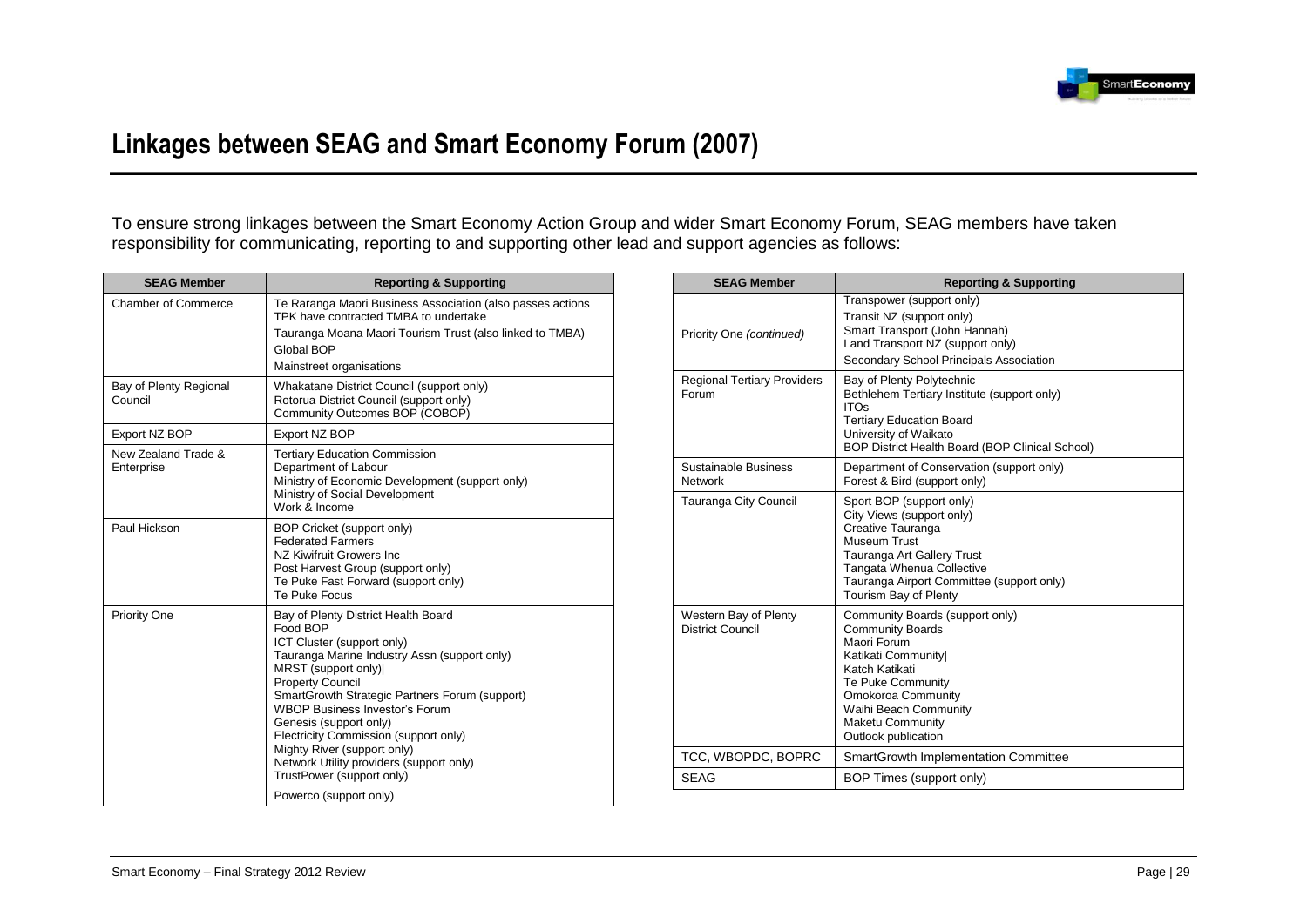

#### **March 2012**

Project plan and timeline developed and approved by Chief Executives of Tauranga City Council and Western Bay of Plenty District Council and the Priority One Board.

#### **1 May 2012**

Around 250 business and civic leaders from Tauranga and the Western Bay of Plenty gathered at the TECT Arena for Priority One"s *'Shaping Our Future : Business Summit 2012'.* Facilitated by economic commentator Rod Oram, the summit was convened to gather input to a master plan for economic growth in the sub-region. It was a chance to really look at building more depth into our economy, which has traditionally been based on population growth and horticulture. New opportunities were identified in areas such as coastal marine science, technology and the planned expansion of Port of Tauranga, as well as in the development of better and more collaborative relationships with the iwi of Tauranga Moana. The outcomes will also form a more targeted approach to business growth and identifying valuable partnerships to leverage when pitching to innovative export businesses considering expanding or relocating to the sub-region.

*Invitees:* Representatives from Tauranga City Council, Western Bay of Plenty District Council, Bay of Plenty Regional Council (senior staff and elected members), members and boards of Priority One, Tauranga Chamber of Commerce, ExportNZ BOP, Sustainable Business Network, NZ Trade & Enterprise, EMA, Bay of Plenty Tertiary Partnership, Western Bay of Plenty Tertiary Providers Forum, Katch Katikati, Te Puke EDG, Bay of Connections governance group and industry sectors, City Centre Action Group and boards (including Downtown Tauranga, Tourism Bay of Plenty, Bay of Plenty Property Council), NZ Kiwifruit Growers Inc, Tauranga Marine Industry Association, Federated Farmers, Bay of Plenty Clinical School, SmartGrowth Strategic Partners (including Grey Power, Forest & Bird, Te Puke Fruit Growers, Housing New Zealand, Bay Trust, Sport Bay of Plenty, Tauranga City Venues Ltd), Population Ageing Technical Advisory Group (including Bay of Plenty District Health Board, Age Concern, Auckland University), Titanium Industry Development Association, Housing Affordability Forum Business Women"s Network, iwi and various young professionals groups and forums.

#### **8 August 2012**

Over 150 business and civic leaders attended the *Shaping Our Future – Next Steps* economic summit to drill down into key sectors to identify opportunities for growth and interventions that would make a difference in terms of sector development and increasing exports. A series of workshops were held covering tertiary education & research, Maori economic development, sustainability & productivity and emerging sectors & exports. A summary of workshop discussions can be found in the appendix at the back of this document. Those invited to the workshops were as listed in the above paragraph.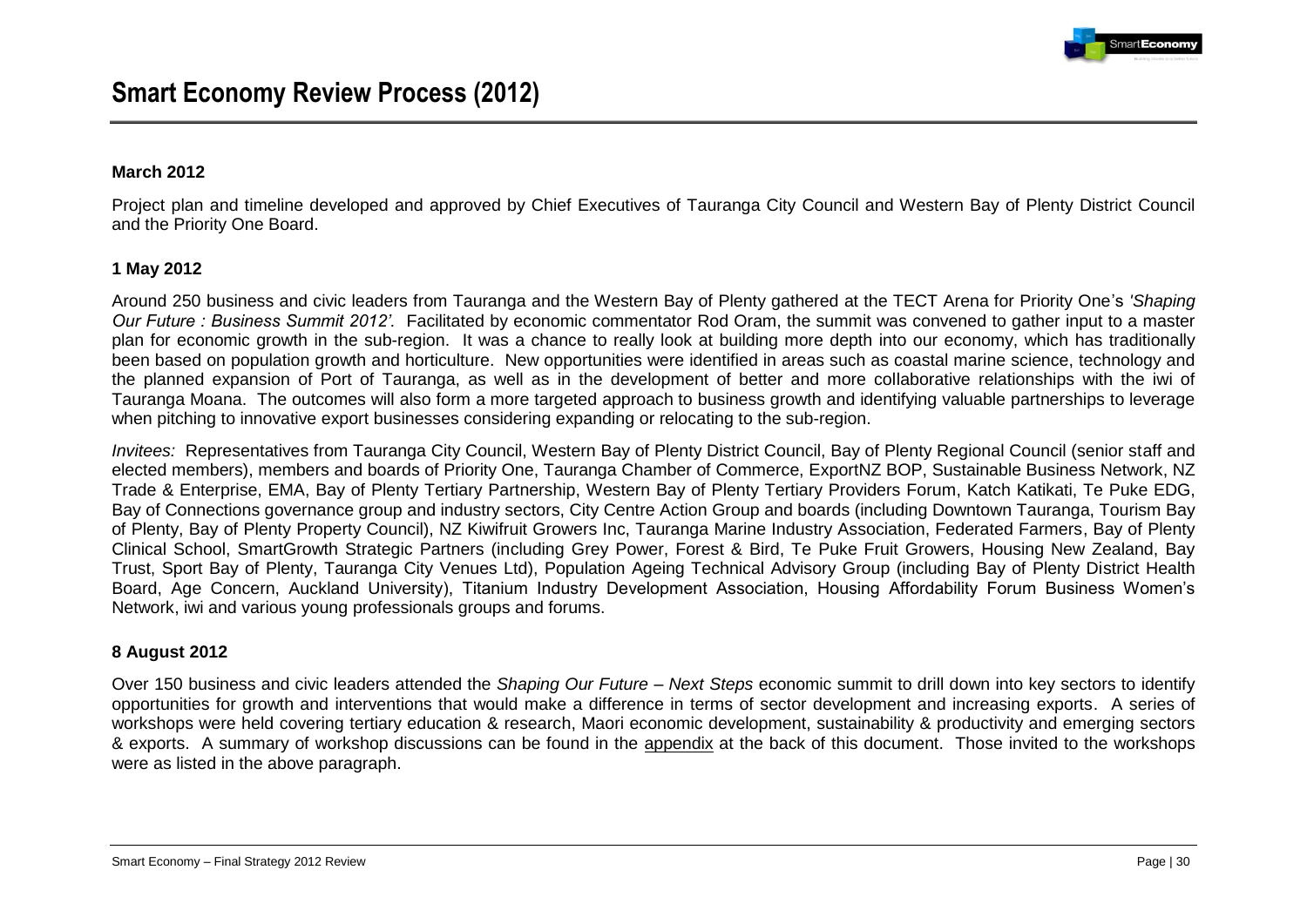

#### **16 August 2012**

A workshop was held with the City Centre Action Group, comprising agencies involved in increasing activity and investment in Tauranga"s CBD area. Discussion around new actions that could be included to bring aspects of the City Centre Strategy into Smart Economy were as follows:

- The City Living Zone core and fringe, including student accommodation.
- Recognition of the city centre strategy boundaries.
- The change in purpose of the city centre from retail to the commercial, cultural and civic hub of the sub-region.
- Change "parking incentives" to easy access to and around the city and include initiatives to make it more pedestrian friendly.
- The city centre tourism product understand the potential of the cruise ships.
- Include an action around improving amenity and pedestrian linkages in the city centre.
- Consider how to articulate the desired outcome of "Artsville" and include the development of a public art policy and the Hairy Maclary installation.
- Recognise the importance to the sub-region of having a strong economic base in the city centre.
- Actions to promote the retail offer as 'cool, funky, boutique' to differentiate from elsewhere.
- The Tauranga business case include specifically in terms of promotion, development of key sites, and targeting the relocation of government agencies.
- Supporting existing business Downtown Tauranga.
- Tertiary sector linkages in terms of student accommodation and the tertiary and research campus.

### **28 August 2012**

Input to the Smart Economy review was sought from the Smart Economy Forum at a quarterly meeting. The importance of providing linkages to the social economy / third sector (community, voluntary and not-for-profit activities) was noted.

#### **August to October 2012**

The Smart Economy Action Group, comprising key lead and support agencies in Smart Economy implementation, formed the reference group for the review. It included representatives from the following organisations or sectors:

- Priority One
- ExportNZ BOP
- Sustainable Business Network
- Tauranga Chamber of Commerce
- Tauranga City Council
- Western Bay of Plenty District Council
- Bay of Plenty Regional Council (Bay of Connections)
- Kiwifruit industry
- Te Puke EDG
- Katch Katikati
- NZ Trade & Enterprise
- EMA
- **BOP Tertiary Education Partnership**
- Western Bay of Plenty Tertiary Providers
- Tourism Bay of Plenty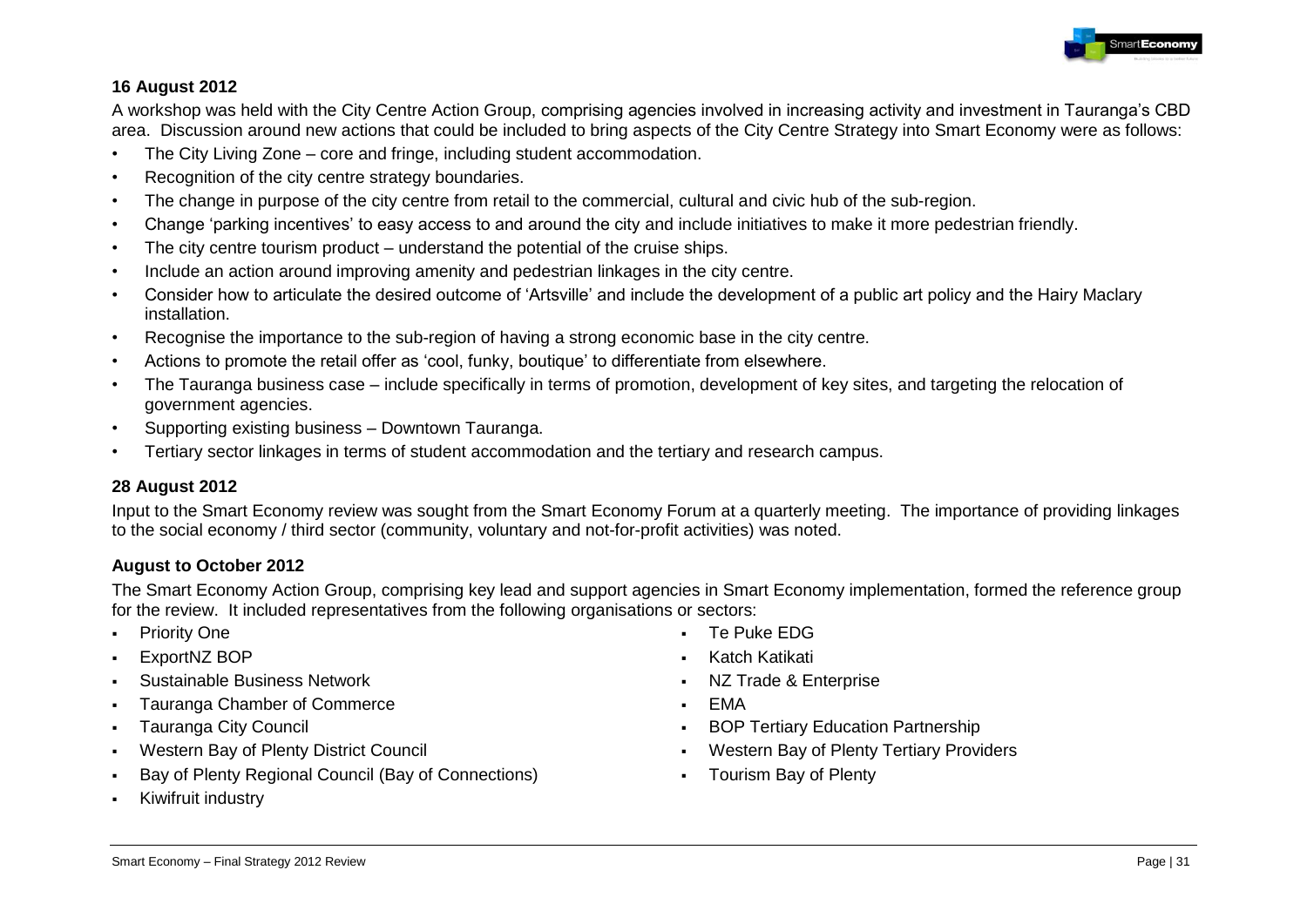

Four reference group workshops were held between August and October 2012 to identify:

- What has been achieved since the strategy was first adopted and what actions have been completed.
- What has changed since the strategy was adopted and what should the response be to new challenges or opportunities;
- Current and emerging issues and sectors, including prevailing economic challenges over the next 5-10 years;
- Related strategies that have been developed since 2004 to ensure alignment;
- The potential impact of the developing central North Island / Auckland / Waikato / Bay of Plenty growth centre and opportunities; and
- Priority actions for the next three years.

#### **October 2012**

The Smart Economy strategy and implementation plan were amended to take into account the above processes and input.

#### **November 2012**

The amended Smart Economy strategy and implementation plan were signed off by the Priority One board and those agencies and organisations with lead and support responsibilities.

#### **December 2012**

The amended Smart Economy strategy and implementation plan were presented to the Joint Committee of Councils (Tauranga City Council and Western Bay of Plenty District Council) for endorsement and sign off.

#### **January 2013**

Implementation of the revised Smart Economy strategy and implementation plan commenced.

#### **February 2013**

A report highlighting the outcomes of the review of the Smart Economy strategy will be presented to the SmartGrowth Implementation Committee to feed into the SmartGrowth review.

#### **Alignment with Other Processes**

It is noted that, at the completion of the Smart Economy review, the following strategies either being developed or reviewed:

- Maori Economic Development Strategy (Bay of Plenty Regional Council through Bay of Connections)
- Sport & Recreation Strategy (Bay of Plenty Regional Council through Bay of Connections)
- SmartArts (Tauranga City Council, Western Bay of Plenty District Council and Creative Tauranga)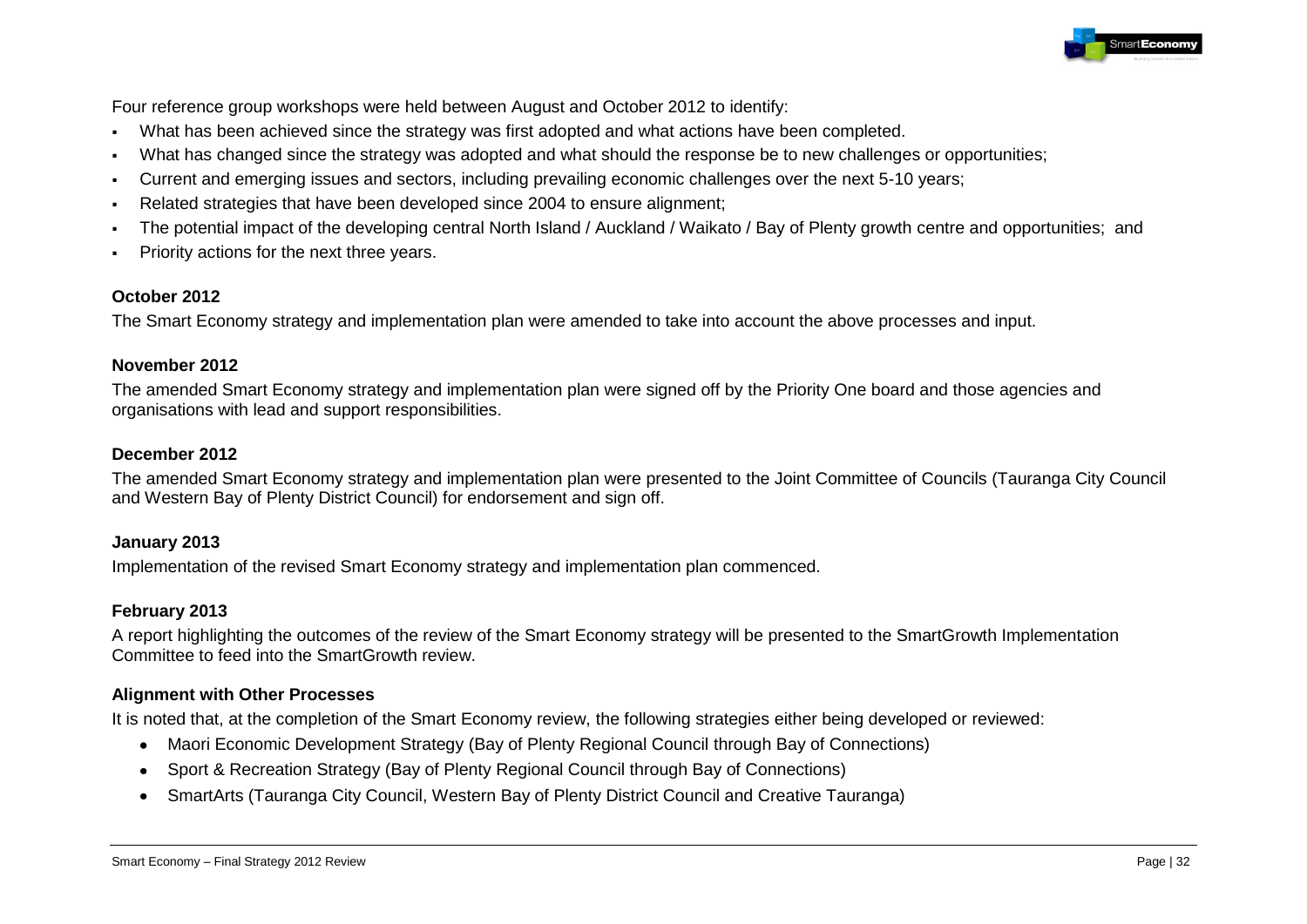

SmartGrowth growth management strategy (SmartGrowth Implementation Committee).  $\bullet$ 

Once the outcomes of these new strategies or reviews are finalised, they will be considered in relation to specific action areas in the Smart Economy strategy to ensure alignment and inclusion of relevant additional actions. As with the main review process, any additional changes to the Smart Economy strategy will require approval from lead and support agencies, the Joint Committee of Councils (Tauranga City Council and Western Bay of Plenty District Council) and Priority One's board.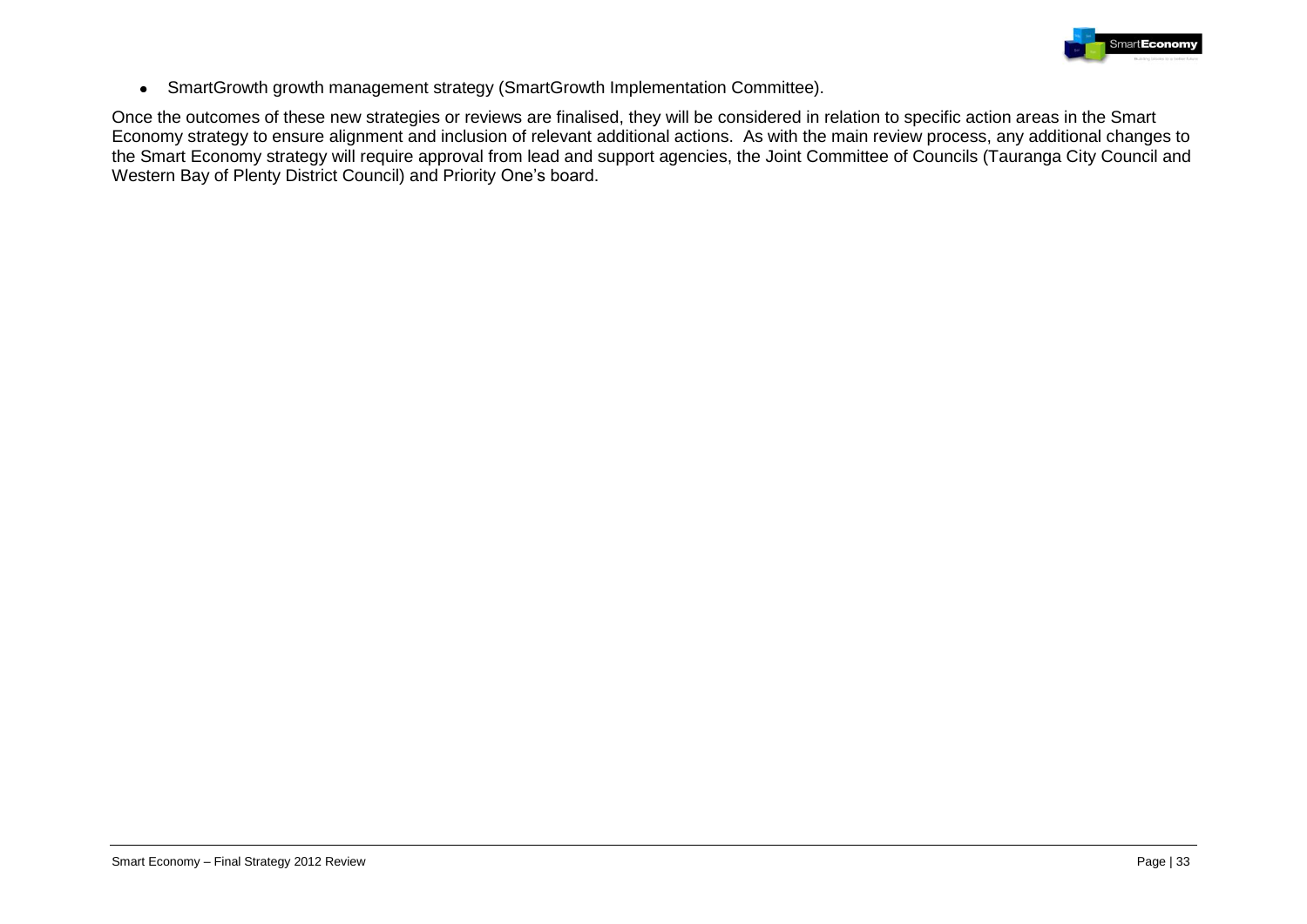

# **External Changes 2004-12**

### **International**

- On-going globalisation
- Global Financial Crisis
- European economic situation
- **Strong growth in Asian markets**
- Increasing demand for food and energy exports
- **Increasing focus on sustainability**

### **National**

- Caution around investment and spending
- Cuts to the public sector
- Treaty of Waitangi settlements and opportunities for investment
- Christchurch earthquakes
- **Earthquake strengthening requirements**
- Increased opportunities for collaboration (UNISA, Core Cities)

# **Regional**

- Development of Bay of Connections strategy and subsequent sector focused strategies
- **Increasing opportunities for collaboration**
- Ageing demographic
- Advancement of communications technology
- Climate change
- Increasing emphasis on science and technology
- Price and availability of fuel

- Growth in exports and higher commodity prices
- High demand in Australian and Asian markets for our products
- High New Zealand dollar
- Slower population and business growth than predicted
- Higher unemployment than predicted

 Emerging industry sectors (eg titanium, energy, aquaculture, ICT, marine discovery)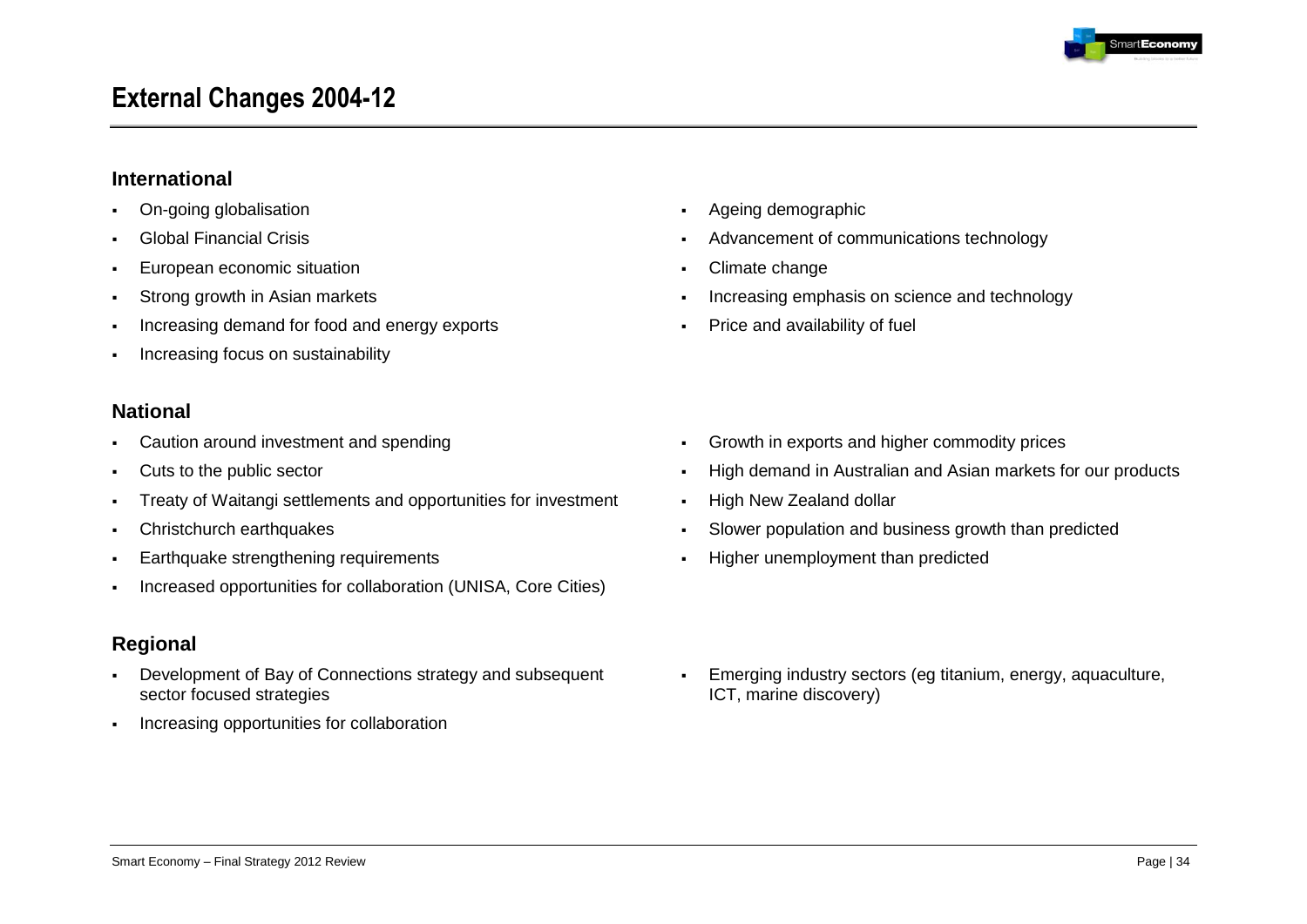

# **Sub-Regional (Tauranga & Western Bay of Plenty)**

- 600 ha of zoned business land now available, however issues around the viability/cost of development (residential and commercial\_
- Slowed population growth
- Increase in the 20-45 demographic<sup>3</sup>
- **Establishment of Bay of Plenty Tertiary Partnership**
- Increasing competitive advantages of Port of Tauranga (including long term growth strategies)
- **Tauranga City Centre strategy and increased investment**
- **Priority One targeted business attraction campaign**
- Psa-V and the uncertainty of the future of the kiwifruit sector
- Rena grounding
- Establishment of the Bay of Plenty Regional Council"s Regional Infrastructure Fund (\$38 million)
- Roll out of ultrafast broadband and rural broadband services
- Smart Arts strategy and implementation
- **Smart Tourism strategy and implementation**
- **Treaty of Waitangi settlements underway**
- Strategic roading network almost completed
- Emergence of new sectors aligned to the sub-region"s competitive advantages [see page 40].

 $\frac{1}{3}$ Paling, R,, Sanderson, K., Williamson, J., 2010, *Economic Linkages between New Zealand Cities* (Ministry of Economic Development)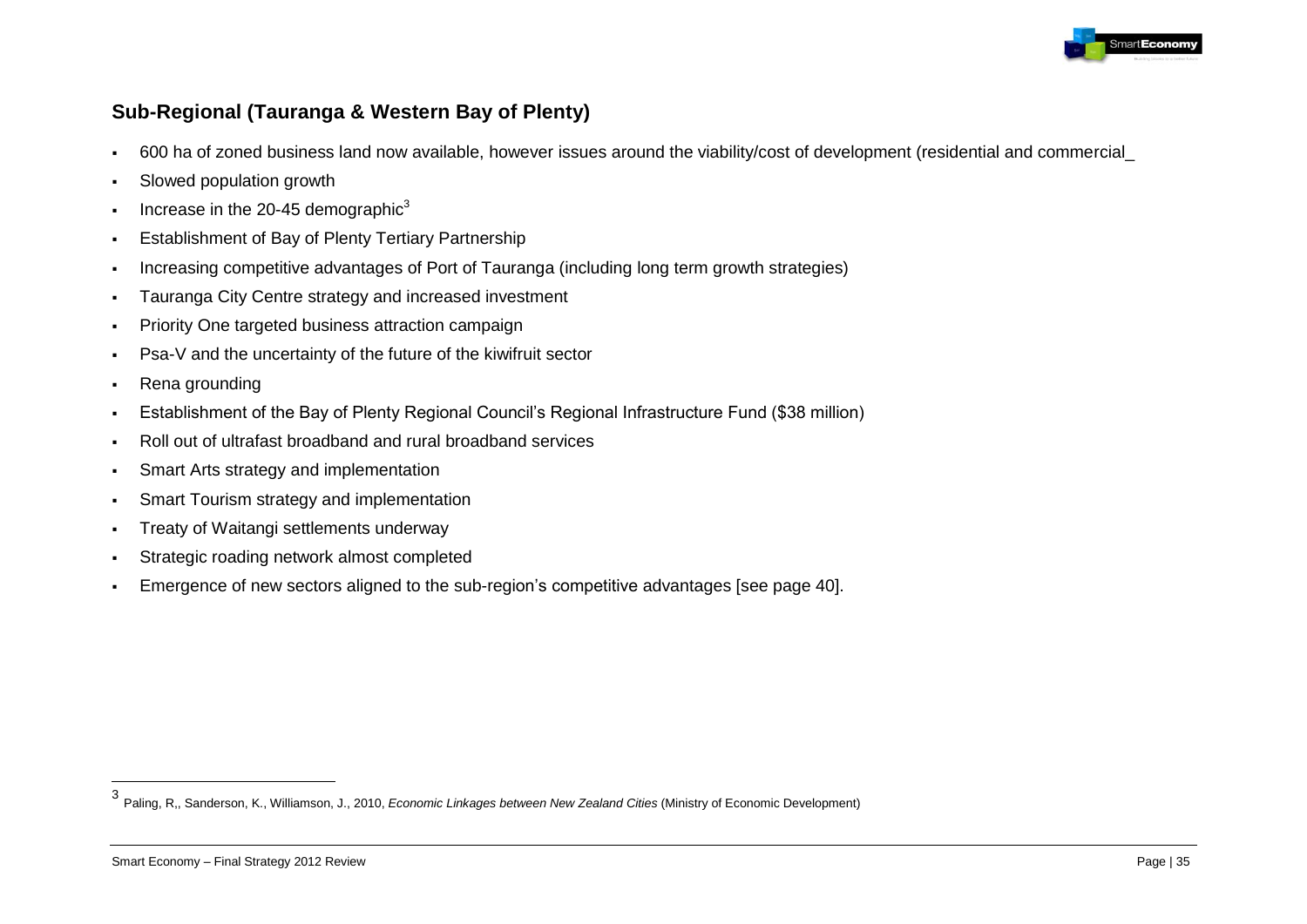

# **Smart Economy Changes 2004-12**

### **Barriers to Economic Growth (2004)**

- **Shortage of business land**
- Issues with transportation infrastructure
- Insufficient cultural, artistic and recreational opportunities
- Unstable power supply
- Insufficient tourism infrastructure to grow this market (international hotel and convention centre)
- Need to attract skilled and unskilled people in most industry sectors

# **Current Situation (2012)**

#### **Business Land**

There are now over 600 hectares of land zoned for business purposes available in Tauranga and the Western Bay of Plenty, providing a strong competitive advantage for the sub-region in the attraction of business relocations.

#### **Transportation Infrastructure**

Significant investment has been made in the sub-region"s transportation infrastructure since 2004 as part of the \$755 million strategic roading network. This has made Tauranga/Western Bay of Plenty one of the easiest cities to move around in New Zealand, providing significant competitive advantages. These efficiencies also add to the strong case for Port of Tauranga to become the country"s main import/export port. Key transportation projects completed or significantly underway include:

- Harbour Link the second harbour bridge
- \$455 million Tauranga Eastern Link
- Route K
- Hewletts Road flyover
- Four laning of Hewletts Road through to Takitimu Drive
- Pyes Pa bypass
- Welcome Bay/Maungatapu roundabout
- Four laning at Bethlehem
- Investment in public transport
- **Bus lanes on main routes**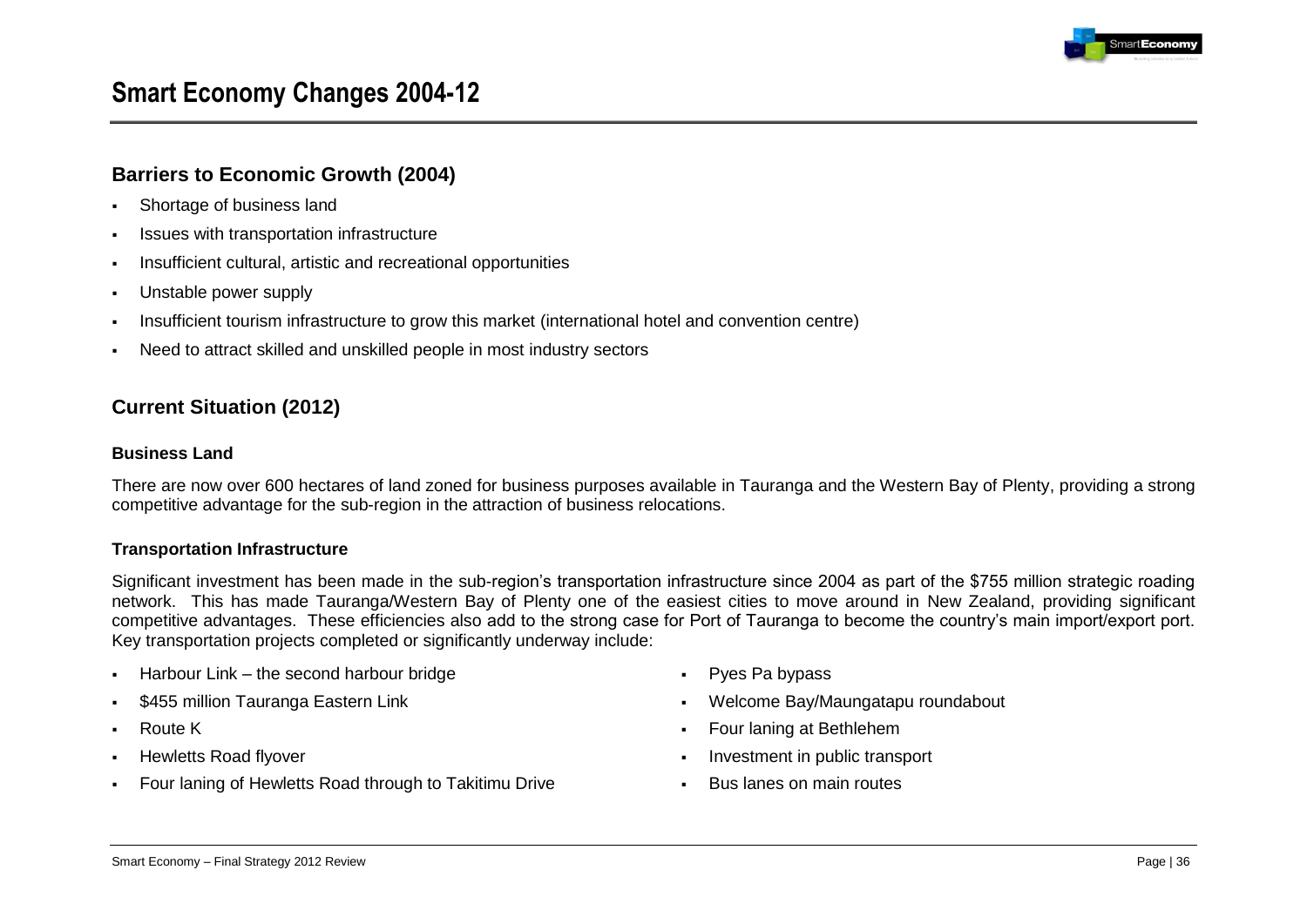

#### **Cultural, Artistic and Recreational Opportunities**

Despite strong emphasis in the Smart Economy strategy on the importance of physical and cultural assets to economic development in the attraction of human capital (see pages 11, 13 and 21), the sub-region still suffers from a lack of arts and cultural amenity compared to other cities in New Zealand. In the modern economy, businesses are attracted to places with high human capital, and human capital is attracted to places that can offer a good quality of life, particularly in relation to arts, cultural and recreational opportunities. While Smart Economy partners continue to work in this area and there is a level of understanding at a political level of the importance of arts and culture to the economy and the competitive advantages these assets provide to a city, the necessary investment required has yet to be made.

#### **Power Supply**

In 2007 a series of workshops were facilitated comprising Transpower, Powerco, local authorities, SmartGrowth representatives and other stakeholders to discuss issues around electricity security and capacity of supply and the region"s short and long term growth needs. A strategy and implementation plan were developed to address these issues. It was signed off by the Smart Economy Action Group in February 2008 and referred to the outcomes to the SmartGrowth Implementation Committee to determine the next steps, including funding streams for any ongoing work required.

In addition, in 2011 a cross-region energy strategy was developed by representatives from the business community and regional economic development agencies, led by the Bay of Plenty Regional Council"s Bay of Connections economic development strategy. The Bay of Plenty is potentially one of the most energy-rich regions in the country, particularly in the areas of geothermal, hydro-power, solar and biomass. The strategy estimates that over the next 15 years the region could attract up to \$4 billion in investment in sustainable energy development and generate more than 15 per cent of the country"s energy requirements and 10 per cent of its liquid transport fuels. An action plan has been developed to implement the strategy through an industry-led forum.

#### **Tourism Infrastructure (International Hotel and Convention Centre)**

The \$41 million TECT Arena at Baypark opened in August 2011, providing a state-of-the-art venue for sporting events, conferences, concerts and entertainment. It is run by Tauranga City Venues Ltd as a Tauranga City Council "council controlled organisation" under a board of directors with broad commercial, financial and legal expertise, as well as elected member representation.

In 2011/12 Priority One commissioned the development of a business case for the establishment of a conference facility in Tauranga"s city centre. The outcome overwhelmingly supported the establishment of a purpose-built facility to accommodate medium and larger events that would come to Tauranga as a preferred destination to places such as Hamilton and Wellington. However, while economic and community benefits that are derived from a conference facility support the investment, the business case did not provide a commercial return on capital. It is therefore unlikely that the private sector will participate at this stage. As it has in other regions, the investment would need to be part funded by local government and/or local community capital.

There have been several attempts to progress the development of an international hotel in Tauranga's city centre in recent years: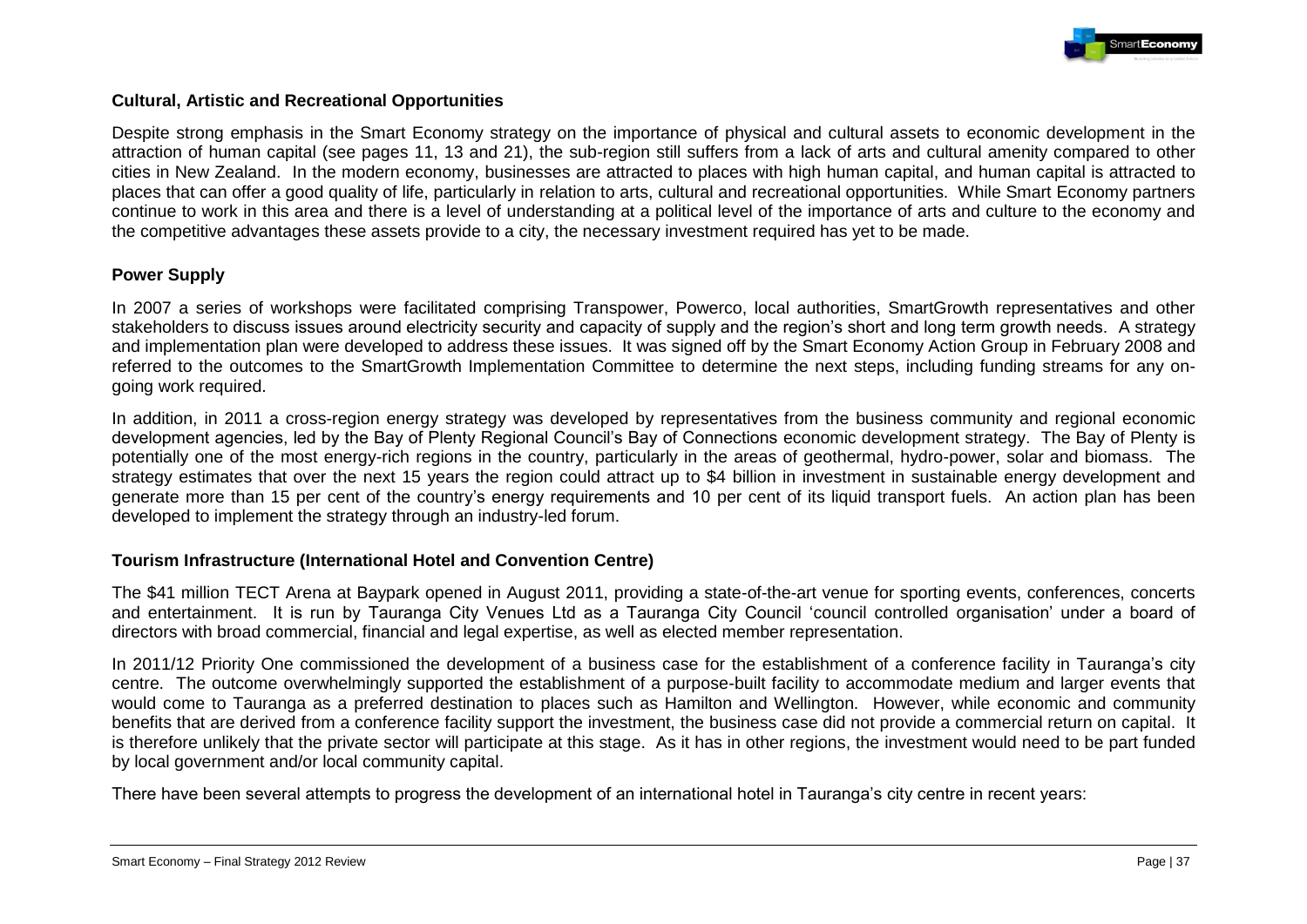

- In 2008 negotiations were underway with a potential developer/investor, however the developer"s interests did not align with those of Tauranga City Council and the project did not progress.
- A sale and purchase agreement was negotiated by another developer in 2011, however economic conditions saw the agreement lapse in mid-2012 and the development did not progress.
- In October 2012 Tauranga City Council sought registrations of interest for the development of an international hotel, with two potential investor/developers identified. At the time of updating this strategy discussions are underway between council and these parties.

#### **Attraction of Skilled and Unskilled People**

The Global Financial Crisis and resultant economic downturn from early 2008 has seen skill shortages reduced in most sectors in the subregion, with the exception of ICT and specialised manufacturing. The Bay of Plenty District Health Board"s Clinical School has been particularly proactive in addressing current and future shortages in the health sector, as follows:

- MOUs confirming a collaborative approach to addressing skills shortages are in place with University of Auckland, University of Waikato, Bay of Plenty Polytechnic, Waiariki Institute of Technology, Norfolk Southern Cross (Grace Hospital) and Te Whare Wananga o Awanuiarangi. Continued growth of undergraduate placements shows efforts to attract students to the Bay of Plenty are proving successful.
- From 2010 the Bay of Plenty Clinical School was formally recognised as a division of the University of Auckland campus. As a result, University of Auckland medical students are increasingly choosing to undertake their year five and six programme of study from the Bay of Plenty. This is a first for the Bay of Plenty region and supports the 'grow your own" approach. It is envisaged the number of year six students will double for 2013.
- The Bay of Plenty District Health Board delivers graduate nurse and new entry to practice training programmes for nurses, midwives and primary care nurses.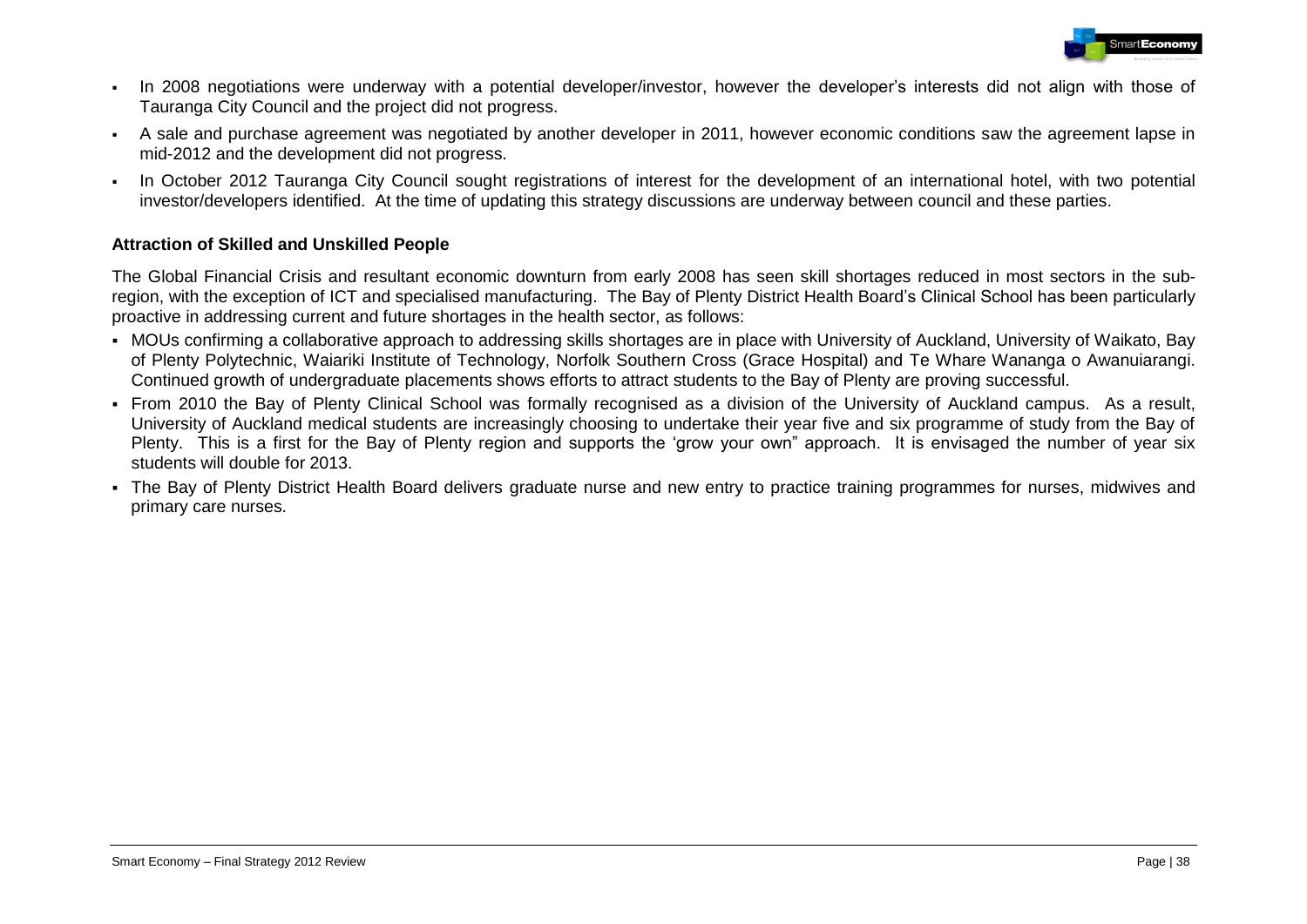

## **Economic Challenges (2012)**

Through the consultation process undertaken for the 2012 review of Smart Economy, the following economic challenges were identified for the sub-region:

- Improving productivity  $\bullet$
- Funding growth (infrastructure)  $\bullet$
- Providing affordable housing options  $\bullet$
- Retaining our workforce in the sub-region  $\bullet$
- Attracting highly productive, higher skilled and globally competitive businesses  $\bullet$
- Attracting medium to large businesses and head office operations  $\bullet$
- The development of tertiary education and research partnerships to drive business innovation and entrepreneurship  $\bullet$
- Supporting Maori economic growth aspirations  $\bullet$
- Ensuring an awareness of the impacts of an ageing population  $\bullet$
- Developing a wider choice of arts and cultural facilities to attract highly skilled people and the businesses that need them. $\bullet$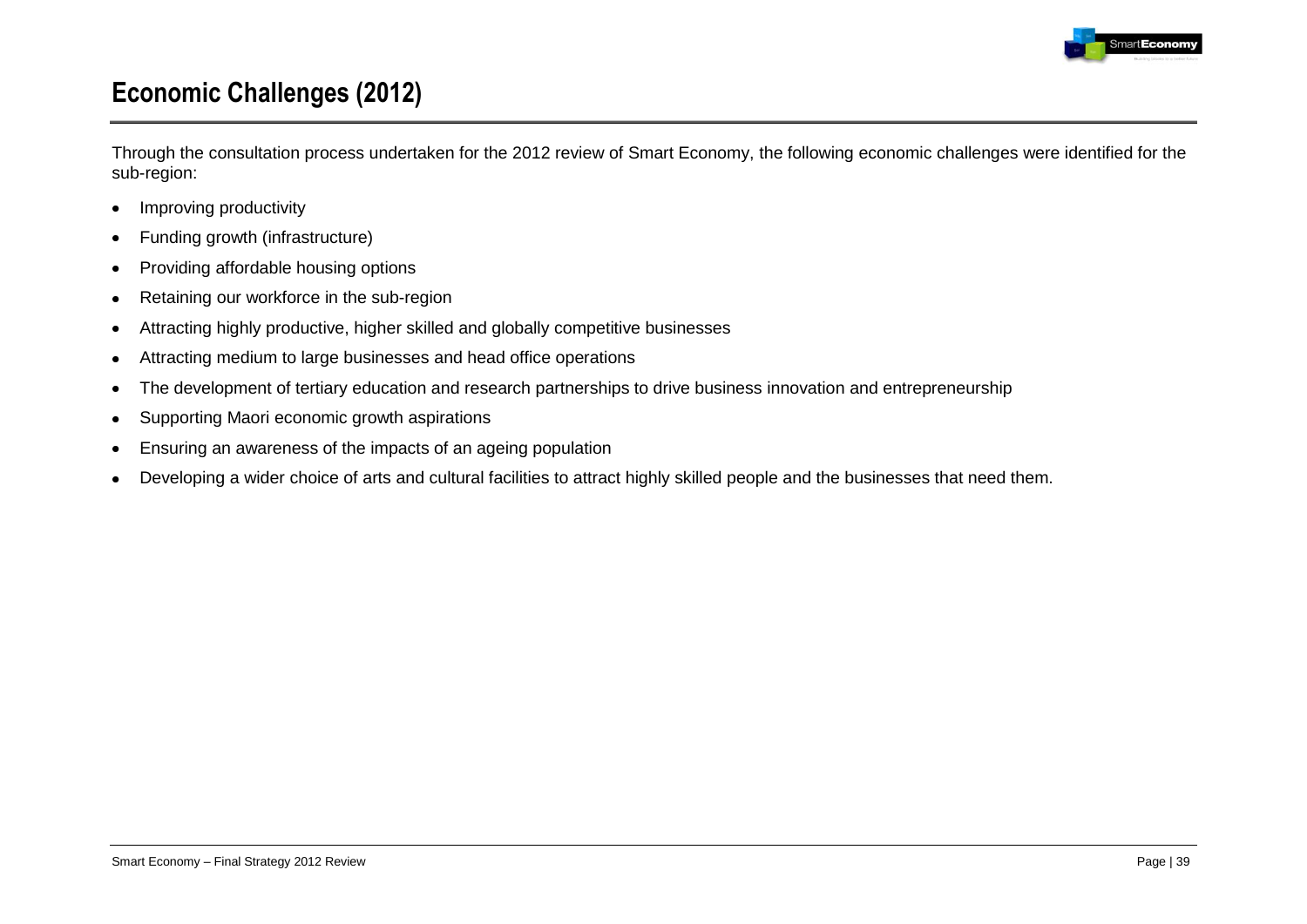

## **Key and Emerging Sectors (2012)**

Through the consultation process undertaken for the 2012 review of Smart Economy, the following key industry sectors were identified as having competitive advantages for the sub-region:

- Horticulture and food processing  $\bullet$
- Marine discovery and aquaculture  $\bullet$
- Energy  $\bullet$
- Information and communications technology  $\bullet$
- Freight logistics  $\bullet$
- Health  $\bullet$
- Sport and recreation  $\bullet$
- Specialised manufacturing (including titanium)  $\bullet$
- Education $\bullet$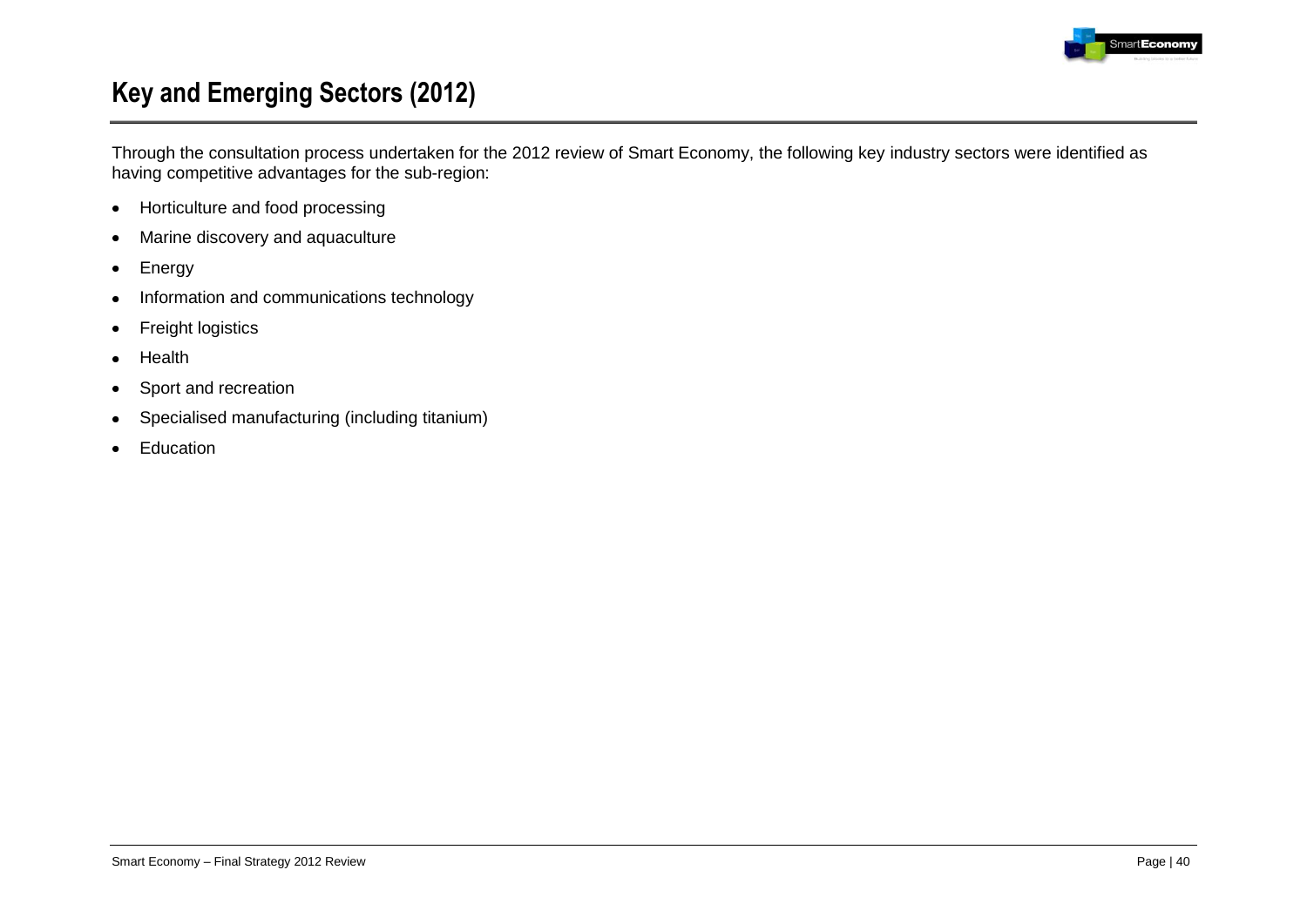

## **Priorities (2012)**

Through the consultation process undertaken for the 2012 review of Smart Economy, the following medium term (2-5 years) priorities were confirmed:

- Tertiary education and research  $\bullet$
- Innovation and business parks  $\bullet$
- Growth of the export sector  $\bullet$
- City centre development  $\bullet$
- Broadband uptake  $\bullet$
- Maori economic development $\bullet$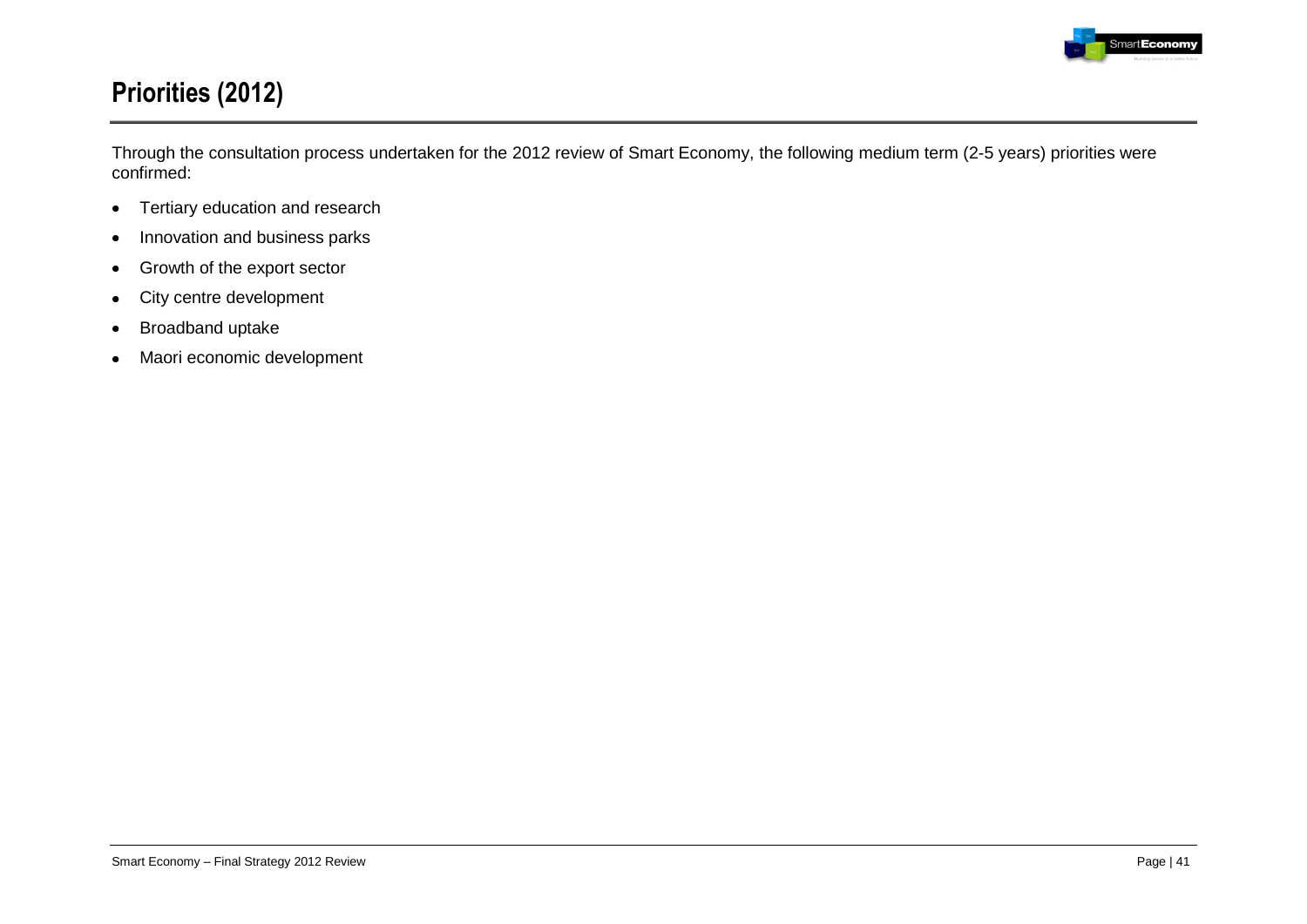

## **Vision (2012)**

Through the consultation process undertaken for the 2012 review of Smart Economy, the vision statement has been amended. The primary reason for this was to make it more succinct and easy to remember, which were considered key components to an effective vision. In addition, the new vision better aligns with SmartGrowth"s vision for "Growing the Economy" section of that strategy. The new vision is:

*A thriving, growing, diverse and sustainable economy.*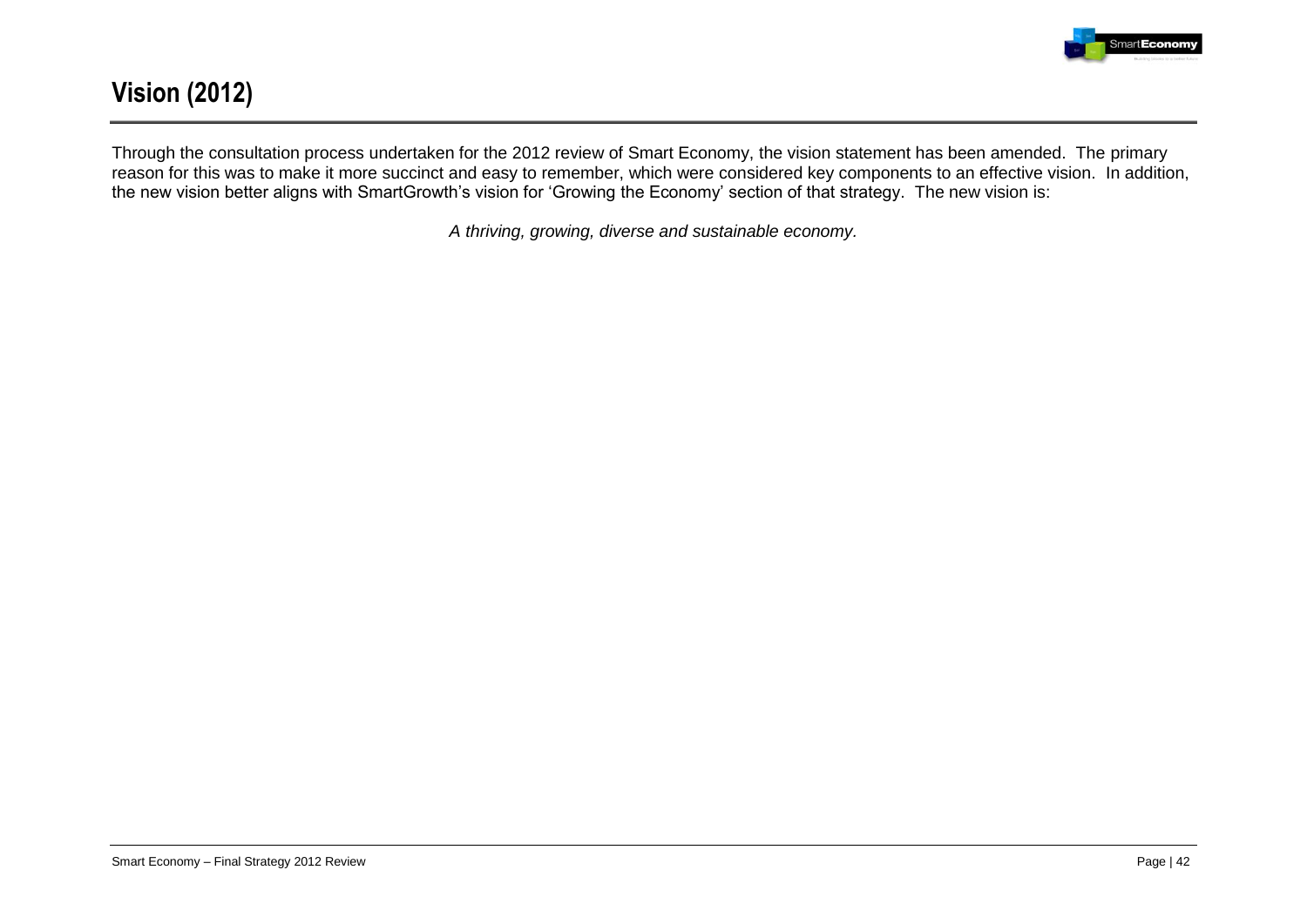

## **Business as Usual (2012)**

Through the consultation process undertaken for the 2012 review of Smart Economy, it was decided to remove from the implementation plan actions considered "business as usual" for Smart Economy lead agencies. This was on the assumption that they will be undertaken on an ongoing basis and to ensure the implementation plan focused succinctly on actions requiring work to progress. The "business as usual" actions have, however, been retained as a list in the revised Smart Economy strategy, as outlined below.

#### **INNOVATION & ENTREPRENEURSHIP**

- **1. Promote innovation and entrepreneurship in the sub-region**
	- (i) Identify, develop and maintain a database for business of experienced business people who have retired in the WBOP and who are willing to contribute to economic development initiatives. Investigate methods of using the skills of these people – for example through business mentoring, YES, INSTEP.
	- (ii) Celebrate entrepreneurship and business performance (eg through business awards and other initiatives)
		- BNZ Partners Bay of Plenty Export Awards
		- Sustainable Business Awards
		- Westpac Business Awards
		- Te Puke Business Excellence Awards
		- Katikati Business Awards (OSKKARS)
	- (iii) Encourage learning institutions to link with business (eg through business programmes such as INSTEP and YES) and facilitate the identification of key issues between curriculum studies and the needs of business.

#### 2. **Attract and support innovative and export-focused SMEs/ corporate relocations, with emphasis on export sustainability**

- (i) Target SMEs with export capability and run education programmes to assist them to identify and link to overseas markets.
- (ii) Target innovative SMEs to assist in the commercialisation of their ideas. This may include a consideration of incubator, cluster or start up programmes assistance with venture capital.
- (iii) Ensure that organisations offering small business support such as the Chamber of Commerce coordinate their programmes
- (iv) Provide "community good" business development services to give effect to Smart Economy outcomes and initiatives.
- (v) Document case studies of successful businesses as a marketing tool to attract business relocations.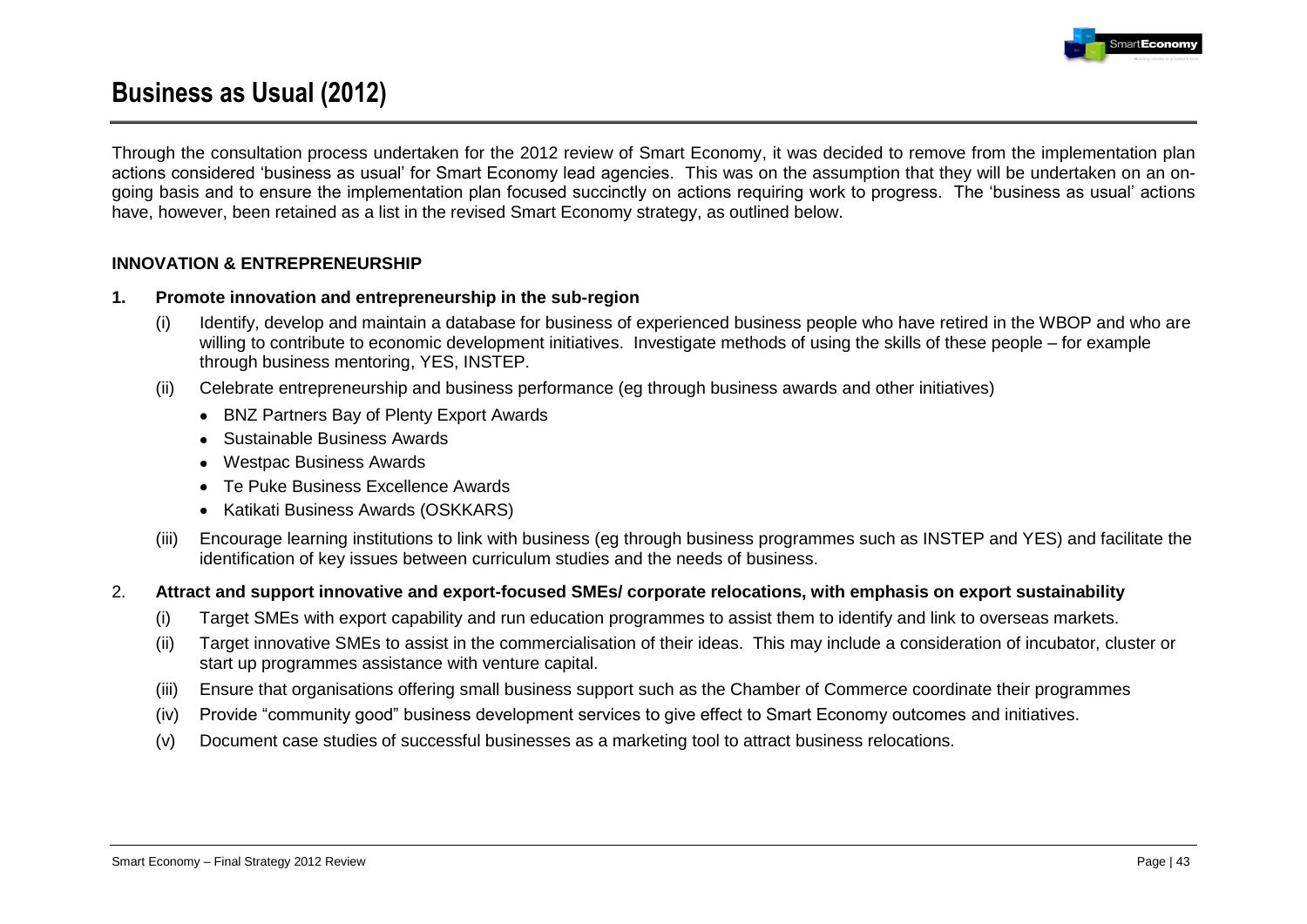

#### **LIFESTYLE**

#### **1. Invest in vibrant CBD and town centres**

- (i) Develop a city centre marketing story and positioning that clearly articulates the unique retail, commercial and residential offer
- (ii) Ensure the adopted City Plan provides an enabling framework for residential and commercial development in the city centre
- (iii) Coordinate a range of regular activities in the city centre such as markets, exhibitions and events to increase vibrancy
- (iii) Provide support for the business associations in Katikati and Te Puke
- (iv) Develop a vibrant and sustainable town centre to support growth in Omokoroa

#### **2. Provide high quality sports, arts, cultural and leisure facilities and activities**

(i) Provide high quality arts and cultural facilities

#### **3. Provide high quality open space**

- (i) Provide additional and upgraded regional parks, walkways, beaches and maintain amenity so that region continues to be a desirable place to live, work and play
- (ii) Implement Regional Parks policy and provide mechanism to identify and purchase open space opportunities

#### **BUSINESS ENVIRONMENT**

#### **1. Provide communication infrastructure**

(i) Facilitate the introduction of broadband infrastructure across the sub-region, with the speed and capacity that meets business and community requirements.

#### **4. Improve air services**

- (i) Develop and implement a strategy to seek improved domestic air services to and from Tauranga. This includes frequency of flights, capacity and better linkages to other parts of New Zealand.
- **5. Promote the efficient, sustainable use of resources and encourage sustainable business practices and design**
	- (i) Establish a system to educate and assess businesses with respect to sustainable operating practices and provide necessary support to achieve desired standards

#### **6. Complete Smart Transport Corridors network**

(i) Secure funding and commitment to complete Smart Transport Corridors.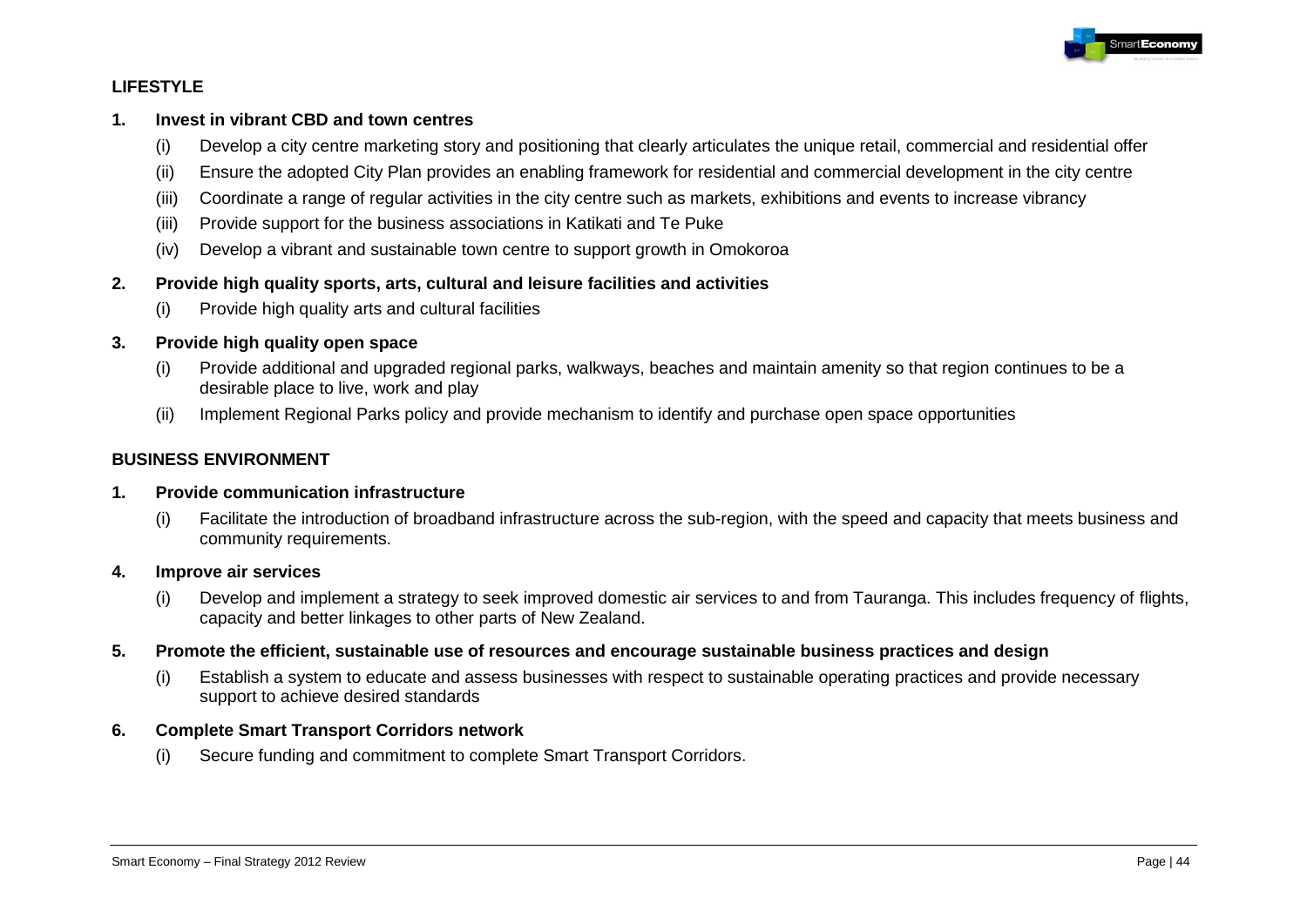

#### **EDUCATION & SKILLS**

- **1. Expand and promote tertiary opportunities to improve the sector's contribution to the sub-region's economy**
	- (i) Develop a regional tertiary education strategy that gives effect to the Smart Economy strategy and aligns with sub regional aspirations
		- (a) TEOs develop profiles to reflect their core business
		- (b) TEOs develop a three year plan for delivery based on an understanding of community needs
		- (c) Develop partnerships with providers outside the region to fill any gaps in required delivery (skills, training, & research)
	- (ii) Work with developers and tertiary institutions to encourage student housing in the city centre

#### **2. Address current skill and labour shortages and plan for future skill needs.**

- (i) Implement strategies to address industry skill shortages, including the following priority actions:
	- Develop feedback links between industry and tertiary education providers re skills gaps (eg Chamber discussing with BoPP possible advocacy forums).
	- Encourage people back into the workforce (eg Chamber delivering Employment Choices in partnership with WINZ).
	- INSTEP programme
	- Establish horticultural/agricultural degree courses
	- Develop horticultural management succession plans
- (ii) Promote and expand trade and retail apprenticeships
- **3. Improve literacy and business education in schools and encourage school leavers to gain school qualifications.** *(See also Innovation and Entrepreneurship)*
	- (i) Encourage learning institutions to link with business through programmes such as INSTEP, YES, Launchpad and Gateway.
- 4. **Promote on-going up-skilling and work-based training**
	- (i) Ensure relevant ITOs are aware of industry requirements (as defined by skill gaps analysis) and develop programmes to achieve them.
	- (ii) Meet industry needs with flexible delivery of relevant programmes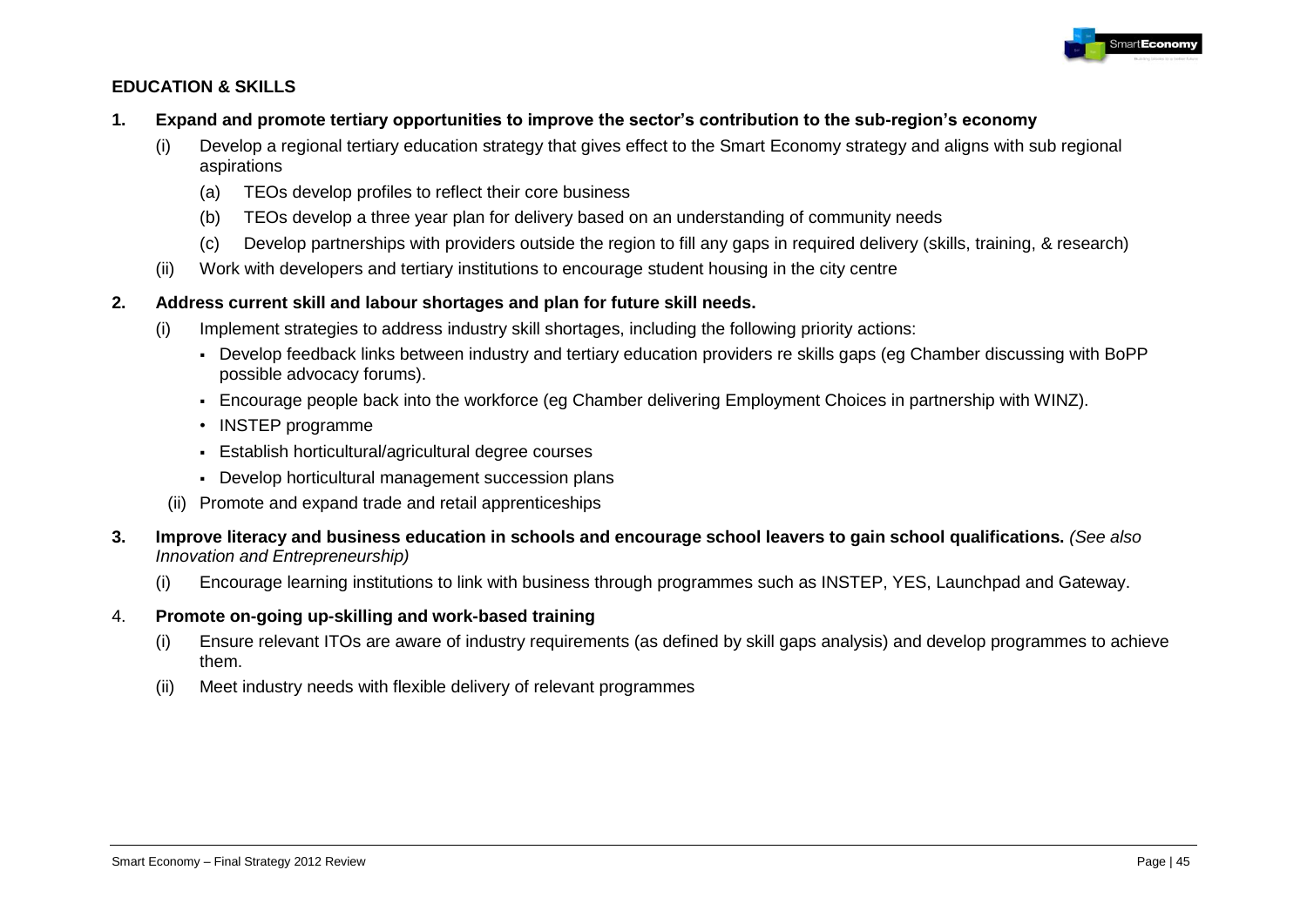

#### **NETWORKED ECONOMY**

#### **1. Facilitate business networks and cluster initiatives**

- (i) Continue current clustering programmes (eg food processing, ICT, TMIA, Hortitech) where effective, and identify new clustering opportunities (eg agribusiness, transport & logistics, professional services, manufacturing, engineering
- (ii) Bring together industry leaders in the export focused manufacturing sector to identify ways in which they could benefit from cooperation (eg access to markets) and applying information gained from one area in another
- 2. **Encourage liaison and information sharing between business economic development agencies and local & central government**
	- (i) Convene quarterly CONNECT meetings comprising agencies with a responsibility for business & economic development and local and central government agencies to focus on information sharing, co-ordination, and collaborative opportunities
	- (iii) Coordinate existing economic monitoring undertaken by different agencies, such as Priority One and the local authorities

#### 3. **Foster partnerships between business, local government, central government and education sectors**

- (i) Continue SmartGrowth partnership through implementation
- (ii) Alongside rezoning of business land, bring together cross-sectoral teams to ensure that other issues are addressed, such as infrastructure and multiple ownership of land
- (iii) Develop a portal to business support and economic development organisations, providing a one stop shop for assistance and opportunities
- 5. **Develop community awareness of the importance of economic development built on sustainable business practices**
	- **(i)** Develop and implement a communications strategy (based on feedback from the Perceptions Survey) to ensure that the community understands the wider significance of economic development.

#### 6. **Develop joint initiatives with the rest of the region/other regions**

**(i)** Ensure on-going collaboration and liaison with rest of the region – for example continue joint cluster work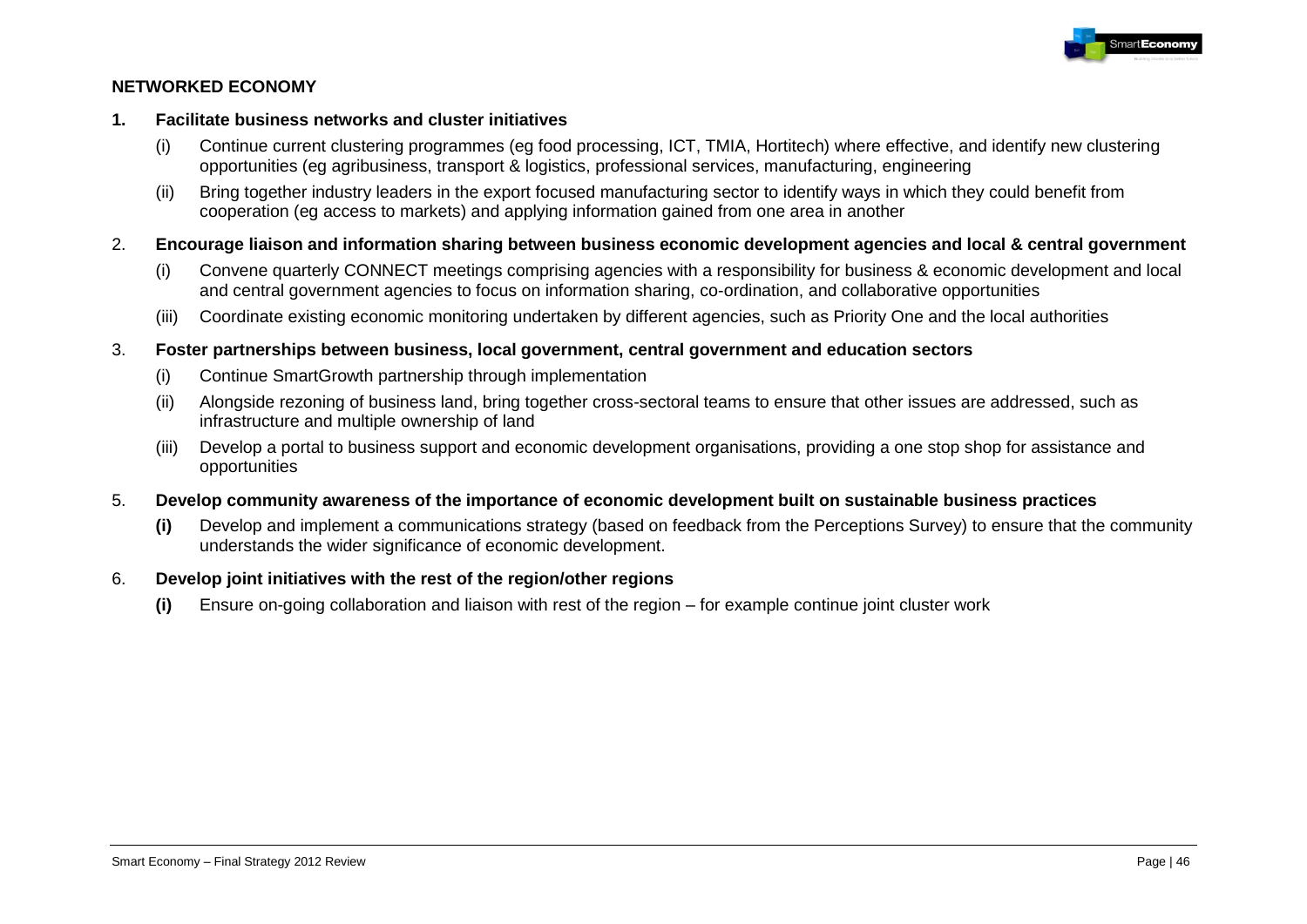

# **Completed Actions (2007 & 2012)**

Through the consultation process undertaken for the 2007 and 2012 reviews of Smart Economy, the following actions have been identified as completed:

| <b>Action Area</b>                                                                                                                | What                                                                                                                                                                                                                                                                                                           | <b>Lead Agency</b>          | Other                                                                                                                                                                                                  | Measure                                                       | <b>Notes</b>                                                                                                                                   |  |  |  |  |
|-----------------------------------------------------------------------------------------------------------------------------------|----------------------------------------------------------------------------------------------------------------------------------------------------------------------------------------------------------------------------------------------------------------------------------------------------------------|-----------------------------|--------------------------------------------------------------------------------------------------------------------------------------------------------------------------------------------------------|---------------------------------------------------------------|------------------------------------------------------------------------------------------------------------------------------------------------|--|--|--|--|
| <b>INNOVATION &amp; ENTREPRENEURSHIP</b>                                                                                          |                                                                                                                                                                                                                                                                                                                |                             |                                                                                                                                                                                                        |                                                               |                                                                                                                                                |  |  |  |  |
| Attract and support innovative<br>and export-focused SMEs/<br>corporate relocations, with<br>emphasis on export<br>sustainability | Evaluate SMEs with sustainable export<br>capability within the region.                                                                                                                                                                                                                                         | Chamber                     | Priority One<br><b>NZTE</b><br>Export NZ BOP<br>Tsm BOP<br><b>Education Tauranga</b>                                                                                                                   | SMEs with export<br>capability identified<br>by December 2005 | The Export Led Economy strategy<br>completed in 2006, including<br>evaluation of SMEs with sustainable<br>export capability within the region. |  |  |  |  |
| (Also see Networked Economy)                                                                                                      |                                                                                                                                                                                                                                                                                                                |                             |                                                                                                                                                                                                        |                                                               |                                                                                                                                                |  |  |  |  |
| <b>LIFESTYLE</b>                                                                                                                  |                                                                                                                                                                                                                                                                                                                |                             |                                                                                                                                                                                                        |                                                               |                                                                                                                                                |  |  |  |  |
| Invest in vibrant CBD and town<br>centres                                                                                         | Develop an umbrella policy framework for city<br>and town centres addressing office and retail<br>needs. This is likely to incorporate specific<br>policy for the role and function of commercial<br>centres, the expansion of such centres, and<br>criteria for assessing the establishment of new<br>centres | <b>TCC</b>                  | Chamber, Priority<br>One, Sport BOP,<br>Main street,<br>Tauranga, Creative<br>Tga,<br>Tsm BOP                                                                                                          |                                                               | Tauranga City & Western Bay of<br>Plenty Retail & Commercial Strategy<br>(Property Economics)<br><b>Built Environment Strategy</b><br>(WBOPDC) |  |  |  |  |
|                                                                                                                                   | Develop for the Tauranga City Centre a design<br>and management framework together with<br>detailed implementation plan.                                                                                                                                                                                       | <b>TCC</b><br><b>WBOPDC</b> | Chamber, Priority<br>One, Sport BOP,<br>Main street.<br>Tauranga, Creative<br>Tga,<br>Tsm BOP<br><b>BOPRC</b>                                                                                          |                                                               | Tauranga City Centre Strategy<br>completed and implementation<br>commenced in 2009                                                             |  |  |  |  |
|                                                                                                                                   | Develop a strategy for vibrant living centres (Te<br>Puke and Katikati) including streetscape<br>amenity, public space, art works and ways of<br>integrating communities and build on identities.<br>Should build on the community plans for Te<br>Puke and Katikati.                                          | <b>WBOPDC</b>               | Priority One,<br>Chamber, ACCESS,<br>Creative Tga, Sport<br>BOP, Community<br><b>Boards</b><br><b>TPFF</b><br>Range of sporting,<br>cultural and<br>community groups<br>that operate in these<br>areas | Strategy completed<br>for each township                       | Strategies for Te Puke and Katikati<br>completed in 2006.                                                                                      |  |  |  |  |
|                                                                                                                                   | Produce a development plan for the town of<br>Waihi Beach.                                                                                                                                                                                                                                                     | <b>WBOPDC</b>               | Priority One<br><b>Tourism BOP</b><br>Creative Tga                                                                                                                                                     |                                                               | Waihi Beach Town Centre Plan<br>completed (WBOPDC)                                                                                             |  |  |  |  |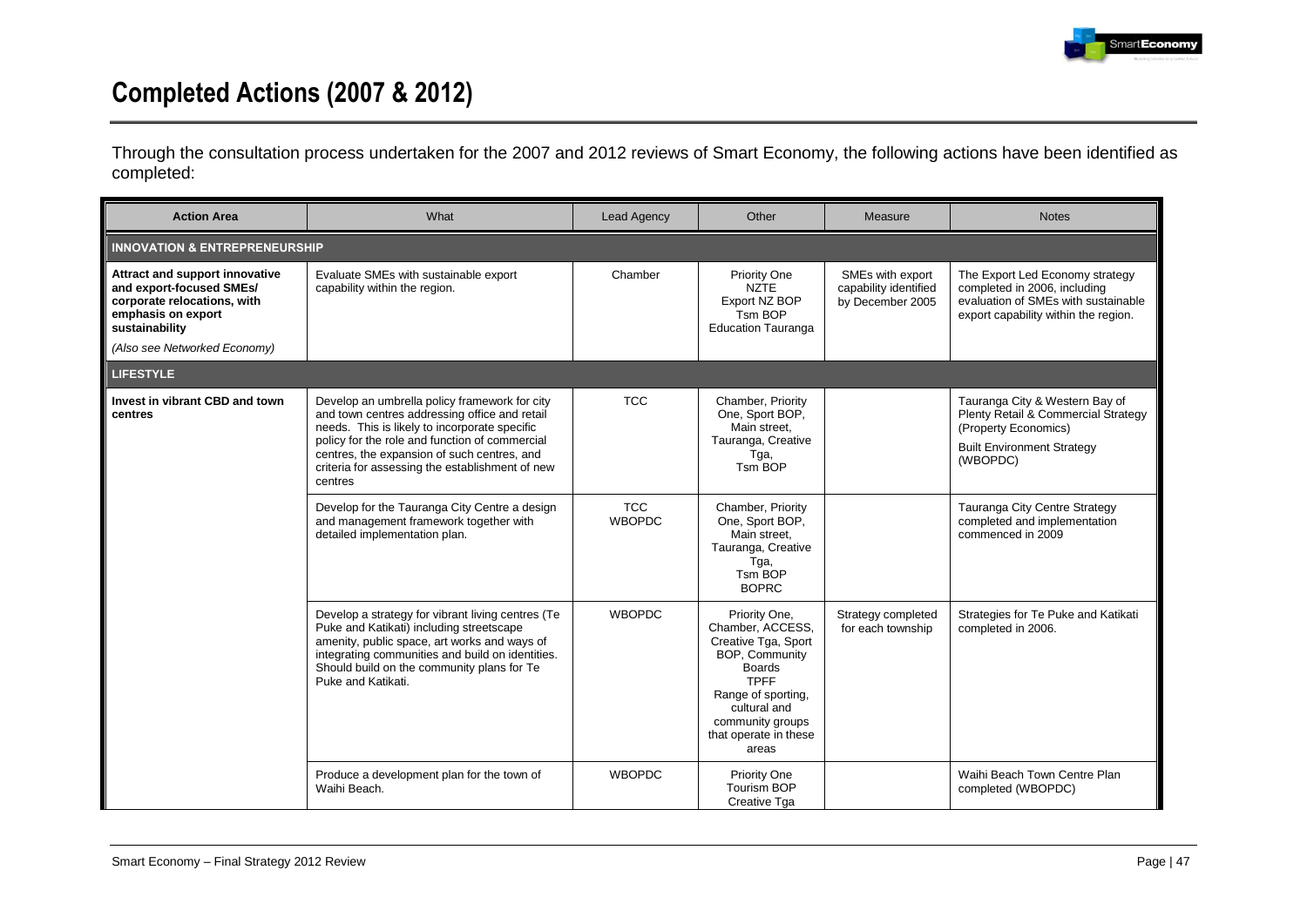

| <b>Action Area</b>               | What                                                                                                                                                                                                                                                                                                                                                                                              | <b>Lead Agency</b>                        | Other                                       | Measure              | <b>Notes</b>                                                                                                                                                                                                                                                                                                                                                                                                                                                                                                                                                                                                                                                                                                                                                                                         |
|----------------------------------|---------------------------------------------------------------------------------------------------------------------------------------------------------------------------------------------------------------------------------------------------------------------------------------------------------------------------------------------------------------------------------------------------|-------------------------------------------|---------------------------------------------|----------------------|------------------------------------------------------------------------------------------------------------------------------------------------------------------------------------------------------------------------------------------------------------------------------------------------------------------------------------------------------------------------------------------------------------------------------------------------------------------------------------------------------------------------------------------------------------------------------------------------------------------------------------------------------------------------------------------------------------------------------------------------------------------------------------------------------|
|                                  |                                                                                                                                                                                                                                                                                                                                                                                                   |                                           | <b>NZTA</b><br>Community Board              |                      |                                                                                                                                                                                                                                                                                                                                                                                                                                                                                                                                                                                                                                                                                                                                                                                                      |
| Provide high quality open space  | Provide additional and upgraded regional parks,<br>walkways, beaches and maintain amenity so<br>that region continues to be a desirable place to<br>live, work and play.                                                                                                                                                                                                                          | <b>TCC</b><br><b>WBOP</b><br><b>BOPRC</b> | <b>BOPRC</b><br>Forest & Bird<br><b>DOC</b> | <b>TBD</b>           | Following strategies developed and<br>being implemented:<br>TCC continue to prepare and<br>implement a programme of<br>reserve management plans to<br>outline future development and<br>management requirements for<br>our areas of open space.<br>TCC have developed a Best<br>Practice Guide for Open Space<br>to ensure quality spaces are<br>being provided. This was an<br>action from the TCC Open Space<br>Strategy.                                                                                                                                                                                                                                                                                                                                                                          |
|                                  | Implement Regional Parks policy and provide<br>mechanism to identify and purchase open<br>space opportunities e.g.<br><b>E</b> Papamoa Hills Cultural Park (purchased<br>2003)<br>Active Rural Park (under negotiation)<br>$\blacksquare$<br>Passive Coastal Park (Huharua)<br>Inner Harbour Park (purchased 2004)<br><b>Wilderness Park</b><br>$\blacksquare$<br><b>Cycling Walking Strategy</b> | <b>TCC</b><br><b>WBOP</b><br><b>BOPRC</b> | Sport BOP<br><b>DOC</b><br>Maori Tourism    | <b>TBD</b>           | The following projects have been<br>scheduled for construction or<br>completed:<br>• The Papamoa Hills Cultural Park<br>was opened to the public in<br>2003.<br>The TECT All Terrain Park<br>(active rural park) has been<br>purchased by WBOPDC and<br>TCC and a management plan is<br>now prepared to determine<br>development requirements.<br>The Huharua Harbour Park<br>(inner harbour park) has been<br>purchased by TCC and<br>WBOPDC and a management<br>plan has been developed and is<br>in the process of being<br>implemented.<br>The rural wilderness park and the<br>٠<br>passive coastal park are yet to<br>be secured.<br>TCC Cycling Walking Strategy is<br>now part of the Integrated<br>Transport Strategy and being<br>implemented through budgeted<br>commitments in the LTCCP |
| Provide high class sports, arts, | Provide high class active recreation and sport                                                                                                                                                                                                                                                                                                                                                    | <b>TCC</b>                                | <b>BOPRC</b><br><b>WBOPDC</b>               | Facilities are built | The following projects have been<br>scheduled for construction or                                                                                                                                                                                                                                                                                                                                                                                                                                                                                                                                                                                                                                                                                                                                    |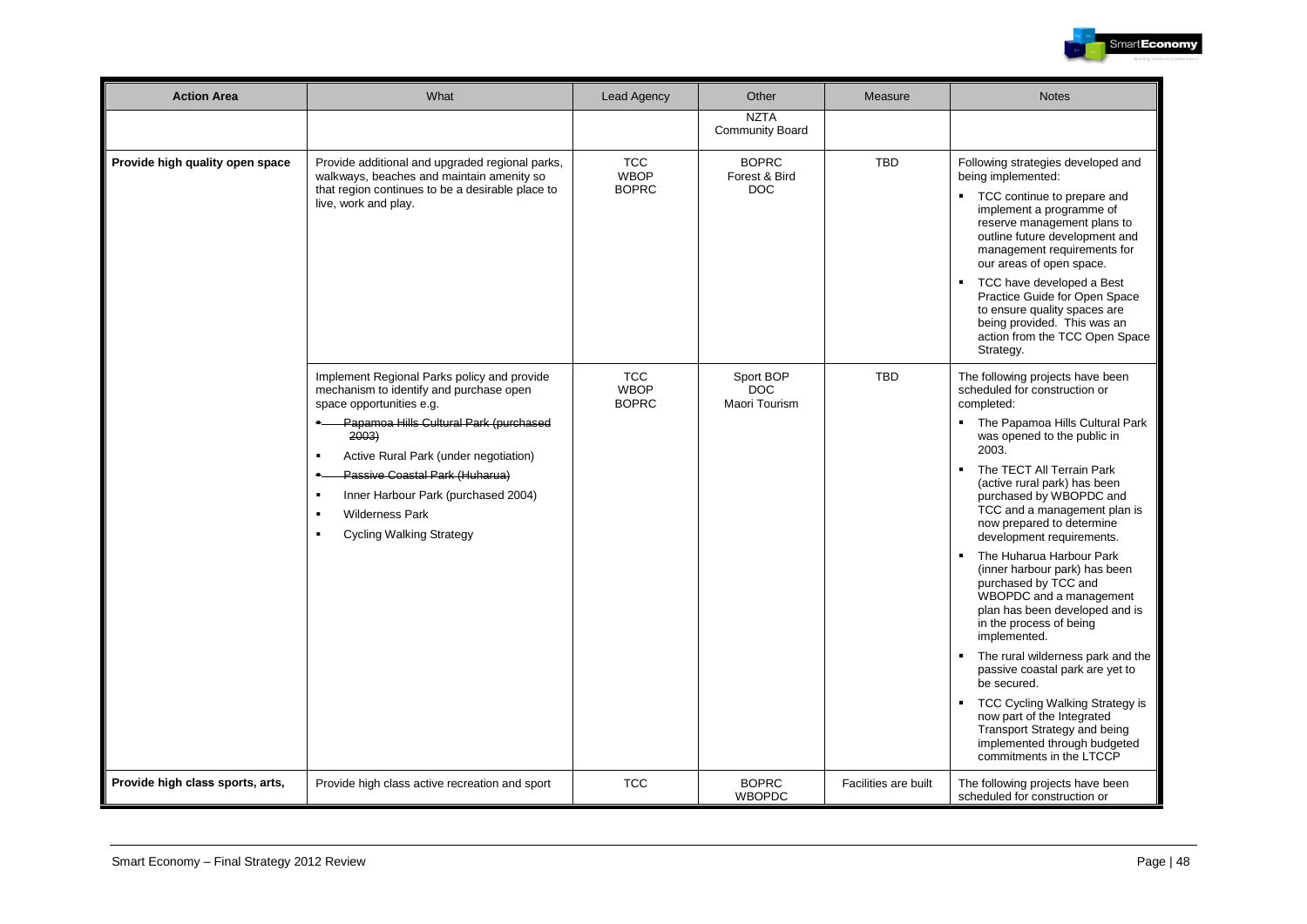

| <b>Action Area</b>                                | What                                                                                                                                                                                                                                                                                                                                                                                                                                                                                                                                                                                                                             | <b>Lead Agency</b>                                                                             | Other                                                                                             | Measure                                                                         | <b>Notes</b>                                                                                                                                                                                                                                                                                                                                                                                                                                                                                                                                                                                                   |
|---------------------------------------------------|----------------------------------------------------------------------------------------------------------------------------------------------------------------------------------------------------------------------------------------------------------------------------------------------------------------------------------------------------------------------------------------------------------------------------------------------------------------------------------------------------------------------------------------------------------------------------------------------------------------------------------|------------------------------------------------------------------------------------------------|---------------------------------------------------------------------------------------------------|---------------------------------------------------------------------------------|----------------------------------------------------------------------------------------------------------------------------------------------------------------------------------------------------------------------------------------------------------------------------------------------------------------------------------------------------------------------------------------------------------------------------------------------------------------------------------------------------------------------------------------------------------------------------------------------------------------|
| cultural and leisure facilities and<br>activities | facilities<br><b>Aquatic Centre</b><br>Indoor Exhibition Space<br>Outdoor Stadium improvements<br>٠<br><b>Mount Reef</b><br>Regional Indoor Stadium<br>$\blacksquare$<br><b>Blake Park Cricket Facility Development</b><br>$\blacksquare$                                                                                                                                                                                                                                                                                                                                                                                        | (as agreed by the<br>three councils)                                                           | <b>BOP Cricket</b><br>commercial<br>interests, relevant<br>regional sporting<br>bodies<br>Tsm BOP | and operational                                                                 | completed:<br>Baywave TECT Aquatic and<br>Leisure Centre (complete)<br>$\blacksquare$<br>TECT Arena - complete and<br>opened.<br>Blake Park Regional Cricket Oval<br>$\blacksquare$<br>(near completion) and associated<br>cricket pavilion (to be<br>constructed)                                                                                                                                                                                                                                                                                                                                             |
|                                                   | Provide high quality arts and cultural facilities<br><b>Regional Art Gallery</b><br>Mobile Events stage<br>$\blacksquare$<br><b>Concert Hall</b><br>Tauranga Museum<br>٠<br>Kopurererua Valley Development                                                                                                                                                                                                                                                                                                                                                                                                                       | <b>Art Gallery Trust</b><br><b>CT</b><br><b>TCC</b><br><b>Museum Trust</b><br>Ngai Tamarawahao | <b>TCC</b><br><b>WBOPDC</b><br><b>BOPRC</b><br>Commercial<br>Interests                            | Facilities are<br>operational                                                   | The Regional Art Gallery is complete<br>and open to the public.<br>The Kopurererua Valley<br>Development continues through a<br>staged construction process.<br>The independent Tauranga Moana<br>Museum Trust has been established<br>to: foster community support for a<br>museum; plan, fund and build a<br>museum; and then operate the<br>museum.                                                                                                                                                                                                                                                         |
|                                                   | Develop a network of local artists operating in<br>the region.                                                                                                                                                                                                                                                                                                                                                                                                                                                                                                                                                                   | Creative Tauranga                                                                              | Tsm BOP<br>Creative Tga<br><b>TCC</b>                                                             | Network or cluster is<br>established.                                           | Being undertaken by Creative<br>Tauranga through the SmartArts<br>strategy.                                                                                                                                                                                                                                                                                                                                                                                                                                                                                                                                    |
| Investment in infrastructure<br>funding           | Implement Tauranga City Investment strategy<br>with commercial interests                                                                                                                                                                                                                                                                                                                                                                                                                                                                                                                                                         | <b>TCC</b>                                                                                     | Priority One<br><b>BOPRC</b><br><b>WBOPDC</b>                                                     | Successful funding<br>of projects within<br>timeframes specified<br>in strategy | <b>City Partners Programme</b><br>implemented in early 2003. Many<br>partners are now signing up for their<br>second contract term.                                                                                                                                                                                                                                                                                                                                                                                                                                                                            |
| Tourism within the sub region                     | Review and refine the current Western Bay of<br>Plenty Tourism Strategy to ensure there is an<br>integrated tourism strategy including taking<br>account of the Smart Economy and<br>SmartGrowth Strategies. The strategy review<br>includes marketing WBOP as the most diverse<br>interactive tourism destination in New Zealand,<br>development of New Tourism Products<br>(attractions and activities) that are linked to<br>marine, beach and nature environment,<br>technology, education, aeronautics, health and<br>wellbeing. It also includes exploring inter-<br>regional opportunities (for example with<br>Rotorua). | Tsm BOP                                                                                        | <b>TCC</b><br><b>WBOPDC</b><br>Tourism NZ<br><b>NZTE</b><br><b>SBN</b>                            | Strategy review and<br>alignment<br>completed.                                  | SmartTourism strategy completed in<br>2006. Regular monitoring against<br>Tourism Strategy reported to TCC<br>and WBOPDC Joint Governance<br>Committee.<br>SBN: Has picked up the Sustainable<br>Tourism Charter in the WBOP,<br>delivering the Get Sustainable<br>Challenge assessment to tourism<br>operators and providing guidance<br>and support around sustainable<br>development with the focus on<br>industry issues and regional<br>opportunities (contract finished Dec<br>$(09)$ .<br><b>SBN:</b> Working with Sustainable<br>Tourism Charter in Rotorua to form a<br>series of biodiesel hubs - or |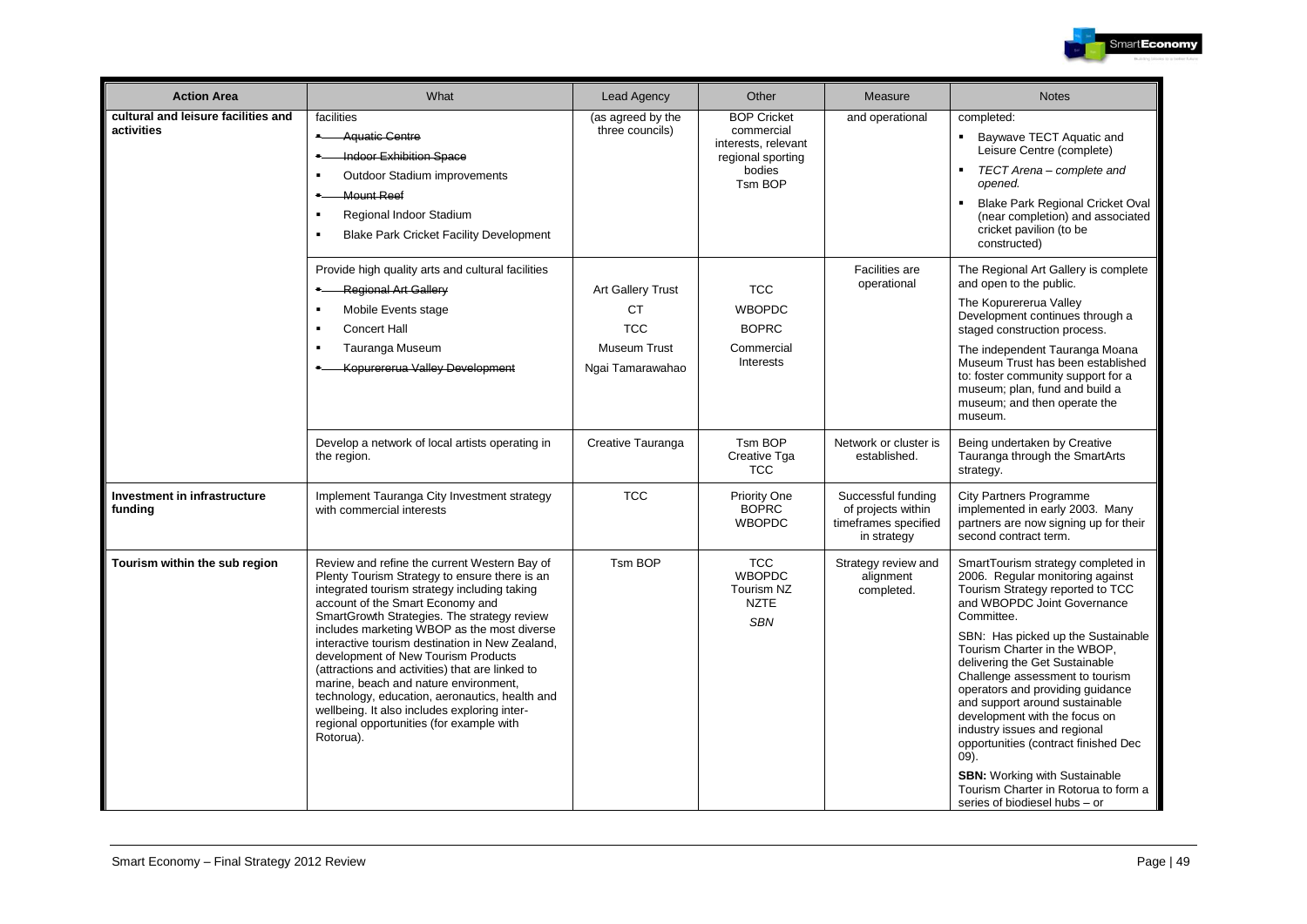

| <b>Action Area</b>                                                      | What                                                                                                                                                                                                 | <b>Lead Agency</b>        | Other                                                              | Measure                                                                                             | <b>Notes</b>                                                                                                                                                                                                                                             |
|-------------------------------------------------------------------------|------------------------------------------------------------------------------------------------------------------------------------------------------------------------------------------------------|---------------------------|--------------------------------------------------------------------|-----------------------------------------------------------------------------------------------------|----------------------------------------------------------------------------------------------------------------------------------------------------------------------------------------------------------------------------------------------------------|
|                                                                         |                                                                                                                                                                                                      |                           |                                                                    |                                                                                                     | dispense tanks around the BOP<br>region to support biodiesel usage -<br>this is ideal for Tourism operators to<br>reduce their emissions. First<br>meeting 18 <sup>th</sup> November 2010.                                                               |
|                                                                         | Develop and implement an action plan complete<br>with timeframes, agencies, measures and costs.<br>This should include additional international and<br>domestic guest nights and the creation of new | Tsm BOP                   | <b>TCC</b><br><b>WBOPDC</b>                                        | Action plan complete<br>and implementation<br>commenced.                                            | SmartTourism action plan developed<br>in 2006 and being implemented<br>through that process.<br>Guest nights in the Western Bay of                                                                                                                       |
|                                                                         | events, conferences in the shoulder and low<br>seasons.                                                                                                                                              |                           |                                                                    |                                                                                                     | Plenty area decreased 3.4 per cent<br>for the year ended May 2009 to<br>984,280 (source Statistics New<br><b>Zealand Commercial</b><br>Accommodation Monitor)                                                                                            |
|                                                                         |                                                                                                                                                                                                      |                           |                                                                    |                                                                                                     | International guest nights in region<br>up to 25% of total guest nights for<br>May 2009 (source Statistics New<br>Zealand Commercial<br>Accommodation Monitor)                                                                                           |
| Develop a series of major events.                                       | Implement event review to enhance existing<br>events (including Arts Festival and National<br>Jazz Festival), and develop new events.                                                                | SmartTourism<br>SmartArts | <b>Event Deliverers</b><br><b>TCC</b><br>Chamber<br>Conference Tga | All major<br>recommendations<br>implemented                                                         | Sub-regional events strategy drafted<br>and will be publicly consulted on late<br>2008 through to early 2009.                                                                                                                                            |
|                                                                         |                                                                                                                                                                                                      |                           |                                                                    |                                                                                                     | Strategy adopted by WBOPDC and<br>TCC and now being implemented.<br>TCC to review its Event Support<br>Fund policy in late 2011.                                                                                                                         |
|                                                                         | Facilitate the development of a Conference<br>Centre and major hotel.                                                                                                                                | <b>TCC</b>                | Tm BOP<br>Chamber<br>Priority One                                  | Hotel operational by<br>Dec 2005<br>Conference centre                                               | On-going initiatives are underway to<br>facilitate the development of both a<br>conference centre and a major hotel.                                                                                                                                     |
|                                                                         |                                                                                                                                                                                                      |                           |                                                                    | established by 2010                                                                                 | Priority One and Tourism Bay of<br>Plenty completed a feasibility study<br>during the reporting period, which will<br>be used to attract investors and hotel<br>operators. This now forms part of<br>the City Centre Project Management<br>role.         |
| <b>BUSINESS ENVIRONMENT</b>                                             |                                                                                                                                                                                                      |                           |                                                                    |                                                                                                     |                                                                                                                                                                                                                                                          |
| Improve business-local<br>government relationships and<br>understanding | Establish formal communication channels<br>between business and local government to<br>ensure compliance costs are minimised, whilst<br>upholding environmental standards.                           | Chamber<br>Priority One   | TCC, BOPRC,<br>WBOPDC, cluster<br>groups                           | Channels<br>established<br>Regulatory impact<br>assessment<br>methodology agreed<br>and implemented | Development Working Party<br>established in December 2004<br>comprising representatives from the<br>developer/consultant community and<br>the sub-region's local authorities<br>develop efficient models for dealing<br>with development issues over the |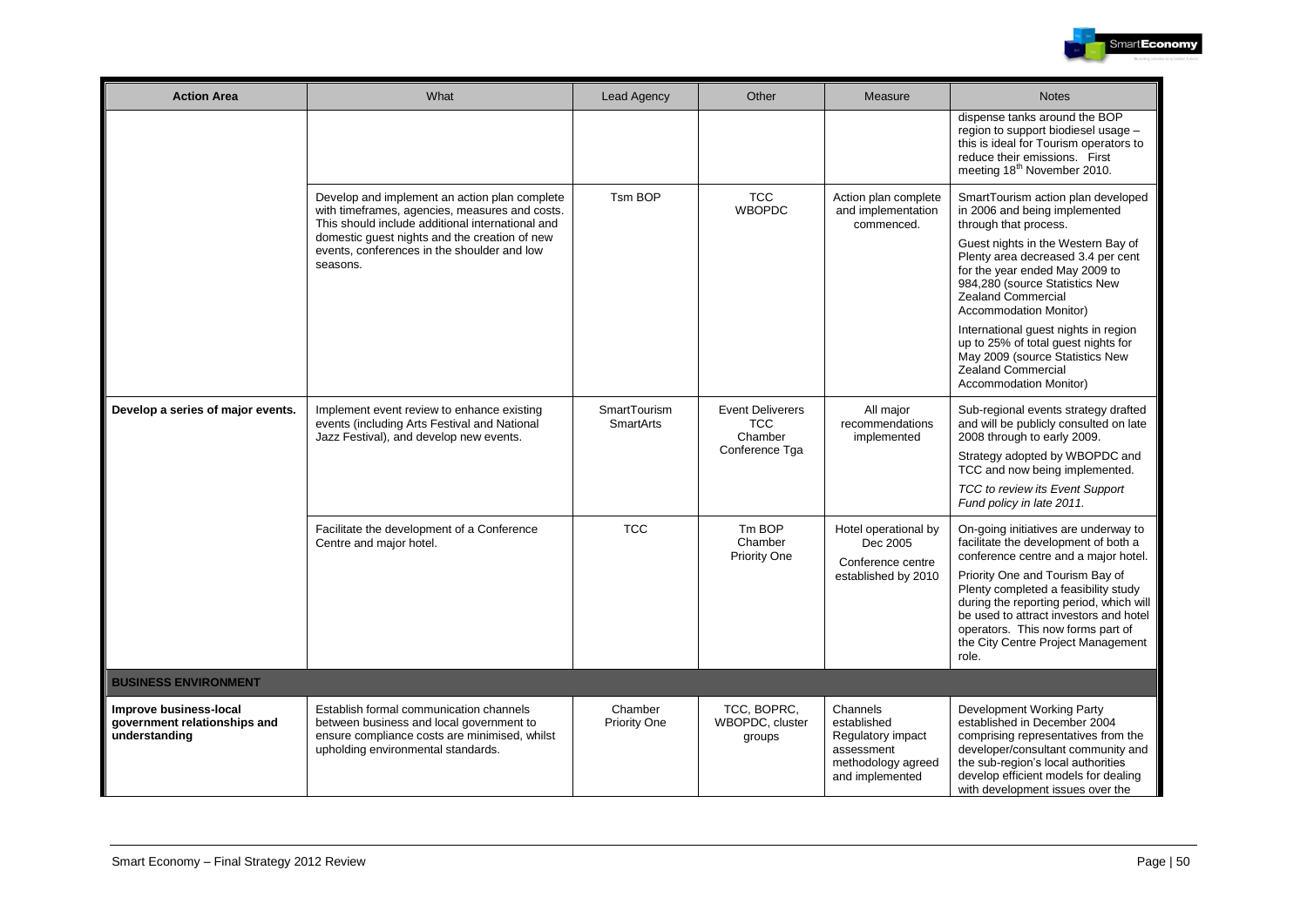

| <b>Action Area</b>                                                                                                          | What                                                                                                                                                                                                                                                                                                                                                                                                                                                               | <b>Lead Agency</b>                                                                 | Other                                                                                                                                                                                                | Measure                                                                                                                                                                | <b>Notes</b>                                                                                                                                                                                                                                                |
|-----------------------------------------------------------------------------------------------------------------------------|--------------------------------------------------------------------------------------------------------------------------------------------------------------------------------------------------------------------------------------------------------------------------------------------------------------------------------------------------------------------------------------------------------------------------------------------------------------------|------------------------------------------------------------------------------------|------------------------------------------------------------------------------------------------------------------------------------------------------------------------------------------------------|------------------------------------------------------------------------------------------------------------------------------------------------------------------------|-------------------------------------------------------------------------------------------------------------------------------------------------------------------------------------------------------------------------------------------------------------|
|                                                                                                                             |                                                                                                                                                                                                                                                                                                                                                                                                                                                                    |                                                                                    |                                                                                                                                                                                                      |                                                                                                                                                                        | next decade.                                                                                                                                                                                                                                                |
| Complete strategic roading<br>network                                                                                       | Secure funding and commitment to complete<br>Smart Transport Corridors. The main projects<br>are:<br>Northern Arterial<br>$\blacksquare$<br>Tauranga Eastern Motorway<br>$\blacksquare$<br>Hewletts Rd widening and flyover<br>$\blacksquare$<br>Harbour Bridge duplication<br>$\blacksquare$                                                                                                                                                                      | <b>Smart Transport</b>                                                             | BOPRC, TCC,<br><b>WBOPDC, Priority</b><br>One, Chamber,<br><b>Transit NZ</b>                                                                                                                         | Network completed<br>by 2010 within<br>budget                                                                                                                          | Completed or partly completed and<br>on work programme.<br>Commitment and funding to Northern<br>Arterial yet to be finalised.                                                                                                                              |
| <b>Rezone land for business</b><br>purposes                                                                                 | Local government to lead the rezoning of land<br>as identified in SmartGrowth for business<br>purposes. Priorities include:<br>Rangiuru<br>Pyes Pa<br>Omokoroa<br>Papamoa<br>Katikati<br>Te Puke                                                                                                                                                                                                                                                                   | <b>TCC</b><br><b>WBOPDC</b>                                                        | <b>BOPRC</b><br>Priority One<br><b>TPFF</b>                                                                                                                                                          | Land rezoned by<br>2007-2009                                                                                                                                           | Rezoning scheduled or underway.                                                                                                                                                                                                                             |
| Ensure stable power supply with<br>sufficient capacity                                                                      | Investigate and analyse the sub-regional<br>(a)<br>electricity security and capacity of supply<br>for both short and long term growth needs<br>to ensure that there are no gaps (both<br>within the sub-region and between the<br>sub-region and source).<br>Develop an appropriate strategy and<br>(b)<br>implementation plan to document the<br>findings of the investigation and to address<br>issues arising together with responsibilities<br>and timeframes. | <b>Priority One</b><br>Smart Growth<br>Implementation<br>Committee<br>(monitoring) | Electricity<br>Commission<br><b>TrustPower</b><br>Transpower<br>Powerco<br>Genesis<br><b>Mighty River</b><br><b>MED</b><br>BOPRC, TCC,<br><b>WBOPDC</b><br>RDC, WDC                                  | Study completed                                                                                                                                                        | Cross-region energy strategy<br>developed by reps from the business<br>community, regional EDAs and<br>EBOP to deliver economic growth<br>and wellbeing through the<br>development and use of sustainable<br>energy - Bay of Connections Energy<br>Strategy |
| <b>Provide communication</b><br>infrastructure                                                                              | Review Codes of Practice for Development to<br>ensure provision for future broadband<br>infrastructure.                                                                                                                                                                                                                                                                                                                                                            | <b>TCC</b><br><b>WBOPDC</b>                                                        |                                                                                                                                                                                                      | New codes<br>developed                                                                                                                                                 | Infrastructure codes completed<br>Laying of fibre for broadband<br>commenced in TCC in 2012. Rural<br>broadband initiative also underway.                                                                                                                   |
| <b>EDUCATION &amp; SKILLS</b>                                                                                               |                                                                                                                                                                                                                                                                                                                                                                                                                                                                    |                                                                                    |                                                                                                                                                                                                      |                                                                                                                                                                        |                                                                                                                                                                                                                                                             |
| <b>Expand and promote tertiary</b><br>opportunities to improve the<br>sector's contribution to the sub-<br>region's economy | Develop a regional tertiary education strategy<br>that gives effect to the Smart Economy strategy<br>and aligns with sub regional aspirations.<br>(a) TEOs develop profiles to reflect their core<br>business<br>(b) TEOs develop a three year plan for delivery<br>based on an understanding of community<br>needs<br>(c) Develop partnerships with providers outside<br>the region to fill any gaps in required                                                  | <b>BOP Tertiary</b><br>Education<br>Partnership                                    | <b>TEC</b><br><b>UoW</b><br><b>Bethlehem Tertiary</b><br>Institute<br><b>Priority One</b><br><b>Industry Sectors</b><br><b>BOP Clinical School</b><br><b>WBOP Tertiarv</b><br><b>Providers Forum</b> | Strategy completed<br>that reflects the sub-<br>region's needs<br>Increase in tertiary<br>student numbers in<br>the Western BOP<br>Increase in<br>commercialisation of | Regional Tertiary Needs Plan<br>completed in 2010 and now being<br>implemented.                                                                                                                                                                             |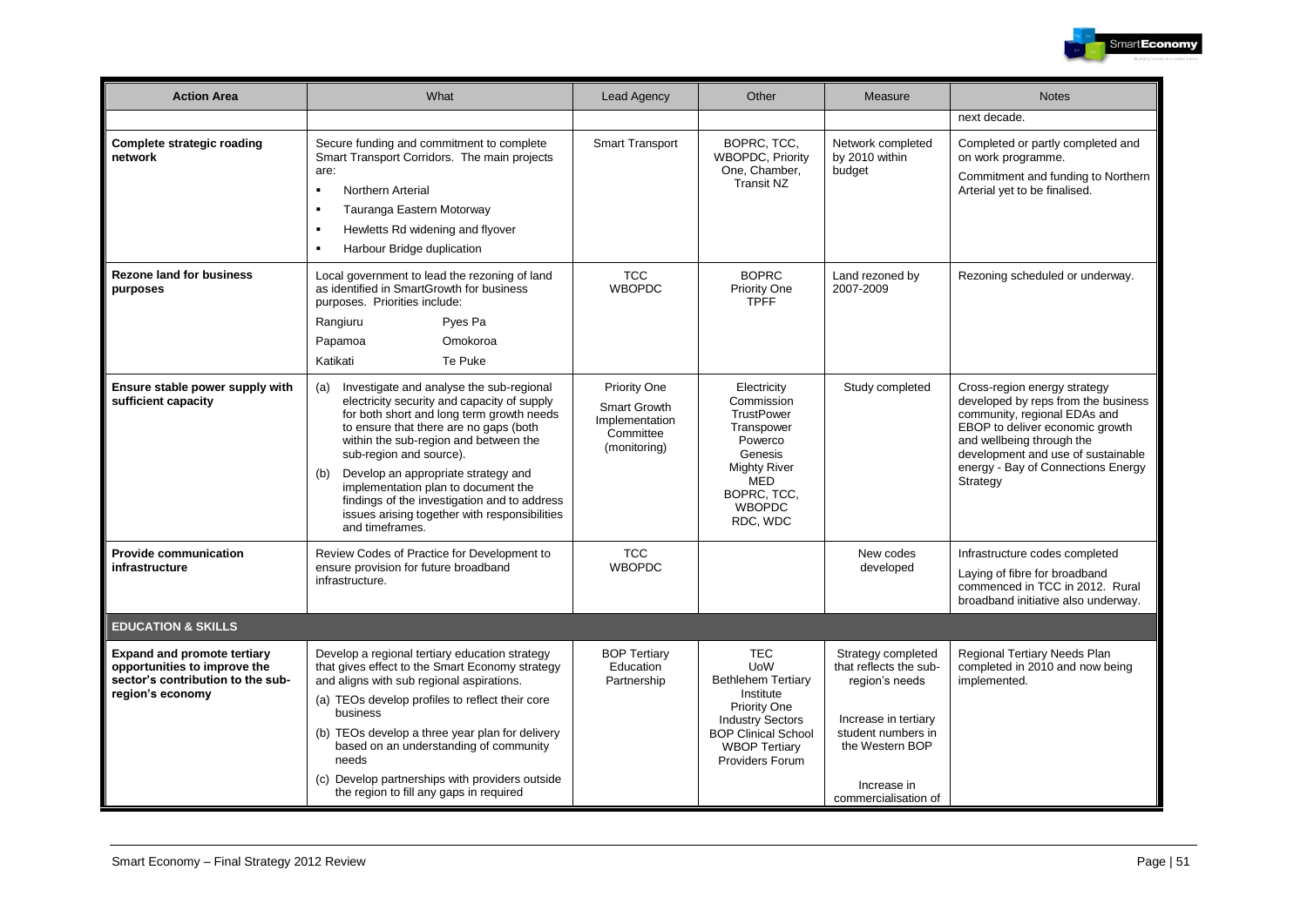

| <b>Action Area</b>                                                                                                                                                       | What                                                                                                                                                                                                                                                                                                     | Lead Agency       | Other                                                                                                                                                                                        | Measure                            | <b>Notes</b>                                                                                                                                                                                                                                                                                                                                                                                                                                                                       |
|--------------------------------------------------------------------------------------------------------------------------------------------------------------------------|----------------------------------------------------------------------------------------------------------------------------------------------------------------------------------------------------------------------------------------------------------------------------------------------------------|-------------------|----------------------------------------------------------------------------------------------------------------------------------------------------------------------------------------------|------------------------------------|------------------------------------------------------------------------------------------------------------------------------------------------------------------------------------------------------------------------------------------------------------------------------------------------------------------------------------------------------------------------------------------------------------------------------------------------------------------------------------|
|                                                                                                                                                                          | delivery (skills, training, & research)                                                                                                                                                                                                                                                                  |                   |                                                                                                                                                                                              | ideas through R & D                |                                                                                                                                                                                                                                                                                                                                                                                                                                                                                    |
| Address current skill and labour<br>shortages and plan for future<br>skill needs.                                                                                        | Develop and implement strategies to address<br>industry skill shortages.                                                                                                                                                                                                                                 | Priority One      | BoPP, UoW, TEC,<br>PTEs, ITOs, industry<br>reps, Chamber,<br>Work & Income,<br>TEOs, industry &<br>sector clusters.<br>schools (secondary<br>and intermediate)<br><b>BOP Clinical School</b> | Positive change in<br>skill supply | Skill gap strategy completed in<br>November 2004. Implementation<br>commenced in May 2005, in parallel<br>with Smart Economy implementation<br>reporting requirements.<br>UoW, BOPP and P1 funded a study<br>to update the skill needs analysis<br>during Dec 09 & Jan 10 which<br>resulted in the development of the<br>Regional Tertiary Action Plan.<br><b>Enhanced Tertiary Provision Report</b><br>completed Sept, 11                                                         |
|                                                                                                                                                                          | Undertake an investigation to identify<br>impediments to and options for the development<br>of short term seasonal worker accommodation,<br>taking into account long term demand<br>(technology shifts), capital cost issues, and the<br>potential to develop a solution applicable to<br>other regions. | Priority One      | <b>NZKGI</b><br>Post Harvest Group<br><b>BOPRC</b><br><b>WBOPDC</b>                                                                                                                          |                                    | Kiwifruit Post Harvest Working Group<br>established, WBOPDC Post Harvest<br>Zones now in place.                                                                                                                                                                                                                                                                                                                                                                                    |
| Improve literacy and business<br>education in schools and<br>encourage school leavers to gain<br>school qualifications.<br>(See also Innovation and<br>Entrepreneurship) | Identifies the literacy and numeracy levels<br>required by business and works with schools to<br>achieve these levels.                                                                                                                                                                                   | Work & Income     | All learning<br>institutions<br>Chamber                                                                                                                                                      | Agreed standards in<br>place.      | Identification has been completed.<br>Action has been modified in the plan<br>to reflect implementation status.<br>Numeracy and literacy in school is<br>not the brief for Work & Income.<br>However there are opportunities to<br>purchase pre-employment<br>programmes for youth that could<br>include this.<br>Work & Income's position has not<br>changed in this area, however there<br>has been a new product that will<br>focus on up skilling of youth in the<br>workforce |
| <b>NETWORKED ECONOMY</b>                                                                                                                                                 |                                                                                                                                                                                                                                                                                                          |                   |                                                                                                                                                                                              |                                    |                                                                                                                                                                                                                                                                                                                                                                                                                                                                                    |
| <b>Encourage liaison and</b><br>information sharing between<br>business economic development<br>agencies and local & central<br>government                               | Put in place a process whereby organisations<br>with responsibility for business & economic<br>development share information, where<br>appropriate, with each other & central<br>government agencies to identify winners and<br>future proofing opportunities.                                           | SBN / EBOP<br>COC | <b>CONNECT</b><br>Priority One<br>Chamber<br><b>SBN</b><br>ExportNZ BOP<br>Te Puke EDG<br>Katch Katikati<br><b>TCC</b><br><b>WBOPDC</b><br><b>BOPRC</b>                                      |                                    | CONNECT group established,<br>meetings held quarterly.                                                                                                                                                                                                                                                                                                                                                                                                                             |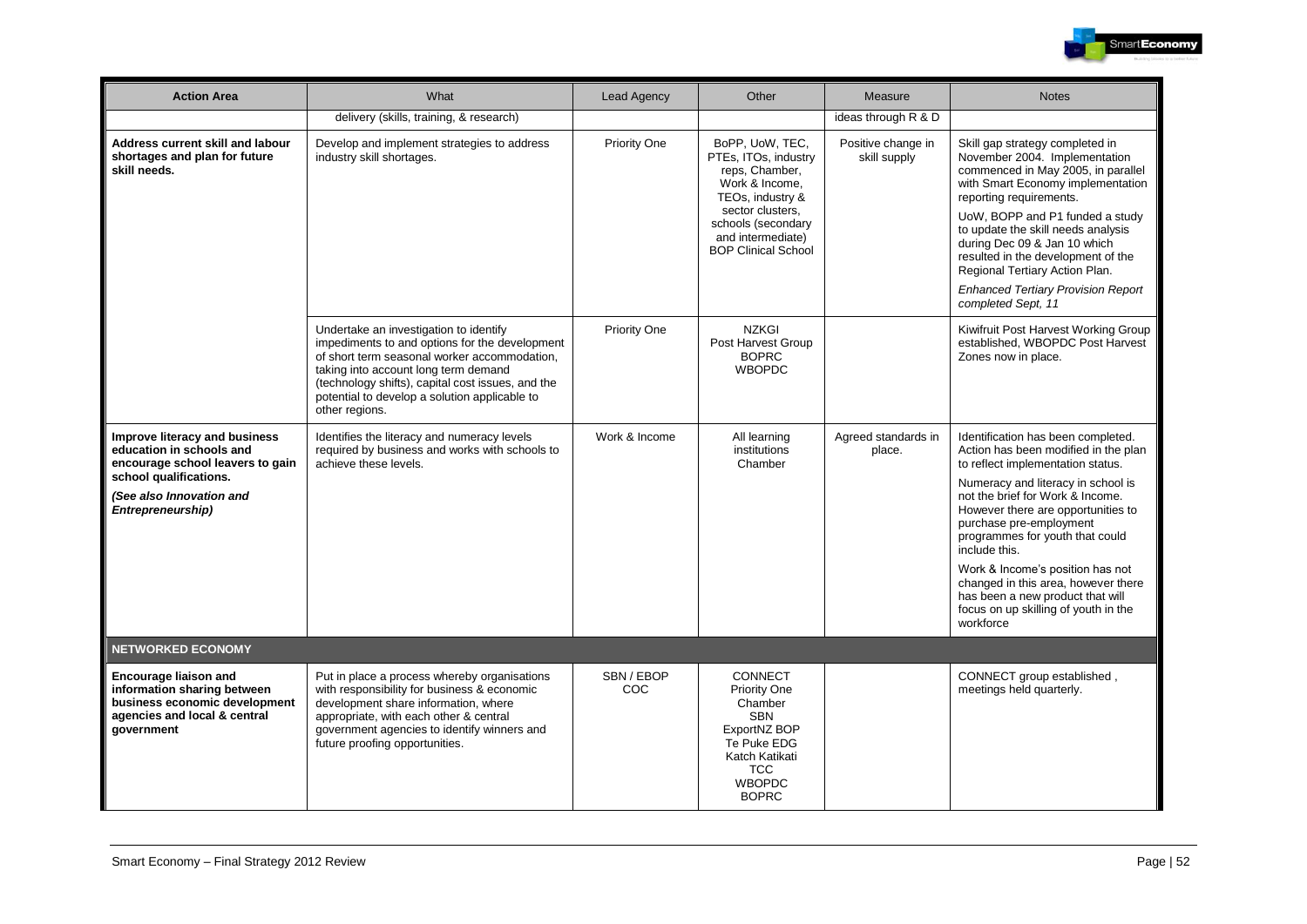

| <b>Action Area</b>                                                                                         | What                                                                                                                        | Lead Agency  | Other            | Measure            | <b>Notes</b>        |
|------------------------------------------------------------------------------------------------------------|-----------------------------------------------------------------------------------------------------------------------------|--------------|------------------|--------------------|---------------------|
| Foster partnerships between<br>business, local government,<br>central government and<br>education sectors. | Develop a database of key contacts for<br>industries sectors / clusters to enable<br>cooperation and communication to occur | Priority One | Industry sectors | Database developed | Database developed. |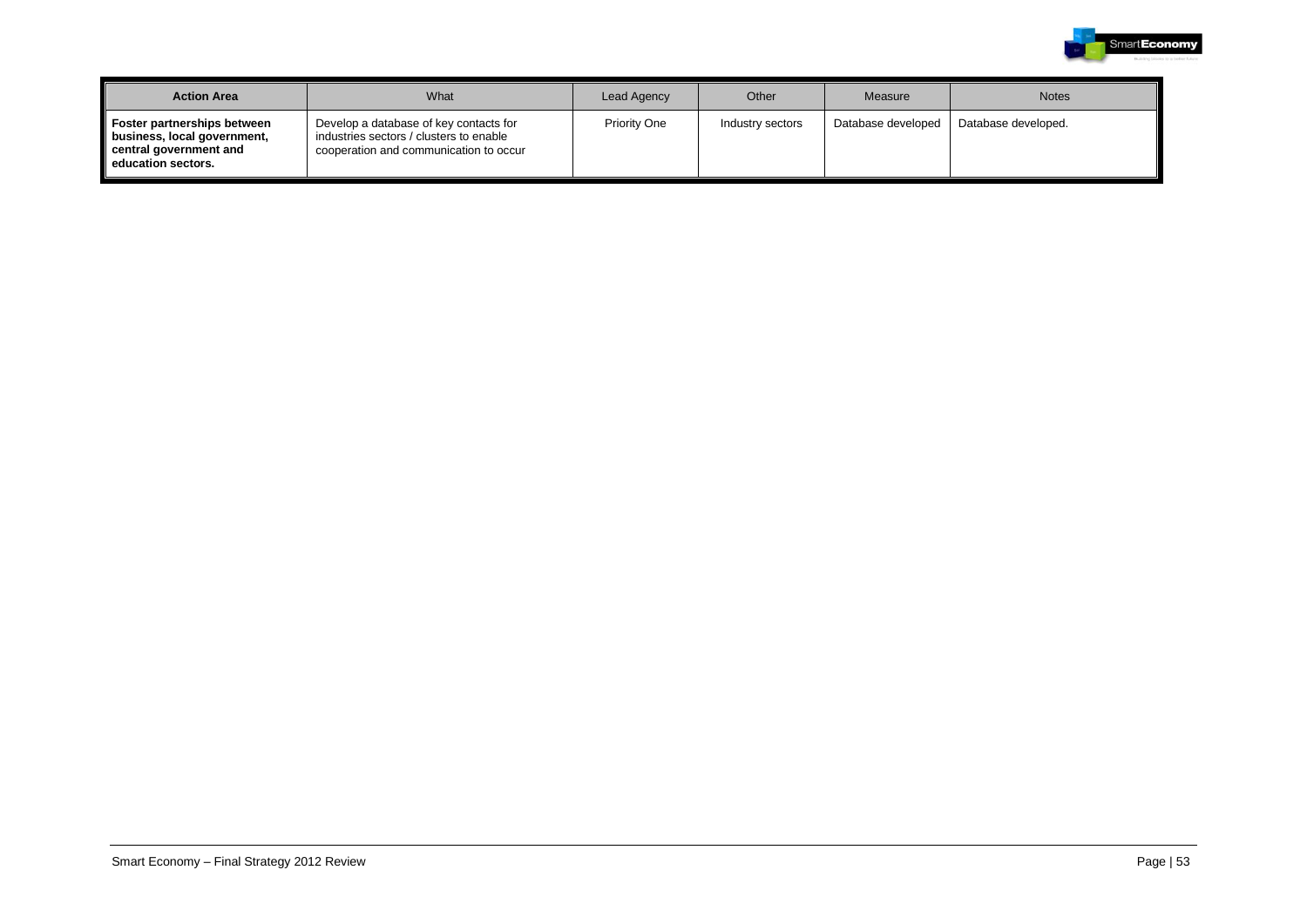

## **Actions No Longer Relevant / Achievable (2012)**

Through the consultation process undertaken for the 2012 review of Smart Economy, the following actions have been identified as being no longer relevant or unlikely to be undertaken by lead and support agencies. They have therefore been removed from the implementation plan, but retained in this section of the strategy as a record of these decisions.

| <b>Action Area</b>                                                                                                                | What                                                                                                                                                                                                                                                                                                               | <b>Lead Agency</b>                                                            | Other                                                                                                                                            | Measure                                                                                                     | <b>Notes</b> |  |  |  |  |
|-----------------------------------------------------------------------------------------------------------------------------------|--------------------------------------------------------------------------------------------------------------------------------------------------------------------------------------------------------------------------------------------------------------------------------------------------------------------|-------------------------------------------------------------------------------|--------------------------------------------------------------------------------------------------------------------------------------------------|-------------------------------------------------------------------------------------------------------------|--------------|--|--|--|--|
| <b>INNOVATION &amp; ENTREPRENEURSHIP</b>                                                                                          |                                                                                                                                                                                                                                                                                                                    |                                                                               |                                                                                                                                                  |                                                                                                             |              |  |  |  |  |
| Promote and support innovation<br>and entrepreneurship within<br>learning institutions                                            | Ensure learning institutions promote the<br>principles of entrepreneurship, innovation and<br>sustainability by identifying and profiling highly<br>successful people who have attended their<br>institution                                                                                                       | <b>SSPA</b><br><b>BOP Tertiary</b><br>Education<br>Partnership<br><b>TEOs</b> | Priority One<br>Chamber<br><b>TEC</b><br>Export NZ BOP<br><b>ICT Cluster</b><br><b>NZTE</b><br><b>ITOs</b>                                       | Level of engagement<br>in INSTEP & similar<br>programmes<br>Programme<br>established at each<br>institution |              |  |  |  |  |
| Attract and support innovative<br>and export-focused SMEs/<br>corporate relocations, with<br>emphasis on export<br>sustainability | Develop an integrated programme to develop<br>business leadership in support of the SME<br>lifecycle, incl the establishment of:<br>A leadership development/ succession<br>planning programme<br>Linkages to ex-pats with global experience<br>$\blacksquare$<br>into local business development<br>opportunities | Chamber<br>Export NZ BOP                                                      | Priority One<br><b>NZTE</b>                                                                                                                      |                                                                                                             |              |  |  |  |  |
|                                                                                                                                   | Undertake research to determine the<br>demographics and needs of sub-regional<br>businesses triennially and monitor trends over<br>time.                                                                                                                                                                           | Priority One                                                                  | Chamber<br><b>NZTE</b><br>Export NZ BOP                                                                                                          | Commence in 2007<br>and repeat triennially                                                                  |              |  |  |  |  |
|                                                                                                                                   |                                                                                                                                                                                                                                                                                                                    |                                                                               |                                                                                                                                                  |                                                                                                             |              |  |  |  |  |
| Improve literacy and business<br>education in schools and<br>encourage school leavers to gain<br>school qualifications            | Develop, promote and maintain a database of<br>scholarships offered by businesses and<br>education providers in the sub-region                                                                                                                                                                                     | Priority One                                                                  | <b>BOP Tertiary</b><br>Education<br>Partnership<br><b>Bethlehem Tertiary</b><br>Institute<br>Industry<br><b>WBOP Tertiary</b><br>Providers Forum | Database developed<br>and regularly<br>updated                                                              |              |  |  |  |  |
| Promote on-going up-skilling and<br>work-based training                                                                           | (a) Define gerontology and breadth of the aged<br>sector<br>(b) Investigate and identify economic and<br>employment opportunities in the gerontology                                                                                                                                                               | Priority One                                                                  | <b>TCC</b><br><b>WBOPDC</b><br><b>BOPRC</b><br><b>BOPDHB</b>                                                                                     |                                                                                                             |              |  |  |  |  |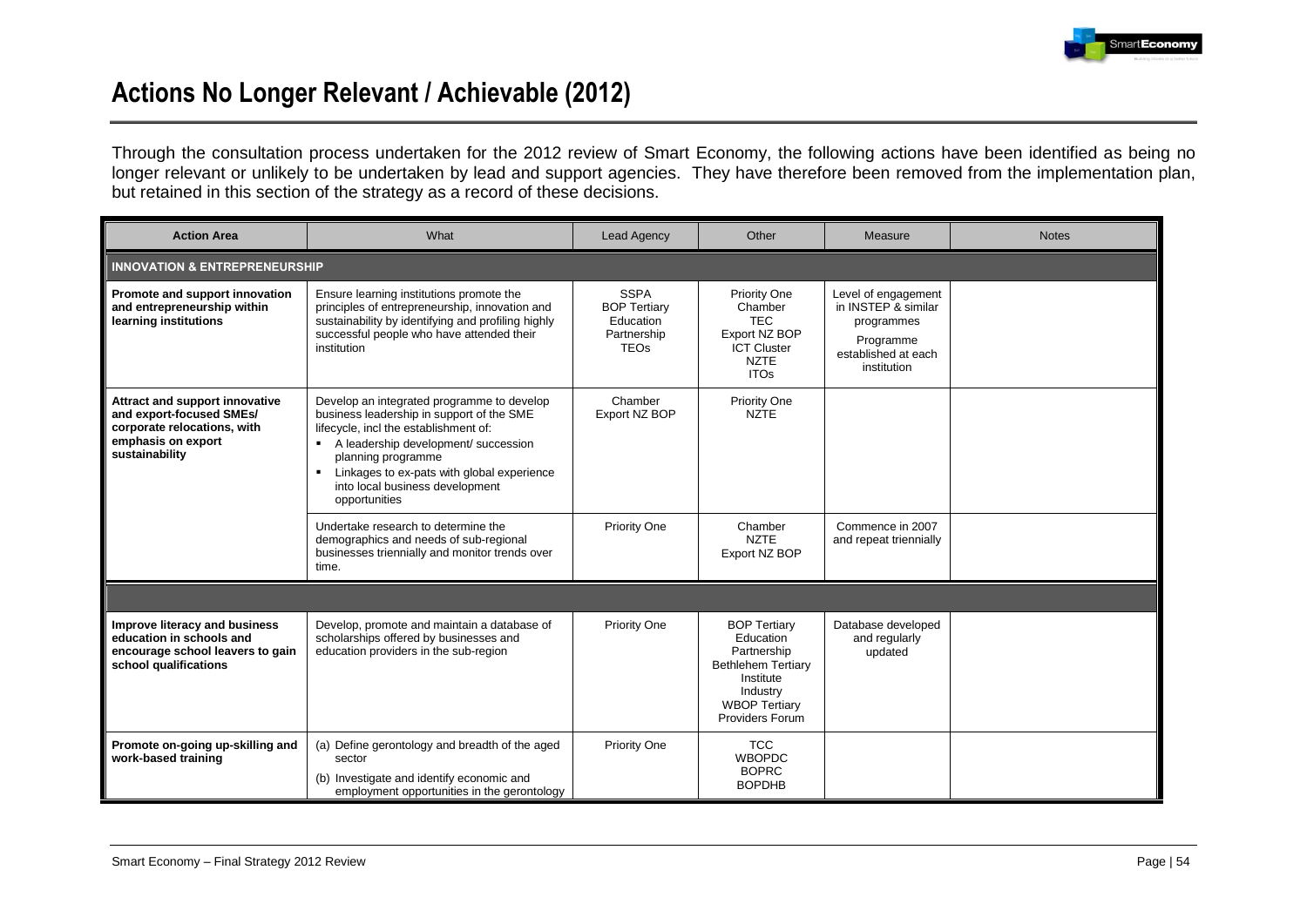

| <b>Action Area</b>                                                                                                     | What                                                                                                                                                                                                                                                                                               | <b>Lead Agency</b> | Other                                                                                                                                    | Measure             | <b>Notes</b> |
|------------------------------------------------------------------------------------------------------------------------|----------------------------------------------------------------------------------------------------------------------------------------------------------------------------------------------------------------------------------------------------------------------------------------------------|--------------------|------------------------------------------------------------------------------------------------------------------------------------------|---------------------|--------------|
|                                                                                                                        | and aged sector.<br>(c) Develop an appropriate strategy and<br>implementation plan to document the<br>findings of the investigation and to address<br>opportunities arising (together with<br>responsibilities and timeframes).                                                                    |                    | <b>Tertiary Sector</b>                                                                                                                   |                     |              |
| <b>NETWORKED ECONOMY</b>                                                                                               |                                                                                                                                                                                                                                                                                                    |                    |                                                                                                                                          |                     |              |
| Facilitate business networks and<br>cluster initiatives                                                                | Develop infrastructure to facilitate cluster<br>maturity, including:<br>Increasing innovation<br>٠<br>Developing mechanisms for cross-sectoral<br>٠<br>collaboration<br>Development of a regional cluster website<br>٠<br>Identification of gaps and overlaps in<br>٠<br>competency and capability | Priority One       | Chamber<br>Export NZ BOP<br><b>NZTE</b>                                                                                                  |                     |              |
| <b>Maintain and develop</b><br>relationship with central<br>government                                                 | Host a triennial (to coincide with election year)<br>economic forum with central government, to<br>discuss economic development priorities and<br>identify issues.<br>This is better done at the SmartGrowth level                                                                                 | Priority One       | Chamber of<br>Commerce<br><b>SBN</b><br><b>NZTE</b><br><b>MBIE</b><br>Te Puke EDG<br><b>MSD</b><br>DoL<br><b>TPK</b>                     | Forum held          |              |
| Develop community awareness<br>of the importance of economic<br>development built on sustainable<br>business practices | Develop and implement a communications<br>strategy (based on feedback from the<br>Perceptions Survey) to ensure that the<br>community understands the wider significance<br>of economic development                                                                                                | Priority One       | Chamber, SBN<br>Tsm BOP<br>Export NZ BOP<br><b>BOPRC</b><br>TCC. WBOPDC<br><b>NZTE</b><br><b>TPFF</b><br><b>WBOP Investor's</b><br>Forum | Strategy completed. |              |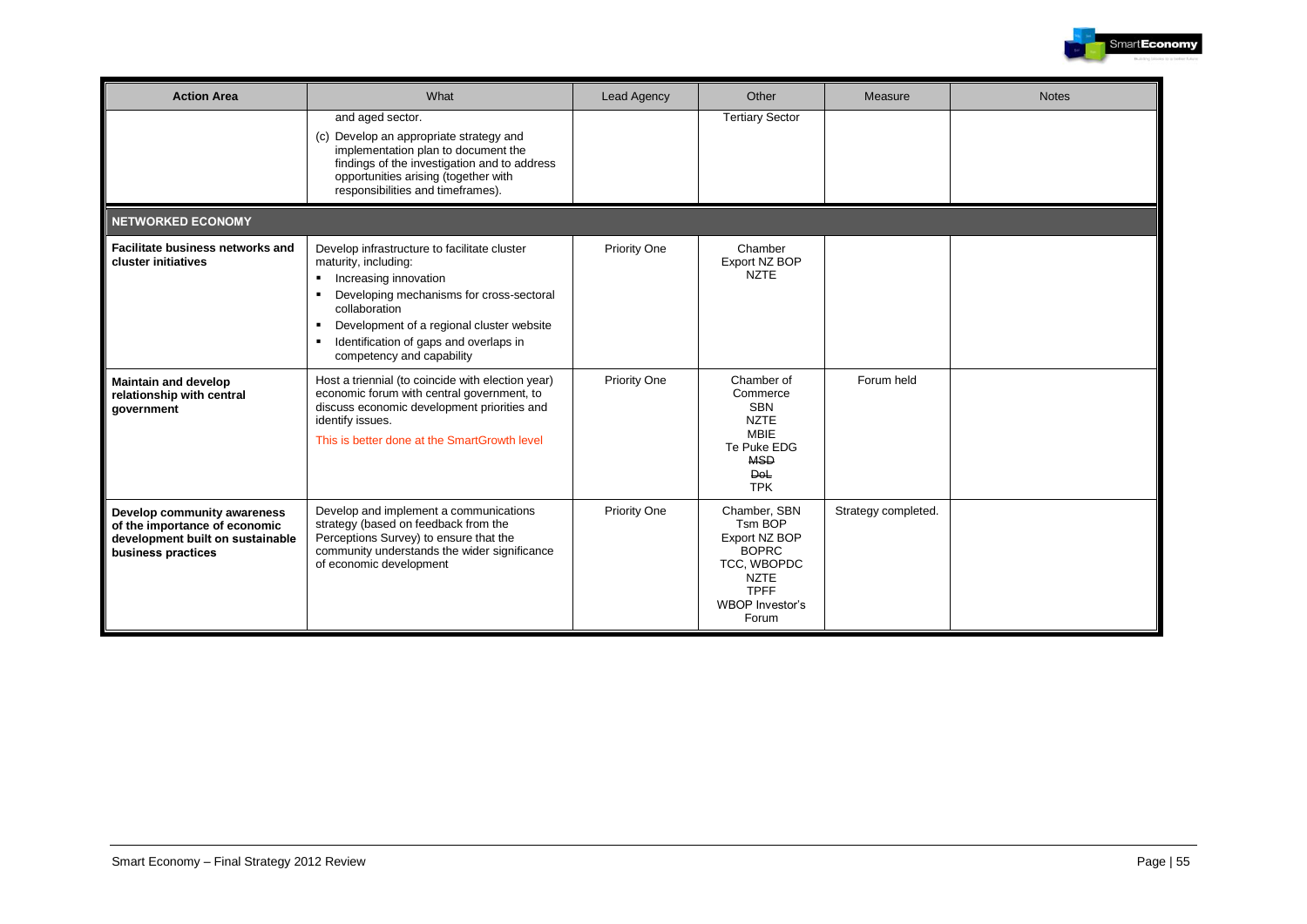

# **New Actions (2012)**

The following new actions were identified through the 2012 review of Smart Economy:

| <b>Action Area</b>                                         | What                                                                                                                                                                                                                                                                                                                               | <b>Lead Agency</b>                                                                              | Other                                                                                                                                                                                                                      | <b>Measure</b> | <b>Notes</b> |
|------------------------------------------------------------|------------------------------------------------------------------------------------------------------------------------------------------------------------------------------------------------------------------------------------------------------------------------------------------------------------------------------------|-------------------------------------------------------------------------------------------------|----------------------------------------------------------------------------------------------------------------------------------------------------------------------------------------------------------------------------|----------------|--------------|
| <b>INNOVATION &amp; ENTREPRENEURSHIP</b>                   |                                                                                                                                                                                                                                                                                                                                    |                                                                                                 |                                                                                                                                                                                                                            |                |              |
| Promote research and<br>development partnerships           | Establish a tertiary and research campus in the<br>Tauranga city centre to develop research<br>initiatives to underpin competitive advantages in<br>key industry sectors.                                                                                                                                                          | <b>BOP Tertiary</b><br>Education<br>Partnership<br>Priority One<br><b>SmartGrowth</b>           | <b>TCC</b><br><b>TEC</b><br><b>PTEs</b><br><b>Industry Sectors</b><br><b>BOP Clinical School</b><br>Post Harvest Sector<br><b>MBIE</b><br><b>NZTE</b><br>TechNZ<br>Innovation Waikato                                      |                |              |
| <b>Maori Economic Innovation and</b><br><b>Development</b> | Actively participate in the development of a<br>Maori Economic Development Strategy by Bay<br>of Connections and provide input in relation to<br>the sub-region's aspirations.<br>Note: This section will be further reviewed once<br>the Bay of Connections Maori Economic<br>Development Strategy has been completed in<br>2013. | Tangata Whenua<br>Maori Business<br>Network                                                     | TCC, WBOP, NZTE,<br>Priority One,<br>Chamber.<br><b>BOPRC</b><br><b>BOP Tertiary</b><br><b>Education Partnership</b><br><b>TPK</b><br>TP EDG<br>Creative Tga<br>Tauranga Moana<br>Collective<br>Maketu Leadership<br>Group |                |              |
| <b>LIFESTYLE</b>                                           |                                                                                                                                                                                                                                                                                                                                    |                                                                                                 |                                                                                                                                                                                                                            |                |              |
| Invest in vibrant CBD and town<br>centres                  | Implement key projects in the Tauranga City<br>Centre strategy, including:<br>• Waterfront upgrade<br>• International hotel<br>• Tertiary & Research Campus<br>• Conference centre<br>• Museum                                                                                                                                     | <b>TCC</b><br>Tauranga Moana<br>Museum Trust<br><b>BOP Tertiarv</b><br>Education<br>Partnership | <b>City Centre Action</b><br>Group                                                                                                                                                                                         |                |              |
|                                                            | Establish precinct groups in Tauranga's city<br>centre and develop and implement specific<br>strategies for individual areas:<br>• Strand entertainment precinct                                                                                                                                                                   | Priority One<br>Mainstreet<br>Tauranga                                                          | <b>City Centre Action</b><br>Group                                                                                                                                                                                         |                |              |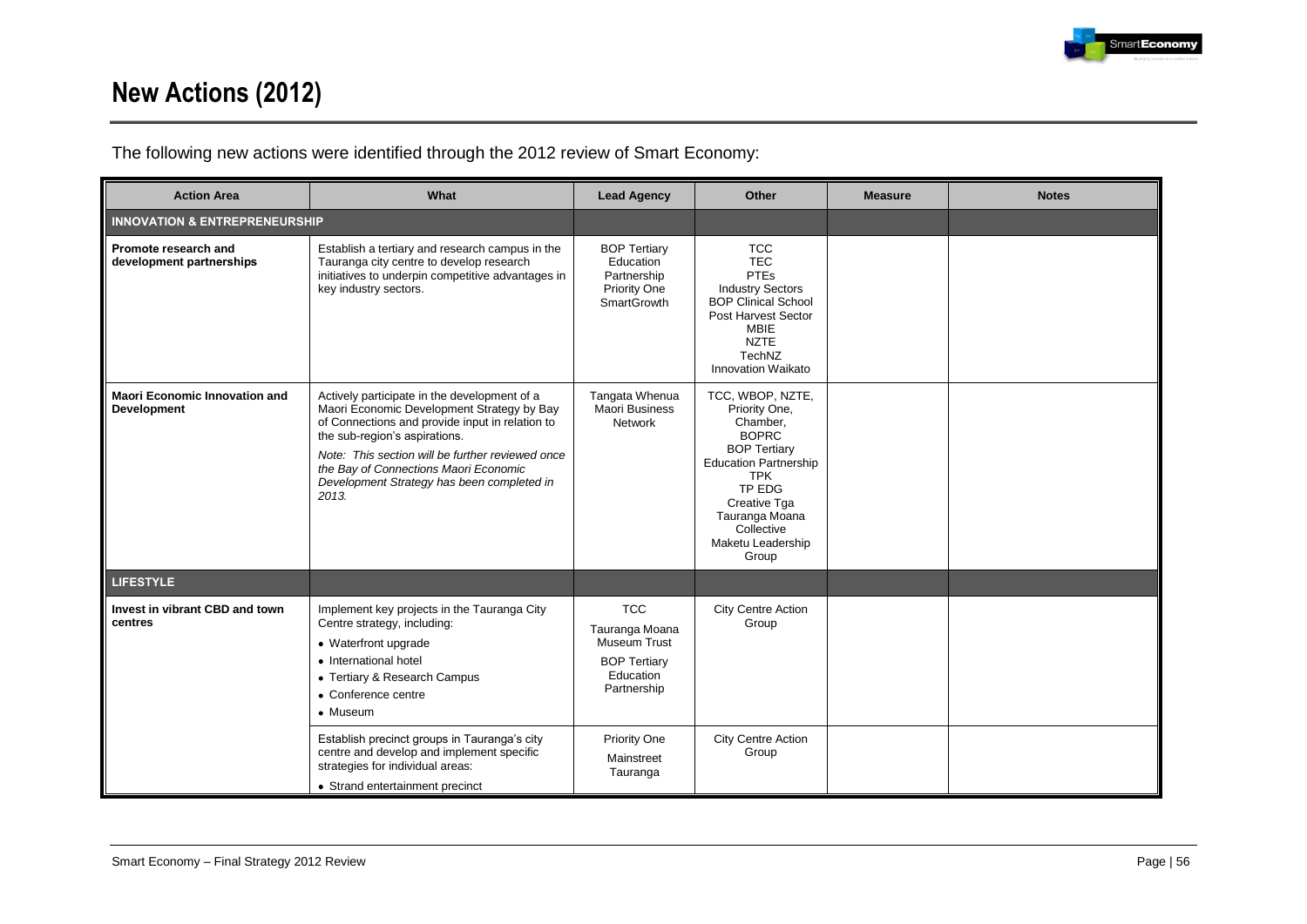

|    | <b>Action Area</b>                                                                                                      | What                                                                                                                                                                                                                                               | <b>Lead Agency</b>       | Other                                                               | <b>Measure</b> | <b>Notes</b> |
|----|-------------------------------------------------------------------------------------------------------------------------|----------------------------------------------------------------------------------------------------------------------------------------------------------------------------------------------------------------------------------------------------|--------------------------|---------------------------------------------------------------------|----------------|--------------|
|    |                                                                                                                         | • Tertiary precinct<br>• Arts, cultural & heritage precinct<br>• Civic precinct                                                                                                                                                                    |                          |                                                                     |                |              |
|    |                                                                                                                         | Create easy access for people into and around<br>the city centre by a variety of modes (eg<br>pedestrian and cycling connections).                                                                                                                 | <b>TCC</b>               | Priority One                                                        |                |              |
|    |                                                                                                                         | Complete remaining stages of the Te Puke<br>town centre redevelopment:<br>Rework the roading network post TEL to<br>$\blacksquare$<br>mitigate effects on the town centre<br>Re-orient the retail sector towards Jubilee<br>$\blacksquare$<br>Park | <b>WBOPDC</b>            | TP EDG<br><b>TPFF</b>                                               |                |              |
|    |                                                                                                                         | Complete all stages of the Katikati Town Centre<br>Plan, including:<br>• Town square development<br>• Relocation of the library & council offices.<br>$\bullet$ Car parking<br>• Landscaping                                                       | <b>WBOPDC</b>            | Katch Katikati                                                      |                |              |
| 2. | Provide high quality sports,<br>arts, cultural and leisure<br>facilities and activities                                 | Develop a policy for art in public places<br>(including private investment).<br>Note: This section will be further reviewed once<br>the review of SmartArts has been completed in<br>late 2012.                                                    | Creative Tga             | <b>CCAG</b><br><b>WBOPDC</b>                                        |                |              |
| 3. | Provide high quality open<br>space                                                                                      | Note: This section will be further reviewed once<br>the Bay of Connections Sport & Recreation<br>Strategy has been completed in March/April<br>2013.                                                                                               |                          |                                                                     |                |              |
|    | <b>BUSINESS ENVIRONMENT</b>                                                                                             |                                                                                                                                                                                                                                                    |                          |                                                                     |                |              |
| 1. | <b>Provide communication</b><br>infrastructure                                                                          | Establish a strategy to effectively communicate<br>the benefits of ultrafast broadband to the<br>business and wider community (urban & rural).                                                                                                     | <b>BOC</b>               | Priority One                                                        |                |              |
| 2. | Promote the efficient.<br>sustainable use of resources<br>and encourage sustainable<br>business practices and<br>design | Develop key messages to sell the value<br>proposition of sustainability based on scientific<br>research and market the economic benefits to<br>business.                                                                                           | <b>SBN</b>               | Export NZ BOP<br>Priority One<br>Chamber                            |                |              |
|    |                                                                                                                         | Develop linkages to the Bay of Connections<br>Energy Strategy to maximise our competitive<br>advantages in renewable, clean energy (incl<br>solar energy).                                                                                         | <b>SBN</b><br><b>BOC</b> | Export NZ BOP<br>Priority One<br>Chamber<br><b>Community Energy</b> |                |              |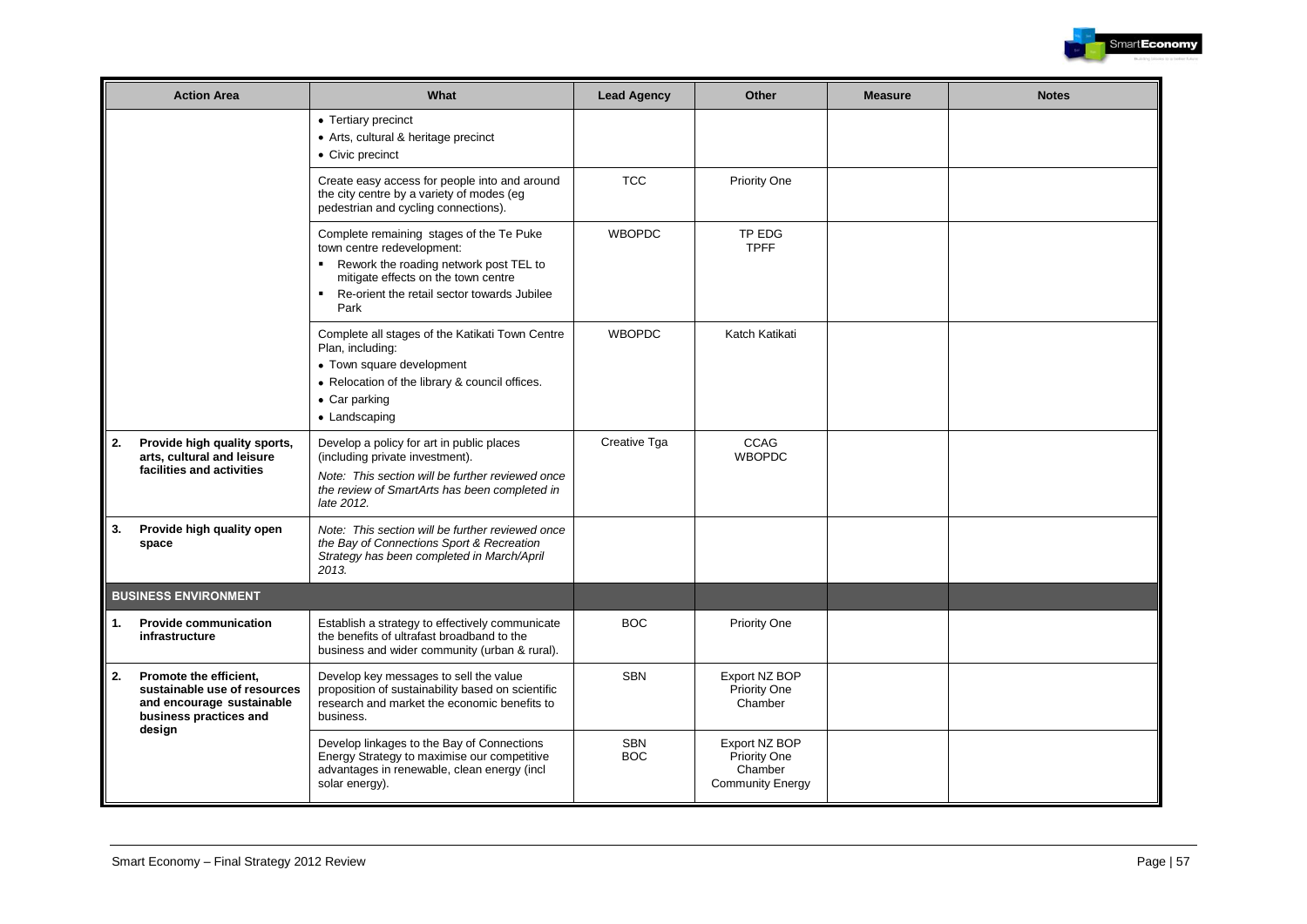

| <b>Action Area</b>                                                                                                     | What                                                                                                                                                                                 | <b>Lead Agency</b>                                                                         | Other                                                                                                                                                                                                                          | <b>Measure</b> | <b>Notes</b> |
|------------------------------------------------------------------------------------------------------------------------|--------------------------------------------------------------------------------------------------------------------------------------------------------------------------------------|--------------------------------------------------------------------------------------------|--------------------------------------------------------------------------------------------------------------------------------------------------------------------------------------------------------------------------------|----------------|--------------|
|                                                                                                                        |                                                                                                                                                                                      |                                                                                            | <b>Network</b>                                                                                                                                                                                                                 |                |              |
|                                                                                                                        | Establish programmes in educational<br>institutions and the wider community to develop<br>awareness of sustainability, including profiling<br>case studies of successful businesses. | <b>SBN</b>                                                                                 | Priority One (Instep)<br><b>BOP Tertiary</b><br><b>Education Partnership</b><br><b>TCC</b><br><b>BOPRC</b><br><b>WBOPDC</b><br><b>NZAEE</b><br><b>Environment Centre</b>                                                       |                |              |
| <b>Complete transportation</b><br>3.<br>networks                                                                       | Maintain up to date information on the<br>movement of goods into and around the sub-<br>region to enable central government to be<br>informed on transport issues, where necessary.  | <b>BOPRC</b>                                                                               | <b>TCC</b><br><b>WBOPDC</b><br>Priority One<br>Export NZ BOP<br>Chamber<br><b>Freight Logistics</b><br>Group                                                                                                                   |                |              |
| <b>EDUCATION &amp; SKILLS</b>                                                                                          |                                                                                                                                                                                      |                                                                                            |                                                                                                                                                                                                                                |                |              |
| 1. Expand and promote tertiary<br>opportunities to improve the<br>sector's contribution to the<br>sub-region's economy | Establish a tertiary and research campus in the<br>Tauranga city centre to increase provision in<br>programmes relating to key business sectors<br>and regional strengths.           | <b>BOP Tertiary</b><br>Education<br>Partnership<br>Priority One<br><b>SmartGrowth</b>      | <b>TCC</b><br><b>TEC</b><br><b>PTEs</b><br><b>Industry Sectors</b><br><b>BOP Clinical School</b><br><b>Post Harvest Sector</b><br><b>MBIE</b><br><b>NZTE</b><br>TechNZ<br>Innovation Waikato                                   |                |              |
|                                                                                                                        | Establish strong linkages to the Bay of<br>Connections sectors where we have<br>competitive advantages                                                                               | <b>BOP Tertiarv</b><br>Education<br>Partnership<br><b>WBOP Tertiary</b><br>Providers Forum | Priority One<br><b>BOC</b>                                                                                                                                                                                                     |                |              |
|                                                                                                                        | Develop a collaborative sub-regional strategy to<br>target and attract international students.                                                                                       | Education<br>Tauranga                                                                      | <b>BOP Tertiary</b><br><b>Education Partnership</b><br><b>WBOP Tertiary</b><br>Providers Forum<br>Export NZ BOP<br><b>Priority One</b><br><b>Tourism BOP</b><br><b>WBOP Principals'</b><br>Association<br><b>Education New</b> |                |              |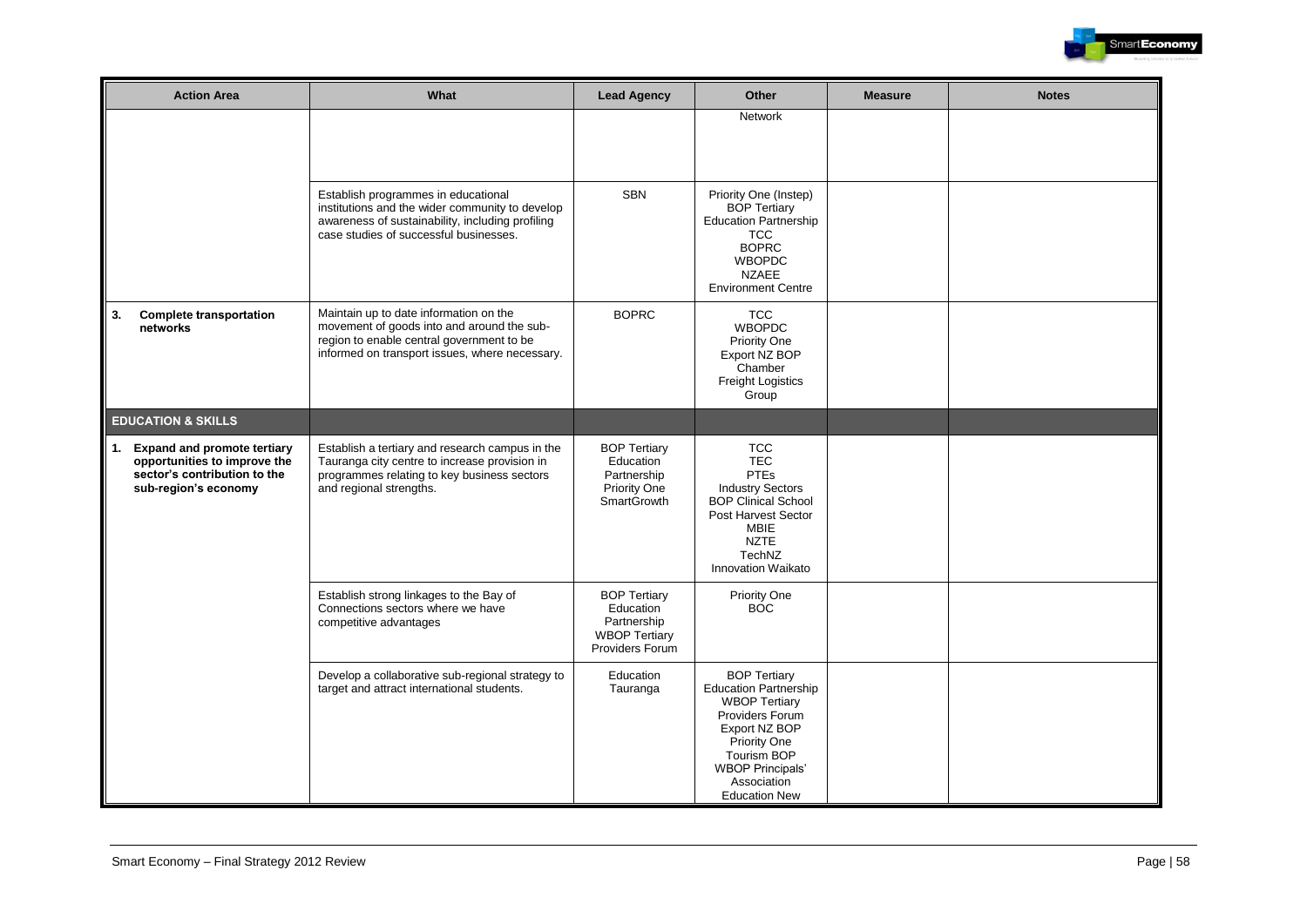

|    | <b>Action Area</b>                                                                | What                                                                                                                                                                                                                                                                                        | <b>Lead Agency</b>                                                                         | Other                                                                                                                      | <b>Measure</b> | <b>Notes</b> |
|----|-----------------------------------------------------------------------------------|---------------------------------------------------------------------------------------------------------------------------------------------------------------------------------------------------------------------------------------------------------------------------------------------|--------------------------------------------------------------------------------------------|----------------------------------------------------------------------------------------------------------------------------|----------------|--------------|
|    |                                                                                   |                                                                                                                                                                                                                                                                                             |                                                                                            | Zealand                                                                                                                    |                |              |
|    |                                                                                   | Actively link tertiary students with business<br>through internships.                                                                                                                                                                                                                       | <b>BOP Tertiary</b><br>Education<br>Partnership<br><b>WBOP Tertiary</b><br>Providers Forum | Priority One<br>Chamber<br>Export NZ BOP<br><b>SBN</b>                                                                     |                |              |
| 2. | Address current skill and<br>labour shortages and plan<br>for future skill needs. | Attract and develop the required skill resource<br>to meet industry needs, specifically:<br>• Understand short & medium term skill gaps.<br>• Understand the impact of an ageing<br>demographic.<br>• Develop partnerships and innovative tools to<br>develop and attract skills resources. | Priority One                                                                               | Chamber<br>CONNECT<br><b>BOP Tertiary</b><br><b>Education Partnership</b><br><b>WBOP Tertiary</b><br>Providers Forum       |                |              |
|    |                                                                                   | Establish programmes to develop skills in the<br>areas of commercialisation and sales/marketing<br>for technical experts, incl promoting the benefits<br>of advisory boards.                                                                                                                | <b>BOP Tertiary</b><br>Education<br>Partnership<br>Export NZ BOP                           | Priority One<br>Chamber                                                                                                    |                |              |
|    |                                                                                   | Develop programmes to encourage financial<br>literacy and internationalisation for secondary<br>school students.                                                                                                                                                                            | Priority One (Instep)                                                                      | Secondary Schools<br><b>BOP Tertiary</b><br><b>Education Partnership</b><br><b>WBOP Tertiary</b><br><b>Providers Forum</b> |                |              |
|    |                                                                                   | Investigate establishing additional programmes<br>and activities to increase business capability<br>and productivity.                                                                                                                                                                       | Chamber                                                                                    | Priority One<br>ExportNZ BOP<br><b>SBN</b>                                                                                 |                |              |
|    |                                                                                   | Develop a skills training programme for youth                                                                                                                                                                                                                                               | <b>Construction Trade</b><br><b>Training Centre</b>                                        | TP EDG                                                                                                                     |                |              |
| 3. | Skill development for Maori                                                       | Note: This section will be reviewed once the<br>Bay of Connections Maori Economic<br>Development Strategy has been completed in<br>2013.<br>Ensure linkages to the Tertiary Action Plan.                                                                                                    |                                                                                            |                                                                                                                            |                |              |
|    | <b>NETWORKED ECONOMY</b>                                                          |                                                                                                                                                                                                                                                                                             |                                                                                            |                                                                                                                            |                |              |
|    |                                                                                   |                                                                                                                                                                                                                                                                                             |                                                                                            |                                                                                                                            |                |              |
| 1. | <b>Facilitate business networks</b><br>and cluster initiatives.                   | Establish industry-led action groups to lead<br>implementation of Bay of Connections<br>strategies as they are developed.                                                                                                                                                                   | <b>BOC</b>                                                                                 | Priority One                                                                                                               |                |              |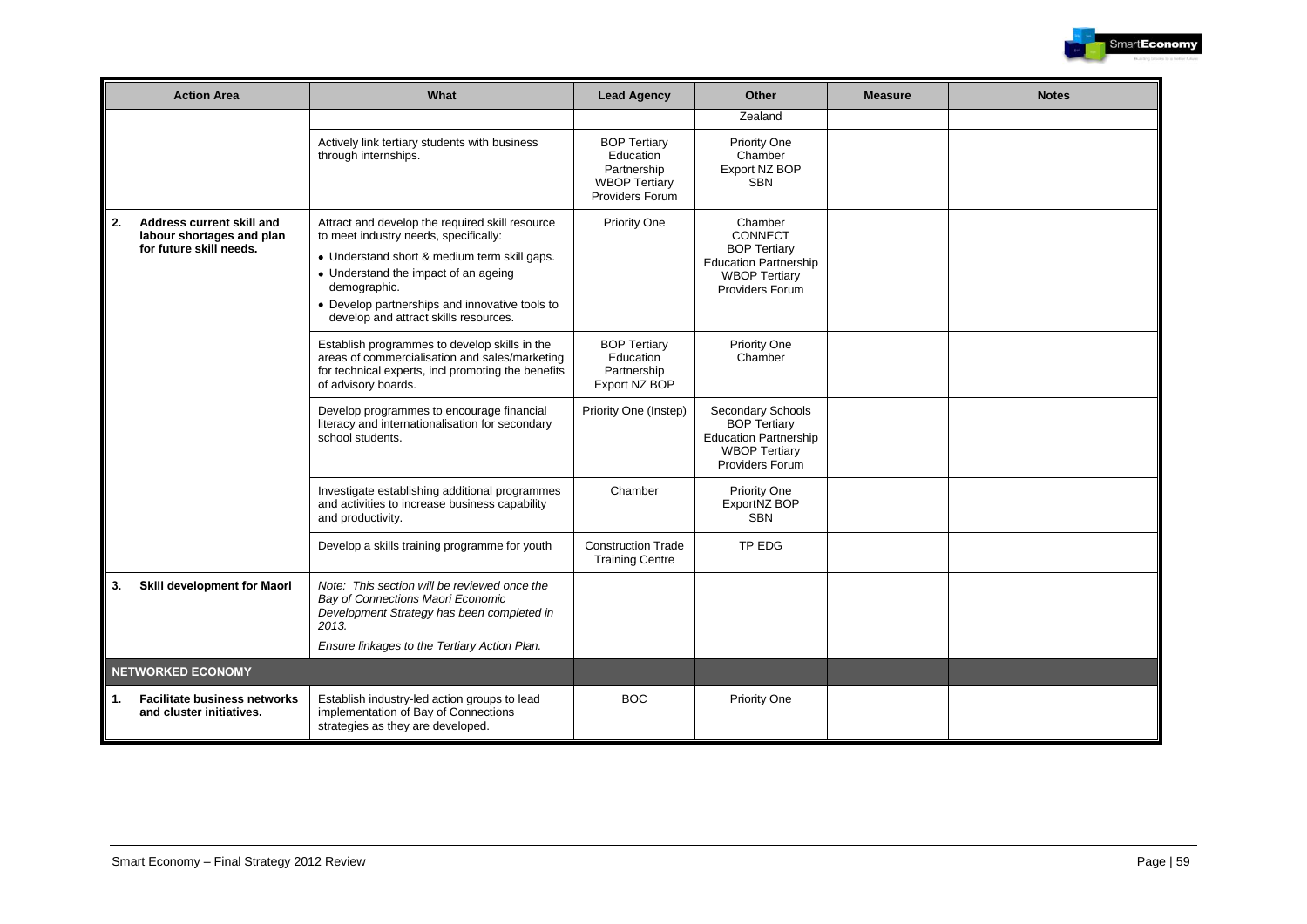

| <b>Action Area</b> | What                                                                                                               | <b>Lead Agency</b>                   | Other                                                                                                                               | <b>Measure</b> | <b>Notes</b> |
|--------------------|--------------------------------------------------------------------------------------------------------------------|--------------------------------------|-------------------------------------------------------------------------------------------------------------------------------------|----------------|--------------|
|                    | Facilitate cross-sector collaboration to achieve<br>a step change in export growth (eg scientists &<br>engineers). | Export NZ BOP<br><b>Priority One</b> | Chamber<br>SBN<br><b>NZTE</b><br><b>BOP Tertiary</b><br><b>Education Partners</b><br><b>WBOP Tertiary</b><br><b>Providers Forum</b> |                |              |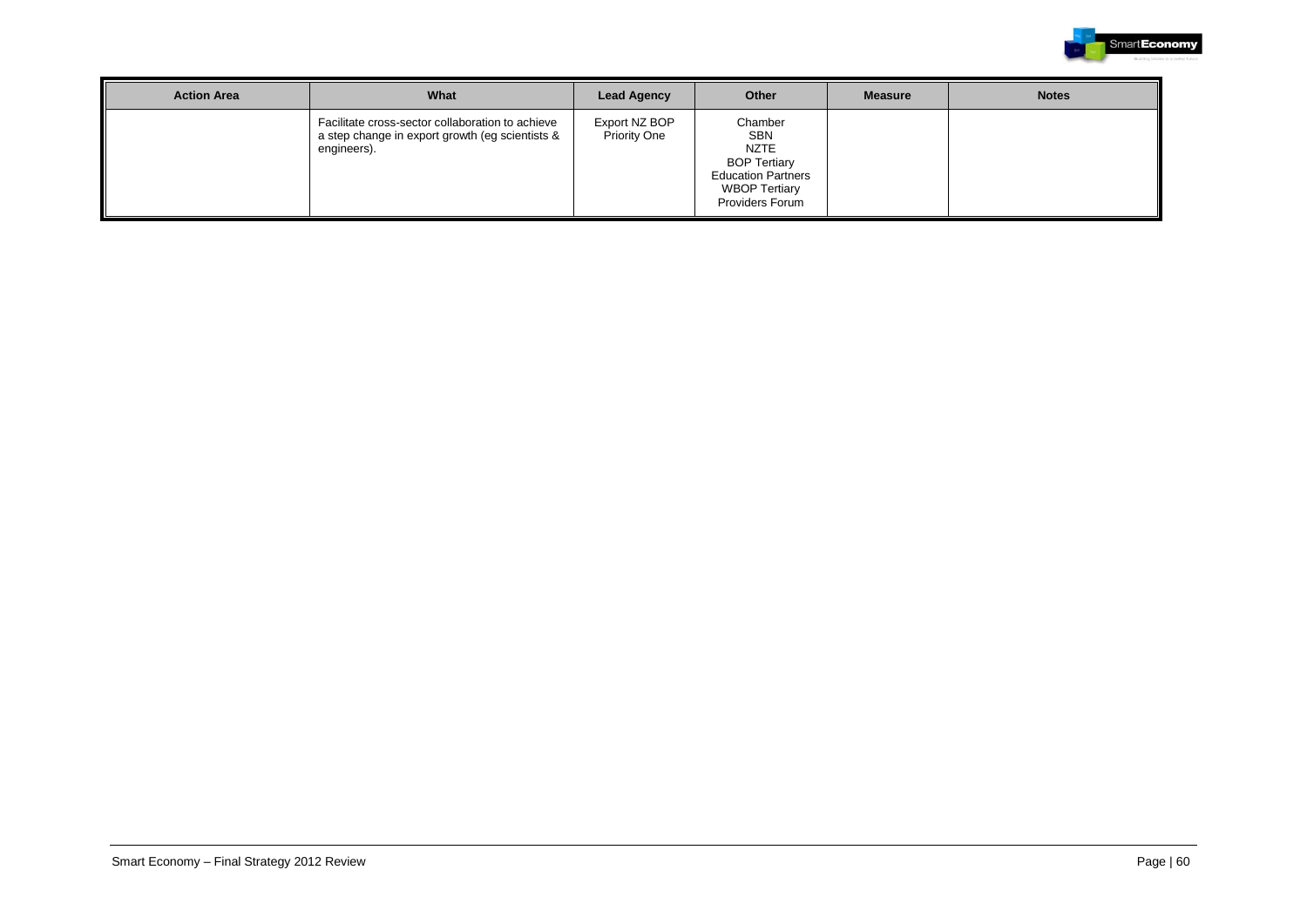

## **Innovation and Entrepreneurship**

| <b>Theme</b>                                                                                                                                                                                                                                                                     | <b>Includes</b>                                                                                                                                                                                                                                                                                                                         | Why is it important                                                                                                                                                                                                                                                                                                                                                                                                                                                                                                                                                                                                            | What are the outcomes sought?                                                                                                                                                                                                                                                                                                                                                                                                                                                                                         |
|----------------------------------------------------------------------------------------------------------------------------------------------------------------------------------------------------------------------------------------------------------------------------------|-----------------------------------------------------------------------------------------------------------------------------------------------------------------------------------------------------------------------------------------------------------------------------------------------------------------------------------------|--------------------------------------------------------------------------------------------------------------------------------------------------------------------------------------------------------------------------------------------------------------------------------------------------------------------------------------------------------------------------------------------------------------------------------------------------------------------------------------------------------------------------------------------------------------------------------------------------------------------------------|-----------------------------------------------------------------------------------------------------------------------------------------------------------------------------------------------------------------------------------------------------------------------------------------------------------------------------------------------------------------------------------------------------------------------------------------------------------------------------------------------------------------------|
| <b>INNOVATION AND</b><br><b>ENTREPRENEURSHIP</b><br>"The culture"<br>'Applying innovation to<br>add value to the primary<br>product base of the<br>economy, transforming it<br>into a high productivity<br>economy that is globally<br>competitive within its<br>market niches.' | Knowledge economy<br>Creative industries and high<br>tech industries<br>Generation of ideas and turning<br>those into commercially viable<br>business propositions.<br>Sustainable business<br>Business start-ups and growth<br>All levels (corporate, SMEs,<br>individuals and learning<br>institutions)<br>Maori Economic Development | "New Economy" about applying<br>knowledge and technology to a wide<br>range of products and services -<br>increasing productivity and "value<br>added"<br>Application of innovation and<br>sustainability to increase<br>competitiveness and develop export<br>capability.<br>Lifting sub-region's export capability<br>to take advantage of existing export<br>infrastructure.<br>Opportunities for businesses to<br>become part of global supply chain,<br>and/or move up the value chain.<br>Focus on "growing own" rather than<br>incentives for relocation<br>Central government Growth and<br>Innovation Framework (GIF) | Learning institutions value and<br>actively promote<br>entrepreneurship, and business<br>development programmes are<br>offered within schools.<br>SMEs have access to support to<br>2.<br>assist them to establish, innovate,<br>grow and export.<br>Corporate enterprises are at the<br>3.<br>national forefront of innovation in<br>their fields<br>The WBOP sub-region values<br>4.<br>and promotes innovation and<br>entrepreneurship and sustainable<br>business practices through a<br>range of communications. |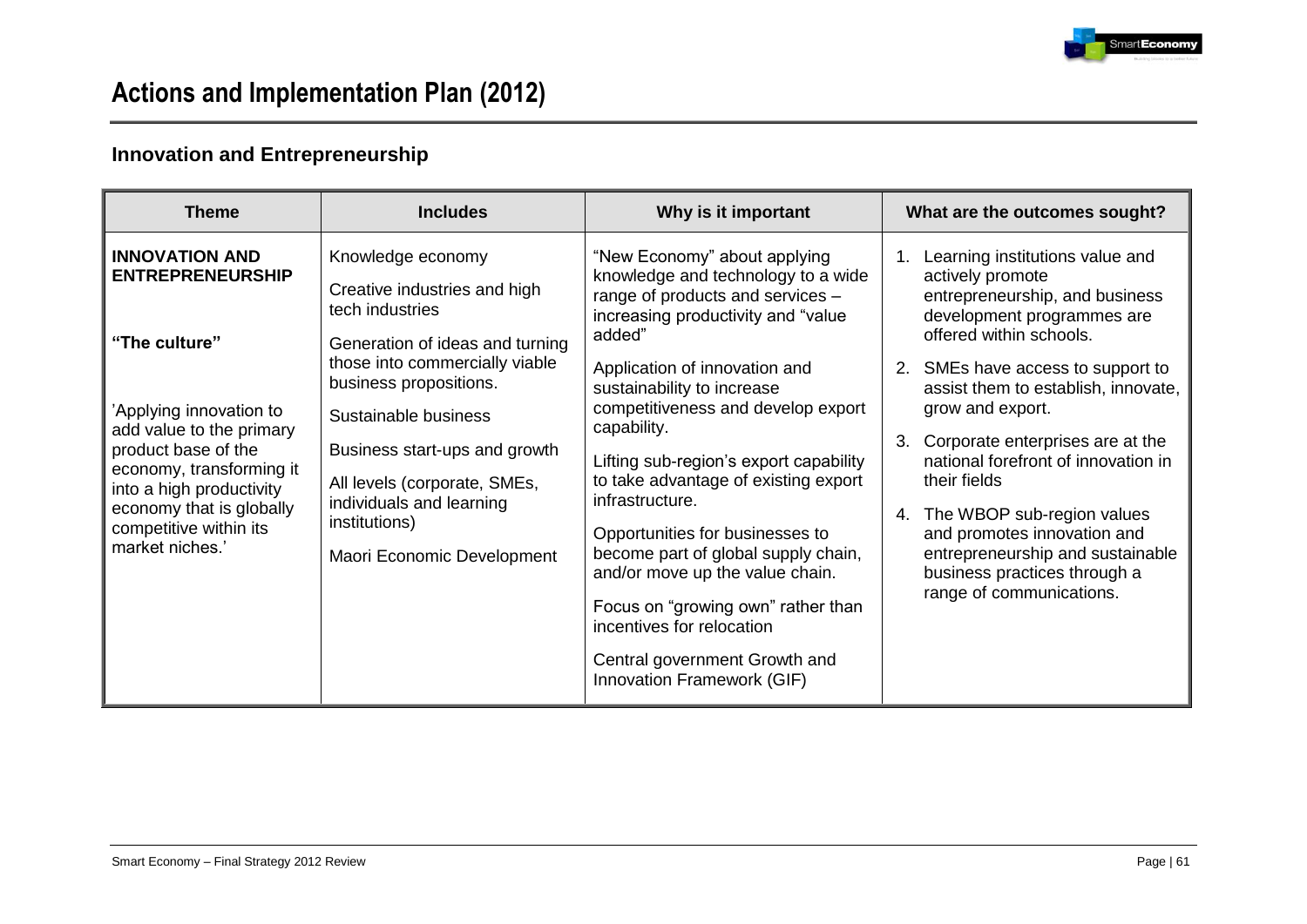

### **Action Plan**

|    | <b>Action Area</b>                                                                                                                                             | What                                                                                                                                                                                                                                                                                                                                                                                                                                                                                                                                                                                                                                                                                                                                                                      | <b>Lead Agency</b>                                                                                                       | <b>Support Agencies</b>                                                                                                                                               |
|----|----------------------------------------------------------------------------------------------------------------------------------------------------------------|---------------------------------------------------------------------------------------------------------------------------------------------------------------------------------------------------------------------------------------------------------------------------------------------------------------------------------------------------------------------------------------------------------------------------------------------------------------------------------------------------------------------------------------------------------------------------------------------------------------------------------------------------------------------------------------------------------------------------------------------------------------------------|--------------------------------------------------------------------------------------------------------------------------|-----------------------------------------------------------------------------------------------------------------------------------------------------------------------|
|    | <b>INNOVATION &amp; ENTREPRENEURSHIP</b>                                                                                                                       |                                                                                                                                                                                                                                                                                                                                                                                                                                                                                                                                                                                                                                                                                                                                                                           |                                                                                                                          |                                                                                                                                                                       |
| 1. | <b>Promote innovation and</b><br>entrepreneurship in the sub-<br>region                                                                                        | Undertake investigations and facilitate the establishment of sustainable business,<br>manufacturing and innovation parks to support the region's competitive advantages.<br>Priorities are:<br>Horticulture & food processing<br>Marine discovery & aquaculture<br>Specialised manufacturing<br>Energy<br>٠<br>Marine services<br>Education<br><b>ICT</b><br>Freight logistics<br>Health<br>٠.<br>Sport & recreation<br>Business, manufacturing and innovation parks will be focused on exporting and will<br>link research, training and business to enable the pooling of business and scientific<br>knowledge across the industry. This will facilitate innovation across the industry's<br>value chain (for example growing, processing, marketing, and distribution) | <b>Priority One</b><br><b>Health</b><br><b>BOPDHB (BOP</b><br>Clinical School)<br>Newnham Park<br>Comvita<br><b>TiDA</b> | <b>Marine:</b><br><b>TMIA</b><br><b>BOP Tertiary Partners</b><br>Health:<br><b>Auckland University</b><br><b>Biofuels</b><br>TP EDG<br><b>Titanium</b><br><b>TiDA</b> |
|    |                                                                                                                                                                | Establish an innovation network to facilitate an export led economy through<br>linkages to the R & D sector and access to funding streams.                                                                                                                                                                                                                                                                                                                                                                                                                                                                                                                                                                                                                                | Export NZ BOP<br><b>NZTE</b><br><b>MBIE</b>                                                                              | Chamber<br><b>Priority One</b><br>Innovation Waikato<br>TechNZ                                                                                                        |
| 2. | Attract and support innovative<br>and export-focused SMEs/<br>corporate relocations, with<br>emphasis on export sustainability<br>(Also see Networked Economy) | Attract businesses with sustainable export capability and investment to facilitate<br>business growth and commercialisation of ideas into the region.                                                                                                                                                                                                                                                                                                                                                                                                                                                                                                                                                                                                                     | <b>Priority One</b>                                                                                                      | Chamber<br><b>NZTE</b><br>Export NZ BOP<br><b>SBN</b><br><b>Enterprise Angels</b><br>TP EDG                                                                           |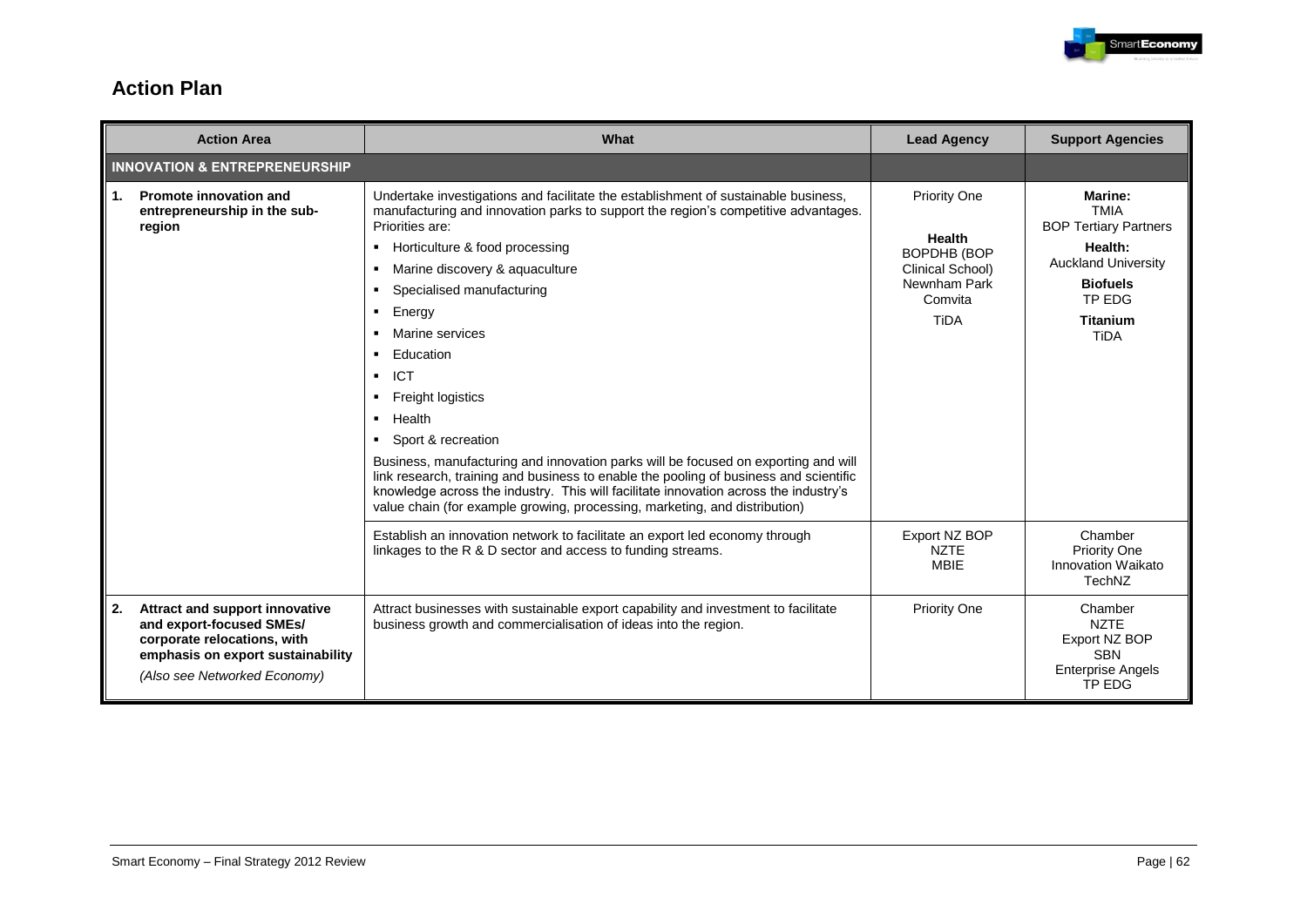

|    | <b>Action Area</b>                                         | What                                                                                                                                                                                                                                                                                                                   | <b>Lead Agency</b>                                                                               | <b>Support Agencies</b>                                                                                                                                                                                          |
|----|------------------------------------------------------------|------------------------------------------------------------------------------------------------------------------------------------------------------------------------------------------------------------------------------------------------------------------------------------------------------------------------|--------------------------------------------------------------------------------------------------|------------------------------------------------------------------------------------------------------------------------------------------------------------------------------------------------------------------|
| 3. | Promote research and<br>development partnerships           | Develop research partnerships between tertiary providers and industries.                                                                                                                                                                                                                                               | <b>BOP Tertiary</b><br><b>Education Partnership</b><br><b>PTEs</b><br><b>TEC</b>                 | <b>Industry Sectors</b><br><b>Priority One</b><br><b>BOP Clinical School</b><br><b>Post Harvest Sector</b><br><b>MBIE</b><br><b>NZTE</b><br>TechNZ<br>Innovation Waikato<br><b>SmartGrowth</b>                   |
|    |                                                            | Establish a tertiary and research campus in the Tauranga city centre to develop<br>research initiatives to underpin competitive advantages in key industry sectors.                                                                                                                                                    | <b>BOP Tertiary</b><br><b>Education Partnership</b><br><b>Priority One</b><br><b>SmartGrowth</b> | <b>TCC</b><br><b>TEC</b><br><b>PTEs</b><br><b>Industry Sectors</b><br><b>BOP Clinical School</b><br><b>Post Harvest Sector</b><br><b>MBIE</b><br><b>NZTE</b><br>TechNZ<br><b>Innovation Waikato</b>              |
| 4. | <b>Maori Economic Innovation and</b><br><b>Development</b> | Actively participate in the development of a Maori Economic Development Strategy<br>by Bay of Connections and provide input in relation to the sub-region's aspirations.<br>Note: This section will be further reviewed once the Bay of Connections Maori<br>Economic Development Strategy has been completed in 2013. | Tangata Whenua<br><b>Maori Business</b><br><b>Network</b>                                        | TCC, WBOP, NZTE,<br>Priority One, Chamber,<br><b>BOPRC</b><br><b>BOP Tertiary Education</b><br>Partnership<br><b>TPK</b><br>TP EDG<br>Creative Tga<br>Tauranga Moana<br>Collective<br>Maketu Leadership<br>Group |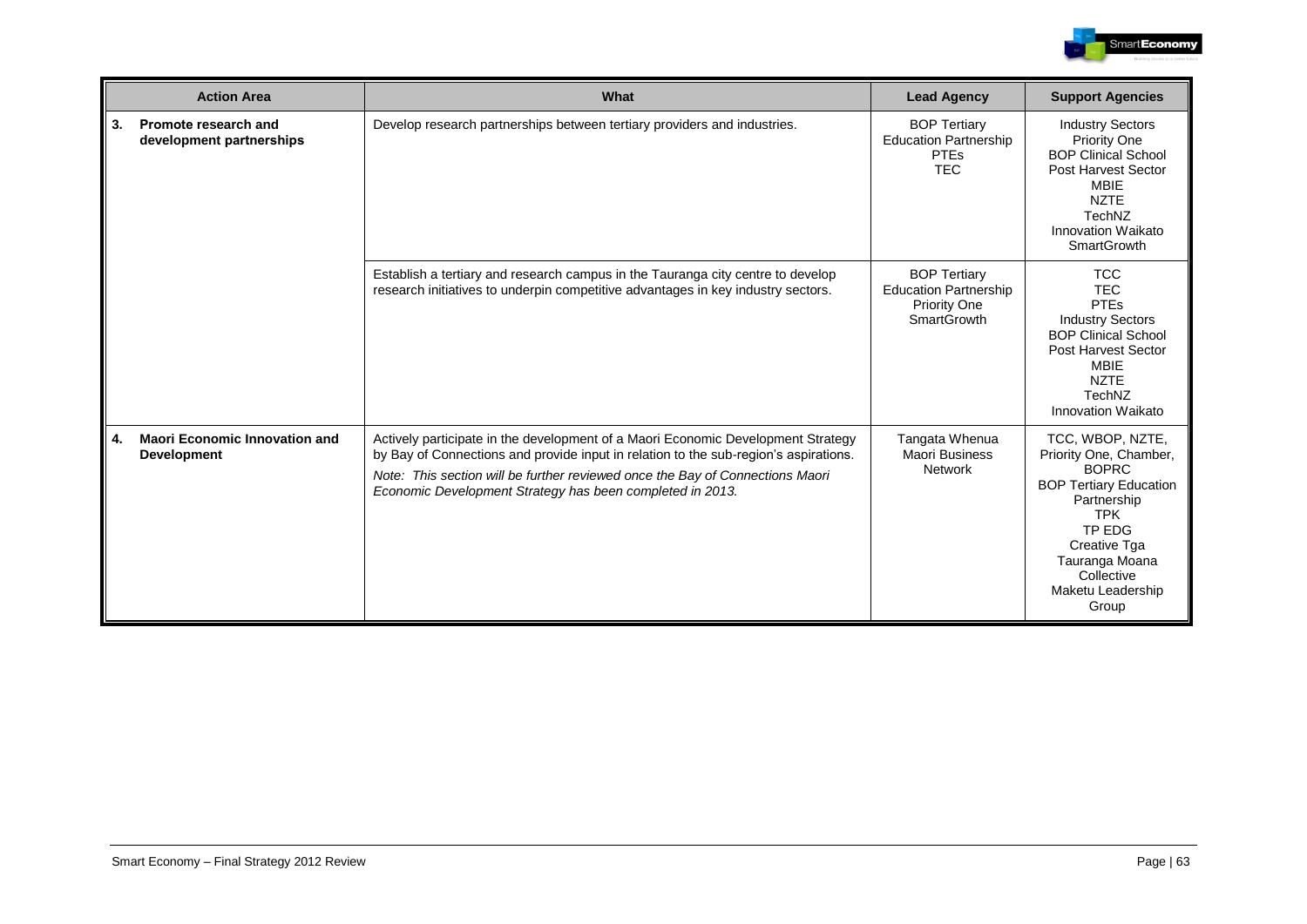

## **Lifestyle**

| <b>Theme</b>                                                                                                                                                                                                                                                                                                                                                    | <b>Includes</b>                                                                                                                                                                                                                                                                                                                                                                                             | Why is it important                                                                                                                                                                                                                                                                                                                                                                                                                                                                                                                      | What are the outcomes sought?                                                                                                                                                                                                                                                                                                                                                                                                                                                                                                                                            |
|-----------------------------------------------------------------------------------------------------------------------------------------------------------------------------------------------------------------------------------------------------------------------------------------------------------------------------------------------------------------|-------------------------------------------------------------------------------------------------------------------------------------------------------------------------------------------------------------------------------------------------------------------------------------------------------------------------------------------------------------------------------------------------------------|------------------------------------------------------------------------------------------------------------------------------------------------------------------------------------------------------------------------------------------------------------------------------------------------------------------------------------------------------------------------------------------------------------------------------------------------------------------------------------------------------------------------------------------|--------------------------------------------------------------------------------------------------------------------------------------------------------------------------------------------------------------------------------------------------------------------------------------------------------------------------------------------------------------------------------------------------------------------------------------------------------------------------------------------------------------------------------------------------------------------------|
| <b>LIFESTYLE</b><br>"The place, the people"<br>'Creating places, facilities,<br>activities and events so as<br>to turn the western Bay of<br>Plenty's lifestyle<br>advantages into a source<br>of competitive advantage<br>for the sub-region.'<br>The lifestyle themes and<br>action areas is directly<br>related in many areas to<br>the SmartGrowth Strategy | High quality urban design<br>(public places)<br>Managed growth through the<br>SmartGrowth strategy<br>High quality open space, sport,<br>arts and leisure provision<br>(SmartSpace)<br>Natural environment<br>Major regional events strategy<br>Utilisation of existing facilities<br>and places e.g. stadium,<br>beaches etc and provide for the<br>location of significant event and<br>indoor facilities | Quality locations attract talented<br>people<br>Contributes to better quality of life for<br>everyone (i.e. social as well as<br>economic benefits)<br>Attracts visitors and those wishing to<br>invest in the region<br>Opportunity to build on existing<br>lifestyle attractions (climate,<br>beaches, harbours, natural<br>environment)<br>Provide wide range of live, work and<br>play opportunities for the regions<br>people, which is what is expected, if<br>the region is to maintain and<br>enhance its lifestyle and economic | 1. Vibrant and interesting city and<br>town centres created through<br>public and private investment in a<br>high quality built environment<br>2. Sufficient high quality open space-<br>regional parks, walkways, beaches<br>- create an attractive environment<br>in which to live, work and play.<br>3. World class sports, arts, cultural<br>and other leisure-related facilities<br>and activities meet the diverse<br>needs of a growing population.<br>4. The Western Bay of Plenty hosts a<br>series of major events with national<br>and international profile. |
| and Implementation plan.<br>Many of the actions have<br>been taken directly from<br>that strategy document.                                                                                                                                                                                                                                                     | Building on the natural<br>competitive advantages of the                                                                                                                                                                                                                                                                                                                                                    | opportunities<br>Multiplier effects from events and<br>investment in recreation/leisure<br>facilities.                                                                                                                                                                                                                                                                                                                                                                                                                                   | 5. Attract sufficient investment capital<br>to complete sporting and cultural<br>facilities identified in strategy.                                                                                                                                                                                                                                                                                                                                                                                                                                                      |
|                                                                                                                                                                                                                                                                                                                                                                 | region<br><b>CBD and Town Centre actions</b><br>from SmartGrowth<br>Enhancing sub regional tourism<br>opportunities both domestically<br>and internationally.                                                                                                                                                                                                                                               | Recognises that investment into<br>lifestyle provision enhances<br>confidence to invest by business into<br>commercial opportunities that build<br>on lifestyle attributes.<br>Recognises the potential of<br>sustainable, experiential and eco<br>tourism development based on the<br>unique sun, soil and sea attributes of<br>the sub region.                                                                                                                                                                                         | 6. New opportunities developed within<br>the marine recreation, heritage,<br>and Maori culture, horticultural and<br>aeronautical sectors.                                                                                                                                                                                                                                                                                                                                                                                                                               |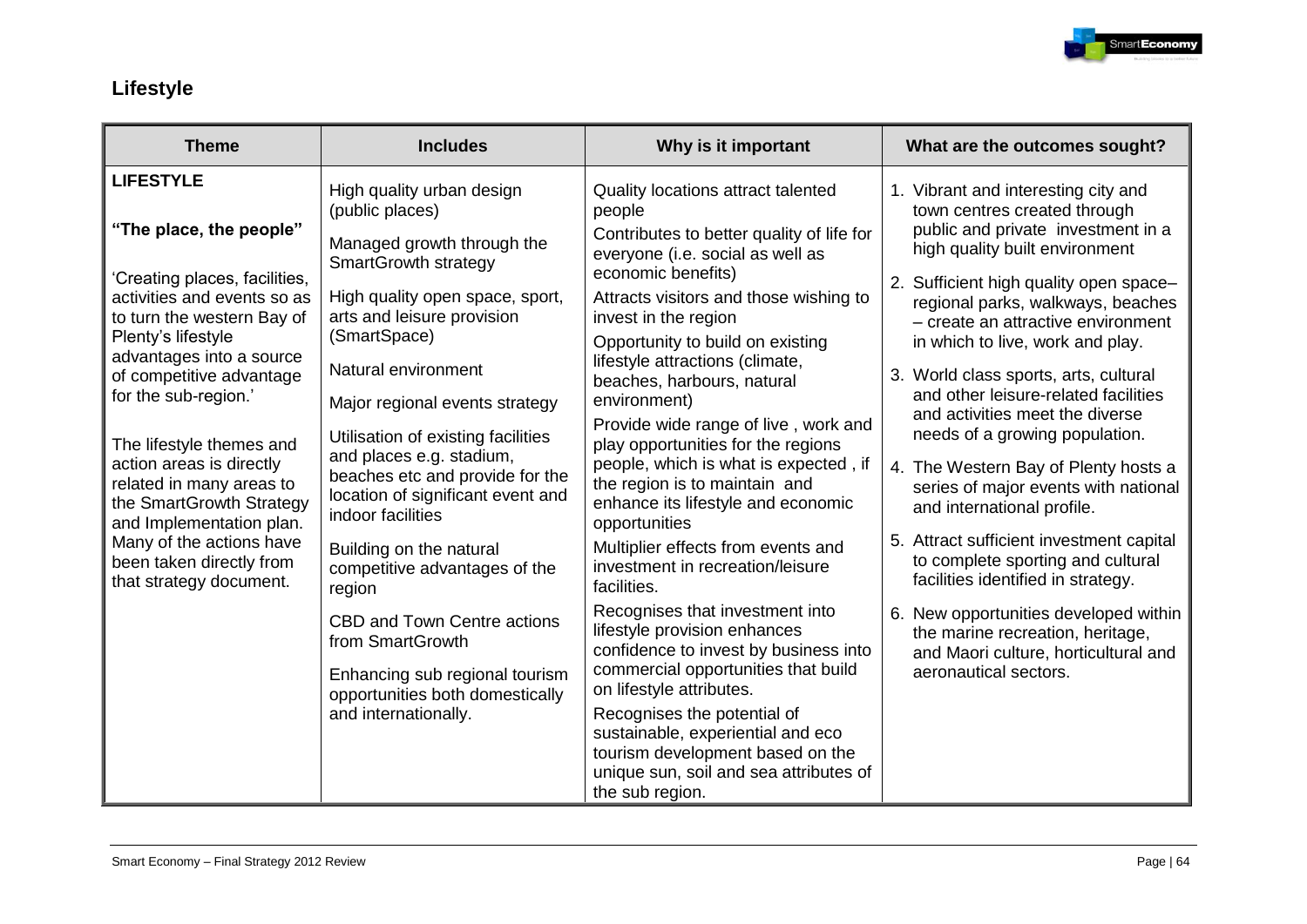

### **Action Plan**

|    | <b>Action Area</b>                                                                      | What                                                                                                                                                                                                                                             | <b>Lead Agency</b>                                                                                         | <b>Support Agencies</b>            |
|----|-----------------------------------------------------------------------------------------|--------------------------------------------------------------------------------------------------------------------------------------------------------------------------------------------------------------------------------------------------|------------------------------------------------------------------------------------------------------------|------------------------------------|
|    | <b>LIFESTYLE</b>                                                                        |                                                                                                                                                                                                                                                  |                                                                                                            |                                    |
| 1. | Invest in vibrant CBD and town<br>centres                                               | Implement key projects in the Tauranga City Centre strategy, including:<br>• Waterfront upgrade<br>• International hotel<br>• Conference centre<br>• Tertiary & research campus<br>• Museum                                                      | <b>TCC</b><br>Tauranga Moana<br><b>Museum Trust</b><br><b>BOP Tertiary</b><br><b>Education Partnership</b> | <b>City Centre Action</b><br>Group |
|    |                                                                                         | Establish precinct groups in Tauranga's city centre and develop and implement<br>specific strategies for individual areas:<br>• Strand entertainment precinct<br>• Tertiary precinct<br>• Arts, cultural & heritage precinct<br>• Civic precinct | <b>Priority One</b><br>Mainstreet Tauranga                                                                 | <b>City Centre Action</b><br>Group |
|    |                                                                                         | Create easy access for people into and around the city centre by a variety of modes<br>(eg pedestrian and cycling connections).                                                                                                                  | <b>TCC</b>                                                                                                 | <b>Priority One</b>                |
|    |                                                                                         | Complete remaining stages of the Te Puke town centre redevelopment:<br>Rework the roading network post TEL to mitigate effects on the town centre<br>٠<br>Re-orient the retail sector towards Jubilee Park                                       | <b>WBOPDC</b>                                                                                              | TP EDG<br><b>TPFF</b>              |
|    |                                                                                         | Complete all stages of the Katikati Town Centre Plan, including:<br>• Town square development<br>• Relocation of the library & council offices.<br>• Car parking<br>• Landscaping                                                                | <b>WBOPDC</b>                                                                                              | Katch Katikati                     |
| 2. | Provide high quality sports, arts,<br>cultural and leisure facilities and<br>activities | Provide high quality active recreation and sport facilities.<br>Note: This section will be further reviewed once the Bay of Connections Sport &<br>Recreation Strategy has been completed in March/April 2013.                                   |                                                                                                            |                                    |
|    |                                                                                         | Support the establishment of the Sports Training Excellence Programme (STEP) in<br>Te Puke, including the Sevens Training Excellence Programme                                                                                                   | TP EDG                                                                                                     |                                    |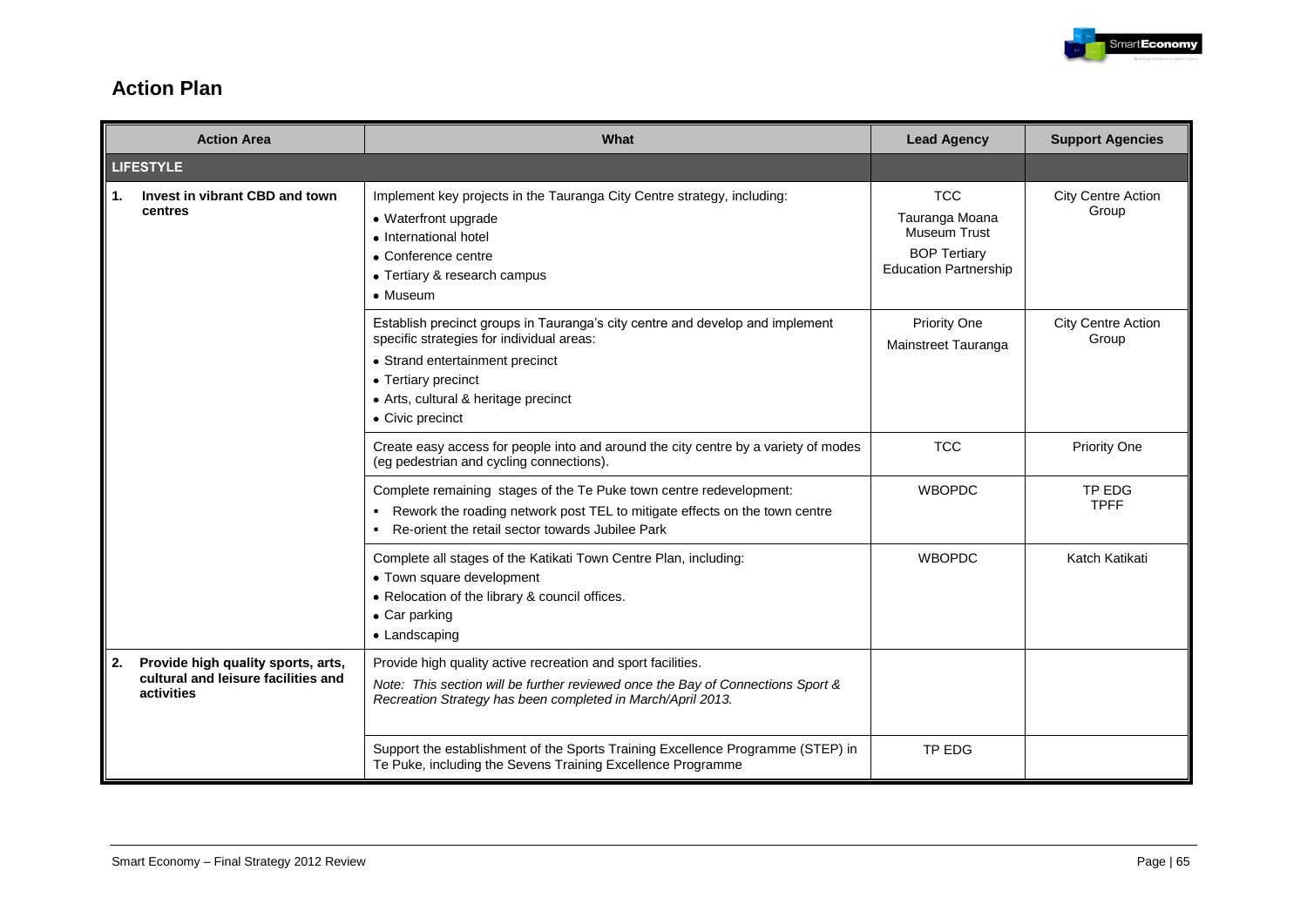

| <b>Action Area</b>                    | What                                                                                                                                                                                                                           | <b>Lead Agency</b>                                                                                  | <b>Support Agencies</b> |
|---------------------------------------|--------------------------------------------------------------------------------------------------------------------------------------------------------------------------------------------------------------------------------|-----------------------------------------------------------------------------------------------------|-------------------------|
|                                       | Complete the development of key arts and cultural institution projects for the sub-<br>region within the CBD. This includes the art gallery, Hairy Maclary waterfront<br>installation, Artsville precinct and museum projects. | Tauranga Art Gallery<br>Trust<br>TCC.<br>Tauranga Moana<br><b>Museum Trust</b><br>Creative Tauranga | <b>Other Funders</b>    |
|                                       | Develop a policy for art in public places (including private investment).                                                                                                                                                      | Creative Tga                                                                                        | CCAG<br><b>WBOPDC</b>   |
|                                       | Note: This section will be further reviewed once the review of SmartArts has been<br>completed in late 2012.                                                                                                                   |                                                                                                     |                         |
| Provide high quality open space<br>3. | Note: This section will be further reviewed once the Bay of Connections Sport &<br>Recreation Strategy has been completed in March/April 2013.                                                                                 |                                                                                                     |                         |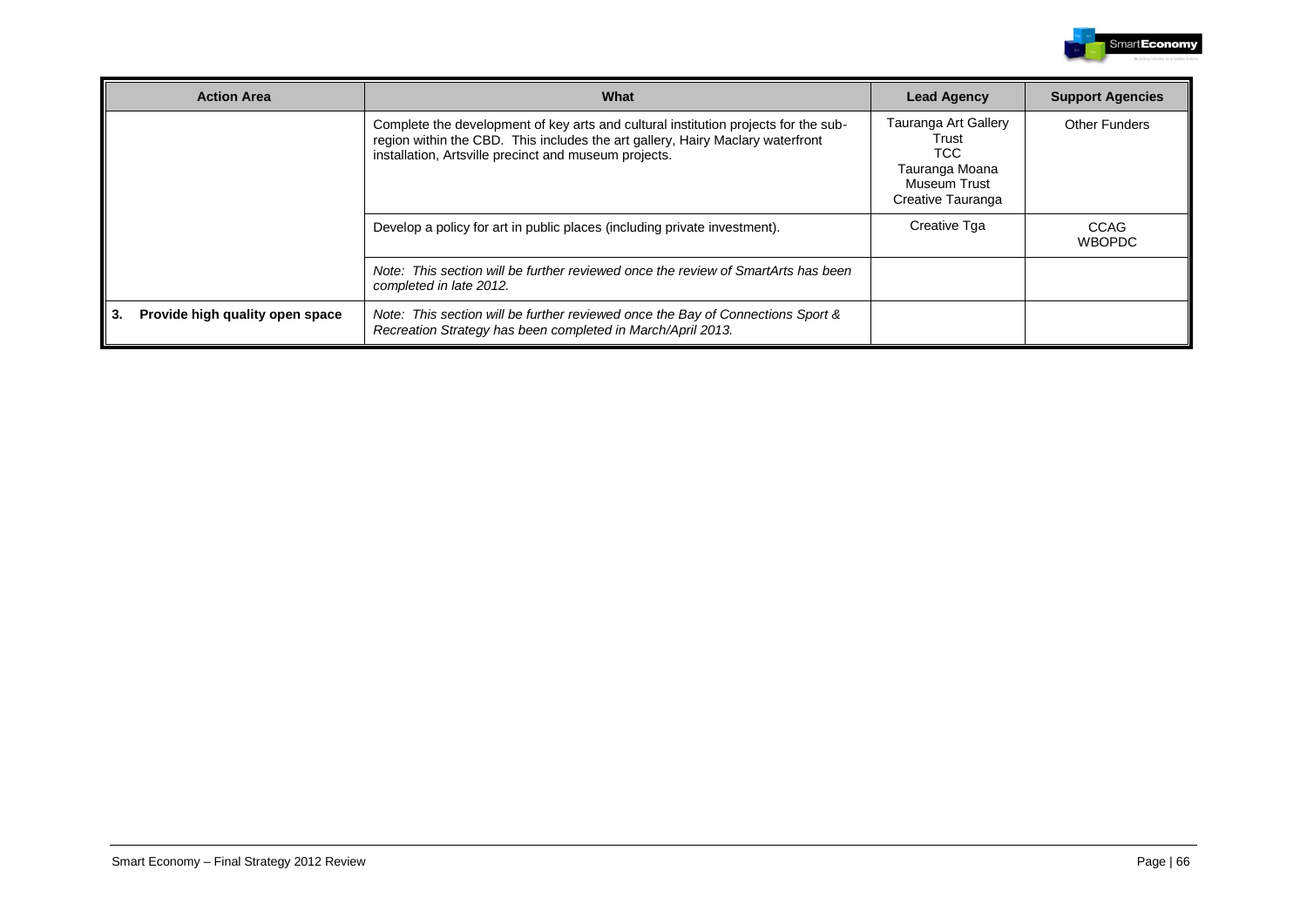

### **Business Environment**

| <b>Theme</b>                                                                              | <b>Includes</b>                                                                                                                                                                                                                                                             | Why is it important                                                                                                                                                                                                                                                                                                                                           | What are the outcomes sought?                                                                                                                                                                                                                                                                                                                                                                                                                                                                                                                |
|-------------------------------------------------------------------------------------------|-----------------------------------------------------------------------------------------------------------------------------------------------------------------------------------------------------------------------------------------------------------------------------|---------------------------------------------------------------------------------------------------------------------------------------------------------------------------------------------------------------------------------------------------------------------------------------------------------------------------------------------------------------|----------------------------------------------------------------------------------------------------------------------------------------------------------------------------------------------------------------------------------------------------------------------------------------------------------------------------------------------------------------------------------------------------------------------------------------------------------------------------------------------------------------------------------------------|
| <b>BUSINESS</b><br><b>ENVIRONMENT</b>                                                     | Physical infrastructure -<br>transport, energy etc                                                                                                                                                                                                                          | Necessary for a well-functioning and<br>competitive economy                                                                                                                                                                                                                                                                                                   | Completion of the strategic<br>roading network                                                                                                                                                                                                                                                                                                                                                                                                                                                                                               |
| "The basics"<br>'Creating the environment<br>for sustainable economic<br>growth to occur" | Communication infrastructure<br><b>Business land</b><br>Business aware government<br>Businesses are aware of<br>sustainable operational<br>practises and implement<br>appropriate measures.<br>Community awareness of<br>importance of economic<br>development <sup>4</sup> | Poor performance in any of these<br>areas increases business costs and<br>is a barrier to growth<br>To reap full benefits from NZ's<br>largest export port, there is a need<br>for excellent transport linkages<br>Infrastructure investment.(eg<br>roading) has significant economic<br>multiplier effects and in many cases<br>leads, economic development. | Improved rail viability and capacity<br>2.<br>3.<br>Improved air services relating to<br>frequency and capacity<br>A stable power supply with<br>4.<br>competitive prices<br>Communication infrastructure<br>5.<br>capable of meeting future<br>business needs<br>Provision of suitable business<br>6.<br>land to meet foreseeable needs<br>7. Local government understands<br>business requirements and<br>business understands local<br>government operating and<br>legislative environments.<br><b>Provision for Sustainable business</b> |
|                                                                                           |                                                                                                                                                                                                                                                                             |                                                                                                                                                                                                                                                                                                                                                               | practices                                                                                                                                                                                                                                                                                                                                                                                                                                                                                                                                    |

 4 Note that the actions regarding community awareness of economic development are included under the last theme "Networked Economy."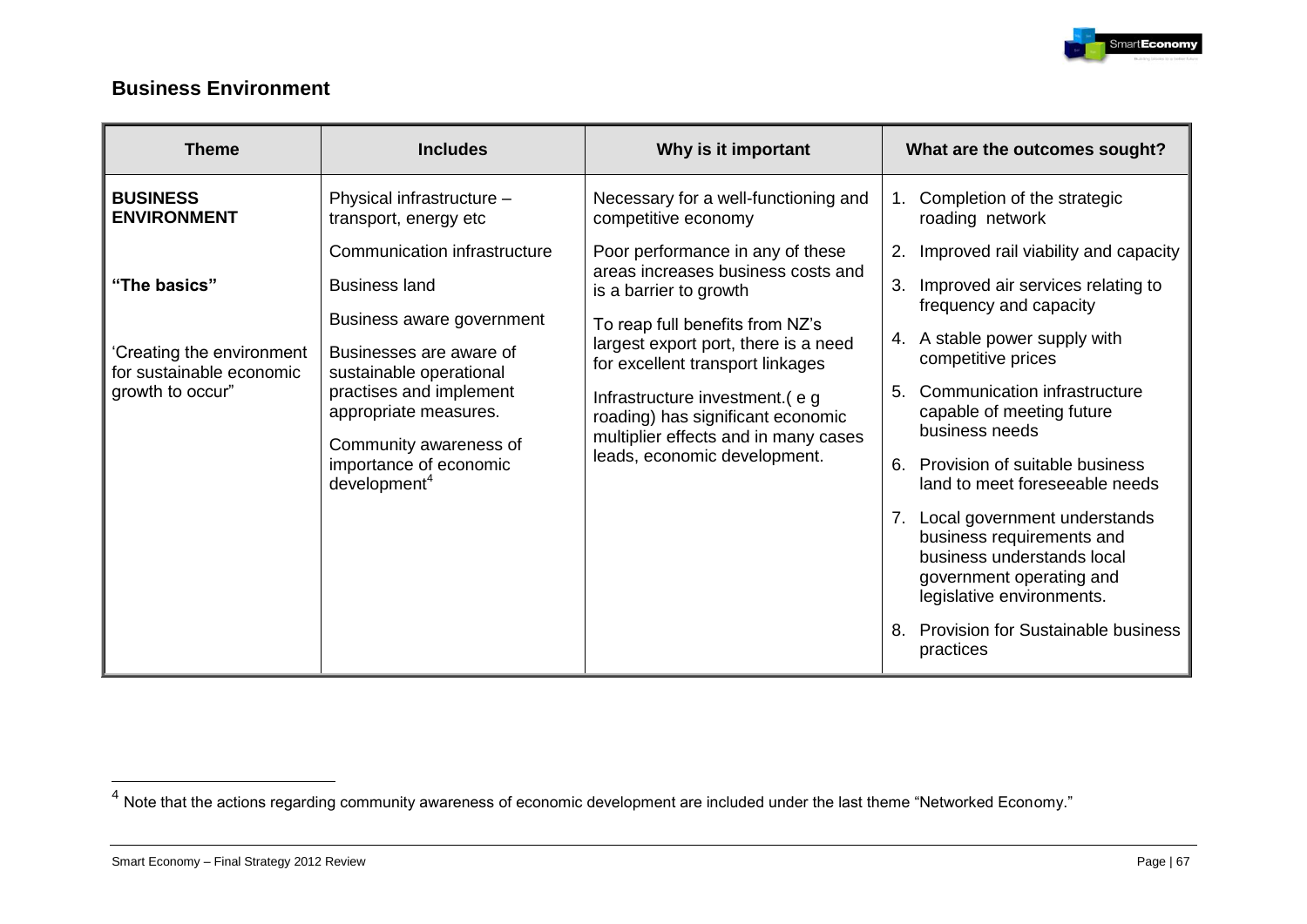

### **Action Plan**

|    | <b>Action Area</b>                                                                                                   | What                                                                                                                                                                              | <b>Lead Agency</b>                          | <b>Support Agencies</b>                                                                                                                                              |
|----|----------------------------------------------------------------------------------------------------------------------|-----------------------------------------------------------------------------------------------------------------------------------------------------------------------------------|---------------------------------------------|----------------------------------------------------------------------------------------------------------------------------------------------------------------------|
|    | <b>BUSINESS ENVIRONMENT</b>                                                                                          |                                                                                                                                                                                   |                                             |                                                                                                                                                                      |
| 1. | <b>Provide communication</b><br>infrastructure                                                                       | Establish a strategy to effectively communicate the benefits of ultrafast broadband<br>to the business and wider community (urban & rural).                                       | <b>BOC</b>                                  | Priority One                                                                                                                                                         |
| 2. | Promote the efficient, sustainable<br>use of resources and encourage<br>sustainable business practices<br>and design | Develop key messages to sell the value proposition of sustainability based on<br>scientific research and market the economic benefits to business.                                | <b>SBN</b>                                  | Export NZ BOP<br>Priority One<br>Chamber                                                                                                                             |
|    |                                                                                                                      | Develop linkages to the Bay of Connections Energy Strategy to maximise our<br>competitive advantages in renewable, clean energy (incl solar energy).                              | <b>SBN</b><br><b>BOC</b>                    | Export NZ BOP<br><b>Priority One</b><br>Chamber<br><b>Community Energy</b><br><b>Network</b>                                                                         |
|    |                                                                                                                      | Establish programmes in educational institutions and the wider community to<br>develop awareness of sustainability, including profiling case studies of successful<br>businesses. | <b>SBN</b>                                  | Priority One (Instep)<br><b>BOP Tertiary Education</b><br>Partnership<br><b>TCC</b><br><b>BOPRC</b><br><b>WBOPDC</b><br><b>NZAEE</b><br><b>Environment Centre</b>    |
| 3. | <b>Complete transportation networks</b>                                                                              | Maintain up to date information on the movement of goods into and around the sub-<br>region to enable central government to be informed on transport issues, where<br>necessary.  | <b>BOPRC</b>                                | <b>TCC</b><br><b>WBOPDC</b><br>Priority One<br>Export NZ BOP<br>Chamber<br>Freight Logistics Group                                                                   |
| 4. | Improve business-local<br>government relationships and<br>understanding                                              | Local authorities to put in place internal systems to assist businesses working<br>through local authority processes (including consents).                                        | <b>WBOPDC</b><br><b>TCC</b><br><b>BOPRC</b> | <b>Priority One</b><br>Chamber<br><b>SBN</b><br>TP EDG<br>Katch Katikati<br><b>TPFF</b><br>Waihi Beach Events &<br>Promotions<br>Omokoroa Business<br><b>Network</b> |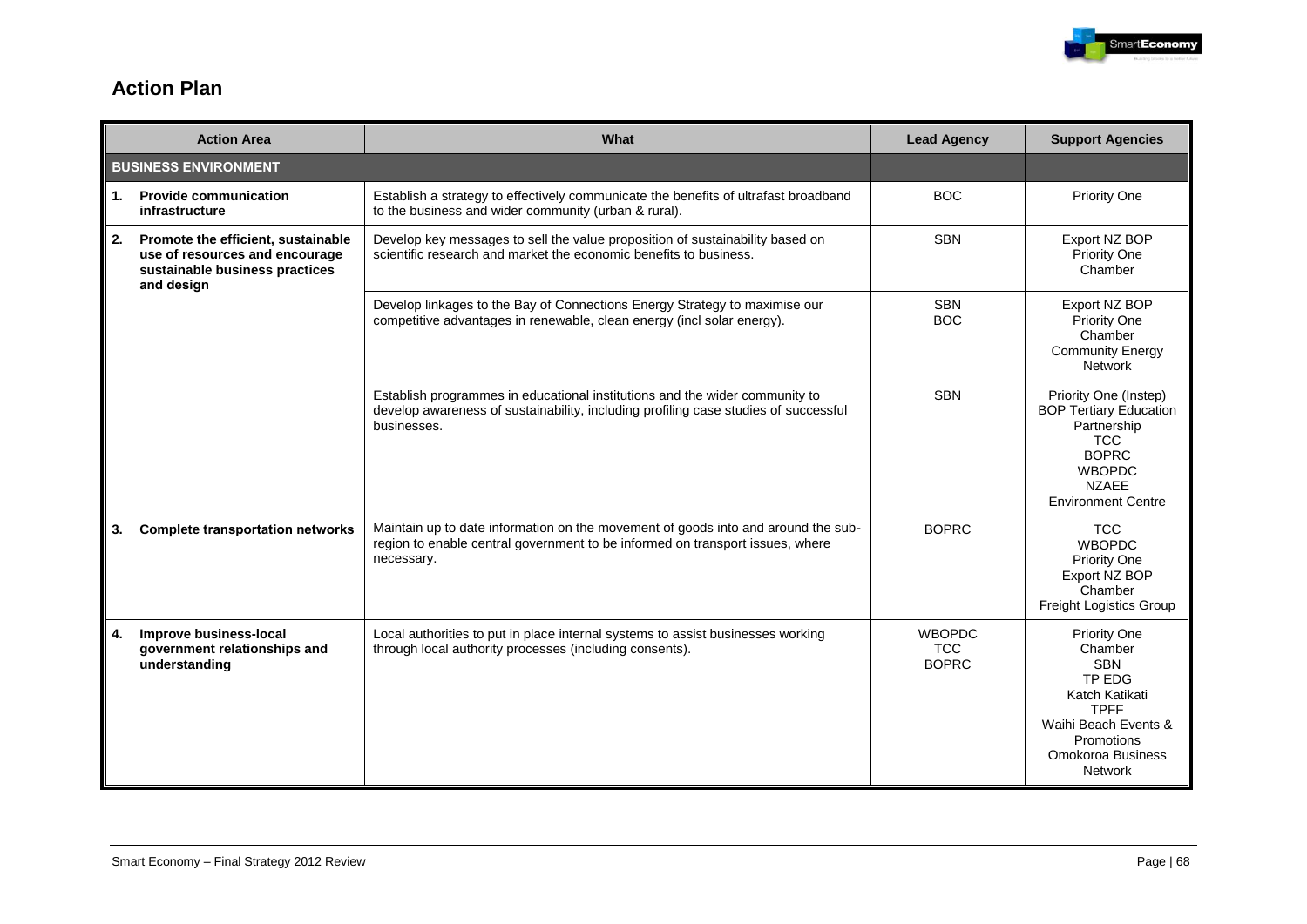

### **Education and Skills**

| <b>Theme</b>                                                                                        | <b>Includes</b>                                                                                                                                                      | Why is it important                                                                                                                                                      | What are the outcomes sought?                                                                                                                                                                       |
|-----------------------------------------------------------------------------------------------------|----------------------------------------------------------------------------------------------------------------------------------------------------------------------|--------------------------------------------------------------------------------------------------------------------------------------------------------------------------|-----------------------------------------------------------------------------------------------------------------------------------------------------------------------------------------------------|
| <b>EDUCATION AND</b><br><b>SKILLS</b>                                                               | Comprehensive tertiary<br>opportunities and research<br>capabilities.                                                                                                | Quality of human capital a key<br>economic driver<br>Skill shortages can impede business                                                                                 | 1. Current skill gaps clearly identified<br>and skill needs of an export-led,<br>productive economy identified and<br>planned for                                                                   |
| "The people"                                                                                        | <b>Business-education linkages</b><br>Addressing skill gaps, and                                                                                                     | growth                                                                                                                                                                   | 2. Increased uptake of tertiary                                                                                                                                                                     |
| 'Developing a highly<br>skilled work force that                                                     | matching market demand with<br>supply<br>Future opportunities to<br>encourage inward investment                                                                      | Low skill levels - link with poverty,<br>unemployment, social issues<br>Link between provision of education<br>opportunities and migration                               | education and expanded range of<br>tertiary options, specialising in<br>areas that will meet local industry<br>needs.                                                                               |
| meets the needs of the<br>region's economic drivers<br>and our potential high<br>growth industries" | Up-skilling, education for<br>sustainability, work-based<br>training and life-long learning.<br>Increasing participation by<br>making access easier to<br>education. | Tertiary education sector is a major<br>industry in its own right.<br>A community with a strong work<br>ethic is critical to achieving economic<br>development outcomes. | 3. Higher percentage of school<br>leavers gain school qualifications;<br>obtain literacy and numeracy<br>standards that meet business<br>requirements; and receive practical<br>business education. |
|                                                                                                     | Working with industry by<br>examining the role and<br>application of technology in<br>training opportunities and affect                                              | Unsustainable business practices<br>could compromise the quality of life<br>in the sub region                                                                            | 4. The workforce has comprehensive<br>opportunities for up-skilling and<br>training                                                                                                                 |
|                                                                                                     | mechanisms for<br>knowledge/technology transfer<br>into industry.                                                                                                    |                                                                                                                                                                          | 5. The education sector is a major<br>economic driver (including of<br>foreign exchange revenue) for the                                                                                            |
|                                                                                                     | Community awareness of the<br>value of education including<br>numeracy and literacy                                                                                  |                                                                                                                                                                          | sub-region                                                                                                                                                                                          |
|                                                                                                     | Job satisfaction and work-life<br>balance.                                                                                                                           |                                                                                                                                                                          |                                                                                                                                                                                                     |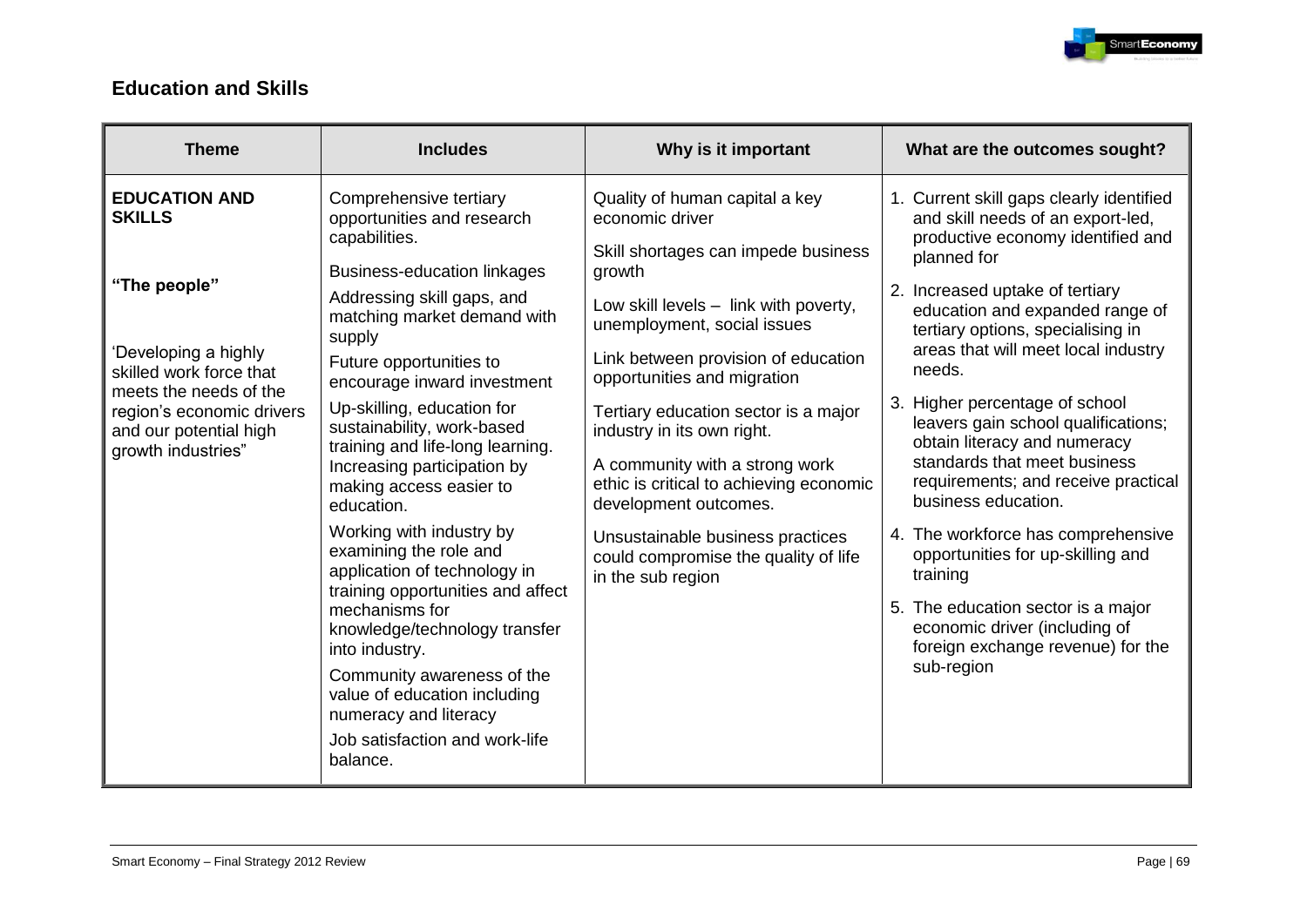

### **Action Plan**

|                               | <b>Action Area</b>                                                                                                          | What                                                                                                                                                                                                                                                                               | <b>Lead Agency</b>                                                                                     | <b>Support Agencies</b>                                                                                                                                                                                                     |
|-------------------------------|-----------------------------------------------------------------------------------------------------------------------------|------------------------------------------------------------------------------------------------------------------------------------------------------------------------------------------------------------------------------------------------------------------------------------|--------------------------------------------------------------------------------------------------------|-----------------------------------------------------------------------------------------------------------------------------------------------------------------------------------------------------------------------------|
| <b>EDUCATION &amp; SKILLS</b> |                                                                                                                             |                                                                                                                                                                                                                                                                                    |                                                                                                        |                                                                                                                                                                                                                             |
| $\mathbf{1}$ .                | <b>Expand and promote tertiary</b><br>opportunities to improve the<br>sector's contribution to the sub-<br>region's economy | Establish a tertiary and research campus in the Tauranga city centre to increase<br>provision in programmes relating to key business sectors and regional strengths.                                                                                                               | <b>BOP Tertiary</b><br><b>Education Partnership</b><br><b>TCC</b><br>PriorityOne<br><b>SmartGrowth</b> | <b>TCC</b><br><b>TEC</b><br><b>PTEs</b><br><b>Industry Sectors</b><br><b>BOP Clinical School</b><br><b>Post Harvest Sector</b><br><b>MBIE</b><br><b>NZTE</b><br>TechNZ<br><b>Innovation Waikato</b>                         |
|                               |                                                                                                                             | Establish strong linkages to the Bay of Connections sectors where we have<br>competitive advantages                                                                                                                                                                                | <b>BOP Tertiary</b><br><b>Education Partnership</b><br><b>WBOP Tertiary</b><br>Providers Forum         | <b>Priority One</b><br><b>BOC</b>                                                                                                                                                                                           |
|                               |                                                                                                                             | Develop a collaborative sub-regional strategy to target and attract international<br>students.                                                                                                                                                                                     | <b>Education Tauranga</b>                                                                              | <b>BOP Tertiary Education</b><br>Partnership<br><b>WBOP Tertiary Providers</b><br>Forum<br>Export NZ BOP<br>Priority One<br>Tourism Bay of Plenty<br><b>WBOP Principals'</b><br>Association<br><b>Education New Zealand</b> |
|                               |                                                                                                                             | Actively link tertiary students with business through internships.                                                                                                                                                                                                                 | <b>BOP Tertiary</b><br><b>Education Partnership</b><br><b>WBOP Tertiary</b><br><b>Providers Forum</b>  | <b>Priority One</b><br>Chamber<br>Export NZ BOP<br><b>SBN</b>                                                                                                                                                               |
| 2.                            | Address current skill and labour<br>shortages and plan for future skill<br>needs.                                           | Attract and develop the required skill resource to meet industry needs, specifically:<br>• Understand short & medium term skill gaps.<br>• Understand the impact of an ageing demographic.<br>• Develop partnerships and innovative tools to develop and attract skills resources. | <b>Priority One</b>                                                                                    | Chamber<br><b>CONNECT</b><br><b>BOP Tertiary Education</b><br>Partnership<br><b>WBOP Tertiary Providers</b><br>Forum                                                                                                        |
|                               |                                                                                                                             | Establish programmes to develop skills in the areas of commercialisation and<br>sales/marketing for technical experts, incl promoting the benefits of advisory                                                                                                                     | <b>BOP Tertiary</b><br><b>Education Partnership</b>                                                    | <b>Priority One</b>                                                                                                                                                                                                         |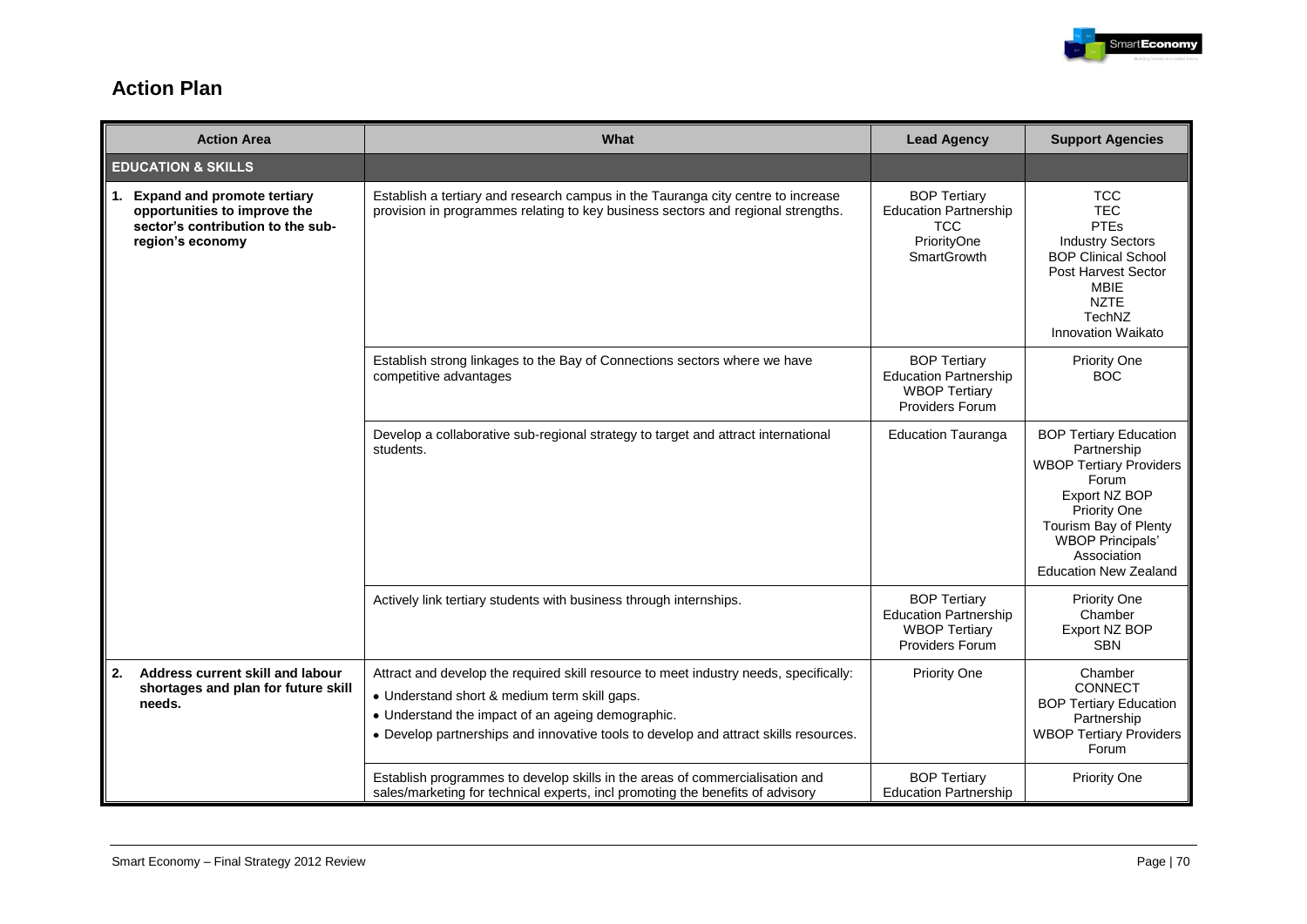

| <b>Action Area</b>                            | What                                                                                                                                                                                                                                                                                                                                                   | <b>Lead Agency</b>                                                           | <b>Support Agencies</b>                                                                                            |
|-----------------------------------------------|--------------------------------------------------------------------------------------------------------------------------------------------------------------------------------------------------------------------------------------------------------------------------------------------------------------------------------------------------------|------------------------------------------------------------------------------|--------------------------------------------------------------------------------------------------------------------|
|                                               | boards.                                                                                                                                                                                                                                                                                                                                                | Export NZ BOP                                                                | Chamber                                                                                                            |
|                                               | Develop programmes to encourage financial literacy and internationalisation for<br>secondary school students.                                                                                                                                                                                                                                          | Priority One (Instep)<br>Secondary Schools                                   | <b>BOP Tertiary Education</b><br>Partnership<br><b>WBOP Tertiary Providers</b><br>Forum                            |
|                                               | Investigate establishing additional programmes and activities to increase business<br>capability and productivity.                                                                                                                                                                                                                                     | Chamber                                                                      | <b>Priority One</b><br>Export NZ BOP<br><b>SBN</b>                                                                 |
| Develop a skills training programme for youth |                                                                                                                                                                                                                                                                                                                                                        | <b>Construction Trade</b><br><b>Training Programme</b>                       | TP EDG                                                                                                             |
| <b>Skill development for Maori</b><br>3.      | Build relationships and effective communication networks with the Maori<br>(a)<br>economic community with a view to increasing understanding (of both Maori<br>and EDAs) and creating a strong platform to achieve Maori economic<br>development and skill enhancement.<br>Identify and pursue facilitation of opportunities for Maori economic<br>(b) | <b>TPK</b><br><b>Priority One</b><br><b>Maori Business</b><br><b>Network</b> | Tangata Whenua<br>Collective<br><b>WBOP Tertiary Providers</b><br>Forum<br>TP EDG<br><b>BOP Tertiary Education</b> |
|                                               | development and skills enhancement<br>Note: This section will be reviewed once the Bay of Connections Maori Economic<br>Development Strategy has been completed in 2013.                                                                                                                                                                               |                                                                              | Partnership                                                                                                        |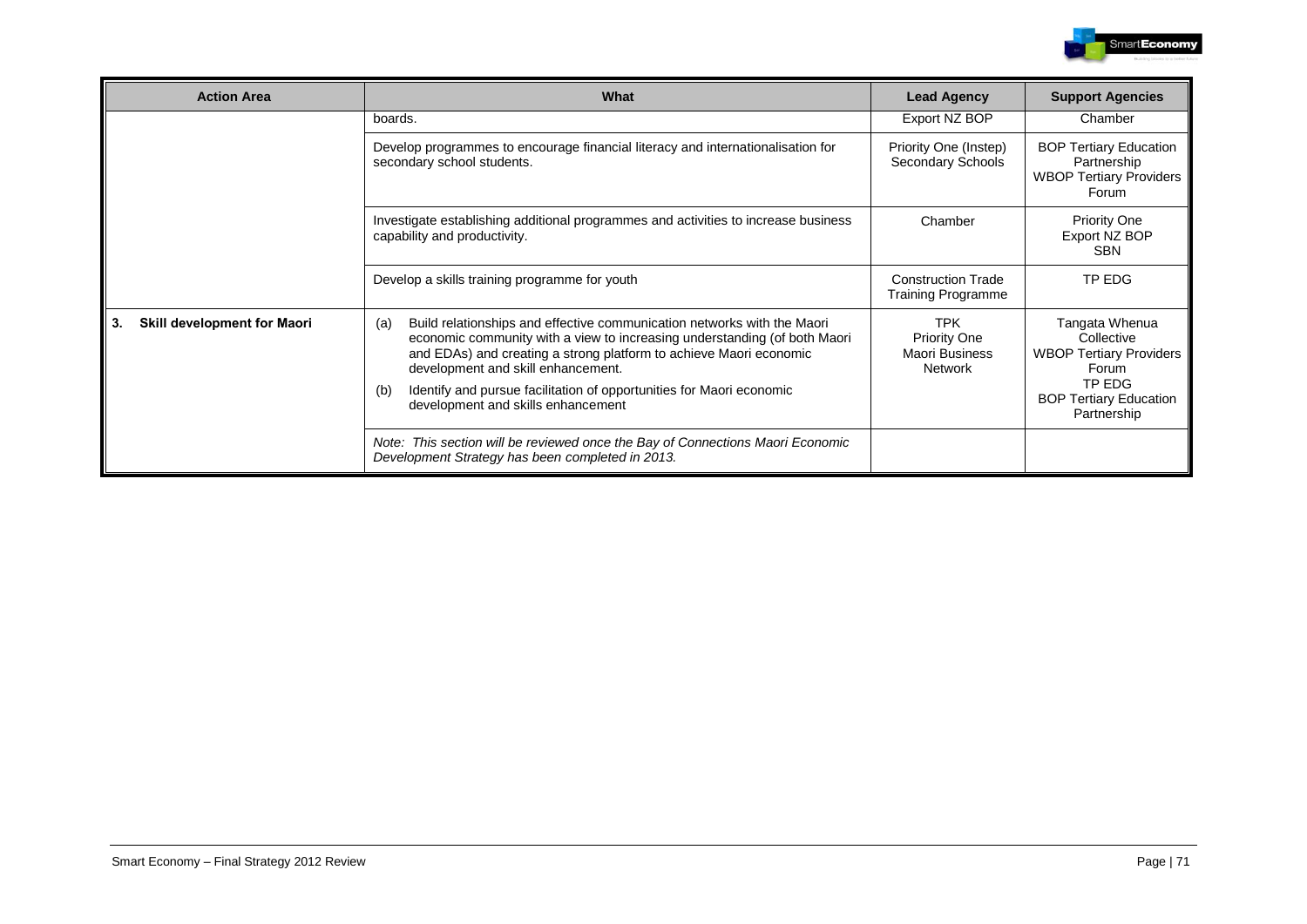

## **Networked Economy**

| <b>Theme</b>                                                                                                                                                                                                                        | <b>Includes</b>                                                                                                                                                                                                                                                                                                                                     | Why is it important                                                                                                                                                                                                                                                                                                                                                                                                                                                                                                                                                                                                                                                                                                                                                                                                                                                   | What are the outcomes sought?                                                                                                                                                                                                                                                                                                                                                                                                                                                                                                                                                                                                                                                                                                                                                                                                                                                                                                       |
|-------------------------------------------------------------------------------------------------------------------------------------------------------------------------------------------------------------------------------------|-----------------------------------------------------------------------------------------------------------------------------------------------------------------------------------------------------------------------------------------------------------------------------------------------------------------------------------------------------|-----------------------------------------------------------------------------------------------------------------------------------------------------------------------------------------------------------------------------------------------------------------------------------------------------------------------------------------------------------------------------------------------------------------------------------------------------------------------------------------------------------------------------------------------------------------------------------------------------------------------------------------------------------------------------------------------------------------------------------------------------------------------------------------------------------------------------------------------------------------------|-------------------------------------------------------------------------------------------------------------------------------------------------------------------------------------------------------------------------------------------------------------------------------------------------------------------------------------------------------------------------------------------------------------------------------------------------------------------------------------------------------------------------------------------------------------------------------------------------------------------------------------------------------------------------------------------------------------------------------------------------------------------------------------------------------------------------------------------------------------------------------------------------------------------------------------|
| <b>NETWORKED</b><br><b>ECONOMY</b><br>"The Linkages"<br>Collaboration for mutual<br>gain - developing the<br>partnerships, alliances,<br>networks and other<br>linkages that will produce<br>results across the entire<br>strategy' | <b>Clustering and business</b><br>networks<br>Government-private linkages<br>(e.g. PPLs)<br>Local authority collaboration<br>(including local-regional<br>government and local-local<br>government)<br>Links to wider region/rest of NZ<br>Central government relationship<br>with region<br>Community support for<br>economic development strategy | Economic benefits from clustering<br>"cooperative competition." (e.g.<br>exporting, marketing etc). (Both<br>within sectors and across sectors).<br>Such benefits are realised when<br>firms cooperate at a horizontal level<br>rather than working within "vertical<br>silos".<br>Many actions in the strategy can<br>only be developed through public-<br>private partnerships - including<br>completion of strategic roading<br>network, town centre investment,<br>and provision of serviced business<br>land.<br>WBOP part of a wider regional and<br>national economy, therefore<br>important to work cooperatively<br>where there are benefits.<br>Need to capitalise on the fact that<br>the region is already extremely well<br>linked. Examples include a Chamber<br>of Commerce, Export Institute,<br>Priority One, SmartGrowth, industry<br>associations. | Business networks and economic<br>$1_{-}$<br>clusters enable synergies to be<br>created within and between<br>sectors.<br>2. Agencies with economic<br>development responsibilities<br>communicate effectively, have<br>complementary responsibilities<br>and provide co-ordinated<br>programmes.<br>Networks, joint initiatives, and<br>3.<br>partnerships are fostered between<br>and within the following sectors -<br>business, education, local<br>government, central government.<br>4. The sub-region connects<br>effectively to central government<br>initiatives and funding sources.<br>The community understands the<br>5.<br>linkages between economic<br>development and other issues<br>such as transport infrastructure<br>and sustainable development of<br>the region.<br>6. Joint initiatives are developed with<br>the rest of the region and with<br>other regions, where there are<br>areas of mutual benefit. |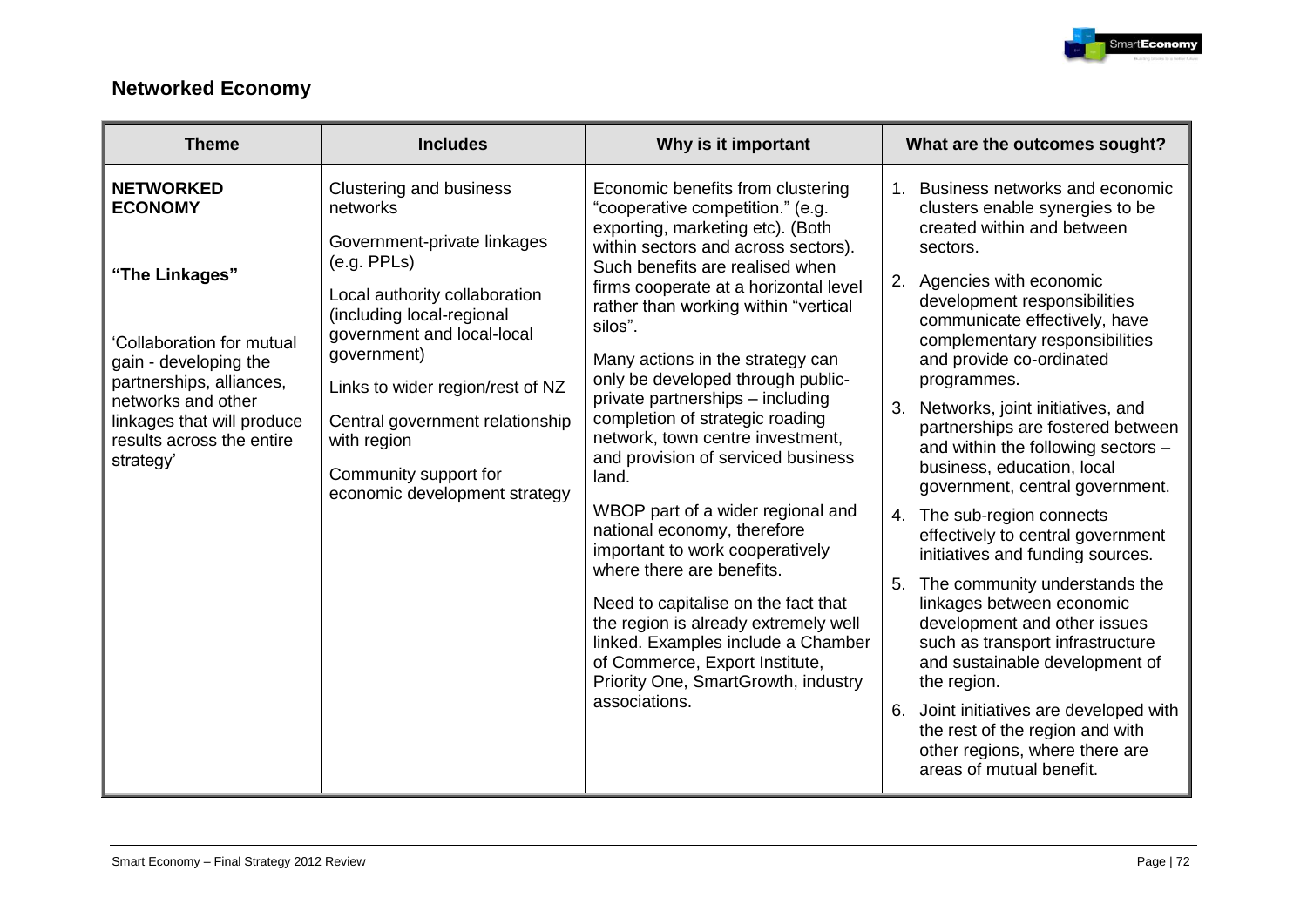

# **Action Plan**

| <b>Action Area</b> |                                                                                                                                            | What                                                                                                                                                      | <b>Lead Agency</b>                   | <b>Support Agencies</b>                                                                                                         |
|--------------------|--------------------------------------------------------------------------------------------------------------------------------------------|-----------------------------------------------------------------------------------------------------------------------------------------------------------|--------------------------------------|---------------------------------------------------------------------------------------------------------------------------------|
|                    | <b>NETWORKED ECONOMY</b>                                                                                                                   |                                                                                                                                                           |                                      |                                                                                                                                 |
| 1.                 | <b>Facilitate business networks and</b><br>cluster initiatives.                                                                            | Establish industry-led action groups to lead implementation of Bay of Connections<br>strategies as they are developed.                                    | <b>BOC</b>                           | <b>Priority One</b>                                                                                                             |
|                    |                                                                                                                                            | Facilitate cross-sector collaboration to achieve a step change in export growth (eg<br>scientists & engineers).                                           | Export NZ BOP<br><b>Priority One</b> | Chamber<br><b>SBN</b><br><b>NZTE</b><br><b>BOP Tertiary Education</b><br>Partnership<br><b>WBOP Tertiary Providers</b><br>Forum |
| 2.                 | <b>Encourage liaison and</b><br>information sharing between<br>business economic development<br>agencies and local & central<br>government | Note this is business as usual for all Smart Economy lead and support agencies                                                                            |                                      |                                                                                                                                 |
| 3.                 | Foster partnerships between<br>business, local government,<br>central government and education<br>sectors.                                 | Note this is business as usual for all Smart Economy lead and support agencies                                                                            |                                      |                                                                                                                                 |
| 4.                 | Develop community awareness of<br>the importance of economic<br>development built on sustainable<br>business practices.                    | Note this is business as usual for all Smart Economy lead and support agencies                                                                            |                                      |                                                                                                                                 |
| 5.                 | Develop joint initiatives with the<br>rest of the region/other regions                                                                     | Actively work with others collaboratively to achieve economies of scale and<br>maximum impact (eg Bay of Connections, Core Cities, Sister Cities, UNISA). |                                      |                                                                                                                                 |
|                    |                                                                                                                                            | Note this is business as usual for all Smart Economy lead and support agencies.                                                                           |                                      |                                                                                                                                 |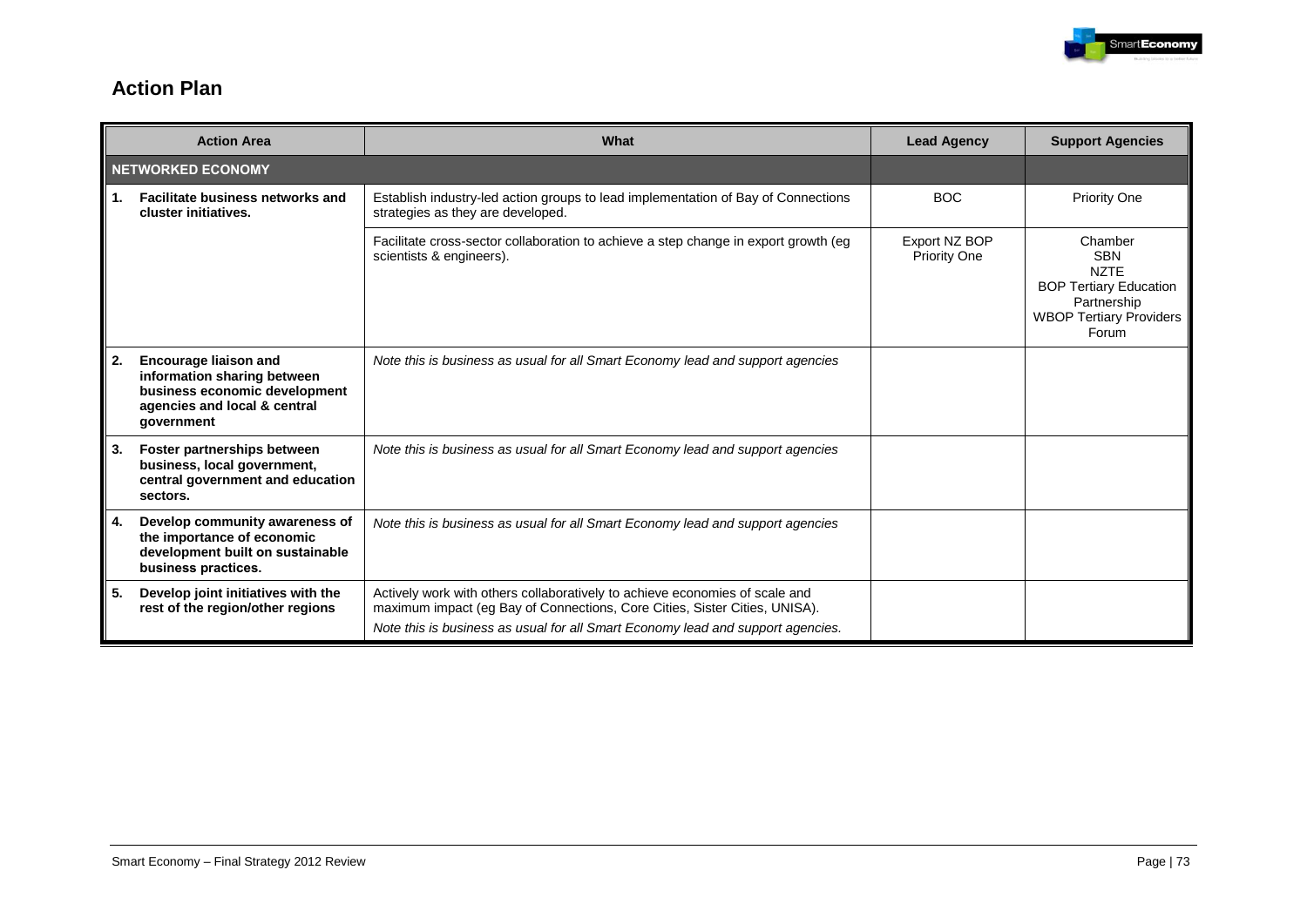

# **Smart Economy Summary (2012)**

| <b>HIGH LEVEL TEN YEAR OUTCOMES</b><br>Per capita GDP has grown faster than the national average<br>8.<br>The value of the sub-region's exports as a proportion of total output has increased<br>9.<br>A survey of businesses shows that business profitability has increased<br>10.<br>Average household income has increased faster than the national average<br>11.<br>12.<br>There has been a reduction in the percentage of households in the bottom quartile of national income<br>13.<br>The level of skills of the workforce has increased relative to the national average.<br>14. A survey of businesses shows that sustainable business practices are increasing.<br><b>THEMES</b><br><b>Targeting Drivers</b><br><b>Removing Barriers</b><br><b>Partnership Approach</b><br>Lifestyle<br><b>Innovation &amp; Entrepreneurship</b><br><b>Business Environment</b><br><b>Education &amp; Skills</b><br><b>Networked Economy</b><br>"The Place, the People"<br>"The Culture"<br>"The Basics"<br>"The People"<br>"The Linkages"<br>Sun, sea, soil and skills delivering an<br>Value added and export oriented<br>High quality, competitively priced<br>Skilled, enterprising and adaptable<br>Highly connected<br>enviable quality of life<br><b>Action Areas</b><br><b>Action Areas</b><br><b>Action Areas</b><br><b>Action Areas</b><br><b>Action Areas</b>                                                                                                                                                                                                                                                                                                                                                                                                                                                                   | Vision: A thriving, growing, diverse and sustainable economy |  |  |  |                                                                                                                                                                                                                                                                                                                                                                                  |  |  |
|-----------------------------------------------------------------------------------------------------------------------------------------------------------------------------------------------------------------------------------------------------------------------------------------------------------------------------------------------------------------------------------------------------------------------------------------------------------------------------------------------------------------------------------------------------------------------------------------------------------------------------------------------------------------------------------------------------------------------------------------------------------------------------------------------------------------------------------------------------------------------------------------------------------------------------------------------------------------------------------------------------------------------------------------------------------------------------------------------------------------------------------------------------------------------------------------------------------------------------------------------------------------------------------------------------------------------------------------------------------------------------------------------------------------------------------------------------------------------------------------------------------------------------------------------------------------------------------------------------------------------------------------------------------------------------------------------------------------------------------------------------------------------------------------------------------------------------------------|--------------------------------------------------------------|--|--|--|----------------------------------------------------------------------------------------------------------------------------------------------------------------------------------------------------------------------------------------------------------------------------------------------------------------------------------------------------------------------------------|--|--|
|                                                                                                                                                                                                                                                                                                                                                                                                                                                                                                                                                                                                                                                                                                                                                                                                                                                                                                                                                                                                                                                                                                                                                                                                                                                                                                                                                                                                                                                                                                                                                                                                                                                                                                                                                                                                                                         |                                                              |  |  |  |                                                                                                                                                                                                                                                                                                                                                                                  |  |  |
|                                                                                                                                                                                                                                                                                                                                                                                                                                                                                                                                                                                                                                                                                                                                                                                                                                                                                                                                                                                                                                                                                                                                                                                                                                                                                                                                                                                                                                                                                                                                                                                                                                                                                                                                                                                                                                         |                                                              |  |  |  |                                                                                                                                                                                                                                                                                                                                                                                  |  |  |
|                                                                                                                                                                                                                                                                                                                                                                                                                                                                                                                                                                                                                                                                                                                                                                                                                                                                                                                                                                                                                                                                                                                                                                                                                                                                                                                                                                                                                                                                                                                                                                                                                                                                                                                                                                                                                                         |                                                              |  |  |  |                                                                                                                                                                                                                                                                                                                                                                                  |  |  |
| Promote and support innovation<br>Invest in vibrant CBD and town<br>8.<br>Ensure stable power supply with<br>5.<br>Expand and promote tertiary<br>7 <sub>1</sub><br>6.<br>4.<br>opportunities to improve the sector's<br>and entrepreneurship in the sub-<br>sufficient capacity<br>cluster initiatives<br>centres<br>contribution to the sub-region's<br>region<br>8.<br>5.<br>Provide high class sports, art, cultural<br>9.<br>Provide communication<br>economy<br>and leisure facilities and activities<br>infrastructure<br>7.<br>Promote and support innovation<br>Address current skill gaps and plan<br>and entrepreneurship within<br>6.<br>Improve rail infrastructure<br>6.<br>Provide high quality open space<br>10.<br>central government<br>for future skill needs<br>learning institutions<br>Improve air services<br>11.<br>Foster partnerships between<br>9.<br>8.<br>Attract and support innovative and<br>7.<br>Improve literacy and business<br>Promote the efficient, sustainable<br>12.<br>export focused SMEs/corporate<br>education in schools and encourage<br>use of resources and encourage<br>relocations with emphasis on<br>school leavers to gain school<br>10.<br>sustainable business practices and<br>export sustainability<br>qualifications<br>with central government<br>design<br>8.<br>Promote on-going up-skilling and<br>9.<br>Promote research and<br>11.<br>Complete the strategic roading<br>work-based training<br>development partnerships<br>13.<br>the importance of economic<br>network<br>5.<br>Promote Maori economic<br>Skill development for Maori<br>10.<br>business practices.<br>Improve business - local<br>innovation and development<br>14.<br>12.<br>government relationships and<br>of the region/other regions<br>understanding<br><b>IMPLEMENTATION &amp; GOVERNANCE</b> |                                                              |  |  |  | Facilitate business networks and<br>Encourage liaison and information<br>sharing between business, economic<br>development agencies, local and<br>business, local government, central<br>government and education sectors<br>Maintain and develop relationships<br>Develop community awareness of<br>development built on sustainable<br>Develop joint initiatives with the rest |  |  |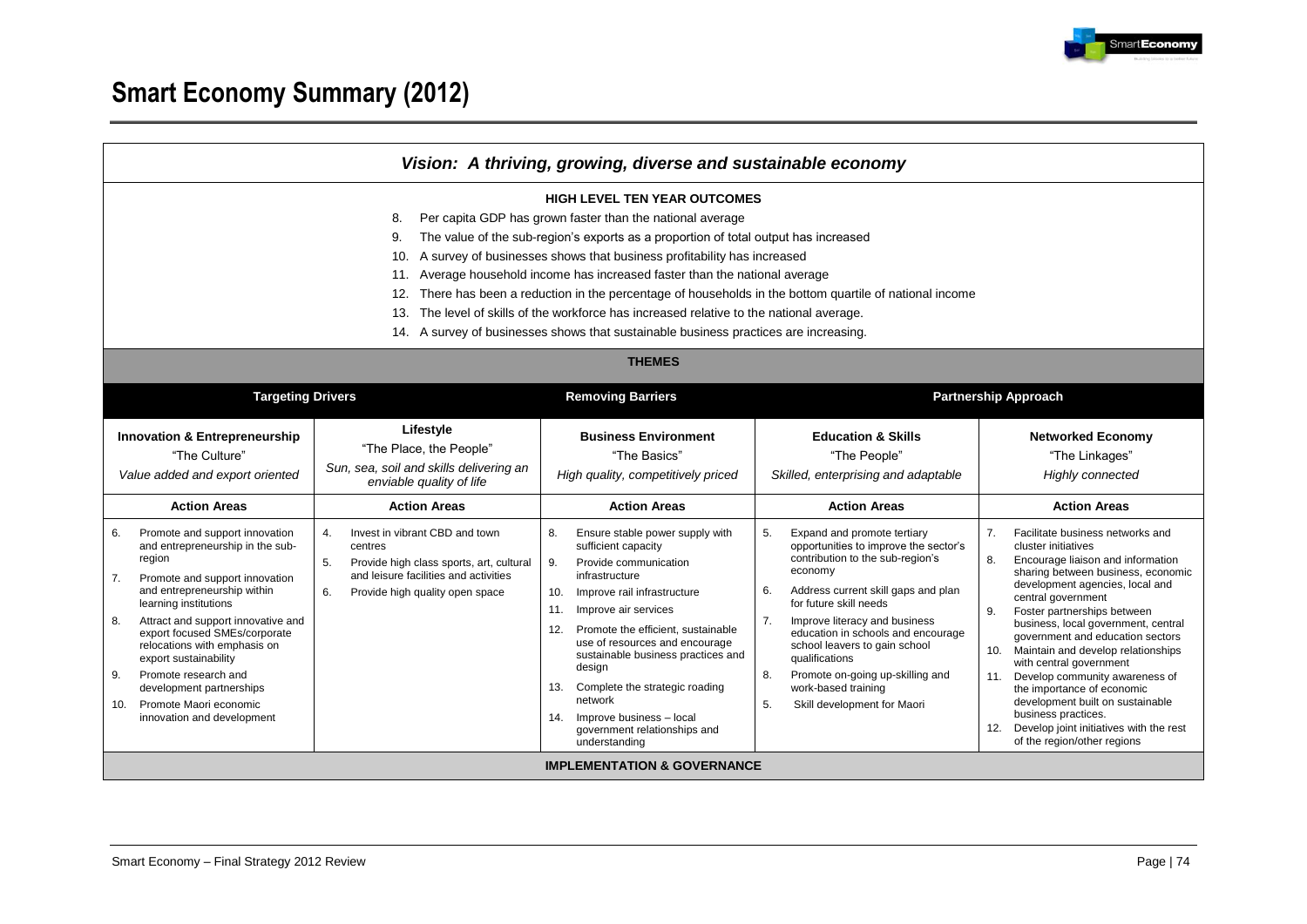

# **Strategies with Relevance to Economic Development**

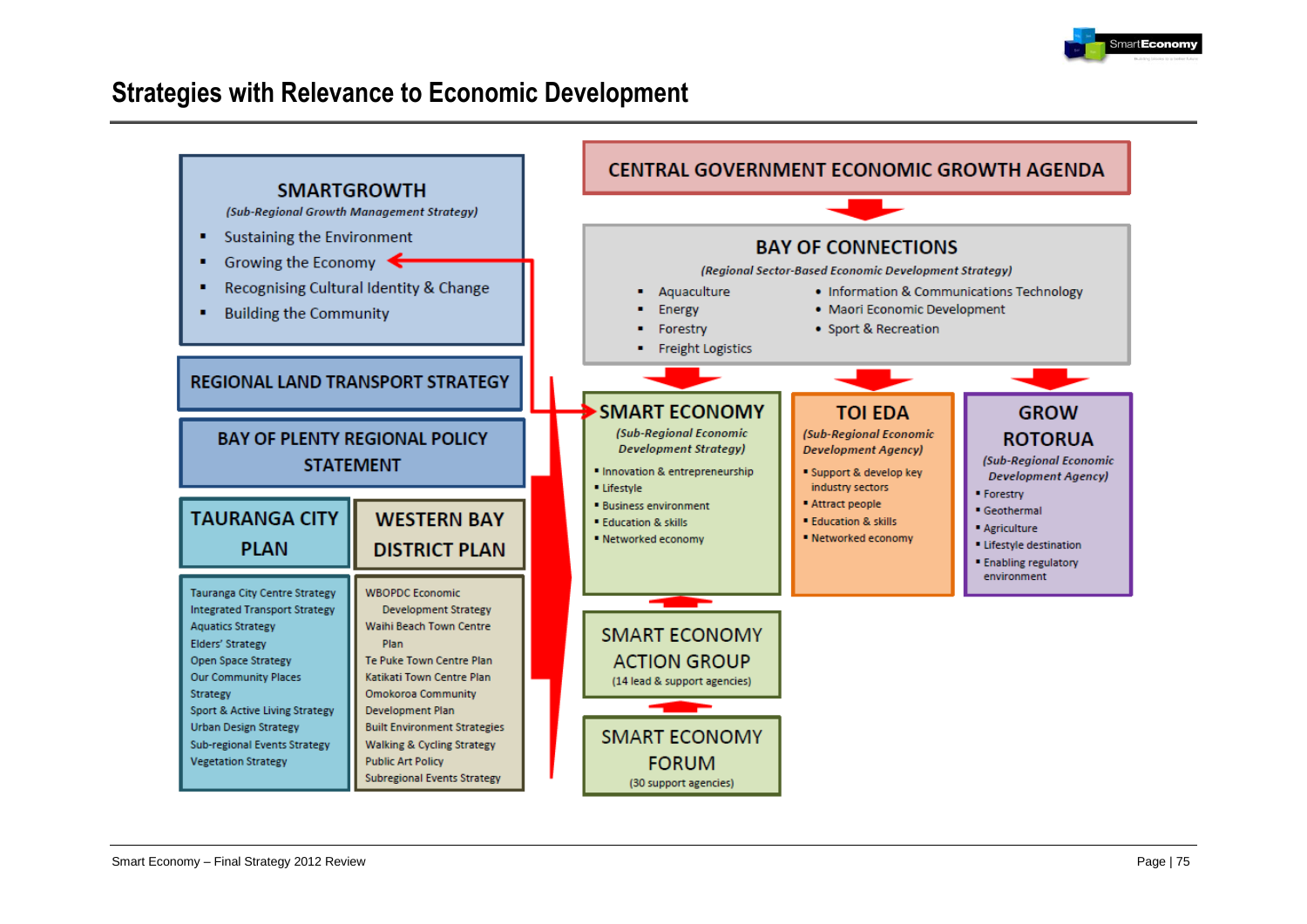

# **Appendix – Workshop Outcomes (2012)**

On 8 August 2012 Priority One held a workshop session with around 150 business and civic leaders around four key themes to feed into the review of Smart Economy. The themes were emerging sectors and export, sustainability and productivity, Maori economic development and tertiary education and research. Summary notes from workshop discussions follow:

# **1. EMERGING SECTORS & EXPORT**

#### **Opportunities for Export Growth**

- Important to ensure a diverse export base so we are not overly reliant on one sector and therefore vulnerable (eg the impact of Psa).
- There are many opportunities in the areas of marine discovery/bioactives, aquaculture, titanium, freight & logistics, waste management and energy (including distributive).
- We need to make use of what we have by adding value to our key sectors (eg kiwifruit, agriculture, forestry, medical, honey).
- **Turn resources into export commodities (eg forestry, energy, waste management).**
- There are significant opportunities with the planned growth of Port of Tauranga.
- There are opportunities with international students at primary, secondary and tertiary levels if the connection between schools and overseas students is increased. Often a parent or the whole family relocates for the duration of study.
- With a number of FTAs now in place, the Ministry of Foreign Affairs & Trade should focus on non-trade barriers and then on new market development.
- Ensure we have the appropriate infrastructure in place to manage future growth.

#### **Collaboration**

- With strong collaboration we are ahead of the game, but we can do more work to connect better with agencies, industries and businesses to better lobby government on key issues.
- Cross sector collaboration (eg between engineers and scientists) would add value in terms of knowledge that may be applicable to both, including taking products off shore and linking the value chain.
- There are good strategies in place for export growth through Bay of Connections, and R&D support through an active Ministry of Business, Innovation and Employment and Enterprise Angels.
- Increased collaboration between New Zealand businesses in a "think tank" concept would increase productivity.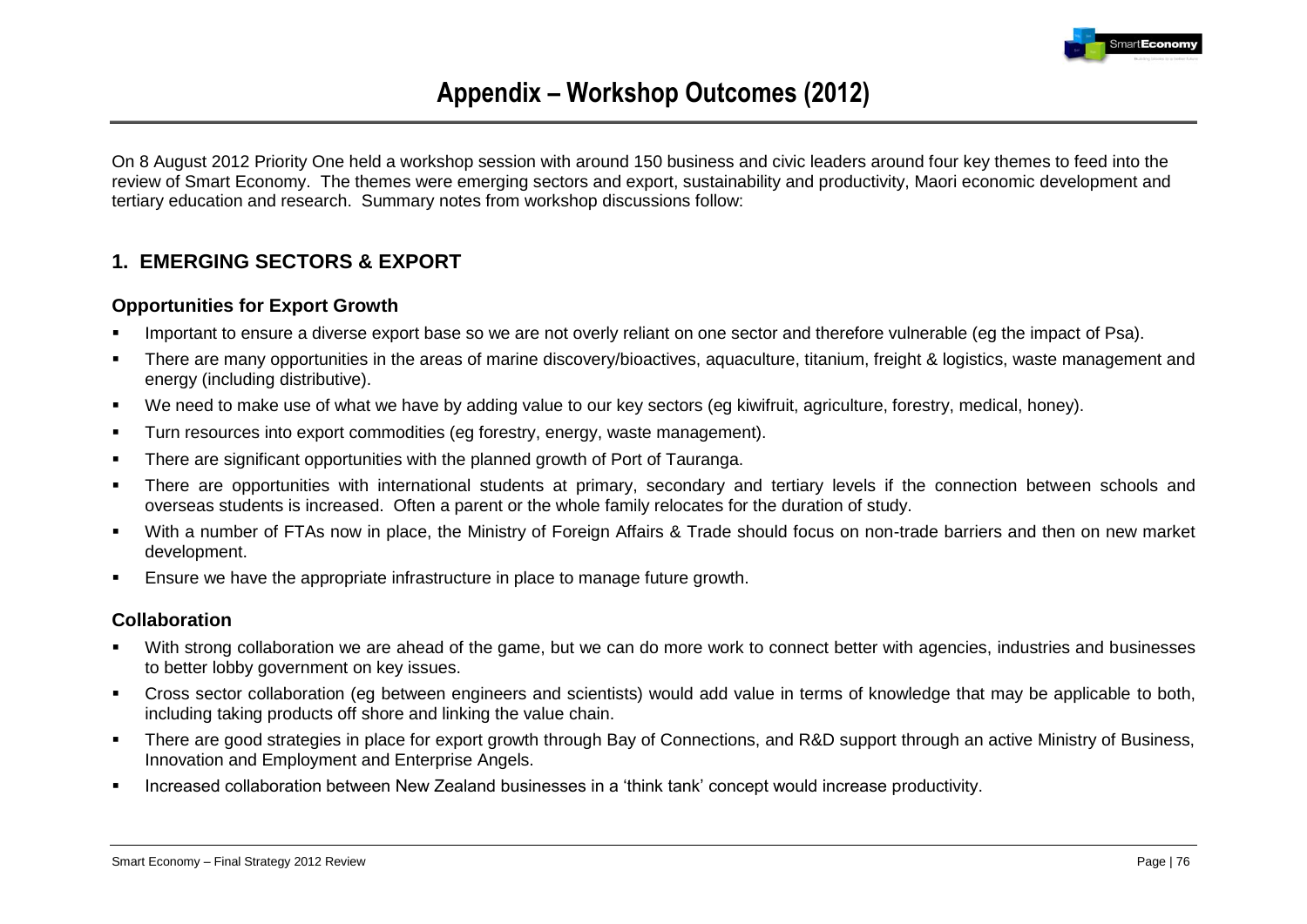

### **Barriers to Export Growth**

It is difficult to fund the 'proof of concept' phase, which is essential for a new industry, product or service, but often expensive. There needs to be a better appetite for "risk capital" for this phase.

#### **Skill Development**

- There is too much emphasis on R&D as this is only a third of the equation. Commercialisation and sales and marketing are essential to the viability of a product/business. Sales and marketing are increasingly being done by the technical experts (ie engineers and scientists), but often these people are not skilled in this area.
- Increasing we are moving away from good sales and marketing people with some technical skills, to needing technical people with sales skills (ie good knowledge of the industry/product is essential).
- Financial literacy is important for young people. It is of concern that secondary school students are dropping maths as a subject.
- Need science and technology expertise to add value to primary sectors and develop new products.
- Companies need to invest in strategy and export knowledge in market development. This may mean that they bring in outside expertise to assist create a strategic vision and understanding of markets that can be clearly communicated internally to technical people.
- There has been a change from traditional marketing mediums to technical marketing, so skills are required in this area.

### **Business Attraction**

- Knowledge based industries critical for export dollars and have a small footprint (eg medical, Triodent, TiDA).
- Specific businesses that we want here should be shoulder tapped, nationally and internationally.
- We need to develop a compelling brand with a long term focus (2050) to grow the economy and attract businesses and jobs.
- A key to this is having a culturally rich area that is attractive to high growth business and skilled people.
- Develop a positive relationship with Auckland their land shortage is our opportunity.
- A Tauranga QR code could be put on all promotional material leaving the Bay.
- SME attraction relies on the decision of an individual whereas the attraction of big business is a board decision, so they need to be dealt with differently. Lifestyle and education are more likely to influence SME decisions, whereas boards will be influenced by business advantages only.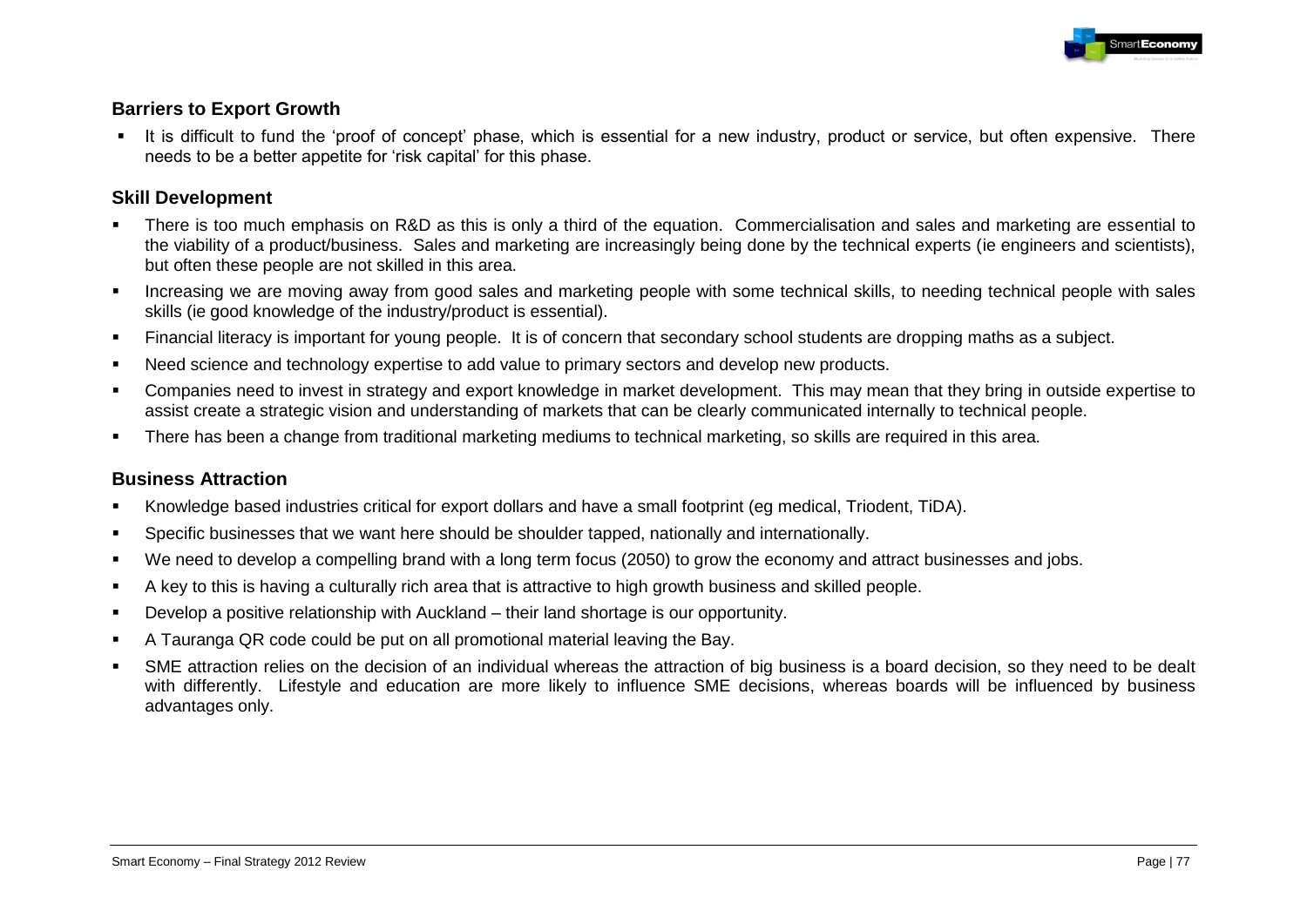

# **2. SUSTAINABILITY & PRODUCTIVITY**

#### **Business Attraction**

- The region needs to move to the "three pillars of sustainability" model (economic, people and environment) to attract businesses here.
- Sustainability should form part of case studies on The Tauranga Business Case website.

### **Communication / Education**

- Essential to sell the value proposition and create better understanding of the meaning.
- Sustainability is about more than being green economic, social and environmental wellbeing.
- Communication based on scientific research rather than an emotive angle.
- Actively market the economic benefits of sustainability and productivity.
- Multi-level communication to individuals, households, business, students and young people.
- Need to celebrate and publicise successes and profile role models.
- Need for programmes in secondary and tertiary education to develop awareness of sustainability (eg a Federated Farmers Day so knowledge of agriculture can be passed on to students).
- Sustainability sometimes has negative connotations align with productivity.
- Leadership needs to understand "lean" and the value it brings to business in order to effect change.
- Sustainability is the responsibility of everyone, not just SBN.
- **Stronger promotion of waste exchanges.**
- Sustainability is an integral part of planning and provides a competitive advantage to businesses, for example:
	- The Sharp Tudhope building corporates are demanding this standard.
	- Trevelyan's Pack & Cool transformed their business, including cost savings and positively impacting on their people and community.
- **Encourage/place more positive stories and messages in the media.**

#### **Brand**

- Make it part of Tauranga and the Western Bay of Plenty"s brand through simple messages.
- **EXECT Let the sub-region become the centre of excellence for sustainability and a showcase for the rest of the country.**
- The goal is for the Bay and for New Zealand to be seen as "renewable" or a model of "good" practice to in turn validate the 100% Pure  $\bullet$ Brand which we rely on.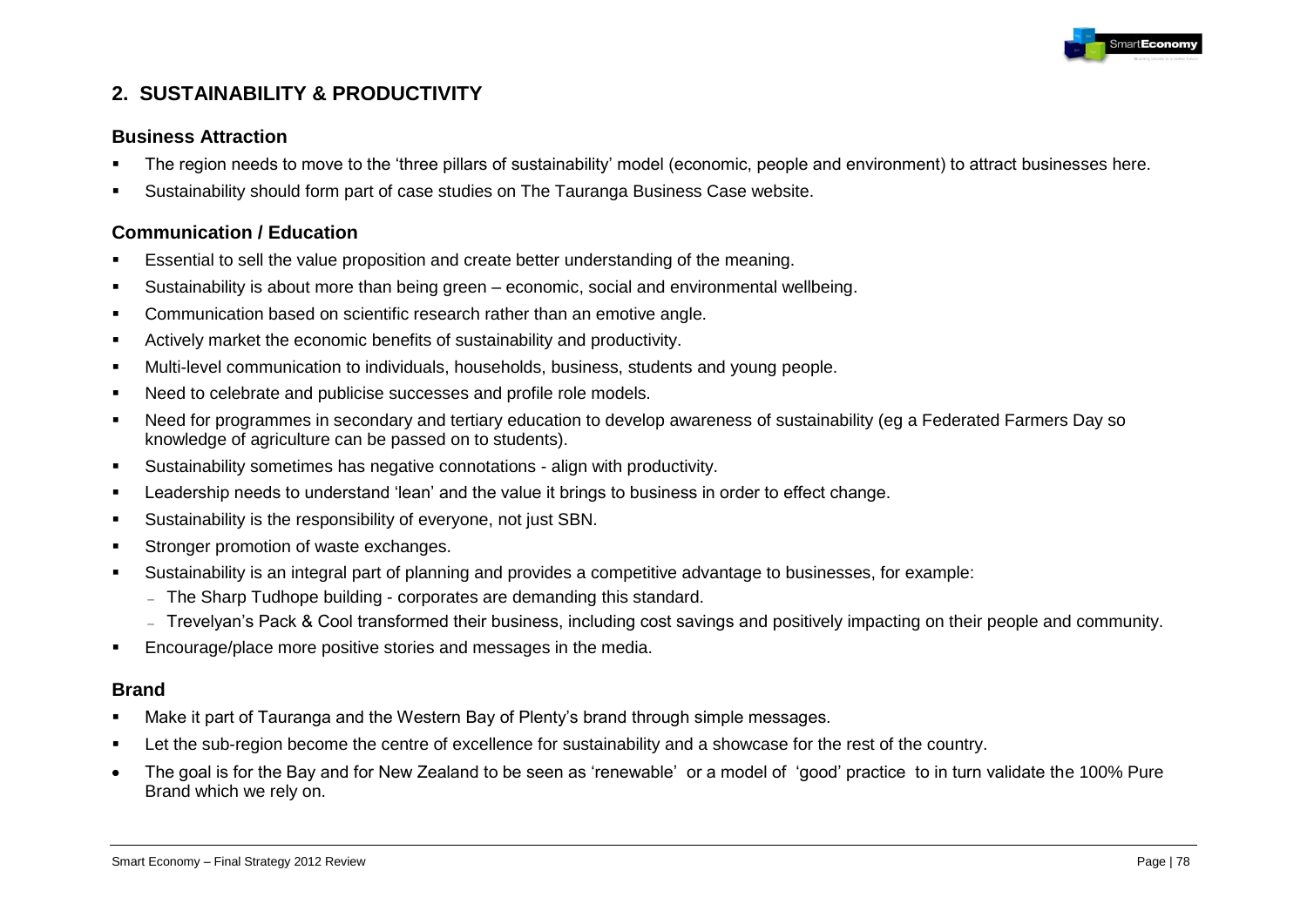

### **Opportunities**

- $\blacksquare$  Let us be a showcase 'No waste in the Bay of Plenty'.
- **Incorporate into purchasing policy.**
- Tauranga has a competitive advantage in solar energy production due to the high sunshine hours. Japan is moving to solar, so this is a huge opportunity.
- Develop some flagship projects that involve all parts of the community.
- **Innovation is the key with active R&D.**
- **Look at waste streams as opportunities rather than barriers.**
- **Look at other cities nationally and internationally for examples of best practice.**
- **Need champions in business at management level.**
- New technology is affecting the ways we manufacture (eg 3D printing).  $\bullet$
- Te Puke: waste management (Maketu wetlands); feasibility study to turn solid waste into biofuels; and aquaculture/king fish farming  $\bullet$ opportunities.
- The Port of Tauranga and kiwifruit industry are great models of increasing productivity.  $\bullet$
- Create linkages with like-minded people.  $\bullet$
- Showcase businesses through the Priority One Young Professionals Forum.  $\bullet$
- SBN Trailblazer Forums "think tanks" on critical topics suggestion to open these out beyond SBN members.  $\bullet$
- Use technology and the internet to make the community more productive and sustainable.  $\bullet$
- New technologies and clean tech.
- Maximise opportunities on Maori land, which is currently under-utilised.
- Funding is available through the Regional Council"s Enhancement Fund.
- Scion has good research into forestry focus on our key sectors.
- The Bay of Connections Energy Strategy could position the Bay as the centre for renewable energy in New Zealand.  $\bullet$
- Investment in R&D to expand expertise in automation and robotics to increase productivity.  $\bullet$
- Ministry of Business, Innovation and Employment may be able to assist with funding. $\bullet$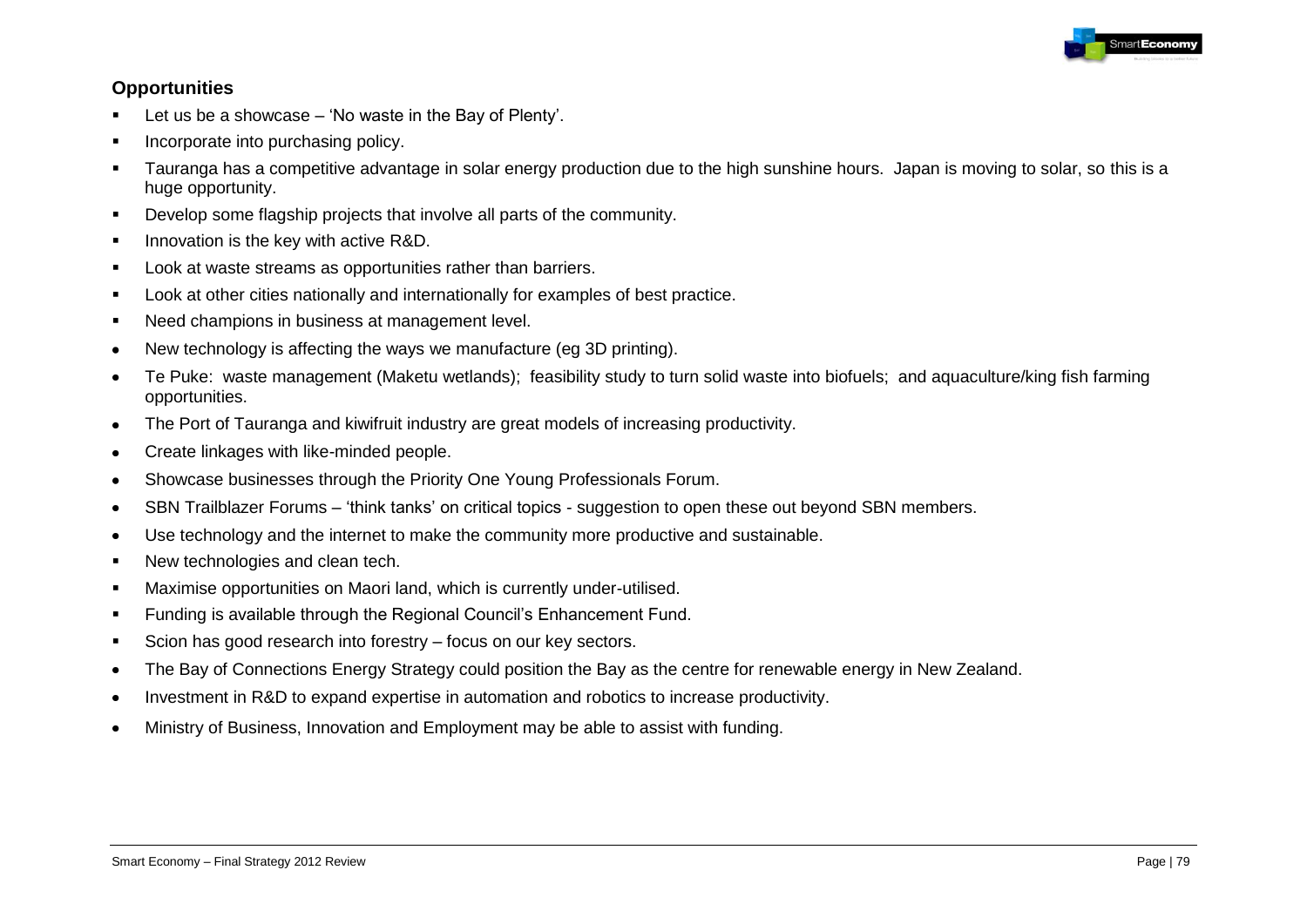

#### **Barriers to Sustainability**

- **Financial literacy.**
- Housing affordability.
- **Capital availability and cost to implement (eg science and technology).**
- Some people view it as a cost rather than a benefit to business.
- **Our geography and distance from Europe/UK in terms of food miles.**
- Sustainability and productivity are long journeys and take commitment.
- Local government should reduce layers of bureaucracy to enable rather than constrain (eg Building Code, RMA, resource consents).
- Local authorities need to support sustainability overtly and provide businesses with confidence terms of processes, policies and decisions.
- Not valuing long term life cycle costs.
- Lobby central government to be more proactive, eg reduction in the use of plastic/packaging, stronger penalties.

# **3. MAORI ECONOMIC DEVELOPMENT**

#### **Collaboration - General**

- Three iwi of Tauranga Moana have an opportunity to come together to understand/maximise their collective potential and provide one point of contact for opportunities.
- There is an opportunity to develop a wider sub-regional Western Bay of Plenty iwi collective.
- Collaboration needs to be driven by iwi, underpinned with a collective vision.
- Mainstream organisations need a go-between that relates to Tauranga Moana Iwi to take non-Maori onto marae and help develop  $\bullet$ relationships.
- Identify good models of how Maori and mainstream organisations work together.  $\bullet$
- Ensure language in strategies and other documents is understandable, relevant and non-threatening.  $\bullet$
- Establish a housing affordability think tank.  $\bullet$
- Host an economic summit on a marae to start developing understanding and relationships with a focus on science, innovation and education.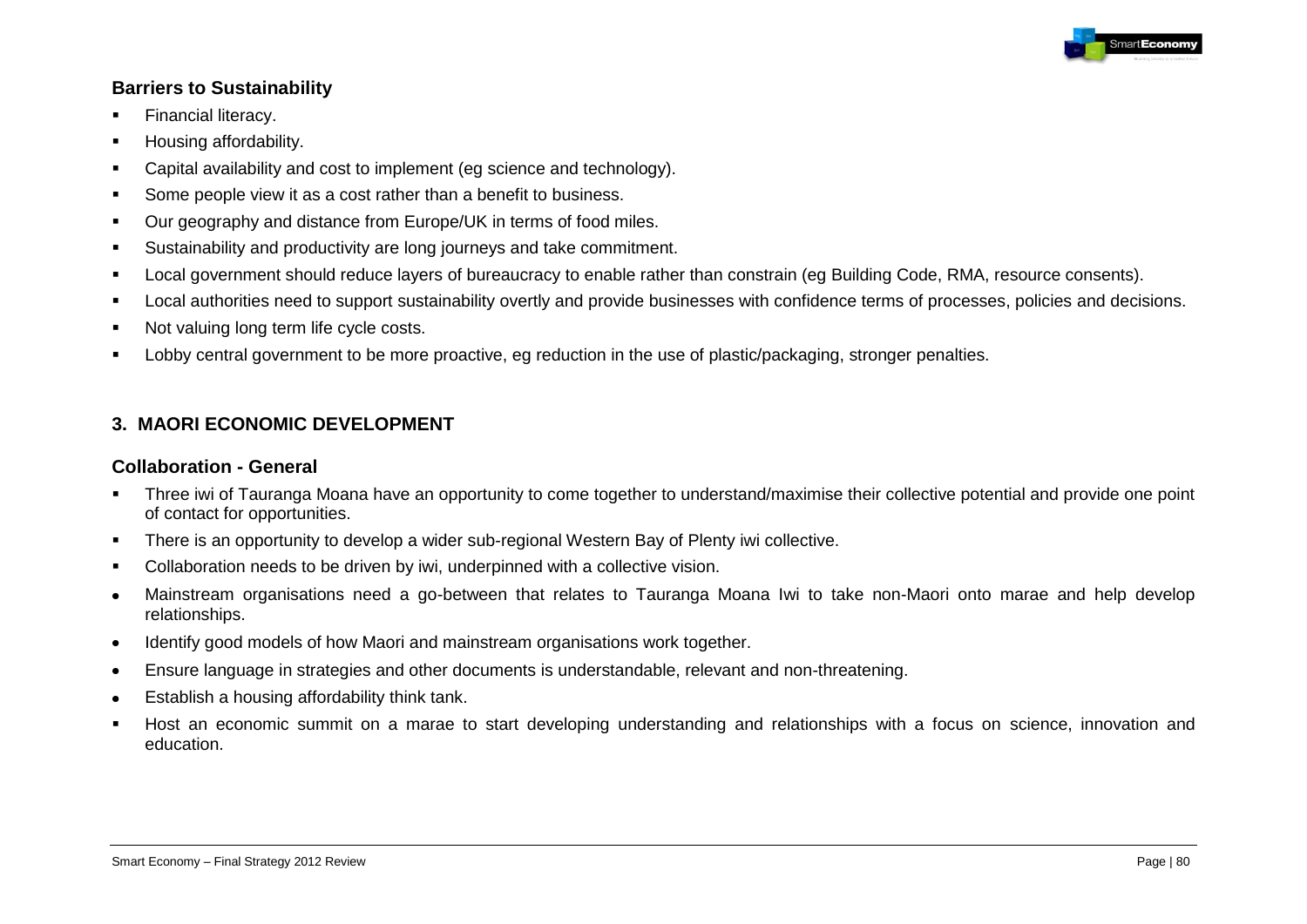

### **Mentoring / Information Exchange**

- Mainstream business people nurture/mentor Maori business people.
- Maori trusts and Maori businesses share information and expertise each have different strengths (eg governance/management and commercial).
- Invite advisory board members or independent directors onto trusts to assist.  $\bullet$
- Invite Maori onto other boards as associate trustees to gain experience.  $\bullet$
- Tap into the Chamber mentor programme.  $\bullet$
- Provide "cultural connections" programmes to educate non Maori on tikanga, marae protocol, Maori structures, basic Te Reo and other cultural aspects.

# **Timing**

- Maori need to work things out themselves before establishing other partnerships.
- Need to better understand what "settlement mode" means transition from governance role on trusts to facilitating economic growth which requires a different skill set.

## **Increase Awareness of Maori Economic Opportunities**

- Undertake a stocktake of opportunities to better understand:
	- The drivers, priorities and values iwi subscribe to (eg economic, cultural, environmental and social considerations and the balance  $\frac{1}{2}$ between these).
	- The different levels of preparedness of iwi and hapu.  $\equiv$
	- The implications of a long term, intergenerational view in terms of risk.  $\equiv$
	- Risks that could compromise environmental or cultural values.  $\sim$
	- Different land ownership models.  $\overline{a}$
	- The Maori investment horizon.  $\overline{\phantom{a}}$
	- The Maori board dynamic.  $\overline{\phantom{a}}$
	- The size and scale of significant land and harbour resources.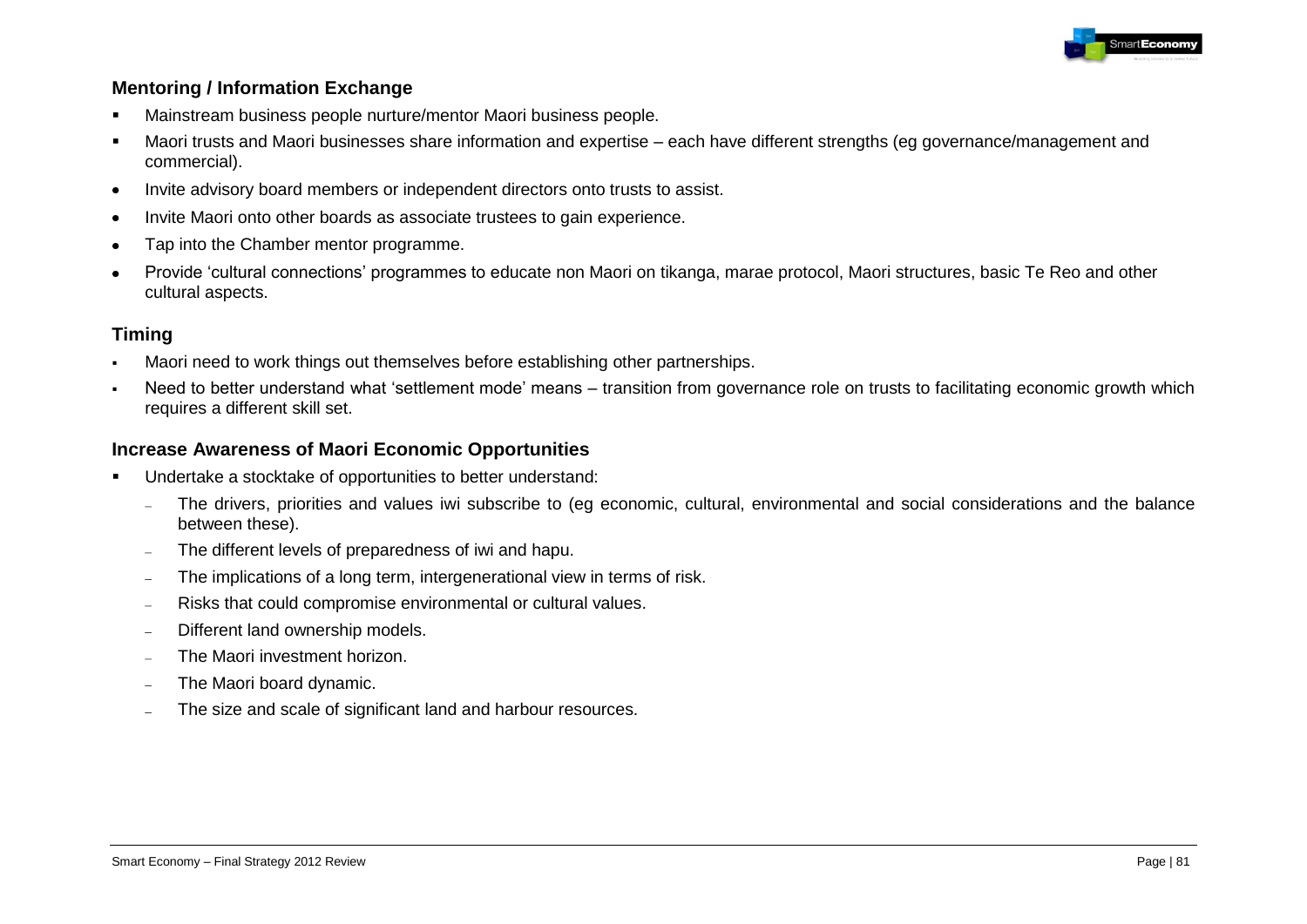

### **Bay of Connections Maori Economic Development Strategy** *(currently underway)*

- The completed strategy will drill down into the sub-regions to inform decision making.
- It will ensure Maori economic development is aligned with Bay of Connections key sectors.
- The completed strategy will be action based.

#### **Education / Skill Development**

- Undertake a stocktake of education and cultural training available locally to identify gaps.
- Trust capability building courses to ensure governance and commercial expertise sufficient for the responsibilities required in the conservation and development of the asset base. These should be practical in terms of understanding the role and responsibilities of governance and how to participate.
- Business management programmes for small business owners that meet iwi rather than university requirements and reflect the Maori culture and way of thinking. *[Note the University of Waikato is a leader in business education in New Zealand.]*
- Capability and capacity development for young Maori in areas such as science, engineering and planning.
- **Internships and medium/long term mentoring within mainstream business.**
- Programmes to increase understanding of banking and investment opportunities. *[Note Craigs Investment Partners is running a course targeted to Maori investment.]*
- Encourage entrepreneurial thinking in young people and train/develop to board level.

#### **Issues**

- There is a conflict between preservation and development of land.
- There is a conflict between a collaborative approach and an independent approach for iwi / hapu.
- Government R&D funding goes to companies rather than trusts.
- Decision making will take time as many people are likely to be involved.
- What are the implications of the Te Ture Whenua Māori Act review?
- **There is a gap in SMEs in the mid-range that needs to be built up.**

#### **Economic Opportunities**

- Diversification eg retirement village development.
- Opportunities for developments on leased land for affordable housing.
- Biodiscovery opportunity, iwi are cornerstone to this. Need a strong iw leadership team.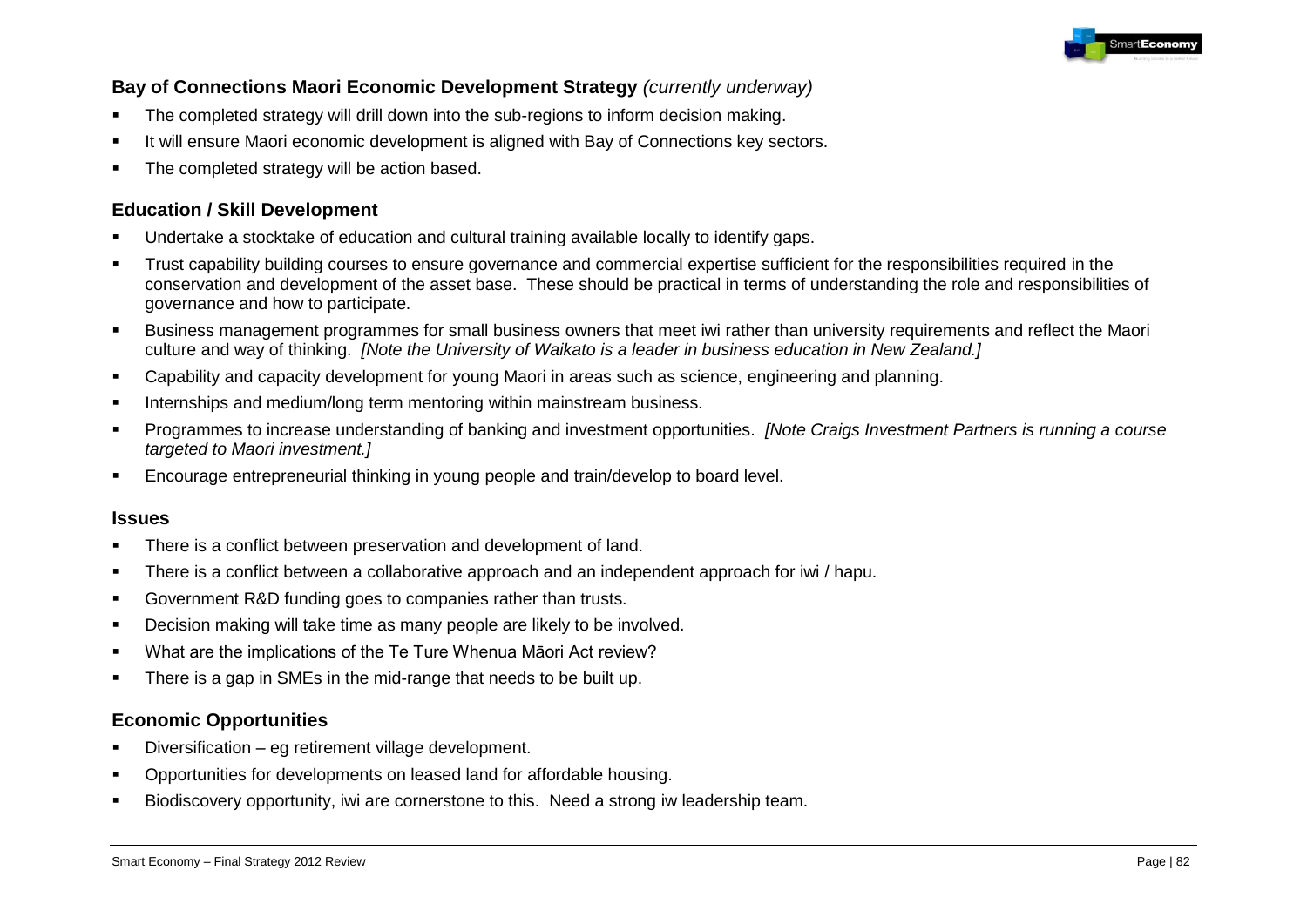

- **Renewable energy conversation**
- The Huka Pak story into the Japanese market cultural connections were very important.

# **4. TERTIARY EDUCATION & RESEARCH**

#### **Delivery**

- Consider the four well-beings in terms of tertiary education, eg environmental, social and cultural impacts as well as economic.
- Need to continuously review future needs, balanced with current requirements in terms of skills required in the labour market.
- Highlight the importance of multi-level entrance points and pathways into tertiary education from school and then on into employment (eg potential for internships with local companies).
- The community needs educated people to do ordinary jobs as well as innovative jobs.
- Strong linkages required to the Bay of Connections sectors in which the region has a competitive advantage must be unique.
- There are barriers to people entering tertiary education how do we overcome them?
- Recognise online access to offshore tertiary providers, but face to face interactions are important, particularly to Maori students (eg marae at Bay of Plenty Polytechnic). This is the first step and then provide pathways.

### **Gaps in Provision**

- Horticulture / kiwifruit: opportunity to develop to a higher level in the application of science and the development of value added products.
- Energy and waste management.
- Biosecurity.
- Food manufacturing.
- High tech manufacturing.
- **Sports and culture link into lifestyle and retain youth.**
- Maori education needs to be appropriately packaged and taken into the communities. Also opportunities to train our own "storytellers".
- **Commercialisation and sales & marketing focusing on export markets teach scientists to participate in industry.**
- Social work, ageing demographic.
- Pathways from tertiary to employment lacking, eg internships, and also pathways for international students doing entry courses into further tertiary education and/or jobs.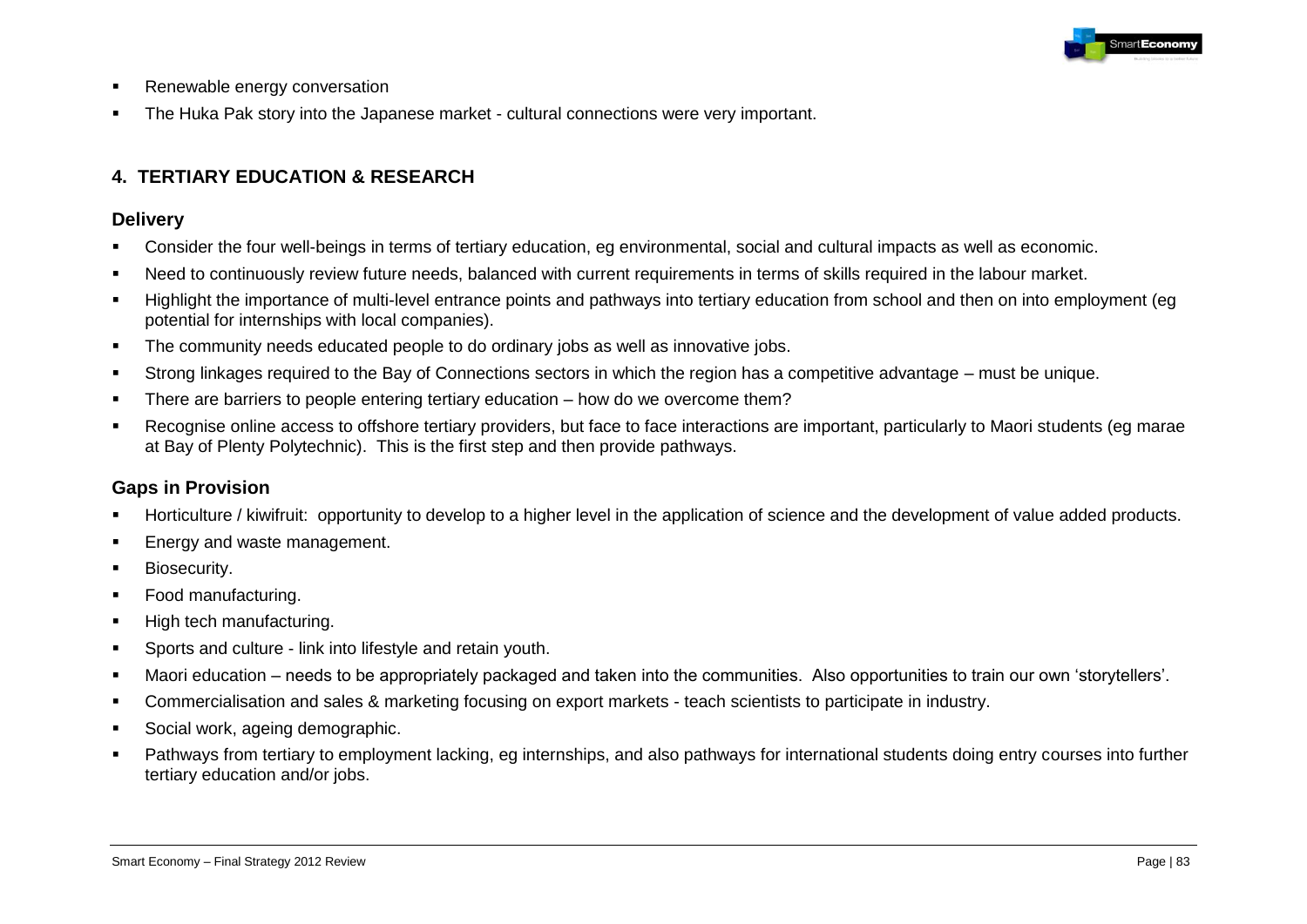

### **Linkages to Schools**

- **The importance of science needs to be communicated to secondary schools.**
- Parents are key influencers and are often not aware of the variety of careers or training opportunities available.
- Teachers need to build relationships with industry. The linkages through Priority One"s Instep programme were seen as critical.
- Better engagement in primary schools is required to inspire students from an early age around community needs and opportunities.
- **•** Potential to link teachers in industries over the holidays.
- Clear communication on pathways from secondary school is required.

#### **International Students**

- Potential to increase the number of international students studying in the region.
- Need a clear collaborative strategy to target and attract international students. Potential for Education Tauranga to facilitate this (23 members).

### **Successful Linkages with Industry**

- Titanium powder metallurgy.
- **Marine discovery / aquaculture.**

# **City Centre Tertiary & Research Campus**

- Strong support for this initiative, which will be a significant driver of city centre investment.
- **Provide a unique point of difference that will build the region's identity as a tertiary destination.**
- Courses in which we have a competitive advantage (eg horticulture, food including marine and fishing, research aligning to key sectors, titanium, marine).
- Need to consider the wider infrastructure needed to support tertiary education, eg student accommodation (low budget, central).
- Need to improve communication about the Bay of Plenty Tertiary Partner"s intentions and benefits.